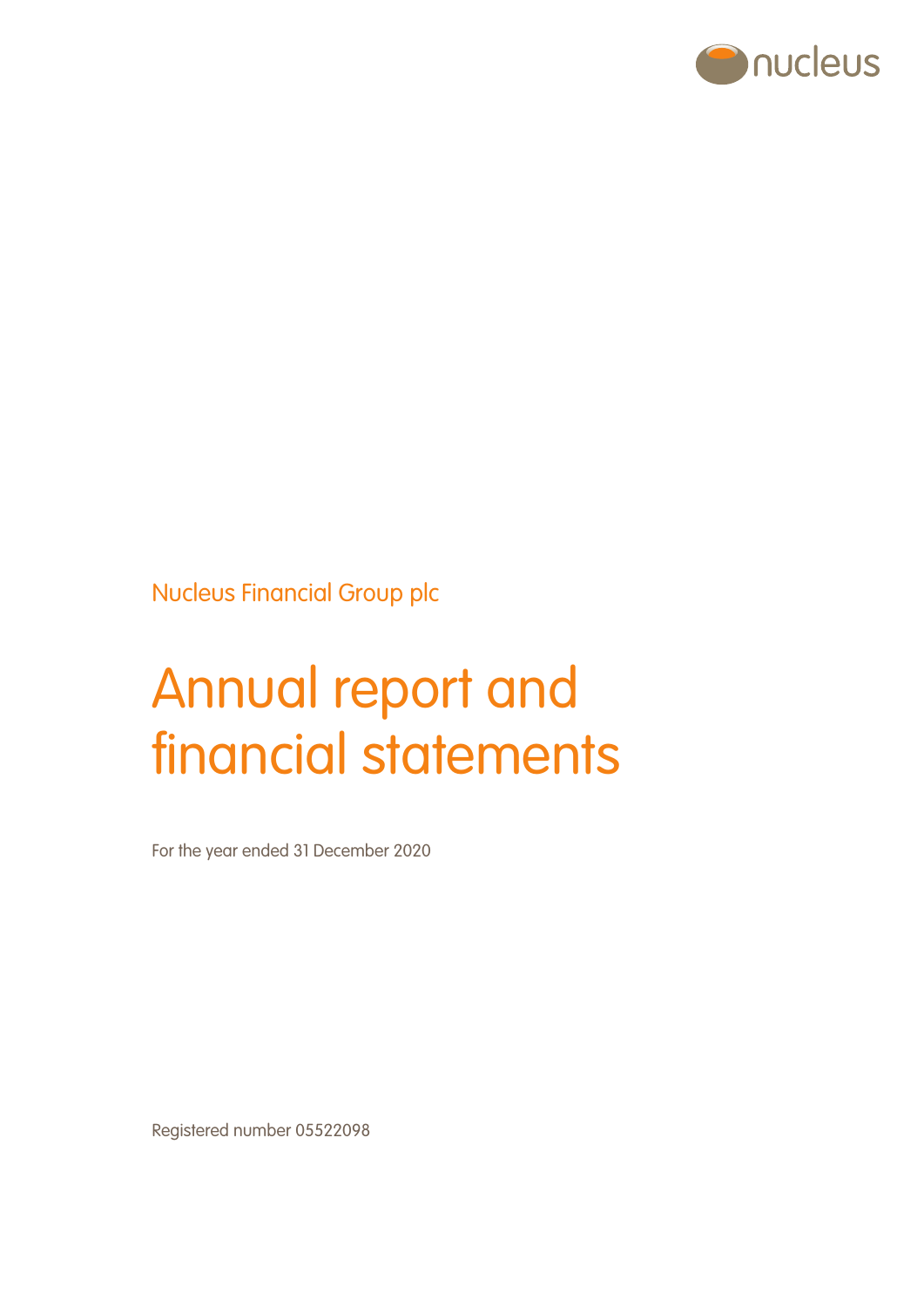# **Contents**

## Strategic report

| Chairman's statement              | 3  |
|-----------------------------------|----|
| Chief executive's report          | 6  |
| <b>About Nucleus</b>              | 9  |
| S172 Report                       | 10 |
| Chief financial officer's report  | 14 |
| Principal risks and uncertainties | 20 |

## **Governance**

| Risk management framework             | 24 |
|---------------------------------------|----|
| Corporate governance statement        | 25 |
| Board of directors                    | 26 |
| Audit committee report                | 32 |
| Risk committee report                 | 34 |
| Nomination committee report           | 35 |
| Remuneration and HR committee report  | 36 |
| Directors' report                     | 44 |
| Directors' responsibilities statement | 48 |

## **Financials**

| Independent auditors' report                   | 49  |
|------------------------------------------------|-----|
| Consolidated statement of comprehensive income | 55  |
| Consolidated statement of financial position   | 56  |
| Consolidated statement of changes in equity    | 57  |
| Consolidated statement of cash flows           | 58  |
| Notes to the consolidated financial statements | 59  |
| Company statement of financial position        | 88  |
| Company statement of changes in equity         | 89  |
| Company statement of cash flows                | 90  |
| Notes to the company financial statements      | 91  |
| Company information                            | 104 |
| Definitions and glossary                       | 105 |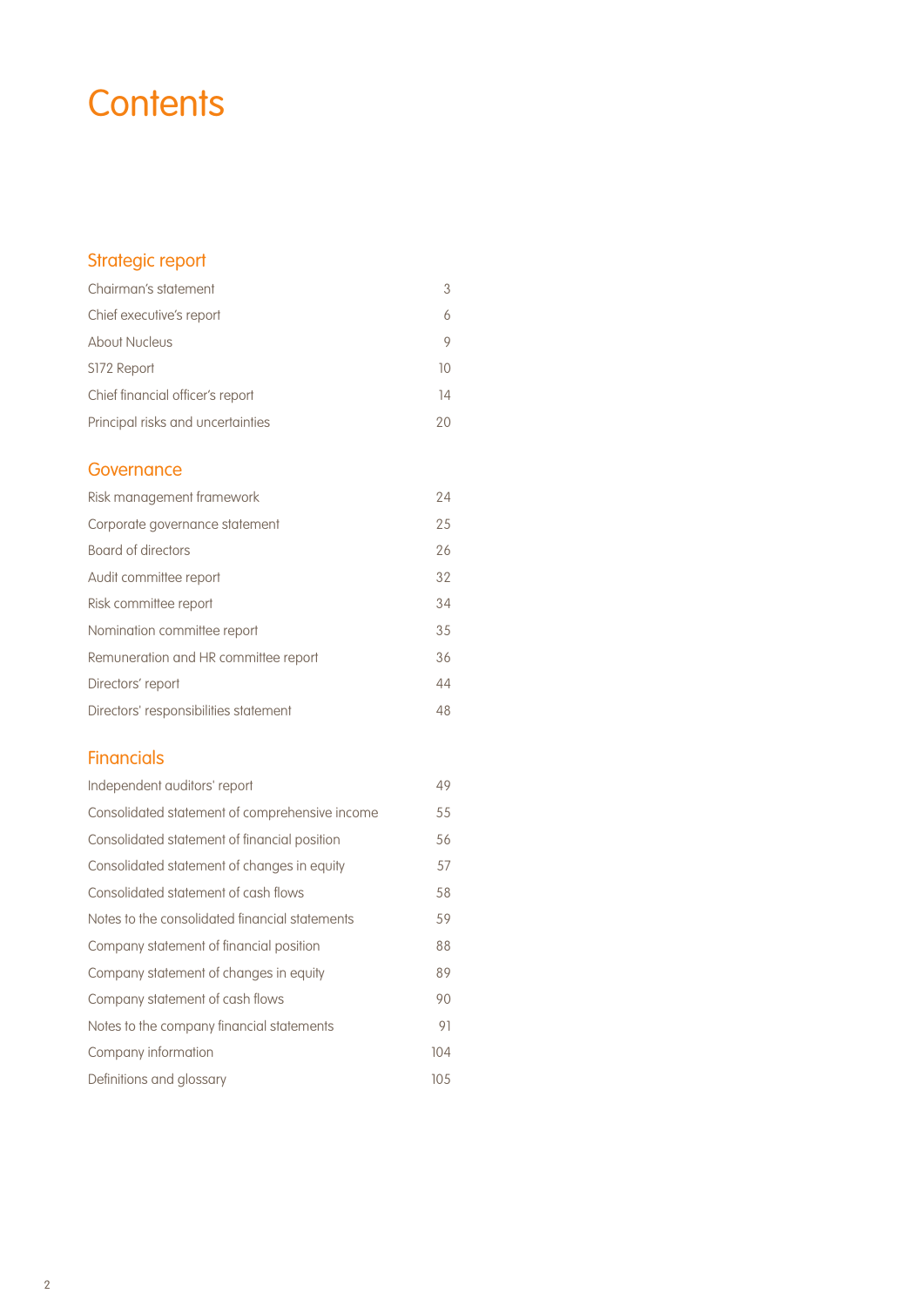## Strategic report Chairman's statement

2020 was by any measure one of the most challenging and uncertain years in recent memory. Dominated by the Covid-19 pandemic and exacerbated by the continued uncertainty around Brexit, the year ended with one of the most divisive US presidential election campaigns contested.

> By far the most disruptive and damaging, the Covid-19 pandemic has had far-reaching consequences for all. That millions of people across the globe would be required to quarantine themselves in their home (with the more fortunate ones) using video technology as their primary communication method would have been unimaginable a year ago. The ramifications of this anomalous year will play out for some time to come, and while the world rightly celebrated the scientific breakthrough of a Covid-19 vaccine at the end of the year, it is clear that we have some way to go before the world tips back on its axis.

The company's response to the unfolding crisis at the end of March last year was swift, with all staff working safely from home within the first few days of lockdown. That was a testament to the technology, systems and business continuity efforts of the entire team. On behalf of the board I would like to pay tribute to everyone at Nucleus who adapted so quickly to ensure the business remained open and operational throughout. The fact that we retained our FT Adviser 5-star service award, improved our Platforum service ratings and increased our net promoter score throughout this period demonstrates the commitment of the Nucleus people to delivering excellent customer outcomes come what may.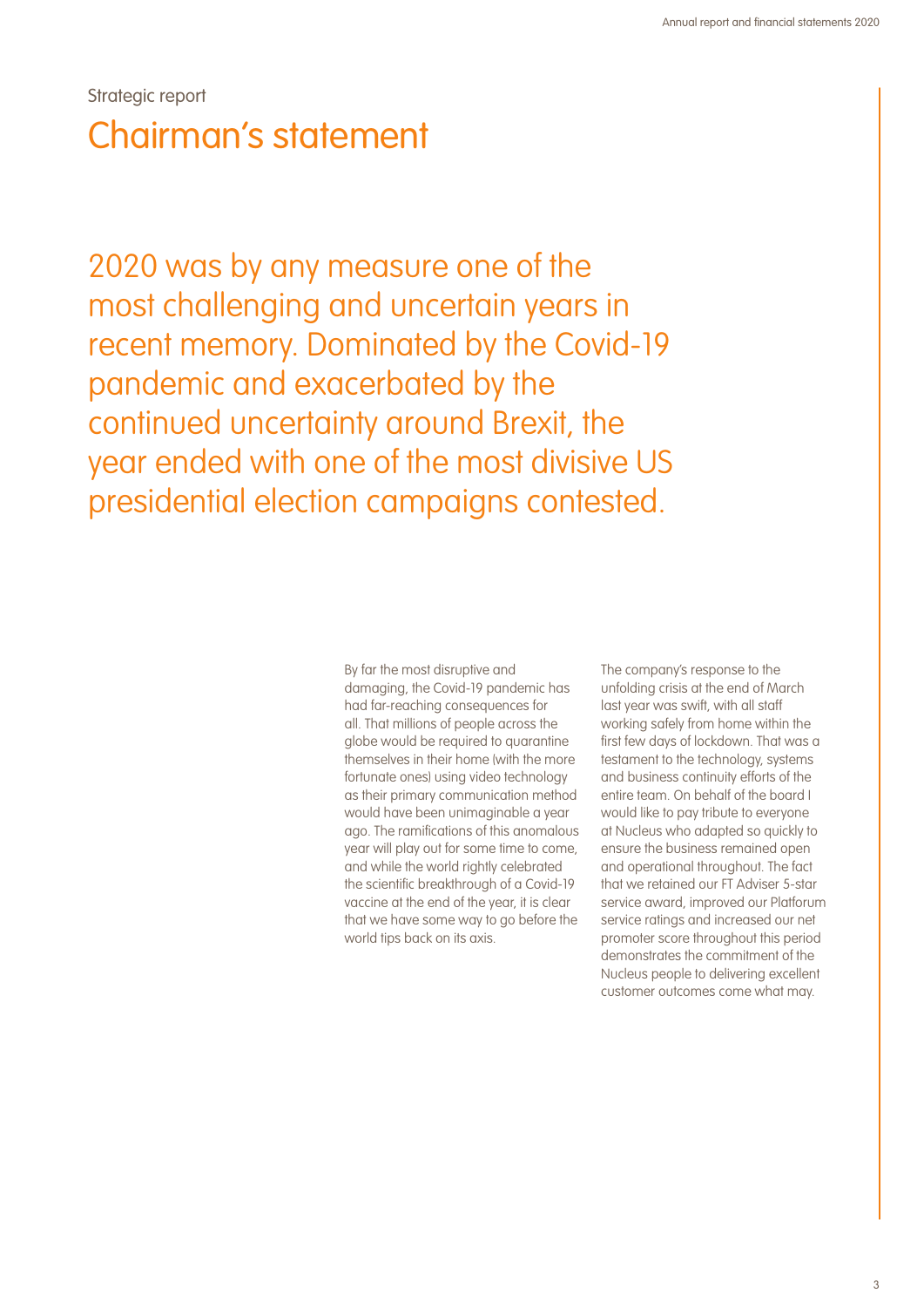## Chairman's statement

Given the extraordinary circumstances of 2020, I am pleased to report a resilient financial performance for the year with net inflows of £0.7bn (2019: £0.5bn) and adjusted Ebitda of £5.7m (2019: £7.9m) on a net revenue of £46.0m (2019: £45.2m) as we continued to invest in the long-term prospects of the business throughout the pandemic. Assets under administration (AUA) grew 7.9 per cent to £17.4bn despite significant falls in the UK stock market during the period, with the FTSE All-Share Index falling 12.5 per cent year-on-year. It was also particularly pleasing to note that customers grew to over 100,000 for the first time. Full detail of the key financial results is contained in the reports that follow. It is positive to see continued growth across many of our key performance indicators (KPIs) including growth in assets, net inflows, revenue, customers and advisers using the platform.

The year ended with two further significant events, both a little closer to home. Firstly, the acquisition of the UK business and assets (as they pertain to Nucleus) of OpenWealth, a business process outsourcing company providing account servicing and administration. This acquisition sought to allow the business to increase control over its processes, service and product development. The acquisition completed in December and is expected to be earnings enhancing in 2021 and increasingly accretive thereafter.

The second significant event was the announcement in December that the company had received proposals regarding possible cash offers for the business after the company's largest shareholder, Sanlam UK Limited, initiated a process to sell its stake in Nucleus. In February 2021 a cash offer of 188p per share to acquire the entire issued and to be issued share capital of Nucleus was announced by James Hay Holdings Limited, backed by its owners, Epiris. This offer was unanimously recommended to shareholders by the board. At this point, the acquisition is awaiting shareholder, legal and regulatory approvals and, subject to these, is currently estimated to complete in Q2 2021.

Following completion, it is intended that the existing business activities of Nucleus and James Hay will continue within the combined group and merge over time. The coming together of these two businesses represents an opportunity to create a leading financial planning and retirement-focused platform with c£45bn of AUA.

#### **Governance**

The company has adopted the Quoted Companies Alliance (QCA) corporate governance code, and the board reviews the company's compliance with this on an annual basis. Board composition remained broadly unchanged throughout the financial year, save for the appointment of Alfio Tagliabue in February 2020 who joined as one of Sanlam's two board representatives to replace Jeremy Gibson. I remain confident that the breadth of skills and the depth of experience we have on the board provide equal measures of support and appropriate challenge to the company's strategic direction.

The business' long-term success is reliant on the strength of its corporate culture, and the board advocates the importance of good governance and effective systems and controls in supporting the executive management in their development and delivery of the company's strategy. A full governance report detailing our compliance with the QCA corporate governance code, and the work of the board and its committees can be found in the corporate governance report on page 25.

The company's purpose 'to create value through greater alignment of adviser and customer interests' has remained unchanged since inception and stakeholder engagement has long been a key element. The Section 172 statement on pages 10 to 13 sets out how the board has engaged with key stakeholders to better understand stakeholder needs throughout the year and how this engagement has informed key decisions.

Should the acquisition by James Hay Holdings proceed as planned, the existing non-executive directors – Tracy Dunley-Owen, Margaret Hassall, John Levin, Jonathan Polin, Alfio Tagliabue and myself - will step down on completion.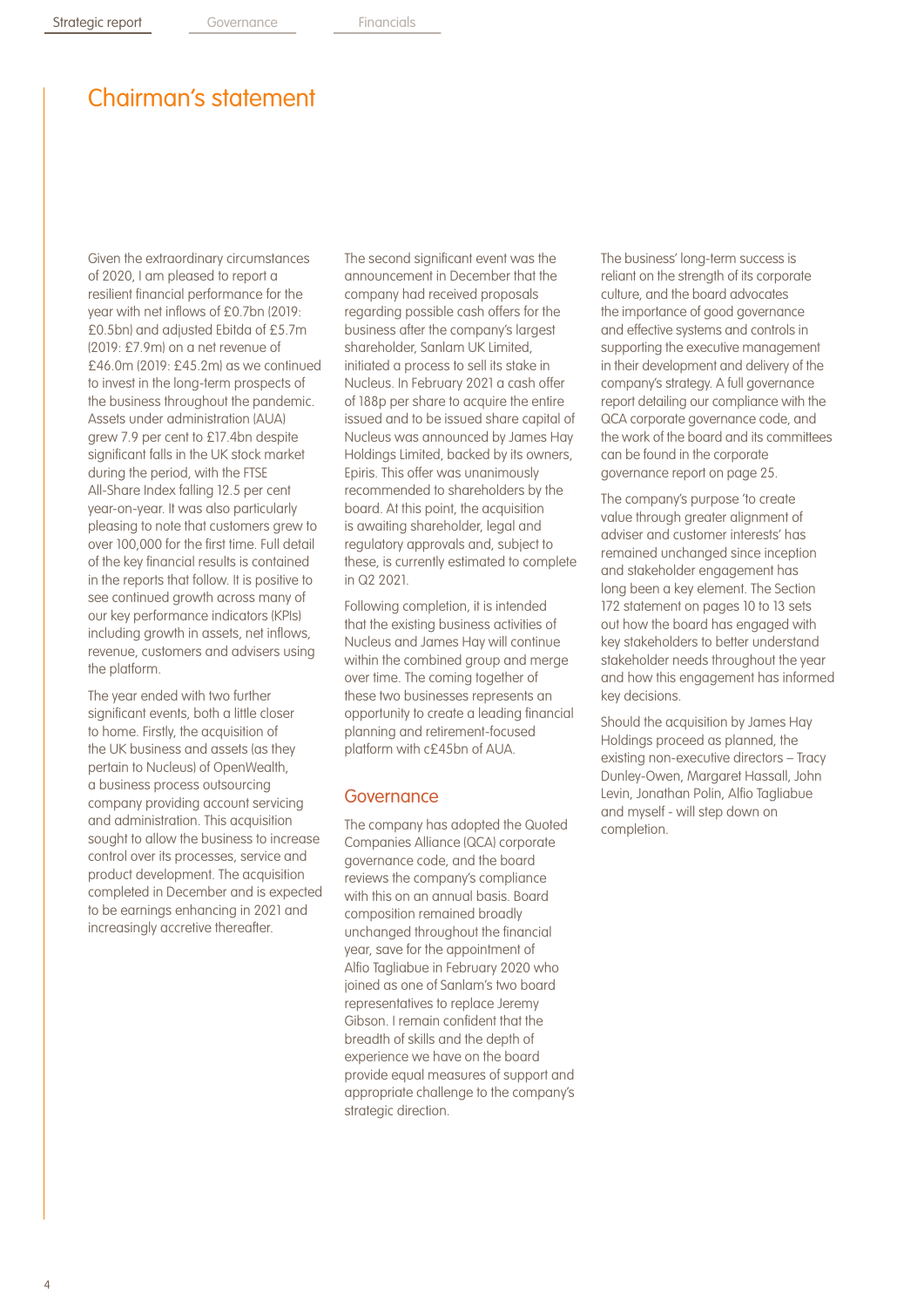## Chairman's statement

### Culture and people

Given the challenges thrown at us all during this most troubling of years, the business has done extremely well to keep culture and its people at the top of the agenda.

Culture, values and engagement have been central to Nucleus' success over the years, and this year has been no exception. Our focus on ensuring our people's care while working remotely has had a positive impact reflected in our people engagement scores where we saw a 7 per cent uplift to 81 per cent.

The business welcomed an additional 130 people (114 employees and 16 agency contractors) into the fold at the end of the year with the acquisition of the relevant assets of the OpenWealth business and this is already reaping many rewards with improvement in communication and service levels.

### Dividend

After having decided not to recommend a second interim dividend in 2019 as a consequence of the board's belief that the downside risk of Covid-19 had not reduced sufficiently, the board did resolve to pay an interim dividend in October 2020 of 1.0p per share, in line with our dividend policy. Given the proposed acquisition of the business, the board has resolved not to recommend a final dividend relating to the financial year ending 31 December 2020.

### **Outlook**

The business has adapted well to the unprecedented change to the way we live and work as a consequence of the Covid-19 pandemic, and many of these changes will likely endure for much of the year ahead and beyond.

While there remains much uncertainty regarding the pandemic, the rollout of the vaccine in the UK, the signing of a UK-EU Trade and Cooperation Agreement and the transition of presidential powers in the US have done much to ease market uncertainty. We have seen early and encouraging signs of recovery in investor confidence, with Nucleus recording a 35.9 per cent increase in net inflows in the last quarter of the year compared to the same period in the previous year and a 152 per cent increase on the previous quarter (Q3 2020). This very positive momentum has continued into the early weeks and months of the new year, with net inflows of £69m in January 2021 representing an 11.3 per cent increase on the previous year (January 2020: £62m) and the team is confident they can build on this.

Market commentators Fundscape project a 'realistic' assumption of 12 per cent compound annual growth for the market over the next five years, taking total assets to £1.3 trillion by 2025. With the retail advised sector making up 63 per cent of the overall market projection, our sector's future looks assured.

Against one of the most challenging economic backdrops of recent times, I am pleased with the company's financial performance over the past year. While the longer-term economic consequences of the pandemic are unknown and the James Hay acquisition is not yet approved, Nucleus' recurring fee income model and strong balance sheet give the board confidence in the company's ability to deliver on its future plans.

Finally, on behalf of the board, I would like to offer my gratitude to all of the people at Nucleus, whether you have chosen to be with us or have newly joined the business as part of the OpenWealth acquisition, for your exceptional work, dedication and fortitude under very uncertain and trying conditions. While there remains some future uncertainty, I am confident the determination you have shown to get Nucleus to this point will carry you through to future success.

Angus Samuels Chairman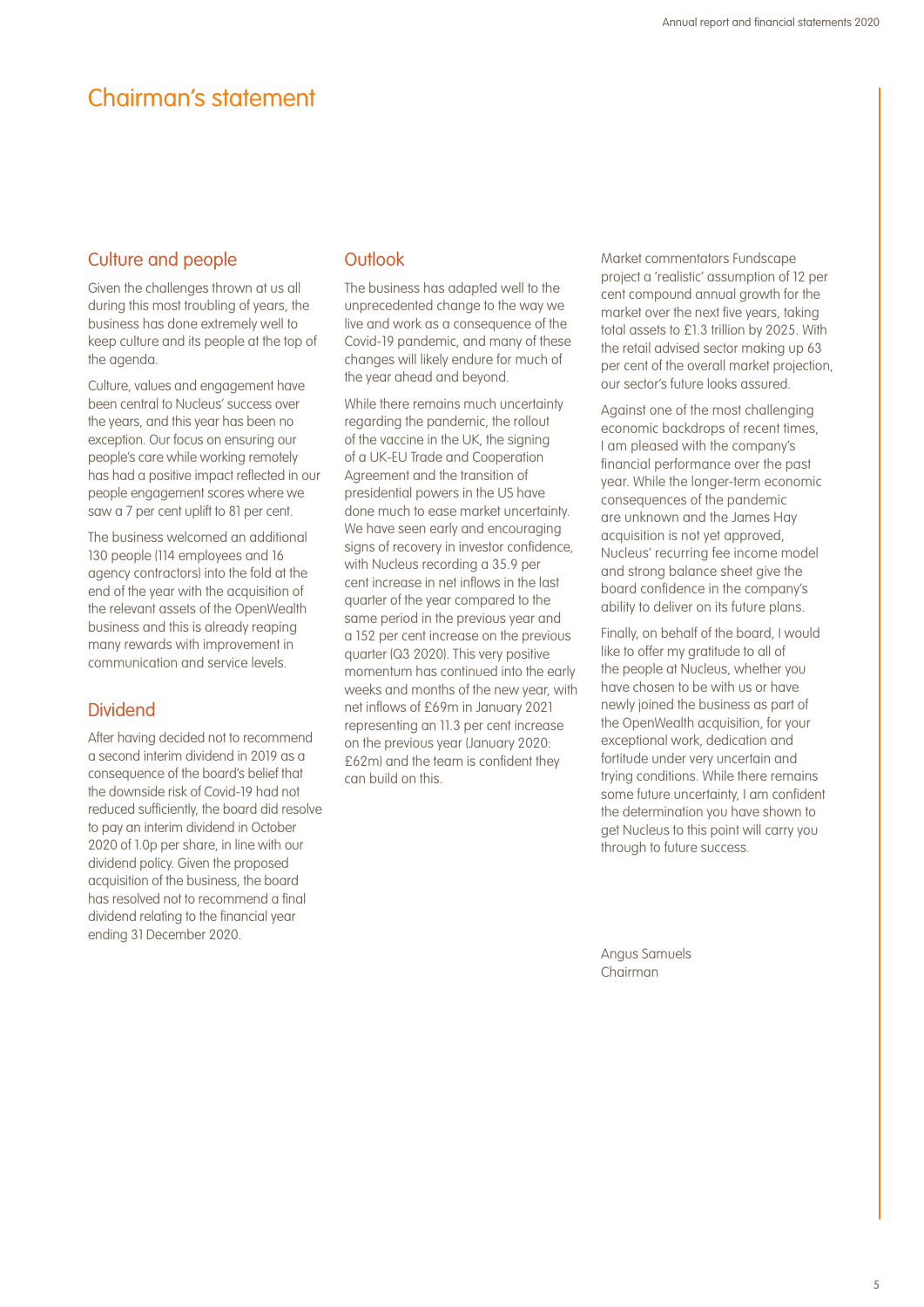# Strategic report Chief executive's report

Since last year's report, Covid-19 has had an extraordinary impact on our lives, financial markets and global systems. 2020 was simply a year like no other and that makes me especially proud of the material progress achieved over the period.

> Our people and their welfare are always in focus and never more so than when Covid-19 hit. I was moved to see everyone adjusting so brilliantly to maintain our online and offline services, to develop new digital services and to achieve a successful soft launch of IMX, our new model portfolio service. Overall, their efforts led to a 42 per cent increase in net inflows, a 4 per cent increase in new customers and closing AUA of £17.4bn.

Toward the end of the year, we were able to reach agreement with Genpact to acquire the business and assets of OpenWealth as they pertained to our business, giving us greater control over our operations, more flexibility over product and service improvements and a transformational outlook for margins as we grow AUA.

Overall, we closed the year with our highest ever net promoter score, our best ever people engagement score and were awarded CoreData's 'best medium platform' for the ninth successive year.

Since the close of the financial year (and following a process initiated by our majority shareholder), the board has recommended a cash offer to shareholders from James Hay Holdings valuing the company at £144.62m. Becoming part of this enlarged group gives Nucleus a key role in a much

bigger story where we can create a leading independent platform of scale with a high tech, high touch proposition and philosophy. I think the combination of our people's talents and the size of the opportunity can see us carefully navigate the roadmap to deliver on this collective medium-term goal.

Regardless of our ownership, I hope we are able to build on the successes of last year and the positive momentum we have enjoyed in early 2021 which has resulted in us now being responsible for  $f17.8$ hn of AUA

## Operational performance

Inflows began the year strongly as investor sentiment improved following the decisive general election result and our Q1 net inflows were up 100 per cent over the previous year, a marked improvement that would have been better still were it not for the onset of the pandemic in March. Adviser and customer activity slowed materially through Q2 before beginning to recover through Q3 and then accelerate through Q4. Overall we increased our market share of retail advised net inflows from 2.3 per cent to 2.9 per cent, and these were up 42 per cent over 2019, a good result in the circumstances even if our pre-pandemic expectations had been greater. Outflows continued to fall through the year, a positive trend exacerbated by the pandemic.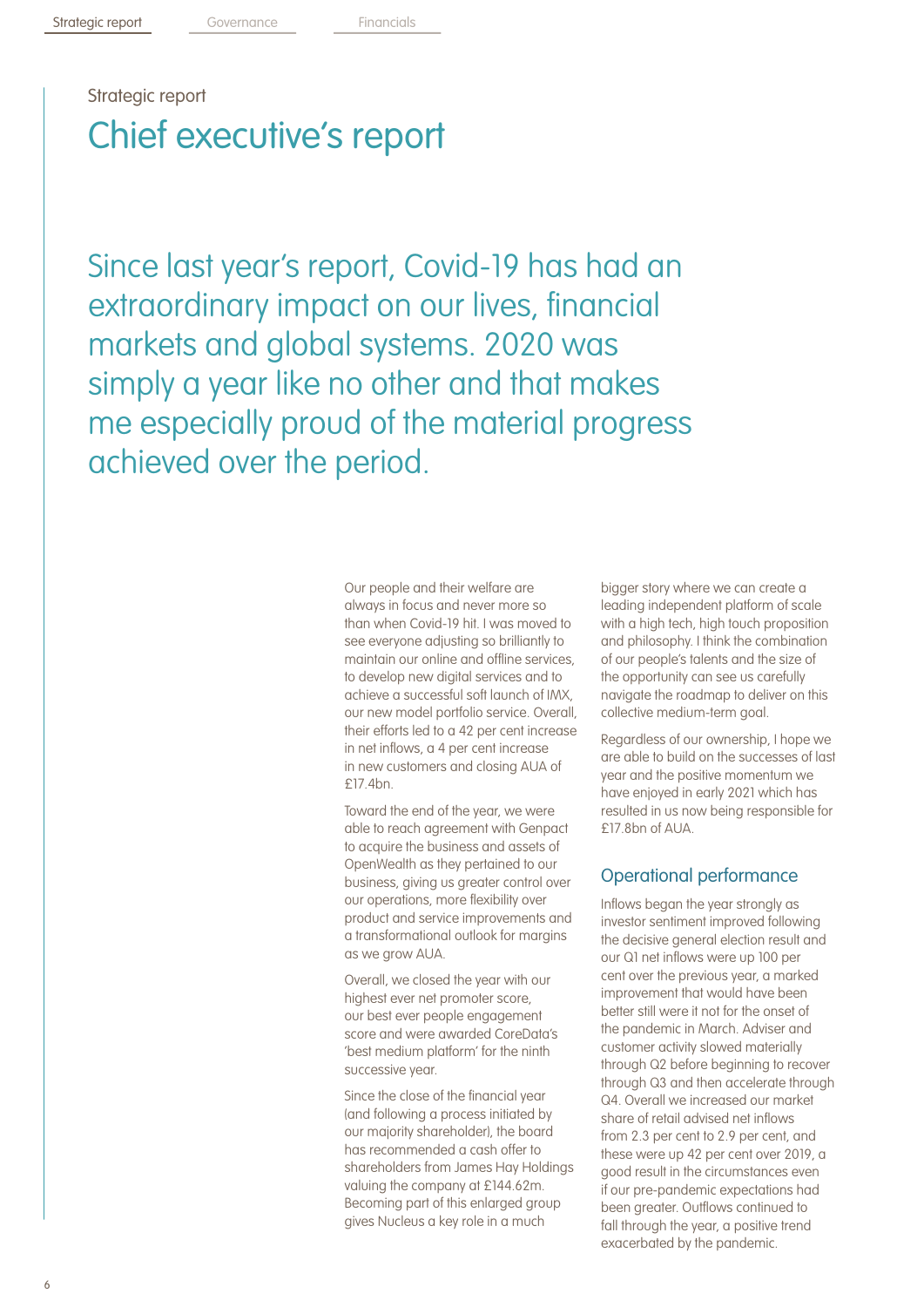## Chief executive's report

We had another strong year on product development and operations, responding quickly to working from home and adapting processes in March and delivering notable enhancements, including the delivery of digital signatures, better tax reporting, phased drawdown automation and enhanced bulk tools through the year.

We also entered into a long-term agreement to move the hosting of the platform into the cloud. This work will be carried out in collaboration with our long-term partners Bravura Solutions and is expected to result in our platform being hosted in AWS by the end of this year. This infrastructure change is expected to improve our flexibility, resilience and scalability.

We also achieved a soft-launch of IMX, our new model portfolio service which aims to improve the probability of customers achieving their financial goals. We have partnered with Hymans Robertson to engineer a product which promotes better alignment between customer goals and the way portfolios are constructed and the combination of low costs and this more personal approach has been well received.

Sector pricing trends are developing broadly as expected with larger adviser firms continuing to exert pressure on behalf of their customers. We have refreshed our pricing strategy and developed a new enterprise sales channel to target larger firms (including IFA consolidators) and have now established two new relationships (one since the end of December) and a pipeline of other potential opportunities.

In addition to securing our latest CoreData award, we received an FT Adviser 5-star service award, posted successive and substantial improvements in our Platforum ranking and landed a highly commended second place at the Schroders platform of the year awards.

### Financial performance and dividend

Our 2020 profit was impacted by three pandemic-driven themes.

Firstly, income was hit by the fall in markets (and AUA) and despite the subsequent recovery and our improvement in inflows, net revenue was only marginally up to £46.0m. Secondly, we benefitted from substantial savings in some cost lines, especially in travel and entertainment, marketing and recruitment fees. Thirdly and perhaps most significantly, we made a clear and early decision to continue to invest through the pandemic and while this has contributed to improved user sentiment (and outlook) it had a predictably negative impact on profit in the short term. I am entirely comfortable this was the right decision and although adjusted Ebitda was down 27.9 per cent to £5.7m, most of that was achieved in H2 during which we outperformed our expectations.

Following last year's decision to not recommend a final dividend in respect of 2019, we were pleased to reinstate our dividend with an interim 2020 payment made in October. Our capital position continued to improve through H2 and I suspect that we may have revisited the 2019 dividend had our capital requirement not increased by a broadly-equivalent amount following the OpenWealth acquisition. In light of the recommended offer by James Hay Holdings, no final dividend will be recommended in respect of 2020.

### Our people

The resilience of our systems and our people allowed us to make a prompt and seamless move to working from home and throughout the rest of the year almost all of us worked from our kitchens, lounges and spare rooms. I am indebted to the way in which everyone responded, a sentiment that extends to the 154 new colleagues we welcomed in the course of the year, including the 130 who joined us through the OpenWealth transaction.

We made substantial effort to ensure the wellbeing of our people through the difficult circumstances and continue to encourage our leaders to monitor this area closely as the impact of the pandemic and lockdown wearies us all. We now operate a 'work from anywhere' policy and will continue with this model post-pandemic expecting perhaps 40-50 per cent of working time to be spent in one of our offices in the medium term.

We continue our controlled shift toward technology roles and by the end of the year, 85 per cent of our 384-strong team were involved in product management, platform operations or directly servicing our audience.

Following a restructure of the executive team and some other senior management changes, I am sorry to say that our gender pay gap widened for the upper pay quartile. This is regrettable and is being actively addressed with new focus with a view to improving our performance in this important area.

Prior to the announcement of the potential change to our ownership, overall people engagement was at an all-time high with 93 per cent considering themselves proud to work here. There has been a notable improvement in service since the OpenWealth transaction completed and I hope this will be maintained. We achieved all the objectives detailed in our people strategy and continue to invest in learning and development to support the growth of the business.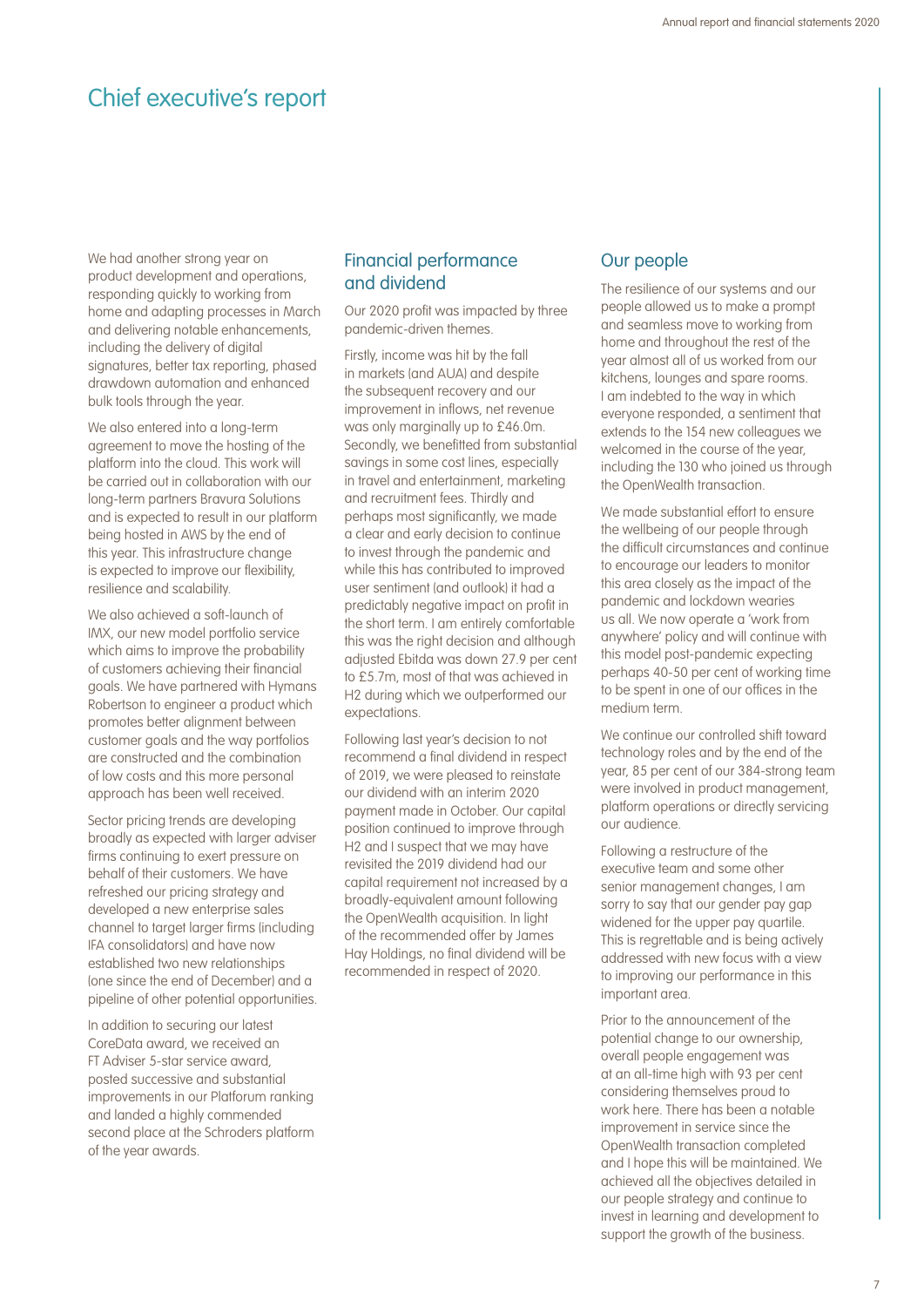## Chief executive's report

Although perhaps not really 'our people' I also remain grateful to the members of our advisory board, platform development group and regional practice development groups – the individual and collective input is greatly valued. I will also take this opportunity to thank Mike Seddon who has chosen to step down as chair of our advisory board for all he has contributed in various roles (including on the main board) over the years.

Last and far from least we were terribly sorry to lose our much-loved friend and colleague Mike Wallis to MND. He remains greatly missed.

### Climate change

We recognise the threat posed by climate change and our responsibility to help the UK transition to a low-carbon economy and also believe that action in this area is an important consideration for our people and our attractiveness as an employer. It is our intention to address these challenges by adopting and promoting low-energy technologies and working practices, and to help hold other organisations to account through more transparent reporting and particularly through the climate-related elements of our IMX investment beliefs.

### Strategic development and outlook

The advised platform sector remains buoyant and our important role in improving value for money for customers remains as valid as ever. The market remains competitive with a combination of established and new participants and there is a growing trend toward consolidation. This has been building for a while but we have only recently seen the first transactions where profitable platforms are being acquired. Scale is becoming an important sectoral consideration but we continue to see scalability and value for money as equally important medium/ long-term drivers of success.

We have now completed the reshaping of our operating model and subject to any changes that may be triggered by a change in ownership I believe we are very well positioned for further growth. The combination of our online product and offline service is increasingly competitive and the inflow momentum we expect from our core and enterprise audiences is expected to deliver the scale that is required to expand our operating margins from what is now a largely fixed cost base. Pricing pressure is expected to continue (and perhaps accelerate) but the shape of the organisation and the scalability we've achieved through automation mean we are well-prepared for that challenge.

Our combination of agility, scalability and resilience should allow us to continue to improve the sentiment of existing users and to grow our user base. This can then be expected to accelerate inflow growth, adding to AUA and driving future revenue growth. The operational gearing in the business model is expected to result in a substantial majority of revenue growth falling through to profit, and margins can be expected to grow further if we are able to achieve scale with IMX.

The regulatory environment for adviser platforms remains benign although the ongoing scrutiny of the advice and asset management sectors may trigger a need for us to respond. We also expect to have to make product changes triggered by the review of the UK tax system and by Brexit. The scope of these remains unclear but we expect to be able to meet any new requirements in a timely and cost-effective manner.

David Ferguson Founder and chief executive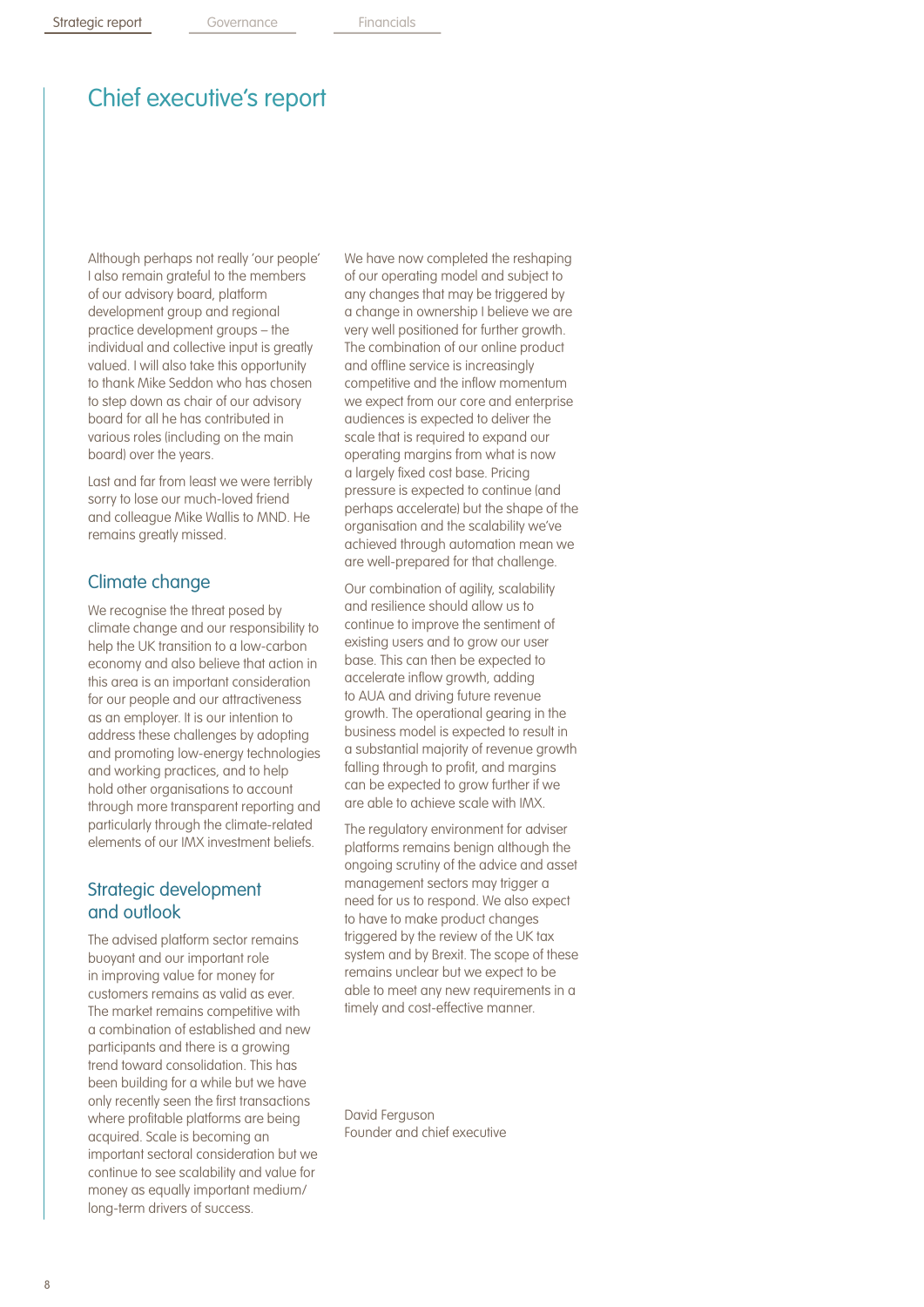## Strategic report About Nucleus

Nucleus is an independent wrap platform that allows customers to hold all of their pensions, Isas and other investments in one secure place online.

We were founded in 2006 and built in collaboration with financial advisers committed to altering the balance of power in the industry by putting the customer centre stage. We work with more than 1,400 active financial advisers from more than 860 financial advice firms as at 31 December 2020. We are responsible for AUA of £17.4bn on behalf of more than 101,000 customers.

The platform offers a range of custody, trading, payment, reporting, feehandling, research and integration services across a variety of tax wrappers and more than 6,500 asset choices including cash, OEICs, unit trusts, offshore funds, structured products and listed securities, including ETFs and investment trusts, and currently facilitates over 1.1 million customer account transactions on average per month.

#### Our purpose

Our purpose has been clear and consistent since our inception and that is to create value through greater alignment of adviser and customer interests.

### Our values

Our values are aligned to our purpose and provide the foundations that support, shape and unify the culture of our business. Together they are a core part of our identity and provide the framework for how we engage with our people, our users and our customers and how we drive value for our shareholders.

Naturally, these values align with the principles of our regulator.

#### Accountable

We own solving problems and our customers, people, stakeholders and our regulator can rely on each of us to be disciplined and take responsibility. We collaborate, while delivering as individuals, overcome challenges and see things through on time. Being accountable means we are reliable; we trust each other to deliver and enjoy autonomy.

#### Authentic

We are all human, this gives us the opportunity to be ourselves, do our best work and deliver value for our customers. Being authentic is being honest, respectful, having 'adult-toadult' relationships and not shying away from candid conversations.

#### **Energetic**

We are proactive, innovative and tenacious. It's about driving our business forward and making a difference for our customers and our people. We balance our drive to change the future with being accountable for delivering every day.

#### Inspiring

We think big, act small and are humble. We're always looking to make life better for our customers and our people. We're relentlessly curious, always learning and developing, pushing boundaries and finding better ways, for ourselves and our customers.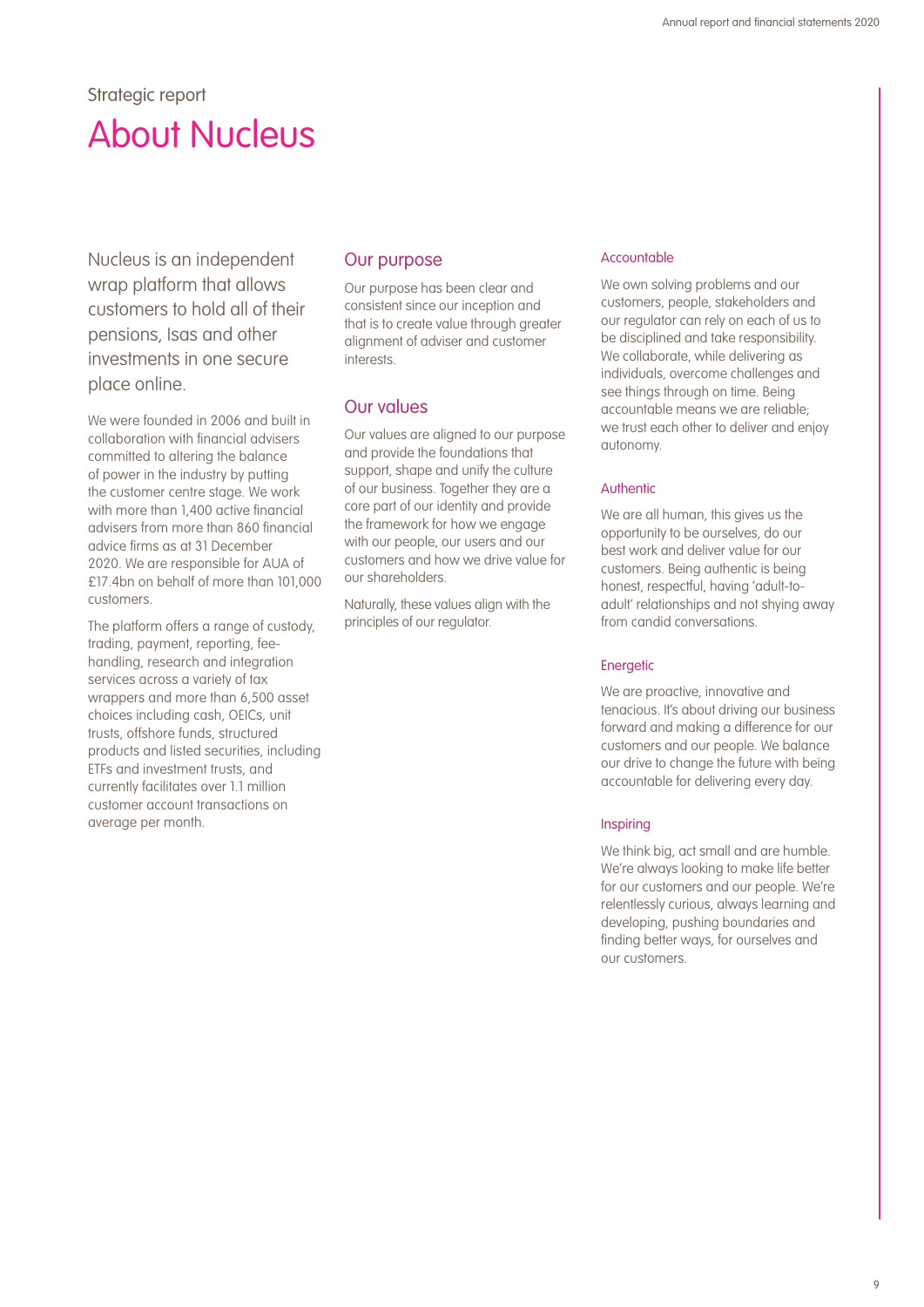## Strategic report S172 report

Our strategic decision making is driven by a desire to fulfil our purpose, aligned to our values, our policies and our overall attitude to risk.

A key input to any strategic decision is its impact on our stakeholders. In addition to the stakeholder specific outcomes set out on the next couple of pages, the case studies below provide two examples of how the board took its duties set out in s172(1) of the Companies Act 2006 into account during the course of 2020.

As directors, we are obliged to fulfil our codified directors' duties under section 172(1) (a)-(f) of the Companies Act 2006, and in taking decisions, ensure that we promote the success of the company for the benefit of its members as a whole.

We acknowledge that this involves both judgment and process. We have created a number of forums to facilitate and engage the views and expectations of our stakeholders and seek to ensure we can demonstrate how their views, as well as the long term consequences, are taken into account in our strategic decision making.

We consider our key stakeholders to be our customers, our platform users, our people, our shareholders, our suppliers, our regulators, our community, environment and wider society. The Covid-19 pandemic has brought unprecedented change to the way we all live and work and, as announced by the company back in March 2020, the company's highest priority would be and continues to be the health and wellbeing of its people, users and customers. We have captured what matters most to each of our stakeholders, how we engage with them and how we have responded to their needs during this unprecedented time on the following pages.

### Case study one

#### Nucleus IMX ("IMX") launch

As reported in our 2019 annual report and financial statements we planned to launch IMX, a discretionary managed portfolio service, in 2020. We wished to create a service delivering value for money, take an outcome-led approach to investment management, and empower our advisers by helping to improve the alignment between their clients' goals and their investments. The board approved the full launch of IMX in December 2020 following a period of soft launch, which enabled collaboration with a number of onboarded advisers to refine the proposition ahead of full launch. We believe the development and deployment of IMX to be a clear strategic example of our values and of how we are working to achieve greater alignment of adviser and customer interests.

The IMX journey had stakeholder engagement at its core. The board approved the establishment of an investment committee in late 2019 comprising two external independent members to provide challenge and guidance to IMX development. This committee continues to operate and engage with our investment consultant, a key supplier, as part of IMX governance, providing oversight of IMX investment and management activities. A board workshop was carried out in early 2020 to ensure that board input was incorporated into the IMX design. The board received feedback from the IMX team who had consulted with advisers to understand how we could better their clients' journey, our investment consultant on portfolio creation, our regulator and external lawyers to ensure all regulatory, legal and compliance obligations and expectations were met.

IMX is underpinned by a number of investment beliefs, one of which is responsible investing. Environmental, Social and Governance (ESG) considerations are integrated in our investment and monitoring processes and are a key factor in selecting fund managers for IMX portfolios. Moreover, our responsible investing approach will adapt as the industry evolves with new products and tools becoming available.

#### Case study two

#### Acquisition of certain assets of **OpenWealth**

On 2 November 2020 we announced to the market that we had entered into a binding agreement to acquire certain assets of Genpact Wealth Management Limited (which operated under the trading name OpenWealth) as they pertain to the group (the "Acquisition"). The Acquisition completed on 10 December 2020 representing the achievement of a key strategic objective for 2020 and a step in our journey to increase control over our processes, service offering, hosting of key applications and product development.

Prior to the deal being agreed there were a number of consultations carried out with key stakeholders. Vendor meetings were setup to ensure a seamless transition of both service and license novation, assessment workshops covering planning and impact analysis were conducted with our material vendors and management meetings were completed to assess the impact on staff and morale leading up to completion. Staff engagement also commenced prior to the deal being completed with TUPE consultations and cultural alignment sessions taking place.

The regulator was updated at the key milestones over the year. The board received feedback and updates on interactions to ensure stakeholder expectation and requirements were met.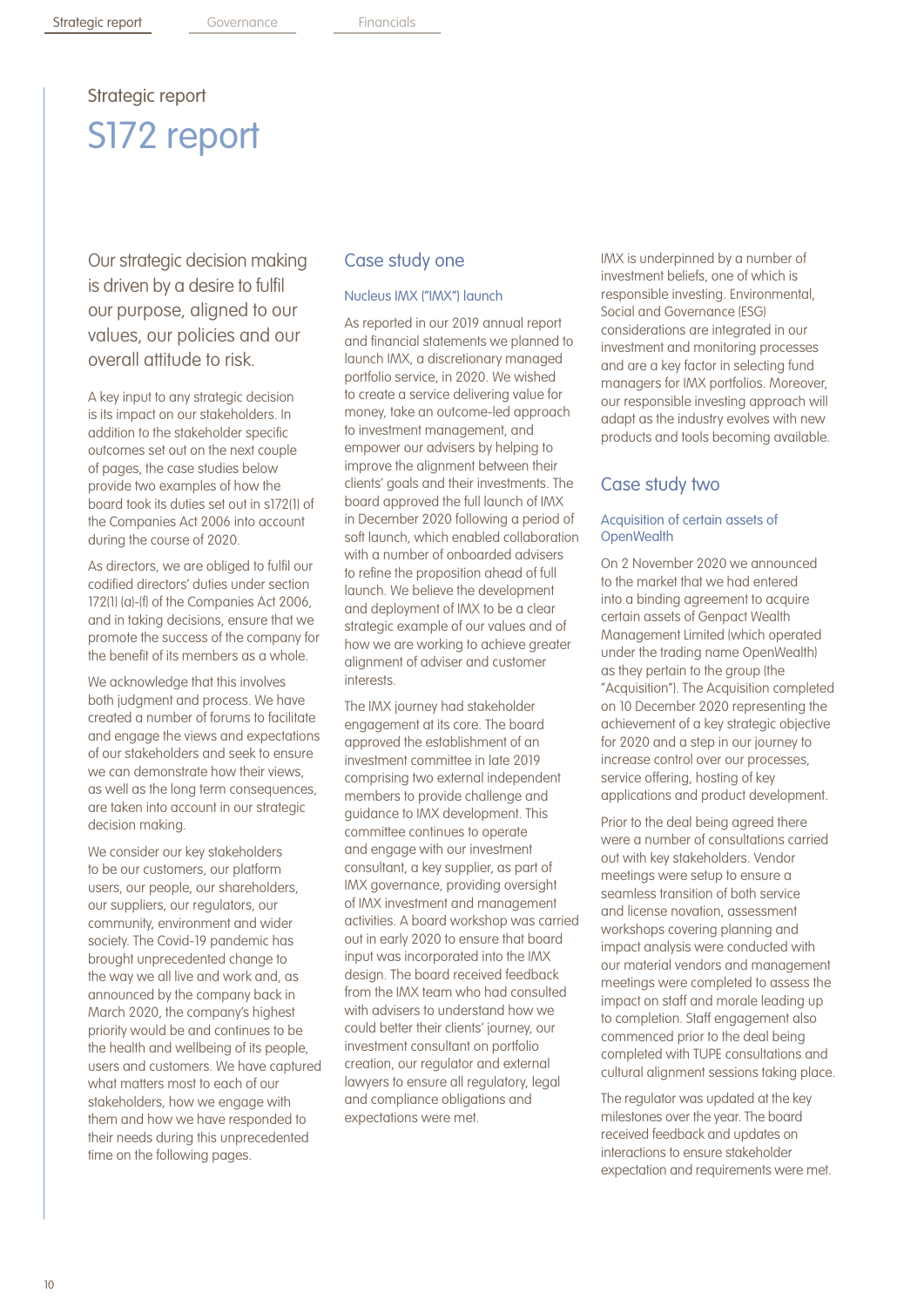## S172 report

We believe that the Acquisition will deliver long term value to all our stakeholders. It is expected to be earnings enhancing in 2021 before becoming increasingly accretive thereafter benefitting shareholders. It will help us to further accelerate our product development and automation programme benefitting customers and users, allow for implementation of a scalable hosting solution and enhance offline services for our users. Our integration programme has been designed to assist our people and facilitate the transition of new employees to the group, move to a new office in Glasgow and rationalise technology hosting and applications. Together we aim to enhance our user experience and help to realise our goal of achieving a market leading proposition for our customers. We believe that the Acquisition will help unlock further potential in our continuing efforts to carry out our purpose of creating value through greater alignment of adviser and customer interests.

### **Stakeholders**

#### **Customers**

What matters most:

- Transparency and simplicity
- Fair pricing
- Quality of service
- Security of assets
- **Outcomes**

How do we engage:

- Bi-annual investors in customers surveys
- Face to face meetings or events via virtual meeting providers
- Dedicated client relations team
- Clear communications

How did we respond:

- Continued embedding our updated conduct framework to ensure all our people are focused on creating good customer outcomes
- Maintaining online and offline service levels throughout the pandemic, retaining a 5-star service rating at the 2020 Financial Adviser Awards and achieving improved Platforum service ratings and our best-ever net promoter score
- Adapted to meet customer and adviser needs, evolving to accept scanned documents and e-signatures.

#### Platform users

What matters most-

- Connection to customers' needs
- Continuous technology and proposition developments
- Dependable and consistent service standards
- Cost-effective platform
- Clear guidance and thought leadership

How do we engage:

- User sessions
- Platform development group
- Practice development group
- Advisory board
- Dedicated account managers and business development team
- Regular Illuminate events
- Thought leadership platform

How did we respond:

- Delivered a major propositional release delivering key propositional changes such as a bulk rebalance rebuild and phased investment enhancements.
- Developed and launched Nucleus IMX, a discretionary managed portfolio service
- Embedded our strategy to consider alternative product and pricing structures for larger scale opportunities, including completing our pricing review.
- Achieved a major strategic objective of acquiring certain assets from OpenWealth.
- Converted all face-to-face user events to online without loss of engagement or support.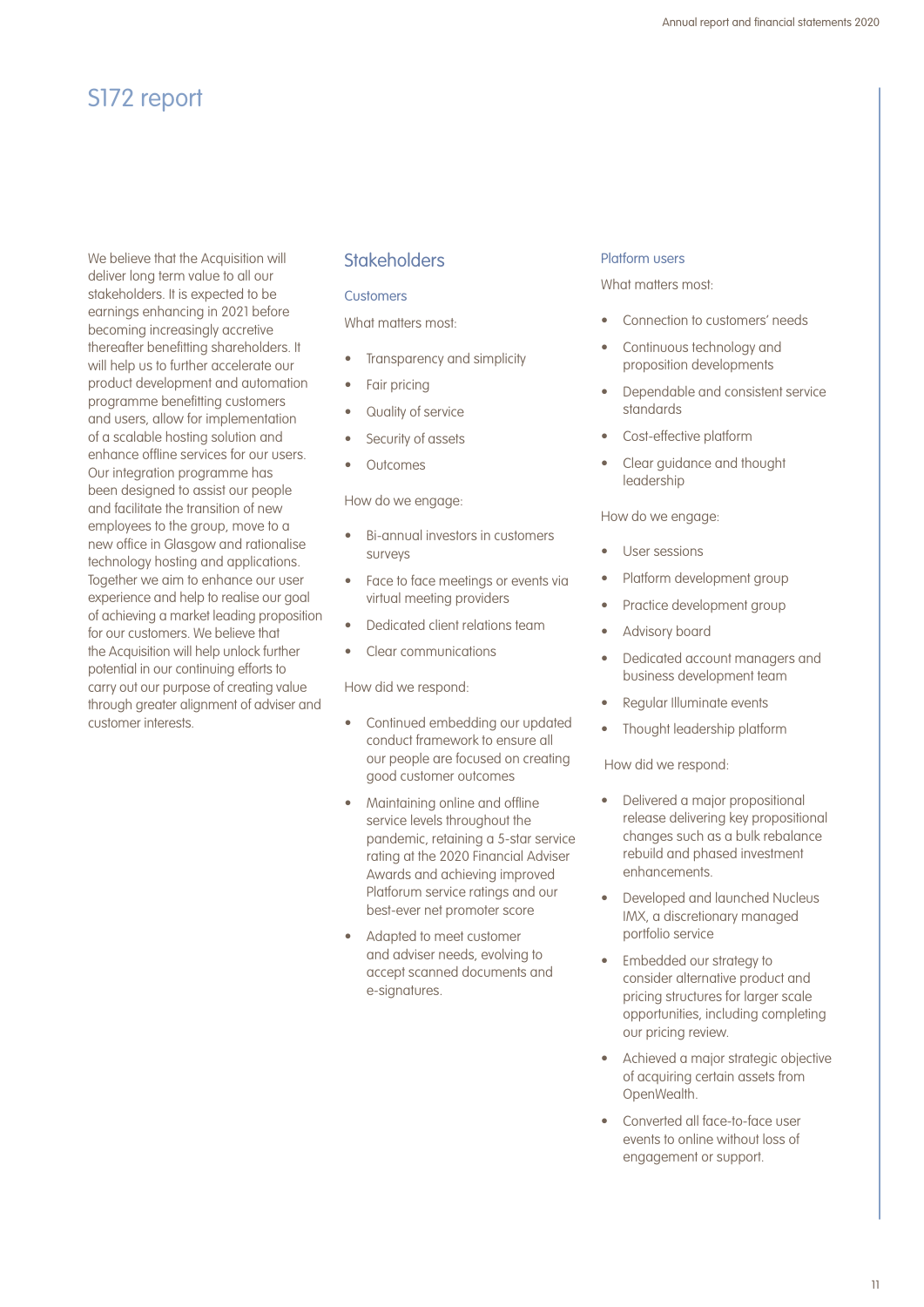## S172 report

#### Our people

What matters most-

- Making a difference for our customers
- Autonomy, coupled with clear expectations and boundaries
- Having opportunities to grow and progress
- Being fairly rewarded for their contributions
- Knowing that their voice is heard
- Feeling alignment between company and personal values

How do we engage:

- Regular updates from the people and development team on Covid-19 and our wellbeing approach
- Regular surveys
- Fortnightly all company briefing sessions and bi-annual strategy updates led by our CEO and his executive team
- Culture champions in each team
- Board member responsible for representing employee voice
- 'Ask me anything' lunch with the executive team for new joiners

How did we respond:

- By taking a people first approach to our Covid-19 response, reviewing flexible working and building leadership capability to support and monitor the wellbeing of our people as we settle into a distributed way of working
- Maintaining productivity and engagement during the Covid-19 – working proactively to create a sense of stability, safety and community for our people with initiatives such as wellbeing Wednesdays and highlighting the roles of our mental health first aiders
- Successful TUPE and culture first integration of Genpact OpenWealth colleagues – resulting in 46 per cent increase in headcount. Building leadership capability to support delivery and alignment between people and customer experience
- Delivered against our people strategy to create the workforce for the future
- Maintained a charity committee which supported initiatives

#### **Suppliers**

What matters most-

- Commercial relationship
- Trusted partnerships
- Strong governance
- Clear communications
- Our input into their service delivery

#### How do we engage:

- Regular service reviews
- Clearly documented vendor management onboarding and maintenance policies and practices
- Annual due diligence reviews
- Collaborative engagement

How did we respond:

- Identified relationship managers across all key suppliers
- Reviewed effectiveness and embedding of our vendor management suite of policies.
- Agreed a definitive sale agreement with Genpact, created a clear position with regards to historic liabilities and entered into a definitive TSA that established the mutual responsibilities of the parties for a limited period
- Extended the agreement with Bravura Solutions for a further two years including addition to hosting services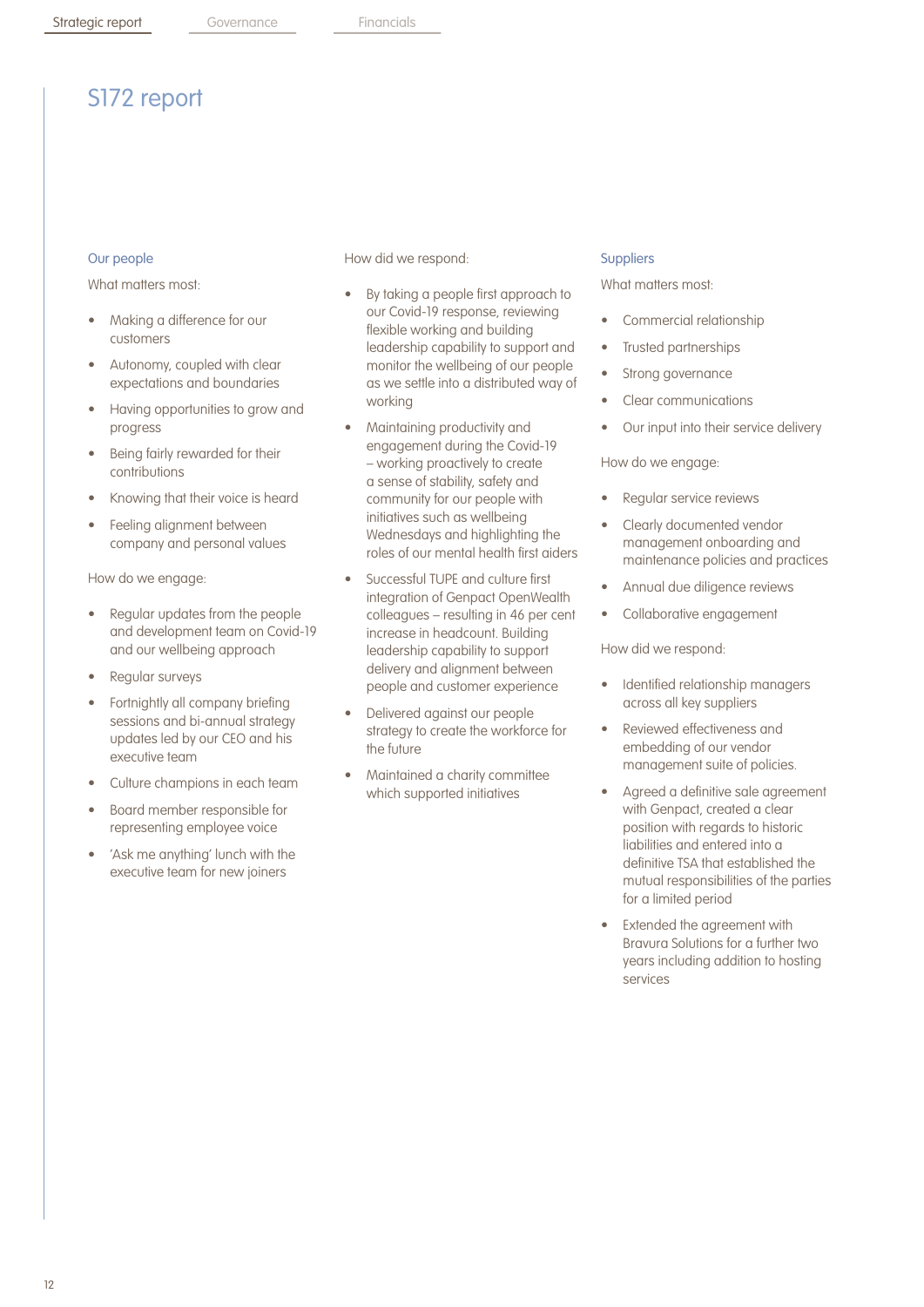## S172 report

#### Shareholders

What matters most-

- Compelling business model and growth story
- Stability, resilience and ability to scale
- Reliable returns
- Investing in our talent and succession

How do we engage:

- Investor roadshows twice a year
- 1-2-1s with institutional shareholders
- Ongoing dialogue with analysts
- AGM and regular disclosures

How did we respond:

- Reported quarterly on trading and AUA
- Communicated the acquisition of certain assets from OpenWealth
- Preserved capital during the Covid-19 pandemic
- Held more than 40 meetings with shareholders and potential shareholders throughout the year

#### **Regulators**

What matters most-

- Understanding and adhering to the principles and rules of the FCA Handbook
- Open and transparent communication
- Demonstrating good conduct
- Acting in our customers best interests

How do we engage:

- Members of the UK platform development group
- Direct communication via our chief risk officer and compliance lead
- Consultations and policy statements

How did we respond:

- Direct engagement with the FCA platform team
- Embedded our SM&CR documentation and policies and preparedness for our transition to an enhanced firm in 2021
- Operated our conduct group as an established part of our governance framework
- Reviewed conduct in our 2020 compliance monitoring plan

#### Community, the environment and wider society

What matters most:

- Actively supporting local communities
- Recognising the threat posed by climate change and our responsibility to help the UK transition to a low carbon economy
- Providing jobs and investment

How do we engage:

- Support employment and apprenticeship schemes with graduate coding schemes.
- Engaging in charitable activities
- Promote low-energy technologies and working practices

How did we respond:

- Set up a charity committee which supported initiatives raising over £67,000 for MND Scotland
- Sponsored and attended Lean Agile Edinburgh meet-ups
- Adopted ESG investing as part of our Nucleus IMX proposition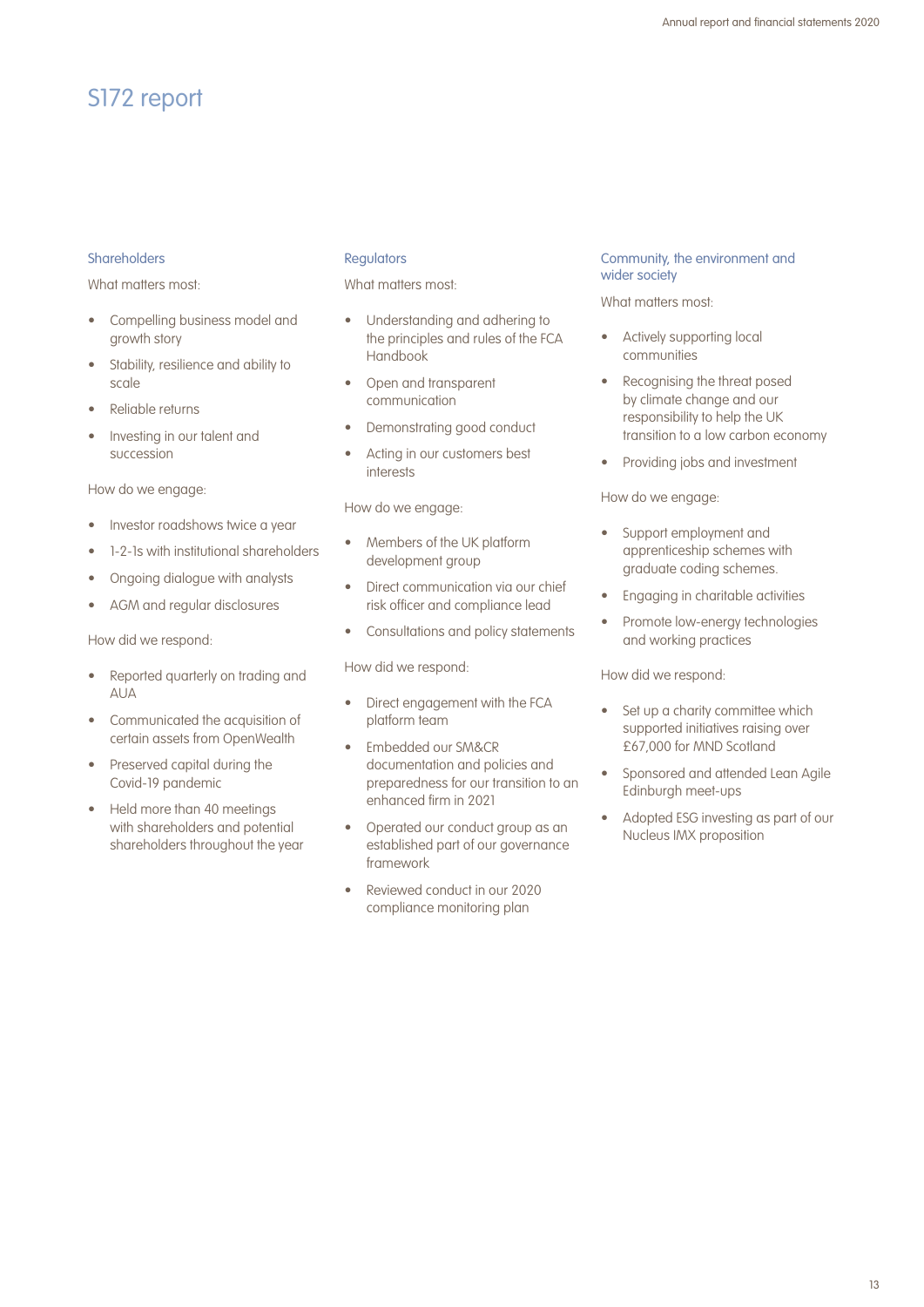# Strategic report Chief financial officer's report

# In a year that was dominated by the Covid-19 pandemic, Nucleus' financial performance proved resilient.

After the Covid-19-induced slow down over the spring and summer, net inflows recovered strongly in Q4 and AUA rose in line with the recovery in global markets to end the year at £17.4bn. Similarly, underlying profitability, which was negatively impacted in H1 by the sharp fall in market levels, increased steadily towards the end of the year, with the company now wellpositioned to grow its operating margin off an increasingly fixed cost base.

## Financial key performance indicators

|                                     | Year ended<br>December 2020 | Year ended<br>December 2019 | Year ended<br>December 2018 | Year ended<br>December 2017 | Year ended<br>December 2016 |
|-------------------------------------|-----------------------------|-----------------------------|-----------------------------|-----------------------------|-----------------------------|
| Group                               | £'000                       | £'000                       | £'000                       | £'000                       | £'000                       |
| <b>AUA</b> <sup>1</sup>             | 17,415,185                  | 16, 141, 279                | 13,883,713                  | 13,576,703                  | 11,143,757                  |
| Gross inflows <sup>1</sup>          | 1,829,389                   | 1,941,712                   | 2,290,236                   | 2,607,759                   | 1,854,830                   |
| Net inflows <sup>1</sup>            | 722,765                     | 509,444                     | 1,193,502                   | 1,668,237                   | 970,263                     |
| Revenue                             | 51,809                      | 51,517                      | 49,405                      | 45,462                      | 37,483                      |
| Net revenue <sup>1</sup>            | 45,974                      | 45,234                      | 43,154                      | 39,361                      | 32,407                      |
| Adjusted EBITDA <sup>1</sup>        | 5,711                       | 7,923                       | 8,304                       | 6,248                       | 5,141                       |
| Profit for the period after tax     | 3,178                       | 5,953                       | 4,756                       | 4,111                       | 3,387                       |
| Dividend paid                       | 760                         | 3,873                       | 3,933                       | 4,813                       | nil                         |
| Adjusted EBITDA margin <sup>1</sup> | 12.4%                       | 17.5%                       | 19.2%                       | 15.9%                       | 15.8%                       |

Industry-specific financial performance measures. Included within this results announcement are alternative measures that the directors believe help to inform the results and financial position of the group.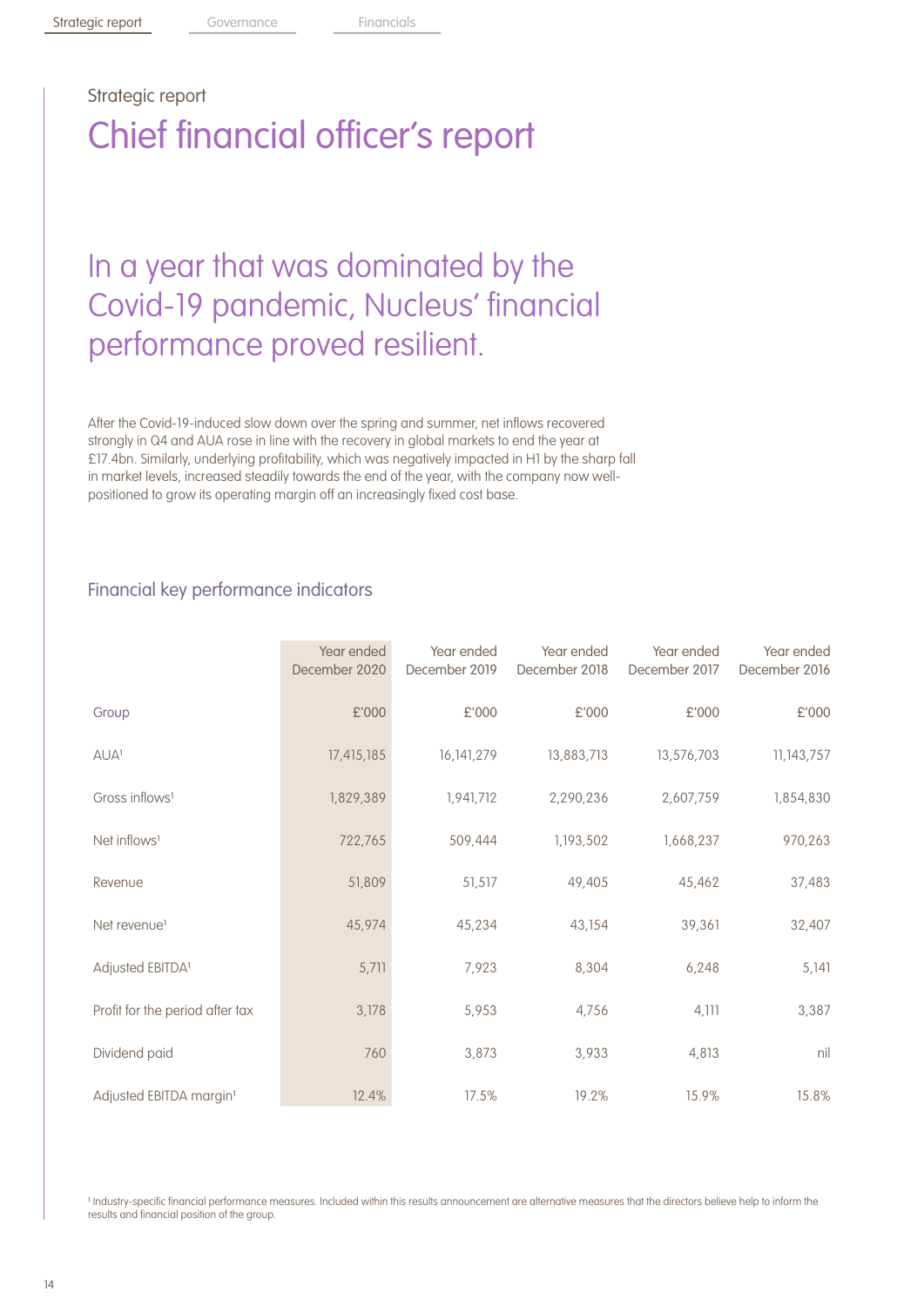## Financial review

|                                                   | Year ended       | Year ended       |
|---------------------------------------------------|------------------|------------------|
|                                                   | 31 December 2020 | 31 December 2019 |
| Group                                             | £m               | £m               |
| Opening AUA<br>Inflows                            | 16,141           | 13,884           |
| Outflows                                          | 1,829            | 1,941            |
|                                                   | (1, 106)         | (1, 432)         |
| Net inflows                                       | 723              | 509              |
| Market movements                                  | 551              | 1,748            |
| Closing AUA                                       | 17,415           | 16, 141          |
| Average AUA                                       | 15,885           | 15,180           |
|                                                   | Year ended       | Year ended       |
|                                                   | 31 December 2020 | 31 December 2019 |
| Group                                             | £'000            | £'000            |
| Revenue                                           | 51,809           | 51,517           |
| AUA related fees paid                             | (5,835)          | (6, 283)         |
| Net revenue                                       | 45,974           | 45,234           |
| Other income                                      | 74               | 105              |
| Total operating income                            | 46,048           | 45,339           |
| Staff costs                                       | (16, 593)        | (14, 590)        |
| <b>AUA related costs</b>                          | (10, 368)        | (10, 197)        |
| Other direct platform costs                       | (4,087)          | (3, 389)         |
| Platform development costs                        | (3,046)          | (2,948)          |
| Other costs                                       | (6, 243)         | (6, 292)         |
|                                                   |                  |                  |
| Adjusted EBITDA*                                  | 5,711            | 7,923            |
| Depreciation*                                     | (583)            | (667)            |
| Amortisation                                      | (22)             |                  |
| <b>Adjusted EBIT</b>                              | 5,106            | 7,256            |
| Interest income                                   | 40               | 80               |
| Interest expense*                                 |                  | (2)              |
| Adjusted profit before tax                        | 5,146            | 7,334            |
|                                                   |                  |                  |
| Other non-operating income                        | 13               | 17               |
| Exceptional items - OpenWealth acquisition fees   | (217)            |                  |
| Exceptional items - James Hay Holdings offer fees | (113)            |                  |
| Share-based payments                              | (799)            | (349)            |
| Statutory profit before tax                       | 4,030            | 7,002            |
| Taxation                                          | (852)            | (1,049)          |
| Statutory profit after tax                        | 3,178            | 5,953            |
|                                                   |                  |                  |
| Adjusted profit after tax                         | 4,168            | 5,941            |
| <b>Basic EPS</b>                                  | 4.2p             | 7.8p             |
| Adjusted EPS                                      | 5.5p             | 7.8p             |
| Blended revenue yield (bps)**                     | 28.9             | 29.8             |
| Adjusted EBITDA margin                            | 12.4%            | 17.5%            |

\* Adjusted EBITDA excludes non-operating income, exceptional items and share-based payments and includes ROU asset depreciation and ROU lease liability interest. It is included within the strategic report as the directors believe this is a better representation of the underlying performance of the business.

\*\* Blended revenue yield is calculated by dividing annualised revenue over average AUA.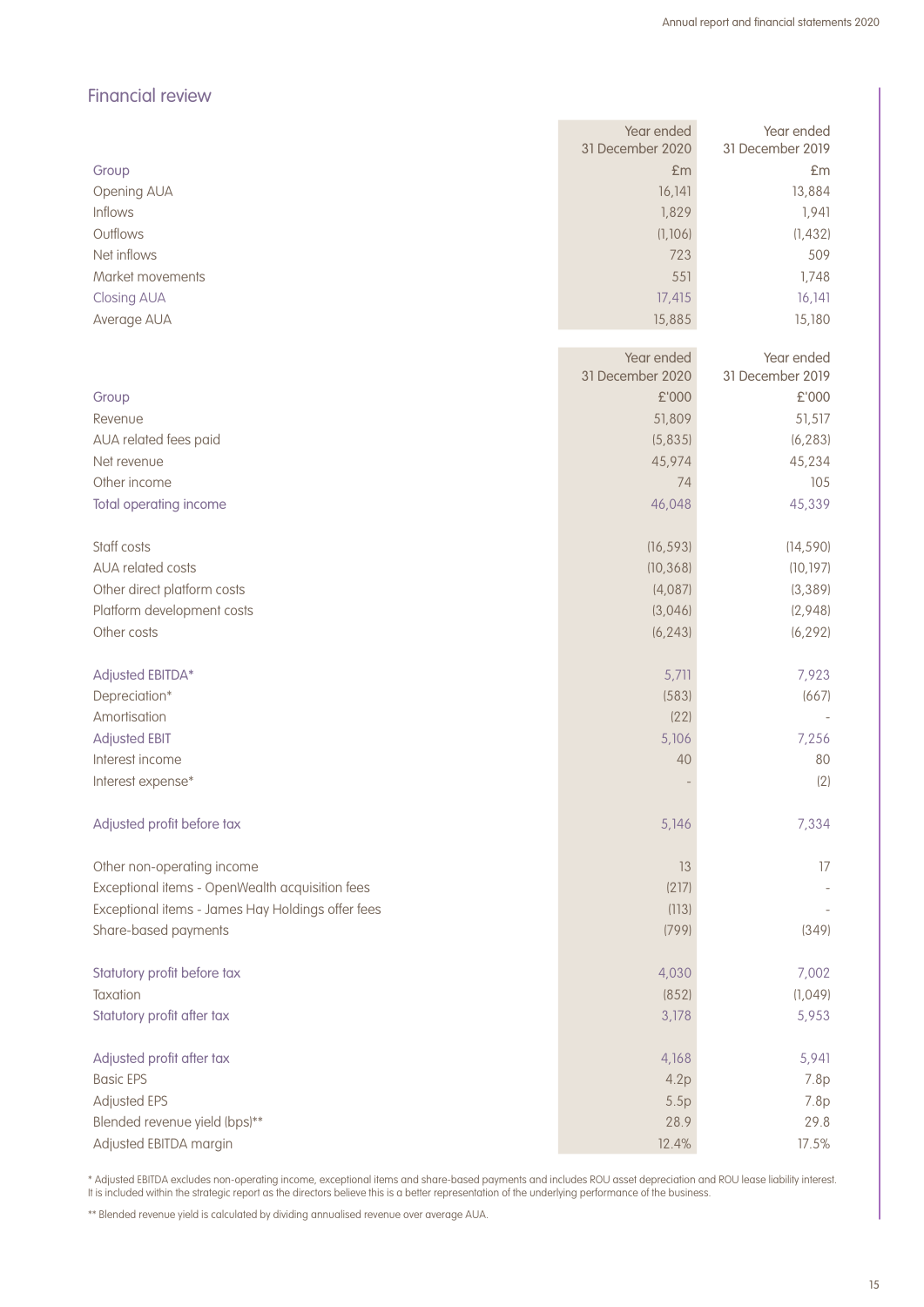#### Revenue

Having opened the year at £16.1bn, AUA continued to increase in the first quarter on the back of relatively stable market levels and recovering net inflows. This positive momentum reflected the rebound in investor sentiment post the general election and Brexit withdrawal agreement, as well as a number of Nucleus-specific factors, such as the continued growth of some of our largest supporting IFA firms, the development of a number of new relationships and a sustained period of service and proposition delivery.

After the very positive start to the year, which saw net inflows of £268 million increasing by 100 per cent on the same quarter of the prior year, markets and, as a consequence, AUA fell sharply towards the end of March as the Covid-19 pandemic hit. Although markets recovered much of their losses over the next two quarters, it was not until the final quarter of the year that the development of a Covid-19 vaccine, resolution of the US presidential elections and the expectation of a UK-EU trade deal pushed investor sentiment, market levels and AUA above the level seen at the start of the year.

The year ended strongly, with AUA closing at £17.4bn, a net increase of 7.9 per cent over the prior year, compared to a decrease in the FTSE All-Share index of 12.5 per cent over the same period. The £1.3bn increase in AUA reflects the impact of the market fall and subsequent recovery (£0.5bn), as well as net inflows for the period of £723m, which, whilst a 42 per cent uplift on 2019, were unsurprisingly reflective of the volatile external environment. As such, the full year's result consisted of the very positive first quarter, the Covid-19 impacted Q2 and Q3, and the encouraging recovery in the final quarter.

The trading environment in Q1 2021 to date remains uncertain, with expectations of a post-pandemic recovery being tempered by the risk associated with bringing the virus under control and the enormous economic cost associated of the pandemic to date.

Average AUA, which increased by 4.6 per cent over the year from £15.2bn to £15.9bn, captures the impact of market volatility throughout the year. As Nucleus' revenue accrues on a daily basis, average AUA is a better indicator of top-line growth and compares to growth in net revenue for the year of 1.6 per cent (from £45.2m in 2019 to £46.0m in 2020). The lower rate of growth in net revenue resulted in a blended revenue yield for the year of 28.9 basis points (2019: 29.8 basis points), with the decrease being mainly due to the existence of improved terms for a small number of large adviser groups.

#### **Costs**

The most important event of the year from a cost base perspective was the completion, in December, of the transaction with Genpact. This resulted in the termination of the wrap administration services agreement (and hence the AUA-related fees historically payable to Genpact), the transfer of 130 employees (including 16 fixed-term contractors) to Nucleus, the transfer of a number of contracts and licences required to service the acquired operations, and the entering into of a transitional services agreement with Genpact, under which Genpact will continue to provide hosting and production support, IT and office services to Nucleus for a limited period of time.

The impact of the transaction is a shift out of AUA-related costs and into staff, other direct platform and other costs (although less than one month of these costs were incurred in the year under review) and results in the cost base of the group becoming increasingly fixed in nature.

In the year under review, staff costs increased by 13.7 per cent from £14.6m in 2019 to £16.6m in 2020. Full-time equivalent permanent headcount increased from 236 to 356 over the year, of which 113 transferred to the group from Genpact in mid-December. The balance of the increase in employee numbers represents net recruitment into the business, principally in technology and change-related roles. With the OpenWealth acquisition now complete, we expect total staff numbers to stabilise and that, within the overall headcount, there will be a continued increase in technology-related roles and a reduction in certain operational roles.

AUA-related costs, comprising principally the fees paid to Genpact (for administration services) and Bravura Solutions (for the licence of Sonata) increased by 1.7 per cent from £10.2m in 2019 to £10.4m in 2020, at an average cost of 6.53 basis points (2019: 6.72 basis points). This overall result includes, up until the date of completion of the OpenWealth transaction, a lower level of 'fixed discounts' that formed part of the Genpact contract renegotiation in 2018, offset to some extent by the impact of service credits. Looking forward, this category of costs will be substantially less significant in amount and we may look to integrate it within other direct platform costs in future reporting.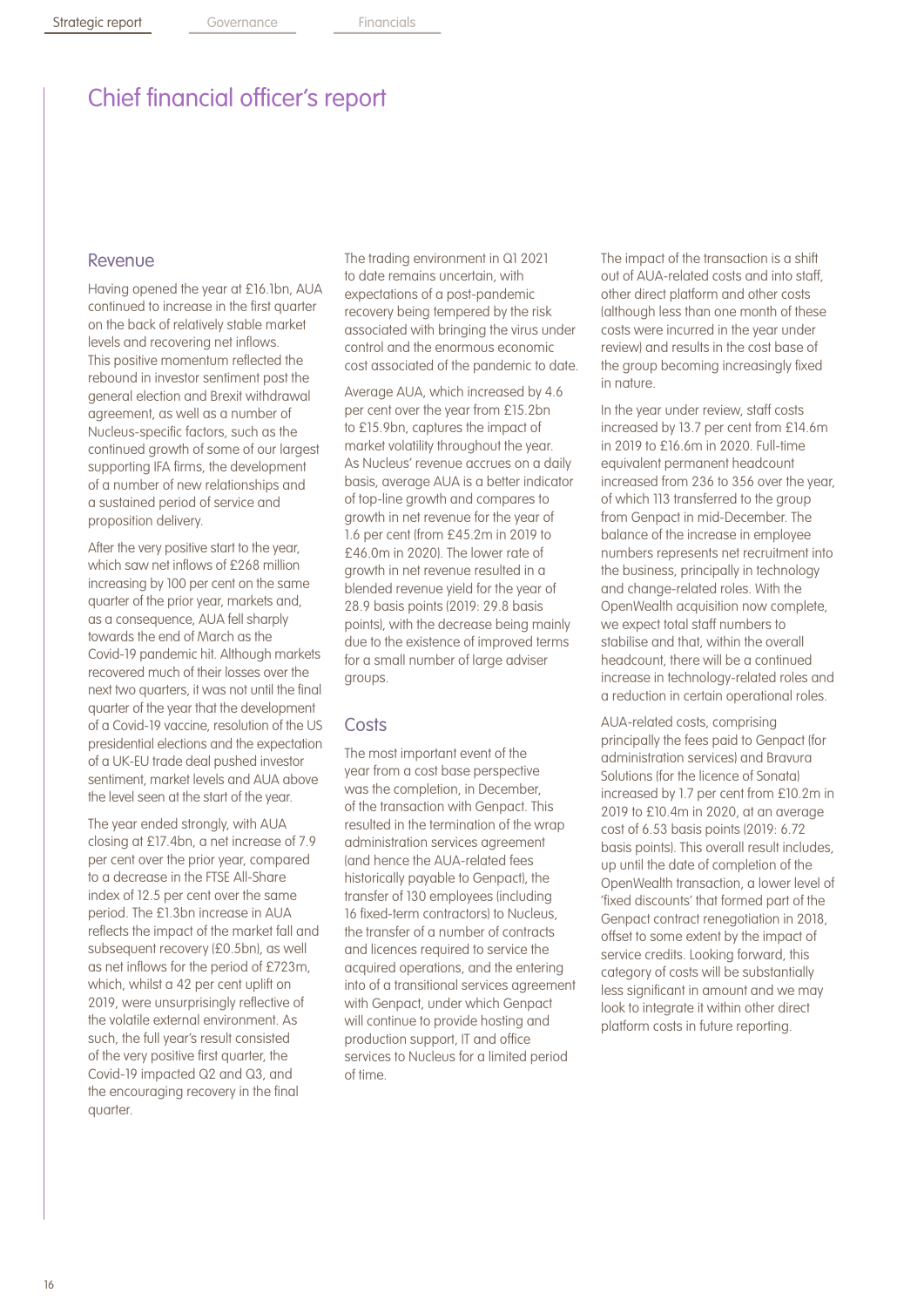Other direct platform costs increased from £3.4m to £4.1m, primarily as a result of 2020 including the full-year costs of platform hosting and platformrelated printing and posting. This increase in costs remains consistent with guidance given previously and represents an increase in the fixed cost base of the group since August 2019. Platform hosting services will continue to be provided by Genpact (on the same cost basis) under the transitional services agreement with them until Nucleus completes its planned migration to a more flexible and modern cloud-based solution, expected towards the end of 2021 or the beginning of 2022. The balance of other direct platform costs relates to surround platform licence fees, bank charges and compensation costs. These costs decreased from £2.3m in 2019 to £1.8m in 2020, mainly as a result of lower than expected compensation costs.

Platform development expenditure of £3.0m was in line with our expectations, prior year and our stated plans. The positive momentum established in this area of our business means that we intend to target similar levels of expenditure on platform development in future years, and may even look to accelerate this over the next 18 months should market conditions stabilise.

Other costs of £6.2m decreased marginally for the second year in a row. These costs, which include the overhead costs of the operations acquired from Genpact from mid-December, were positively affected by the reduction of expenditure in some areas as a result of the Covid-19 pandemic (such as recruitment, travel and entertainment and marketing) and negatively affected in others (for example, materially higher FCA and FSCS levies), but otherwise were generally in line with our expectations.

### Operating margin

Our operating margin (as reflected by the adjusted EBITDA margin) decreased from 17.5 per cent in 2019 to 12.4 per cent in 2020, primarily as a result of lower than expected revenue (as a result of the external environment's impact on markets, inflows and therefore AUA), whilst the cost base of the group remained largely in line with our expectations, except to the extent that individual cost lines were directly impacted by the pandemic.

We took the decision, at the start of the pandemic, to continue to execute on our strategy of investing in our platform and people should the external environment not deteriorate to such an extent that mitigating actions were deemed necessary. The lower operating margin (which was 9.6 per cent in H1 2020 and 15.1 per cent in H2 2020), demonstrates the increased operational leverage that is now present in the business, in particular subsequent to the OpenWealth transaction and the earlier restructuring of the contract with Genpact, and this operational leverage should translate into a higher operating margin when and to the extent that market levels recover and then increase.

Similarly, adjusted EBITDA decreased by 28 per cent from £7.9m to £5.7m, a result we consider to be resilient given the abnormal trading environment and the continued investment in the business, and we continue to anticipate an operating margin in excess of 20 per cent in 2022.

#### Profit before tax

Adjusted profit before tax decreased by 30 per cent over the previous year, reflecting a similar result to the operating margin above. Statutory profit before tax, meanwhile, decreased by 42 per cent to £4.0m, as a result of the incurrence of £0.3m exceptional items (relating to the OpenWealth acquisition transaction costs and the costs incurred in 2020 in relation to the process that led to the announcement in February by James Hay Holdings of its offer to acquire the company) and a higher charge for share-based payments of £0.8m.

### **Taxation**

The group's effective tax rate of 21.1 per cent (2019: 15.0 per cent) incorporates the impact of expenses that are nontax deductible of £0.2m (2019: £0.1m). These costs relate primarily to the OpenWealth acquisition and other costs incurred by the group in 2020 relating to the offer to acquire the company. The prior year's effective tax rate, which was lower than the standard 19 per cent rate, benefitted from the inclusion of qualifying research and development (R&D) expenditure under the SME R&D scheme, for which the group qualified at the time.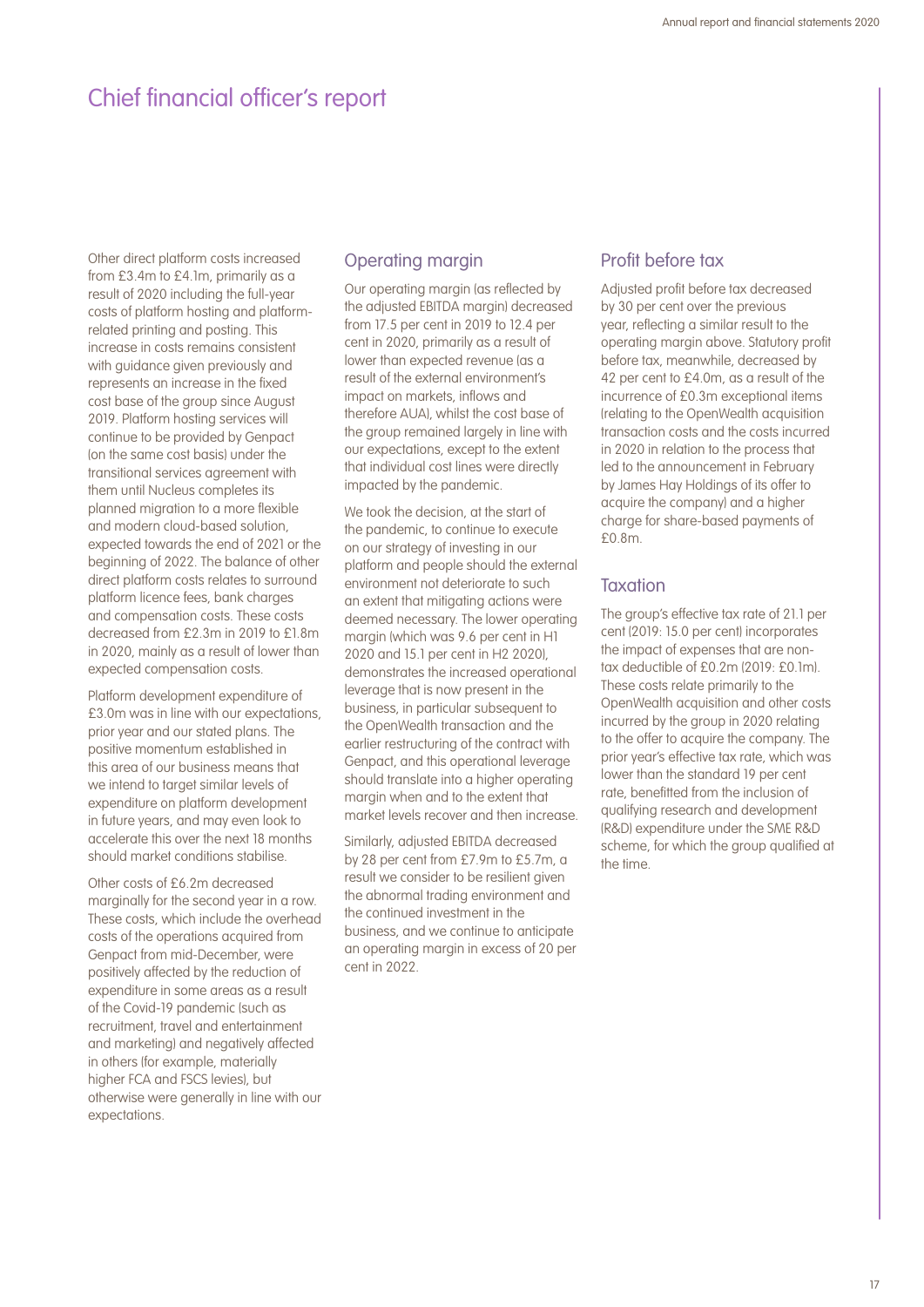### Dividend

At the time of release of our 2019 results and in light of the exceptional uncertainty caused by the Covid-19 pandemic, the directors decided, in the interests of prudence, not to recommend a final dividend for the year ended 31 December 2019. At the time of release of our 2020 interim results, we reported that the directors did not believe that the downside risk of Covid-19 had reduced sufficiently to declare a second interim dividend in respect of the 2019 financial year at that stage.

However, the directors did resolve to pay a 2020 interim dividend of £0.8m (or 1.0 pence per share) in October in line with our dividend policy.

This compares to dividends paid in the prior year of £3.8m, comprising a final dividend in respect of the 2018 financial year in June 2019 of £2.7m (or 3.6 pence per share) and an interim dividend in October 2019 of £1.1m (or 1.5 pence per share).

Given the proposed acquisition of the business, the board has resolved not to recommend a final dividend relating to the financial year ending 31 December 2020.

### Cash flow

We continue to achieve a high conversion rate of operating profit to cash before payment of dividends and investing activities. Whereas the group did not pay a final 2019 dividend in the first half of the year, the timing, nature and scale of the OpenWealth acquisition, together with the improving Covid-19 impacted operating environment in the second half of the year, meant that the headline £1.5m OpenWealth acquisition was financed using internal resources in December, and a 2020 interim dividend of £0.8m was paid in October.

#### Dividend

|                                                         | 2020<br>financial<br>year<br>£'000 | Pence      | 2019<br>financial<br>year<br>£'000 | Pence      |
|---------------------------------------------------------|------------------------------------|------------|------------------------------------|------------|
| Interim dividend<br>Final dividend<br>Combined dividend | 760<br>760                         | 1.0<br>1.0 | 1.139<br>1,139                     | 1.5<br>1.5 |
| Pay-out ratio                                           | 18.2%                              |            | 19.2%                              |            |

#### Financial position

|                                                     | 31 December<br>2020 | 31 December<br>2019 |
|-----------------------------------------------------|---------------------|---------------------|
| Group financial position                            | £'000               | £'000               |
| Intangible assets                                   | 2,258               | 253                 |
| Right of use lease assets                           | 3,026               | 3,476               |
| Cash and cash equivalents                           | 17,546              | 18,525              |
| Lease liabilities                                   | 3,737               | 4,212               |
| Net assets                                          | 22,731              | 19,706              |
| Capital adequacy ratio                              | 15.1%               | 19.7%               |
| Excess capital - above 8%<br>regulatory requirement | 9,621               | 11,424              |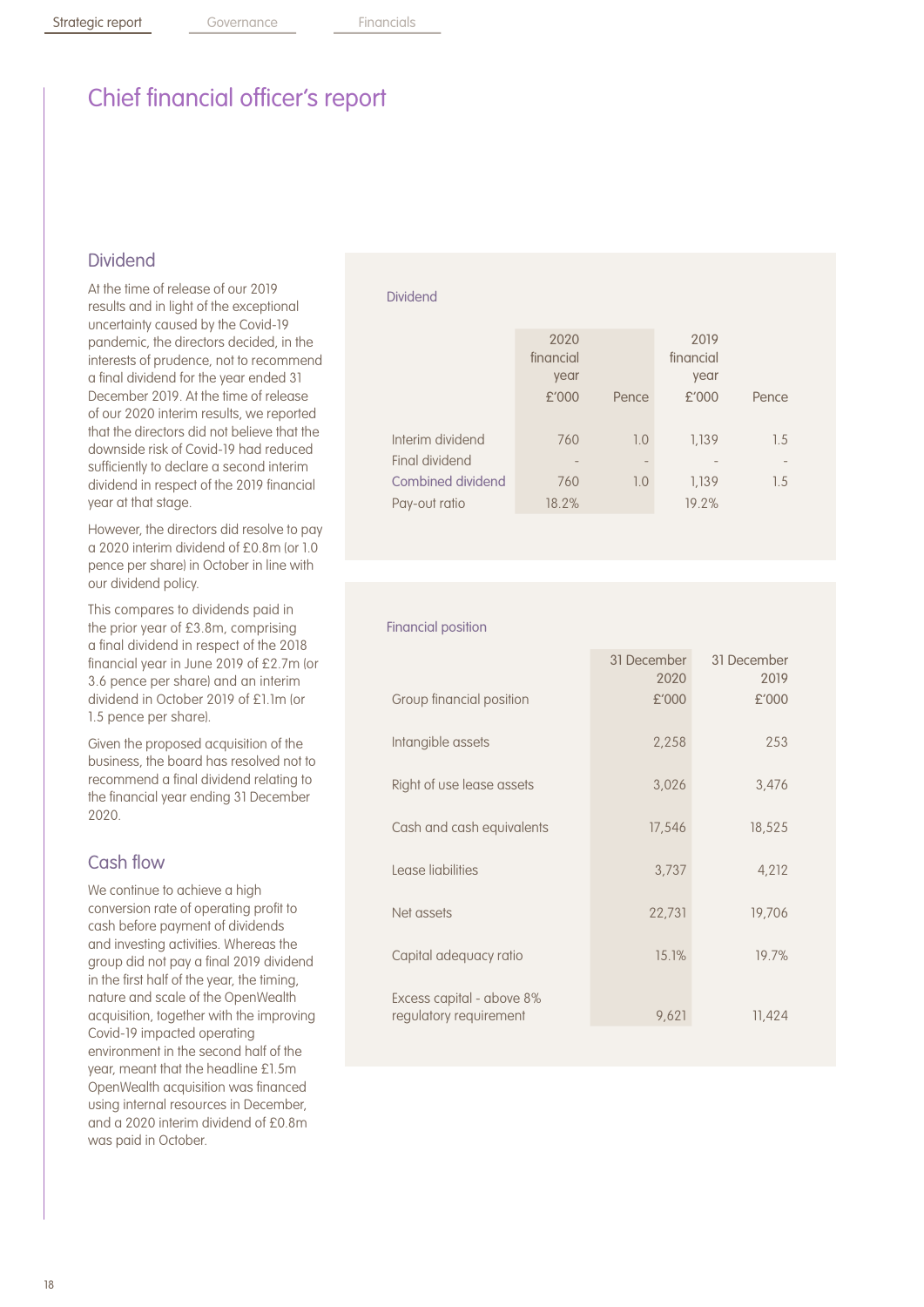#### Financial position

Nucleus continues to be funded entirely by equity capital and has no borrowings, save for in respect of the lease of our Edinburgh headquarters, which is recognised as a lease liability under IFRS16 Leases.

Intangible assets increased over the course of 2020 and now comprise the costs incurred in the development and licencing of Nucleus IMX (recognised in accordance with IAS38) and goodwill arising from the OpenWealth acquisition.

All surplus capital not required for working capital purposes continues to be held in cash and is governed by an embedded capital management policy. At the end of the financial year, the group had £17.5m of cash and cash equivalents, representing 77.2 per cent (2019: 94.0 per cent) of the group's net assets. In addition, the group has retained access to a £5.0m uncommitted overdraft facility from RBS International that remains undrawn and has not been accessed for the last four years.

At the end of the financial year, the group had a pillar I statutory capital ratio of 15.1 per cent (2019: 19.7 per cent), amounting to £9.6m of capital in excess of the 8 per cent minimum regulatory capital requirement. The solvency position as at 31 December 2020 includes the audited profits for the year as well as the increased capital requirement pursuant to the OpenWealth acquisition, whilst goodwill arising from the acquisition does not qualify for solvency purposes.

The group's capital requirements are reviewed on a quarterly basis and are also subject to periodic stress testing to evidence that its regulatory capital requirements can continue to be met in a range of stressed scenarios (including macro-economic shocks, companyspecific shocks and a combination of simultaneous internal and external shocks). The output of the stress testing is subject to a set of mitigating actions, applied as appropriate to each scenario. In all scenarios incorporating a significant shock to financial markets, the nature of Nucleus' revenue (ongoing annuitytype revenue derived from asset classes that are not equally correlated to equity markets) acts as an inherent mitigant.

The group's robust capital structure. solvency position, high conversion rate of profit to cash, no borrowings and available liquidity mean that it remains well-positioned to absorb the impact of a sustained collapse in equity markets. In consideration of the ongoing uncertainty in relation to Covid-19, the group will consider and implement identified mitigating actions should these be required (including in respect of expense management and dividend payments) but will seek to not take actions that might constrain the strategic development of the business unless conditions deteriorate to the extent that this is required.

### Going concern

The directors consider that the group has adequate resources to remain in operation for the foreseeable future and have therefore continued to adopt the going concern basis in preparing the annual financial statements.

However, as set out in note 34. events after the reporting period below, the group is the subject of an all cash offer from James Hay Holdings that, if successful, is expected to complete in the next 12 months. Whereas the directors note the intentions of James Hay Holdings as set out in the Scheme circular and whereas they do not have any reason to believe that James Hay Holdings would not continue to support the group and company or would materially change their activities in the next 12 months, they are not party to the detailed intentions of the acquirer. Although this does not change the directors' conclusion as to the appropriateness of preparing the financial statements of the group and the company on a going concern basis, it is considered to create a material uncertainty which may cast significant doubt on the group and company's ability to continue as a going concern, and the financial statements contain disclosures to this effect.

Stuart Geard Chief financial officer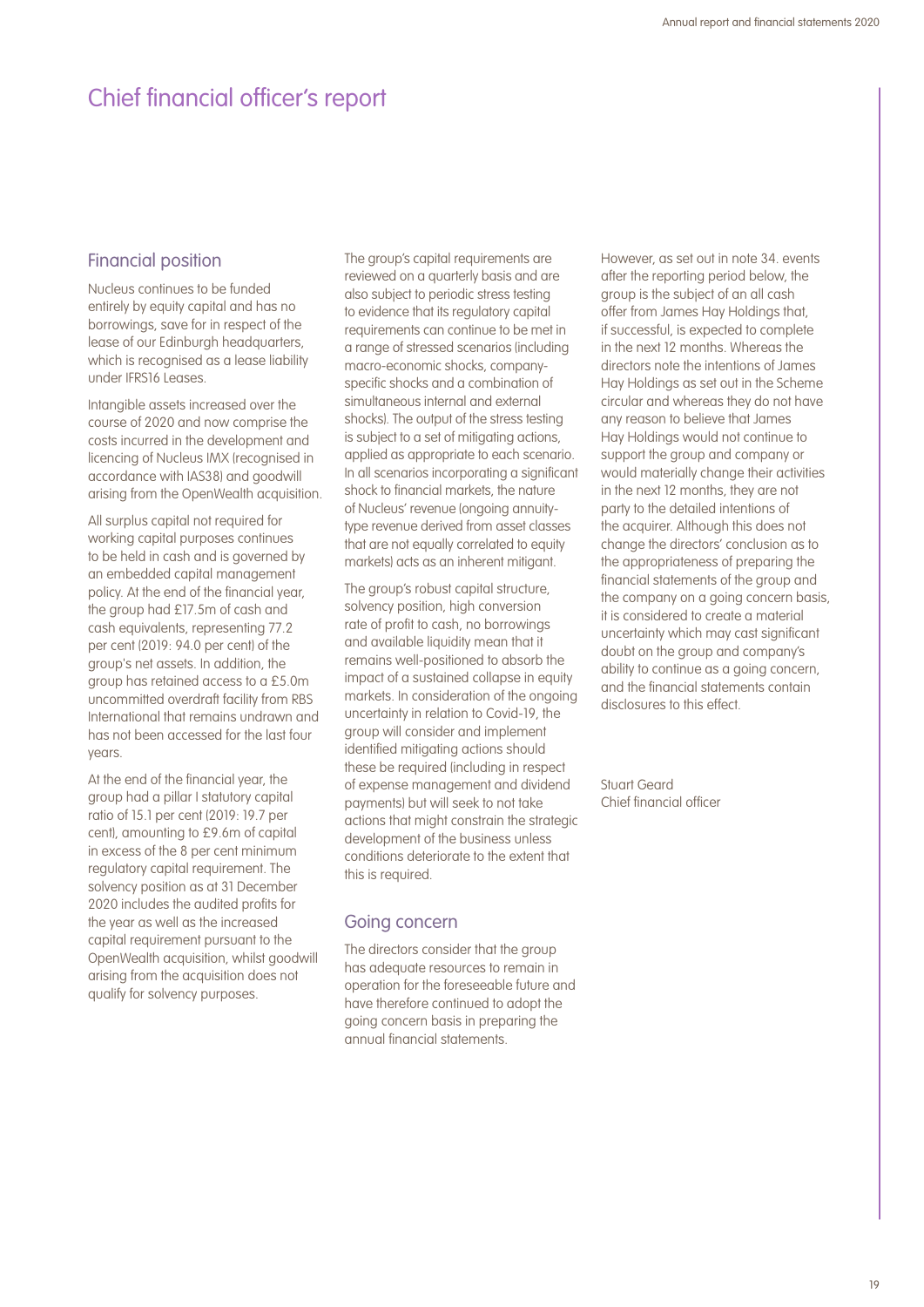Strategic report

Principal risks and uncertainties

The following principal risks relate to the group's business and the wider sector in which it operates. The risks and uncertainties described below are not intended to be exhaustive.

> Additional risks and uncertainties not presently known to the directors or that the directors currently deem to be immaterial could also have an adverse effect on the group's business and financial performance.

The group operates a risk management framework through which it systematically identifies actual and potential risk events and seeks to manage and mitigate these risks by putting in place appropriate policies and controls. Our key risk categories as documented in our risk taxonomy are summarised on the following pages, and these are managed within the risk appetites set by the board on an annual basis. Additional information is available in our Pillar 3 disclosure which can be found on the company's website www. nucleusfinancial.com/investors

### Culture risk

Conduct risk is an intrinsic risk to our business as our behaviour and organisational structures have the ability to impact customer outcomes, market integrity and competition in our chosen markets. Our values are embedded in our business strategy and our internal systems and controls are focused on delivering our business plan while meeting our various culture and conduct expectations. Similarly, as a listed and regulated business, governance risk is intrinsic to our business model. We believe good governance helps mitigate risk in our business and provides assurance to our stakeholders that we are focused on what matters most, our conduct and customer outcomes.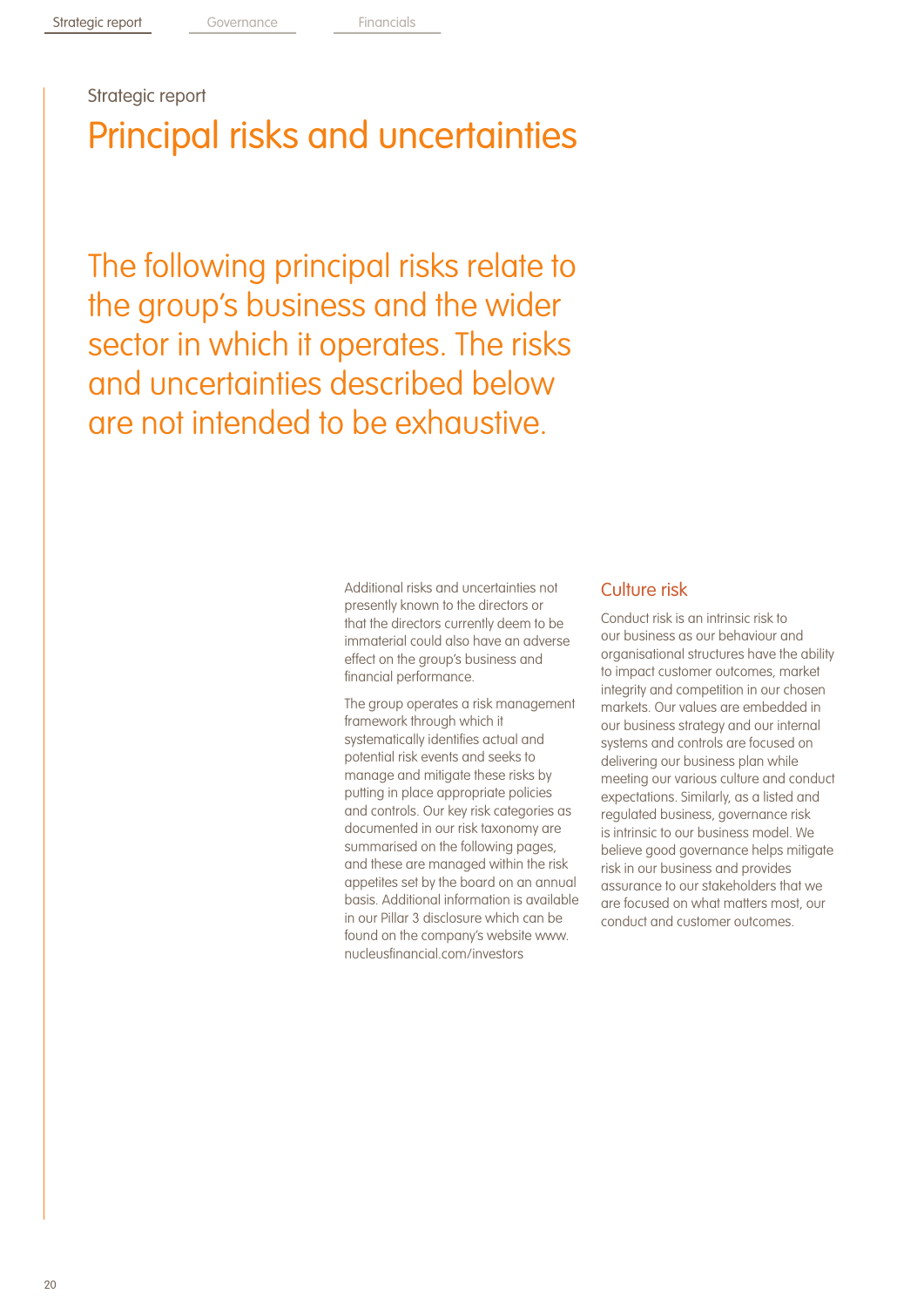## Principal risks and uncertainties

### Business model risks

#### Fluctuations in capital markets, and economic, political and market factors that are beyond the group's control

The group's revenue and performance are directly linked to the value of AUA held on the platform, which in turn is linked to the level of inflows, outflows and the performance of the assets and asset classes into which customers have invested. A decline in capital market asset values may: (i) reduce the value of the AUA on the platform; (ii) prompt customers (in conjunction with their financial advisers) not to make further investments or to withdraw funds from the platform; and (iii) make it more difficult for financial advisers to attract new customers to advise through the platform.

Economic, political and market factors can also affect the level of inflows and outflows and the performance of investment assets. For example, a general deterioration in the global economy, and the UK economy in particular, may have a negative impact on customers' disposable income and assets, and the value of savings and investments on the platform. This was evident during 2020 as the effects of Covid-19 influenced global economies.

#### Ownership structure

The platform market has been relatively active in the recent past as market providers seek scale through acquisition and consolidation. Nucleus is AIM listed and publicly traded, albeit with a majority shareholder. This alongside the buoyancy of the external market creates risk in relation to Nucleus future ownership, and potential merger and acquisition activity.

#### **Competition**

The provision of advised platforms is competitive and Nucleus faces significant competition from a number of sources, including other intermediated platform providers, life insurance companies, asset and fund managers and direct to consumer investment platforms. While the group strives to remain competitive by continuing to develop its online and offline offering, the risk exists that it is unable to adapt to changing market pressures or customer demands, keep pace with technological change and platform functionality relative to its competitors or maintain its market share given the intensity of the competition.

Competition may also increase in response to demand dynamics, further consolidation (including vertical integration) in the wider financial services sector, new entrants to the market or the introduction of new regulatory requirements (including those targeted at financial advisers or other market participants). In addition, pricing pressure across the investment lifecycle is prevalent as competitors invest in new technologies and new blends of products and services to deliver value and compelling propositions for their customers and other stakeholders.

#### Relationship with financial advisers

While Nucleus has been able to maintain strong, longstanding relationships with its adviser users, there can be no assurance that this will continue. The group could lose or impair relationships as a consequence of, among other things, operational failures, uncompetitive functionality or pricing, reputational damage, consolidation and vertical integration in the financial advice market or the closure of firms of financial advisers. The loss of, or deterioration in, the group's relationships with its financial adviser base, particularly those responsible for directing significant inflows to the platform, could have a material adverse effect on AUA and revenues.

#### Reliance on key suppliers

Nucleus, like many other participants in the wrap platform market, operates a business model that outsources selected components of its technology services, and enters into agreements with selected product providers to distribute and administer their products as part of the Nucleus wrap platform. As a result, the group has a reliance on its key suppliers and performance issues affecting these products and services may have an adverse impact on Nucleus' strategy and business performance.

The group's key suppliers are:

- Bravura Solutions Limited, who provide Nucleus with platform technology services;
- Genpact WM UK Limited, who provide Nucleus with technology and hosting services;
- Scottish Friendly Assurance Society Limited and Sanlam Life & Pensions UK Limited, who provide the onshore bond tax wrappers on the platform;
- RL360, who provides the offshore bond tax wrapper on the platform;
- Winterflood Securities Ltd (a division of Winterflood Business Services), who provides Nucleus with stockbroking services; and
- Amazon Web Services (AWS), who provides Nucleus with IT infrastructure and cloud hosting services.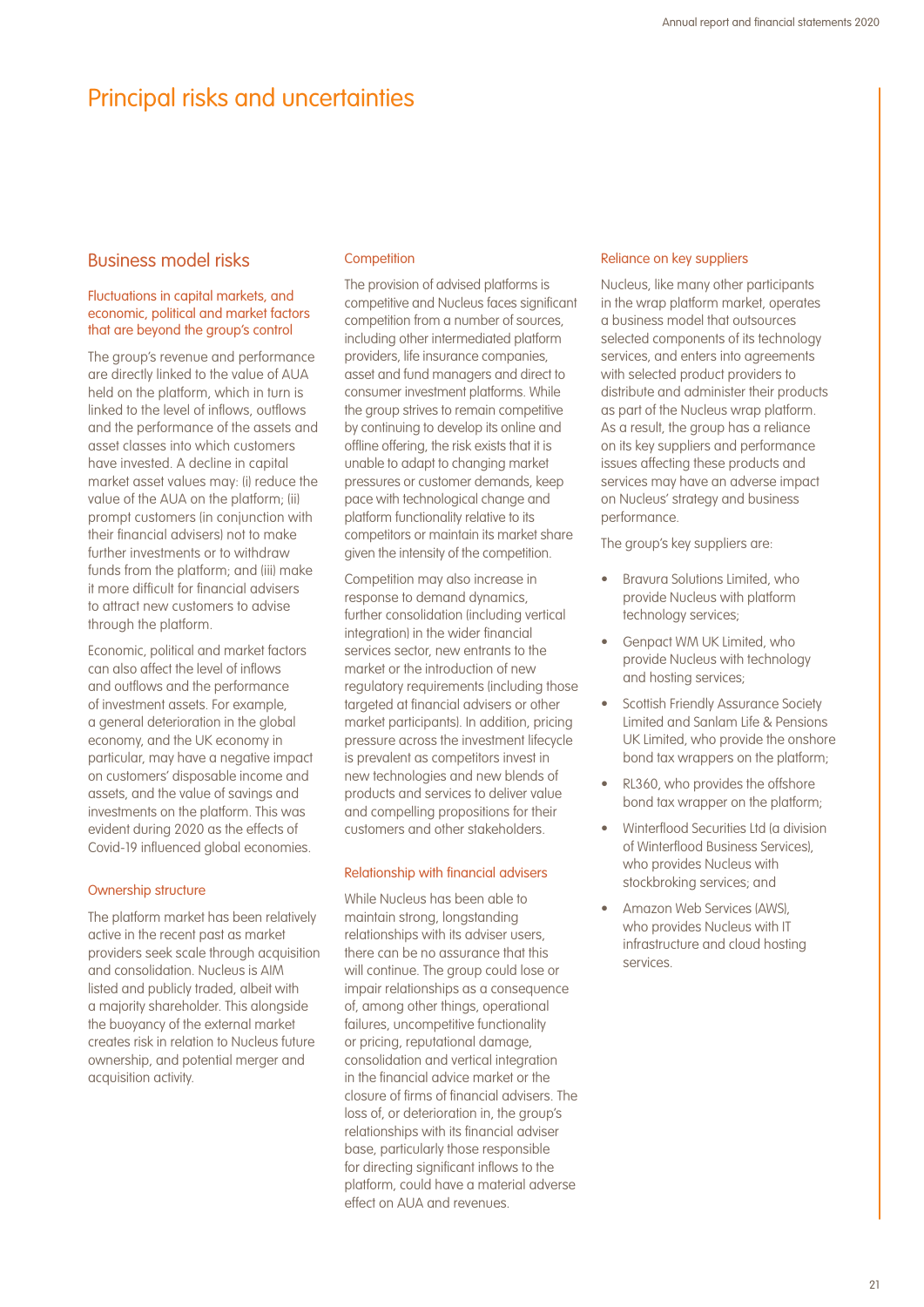## Principal risks and uncertainties

## Operational and regulatory risks

### **Operational**

The nature of the activities performed by the group is such that a degree of operational risk is accepted. Operational risk may have a number of consequences, including deficient service delivery, poor customer outcomes, an inability to scale effectively, reputational damage and financial loss.

The group's operational risks can be divided into three main categories (people, technology, and operational process and controls) with relevant examples of each below:

- People
	- Failure to attract, train and motivate people,
	- Failure to retain core skills and knowledge in the group (key person risk),
	- People-related errors in core processes.
- Operational process and controls
	- Failure in core processes and controls (whether preventative or detective), either by the group or by third parties,
	- Failure in systems and controls in place to meet the requirements of taxation and other regulations in respect of the suitability of certain investments to be held within certain tax wrappers and accounts,
	- Failure to adapt processes and controls to the changing operating environment (e.g. Covid-19 operating environment).
- Operational resilience and technology
	- Failure of, or disruption to, the sophisticated technology and advanced information systems (including those of the group and its third-party service providers) upon which the group is dependent.
	- Inability to respond to the need for technological change as a result of the failure to continue to improve new technologies, through lack of appropriate investment in new technologies or through such investment proving unsuccessful.
	- Failure to maintain existing technologies or to invest appropriately in continuing improvements to those technologies.
	- Vulnerability of the group's networks and platform (and those of its third-party service providers) to security risks, cyber-attack or other leakage of sensitive or personal data.
	- Vulnerability of the group's networks and platform (and those of its third-party service providers) to security risks or cyber-attack leading to direct theft of monies or assets.

#### **Regulatory**

Regulatory risk includes the risks relating to the introduction of new regulations, changes to existing regulations and non-compliance with existing regulatory requirements:

a) Impact of new regulation and changes to existing regulations

The risk of failing to identify forthcoming new regulations or changes could create a risk of non-compliance. The risk of late identification could impact the business' ability to embed new or changed regulations on time. These risks could result in regulatory scrutiny, enforcement action and remedial work.

b) Impact of a material breach of existing regulatory requirements

If Nucleus Financial Services Limited (NFS) or any other member of the group, and/or any of its outsourcers were to commit a serious breach of any applicable regulations, there could be regulatory and financial consequences including - without limitation - sanctions, fines, censures, loss of permissions or authorisation and/or the cost of being required to take remedial action.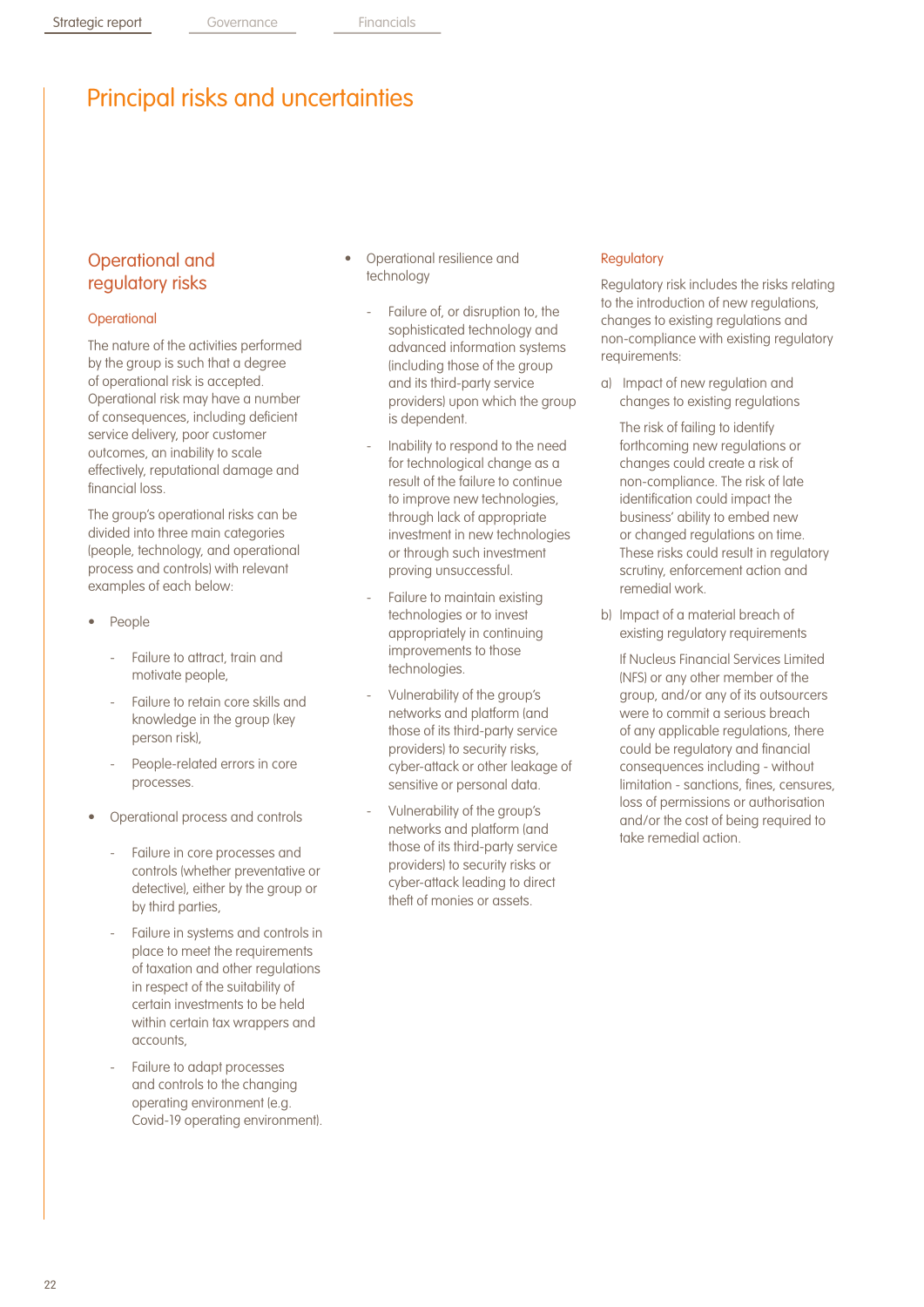## Principal risks and uncertainties

#### New regulation in 2020

There were no material regulatory changes that took effect in 2020.

#### Forthcoming regulatory change

February 2021 – Changes to in-specie transfers: The FCA's investment platforms market study from 2017 introduced changes relating to in-specie transfers between platforms from February 2021. The changes include requiring the facilitation of unit class conversions to enable in-specie transfers.

March 2021 – Certification staff registration on the Directory: With the introduction of a new Directory for certification staff under SM&CR, all Nucleus' certification staff must be registered on the Directory by March 2021.

August 2021 – Enhanced SM&CR status: As Nucleus meets the criteria of a significant IFPRU firm occasionally for short periods of time, a consequence is it falls into the enhanced SM&CR firm category, which requires additional work to comply with the enhanced regime. By August 2021, Nucleus must be enhanced-compliant - which includes the need to get FCA approval as Senior Manager Functions (SMFs) for additional members of senior management and have the required governance in place.

January 2022 – The FCA's investment firm prudential regime (MIFIDPRU): MIFIDPRU comes into effect in January 2022. This will replace the capital requirements directive and regulation (CRD IV and CRR) for small and medium-sized investment firms. We do not anticipate that the impact of the changes will be material to our risk profile.

#### Financial and liquidity risks

#### Solvency (including access to capital)

The group is required to maintain and have available to it a sufficient level of capital as determined by the requirements applicable to an IFPRU 125k limited licence investment firm and a non-insured Sipp operator.

The group may require access to additional capital for a number of reasons, including increased regulatory capital requirements, and there is no assurance that such additional capital will be available (or available on favourable terms).

Nucleus is a public company and its entire issued share capital is admitted to trading on the AIM market of the London Stock Exchange (LSE), which provides the group with access to capital markets if required. The group also operates a dividend policy, with the intention that it will pay regular dividends – however the ability of the group to pay dividends is dependent on a number of factors including, among other things, the results of its operations, its financial condition, anticipated cash requirements, regulatory capital requirements, future prospects and its profits available for distribution, and there can be no assurance that the group will pay dividends or, if a dividend is paid, of the amount that any dividend will be.

#### **Liquidity**

The group's liquidity position is subject to a number of factors that may generate liquidity strain in the short or medium term. The group manages its liquidity risk through an ongoing evaluation of its working capital requirements against available cash balances and credit facilities. The group also has a defined liquidity management framework that requires management to monitor and report on liquidity positions and potential risks to the audit committee and board on a quarterly basis.

The strategic report was approved by the board of directors on 22 March 2021 and signed on its behalf by

David Ferguson Director

Stuart Geard Director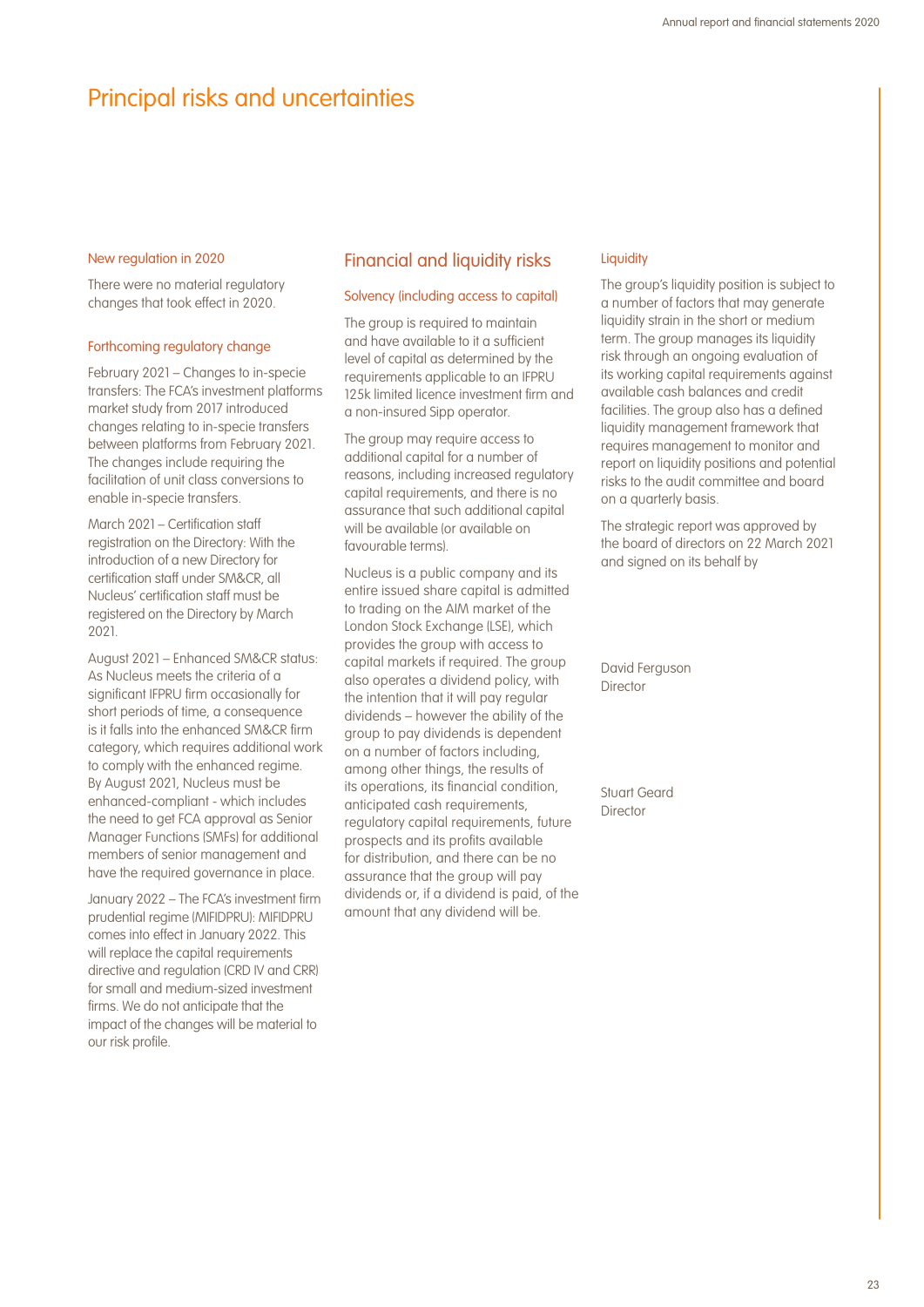## Governance

# Risk management framework

The board's objective regarding risk management is to deliver the group's strategy and business plan supported by a robust, scalable and enterprise wide governance, risk management and control framework.

Our framework is concerned with:

- Demonstrating it is proportionate and effective in the governance and performance of risk management for an authorised and regulated investment firm.
- Evidencing our business strategy and business planning process are aligned with the risk management framework.
- Demonstrating we manage our risk appetite tolerances and limits across agreed risk categories.
- Demonstrating we meet all applicable regulatory principles and requirements on an ongoing basis and do so based on strong and effective risk management culture and structures.
- Embedding a risk aware culture with risk management recognised as a management competence, critical to the delivery of our business strategy and performance targets.

We use a clearly defined risk framework to effectively identify, assess, manage and report the group's risks. The framework is set out in our risk management policy and is subject to annual review and challenge by the risk committee.

In assigning risk management responsibilities, the group operates an approach to risk management that is commonly referred to as the "three lines of defence" model.

The activities within each of the three lines are noted below. At 31 December 2020, there were zero open significant internal audit findings.

## First line of defence

Business lines have responsibility for identifying, assessing and managing their risks through a sound set of policies, processes and controls. Business lines are also responsible for the development and deployment of appropriate mitigating actions and embedding of systems and controls.

## Second line of defence

The roles of the second line risk and compliance functions are to develop and maintain the group risk and compliance management policies and frameworks. Review of the effectiveness of the risk management practices performed by operational management is evidenced through effective assurance reporting to management and the audit committee. The second line also provides support and advice to the business risk owners in reporting risk related information within the group, including management information on risk and assurance matters to the audit and risk committees and the board. The risk committee receives regular reporting from the second line on business performance against risk appetites across the risk universe.

## Third line of defence

The group engaged Deloitte LLP as an appointed internal audit function to serve as its third line of defence on a fully outsourced basis. Through the model the group obtains independent assurance on the effectiveness of its control environment for material processes, Cass handbook arrangements, and cyber frameworks. Internal audit, through a risk-based approach, provides assurance to the audit committee and the board on how effectively risks are assessed and managed, and the effectiveness of the risk management framework. Findings arising from these audit processes are reported to the audit committee.

The group also engages other third parties to provide independent assurance.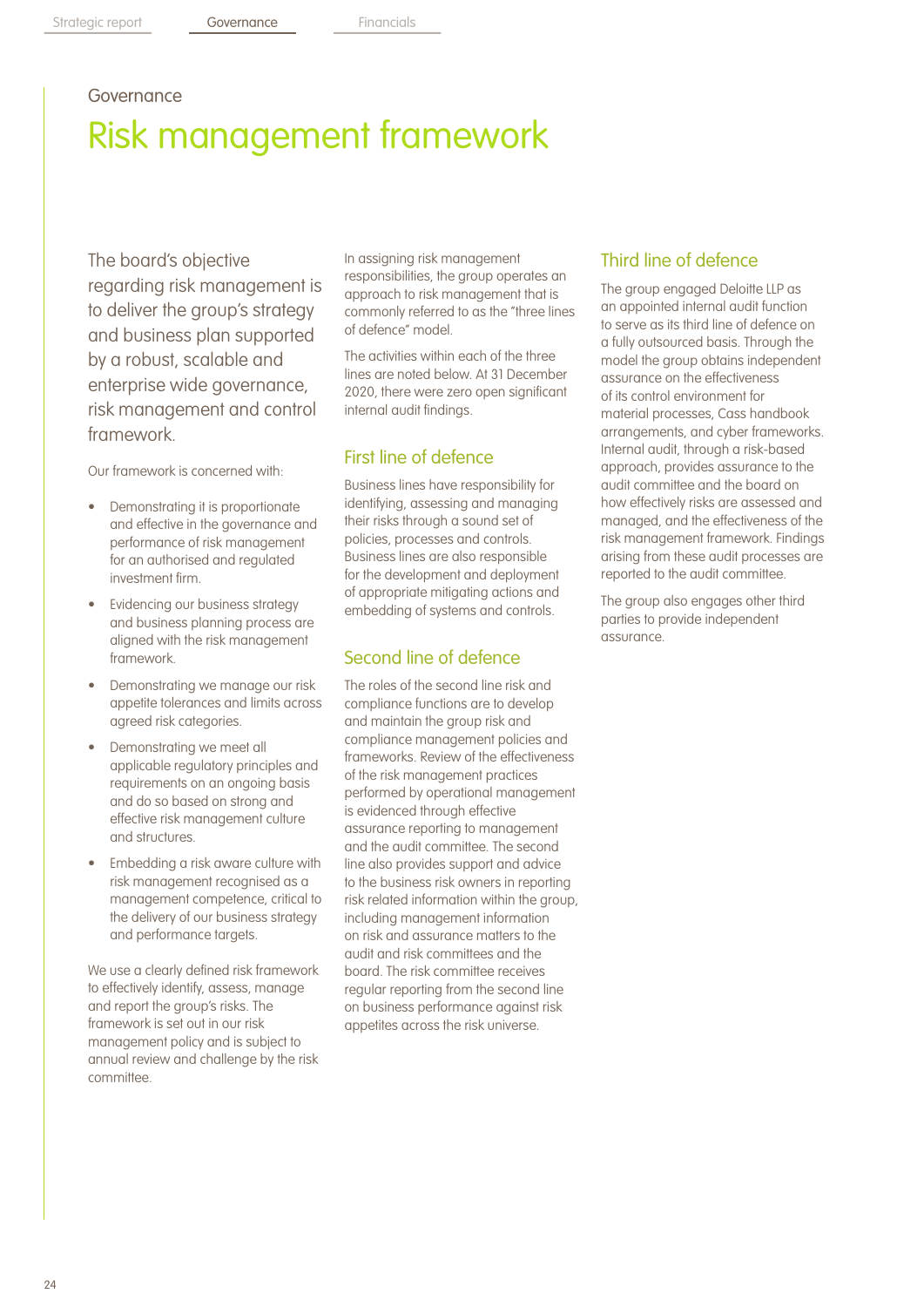## Governance Corporate governance statement

I am pleased to present our report on corporate governance. On behalf of the board, I acknowledge the importance of high standards of corporate governance and the board's role in overseeing the business. This has been the case in 2020 as we have continued to re-enforce our culture, conduct, policies and values throughout the year.

In 2018 we adopted and implemented the principles of the Quoted Companies Alliance (QCA) Corporate Governance Code (the "QCA Code"), welcoming a code which is proportionate to a company of our size and complexity. We last reviewed and updated our annual statement of compliance with the QCA Code in September 2020 and this is published on our website https:// nucleusfinancial.com/investors.

At Nucleus we believe that our corporate governance arrangements should support and encourage effective risk management, diversity of thought and robust decision making. We believe there is huge value in delivering effective leadership and a corporate culture based on ethical values and behaviours. Our governance should support our strategy for growth, commitment to the creation of shareholder value in the long term and our desire to deliver good outcomes for our customers.

We will continue to review our governance arrangements in light of our move towards becoming an SM&CR enhanced firm in 2021 and in light of our enlarged group as a result of our acquisition of certain assets of OpenWealth.

Angus Samuels Chair 22 March 2021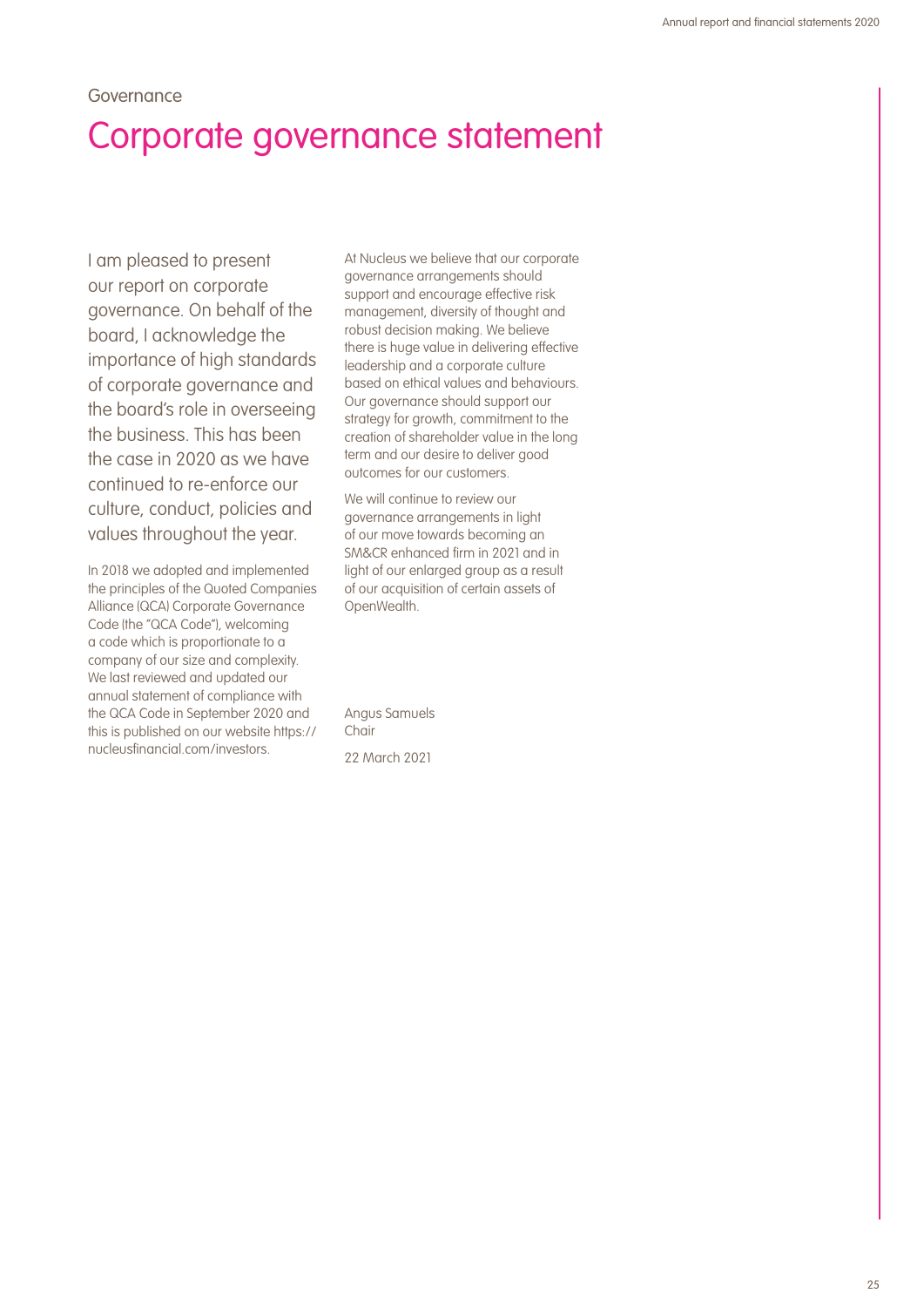# Governance Board of directors

## Our board

The board of Nucleus consists of a team of executive and nonexecutive directors working together and using their knowledge and experience of UK financial services and platform businesses to drive Nucleus forward and achieve good outcomes for its customers.

We believe our board possesses all the necessary attributes to effectively steer and challenge the executive team and assess the quality of management decision making. The board must also ensure the group's obligations to its shareholders and wider stakeholders are understood and met.

Our board is collectively responsible for setting out the strategy and vision of the group. It is also responsible for shaping and instilling company values, culture and standards, providing oversight of and challenge to management and for ensuring the maintenance of sound systems of internal control and risk management.



Chair of the nomination committee



Chair of the risk committee



### Angus Samuels

#### Independent non-executive chair

(appointed July 2006, chair since March 2017)

Angus started his career as a stockbroker and became a partner in Fergusson Bros, Hall Stewart and co. (a leading South African stockbrokers). He has previously held a number of chief executive officer roles and currently serves as the chairman of UK-based financial services group the Punter Southall Group and corporate finance business Craven Street Capital Limited. He also holds a number of other non-executive directorship positions, including Sanlam Investment Holdings UK Limited and Sanlam Life and Pensions UK Limited.



## Tracy Dunley-Owen (appointed July 2018)

#### Independent non-executive director

Tracy has over 20 years' experience in global financial services and is currently an independent non-executive director and committee chair for a portfolio of companies. She has held senior executive finance roles in addition to board, audit and risk committee responsibilities at various companies within the Old Mutual plc group, Guardian Financial Services group and a division of Swiss Reinsurance Company Limited. Tracy's non-executive portfolio currently includes Sun Life Assurance Company of Canada (UK) Limited, Simplyhealth Group Limited and AIB Group (UK) plc.



## Margaret Hassall (appointed July 2018)

#### Independent non-executive director

Margaret has experience and knowledge in various industry sectors including manufacturing, utilities and financial services. She has held a number of senior executive positions at Barclaycard plc, Bank of America Merrill Lynch Corporation and The Royal Bank of Scotland plc. In addition to her executive roles, she has also worked extensively as a consultant for Deloitte, Oracle Corporation and Wavestone Limited, and led the Financial Services consulting business for Charteris plc. Margaret is now an experienced nonexecutive director and in addition to Nucleus also currently sits on the boards of The Phoenix Life Companies, Tandem (also as remuneration committee chair) and Ascention Trust (Scotland).



## John Levin (appointed April 2017)

#### Senior independent director

John co-founded and is chairman of Certua Group Limited which provides an Embedded Finance platform for SMEs and individuals supplying banking, credit and insurance solutions. John also co-founded Telecom Plus plc where he was a non-executive director from 1997 to 2006. John has held senior positions in several companies including chairman of Amtrust Europe Limited, Car Care Plan (Holdings) Limited and Motor Insurance Company Limited and was the CEO and non-executive director of IGI Group Limited. John is currently the chair of Rocketer Consulting Limited.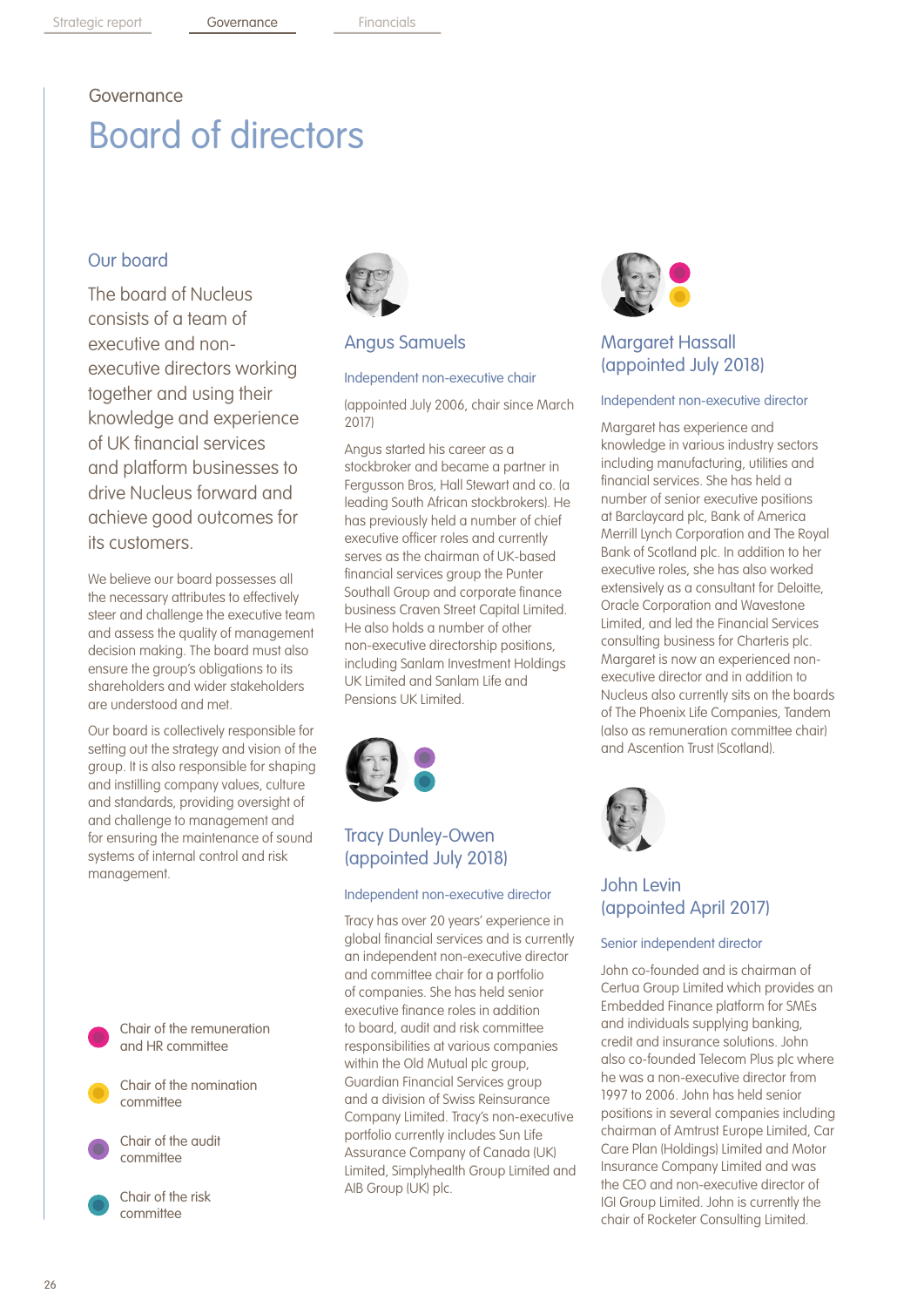

## Jonathan Polin (appointed July 2016)

#### Non-independent non-executive director

Experience: Jonathan began his financial services career with Prudential plc before taking up the position of Managing Director UK, European and Middle Eastern sales at what was formerly known as Aberdeen Asset Management plc. Prior to this Jonathan was a director at Ignis Asset Management Limited. Jonathan has also held the position of chief executive officer of wealth management firm, Ashcourt Rowan plc, before becoming the group chief executive officer of Sanlam UK Limited. Furthermore, Jonathan holds the position of nonexecutive director at Avidus Scott Lang.



## Alfio Tagliabue (appointed February 2020)

#### Non-independent non-executive director

Alfio's experience has spanned across the investment and wealth management sector, where he has held a number of CEO and CFO positions, as well as over 15 years' experience as a board level consultant and advisor in financial services, investment management and other sectors. Alfio spent five years in his early career with Mars & Co, a strategy consultancy. More recently he was Group CFO of Ashcourt Rowan plc, a wealth management company, and joined Sanlam UK in 2016, holding during his tenure a number of positions including Sanlam UK CFO and CEO of Sanlam Investments UK. Alfio is currently group head of strategy for Sanlam UK.



## David Ferguson (co-founder and CEO since 2006)

#### Chief executive officer

Experience: David started his career as a trainee actuary in established and start-up ventures in the life insurance and asset management sectors before becoming a founding partner in a financial product design and strategy consultancy. He has led the Nucleus business from its founding in 2006 to the present day. He is one of HMT's Fintech Envoys for Scotland and was the founding chair of Fintech Scotland.



## Stuart Geard (appointed October 2012)

#### Chief financial officer

Experience: Stuart started his career with what is today PwC South Africa before moving to Sanlam Limited as a senior manager in corporate finance. He was head of finance and investments for what is now Sanlam Life and Pensions UK Limited prior to becoming finance director of Sanlam UK Limited. He also served as director at Sanlam Private Investments UK Limited and Sanlam Life and Pensions UK Limited and audit and risk committee chair of most of the Sanlam Group's interests in the UK. Stuart joined Nucleus in an executive capacity as managing director in 2012, before being appointed as the chief financial officer in 2017.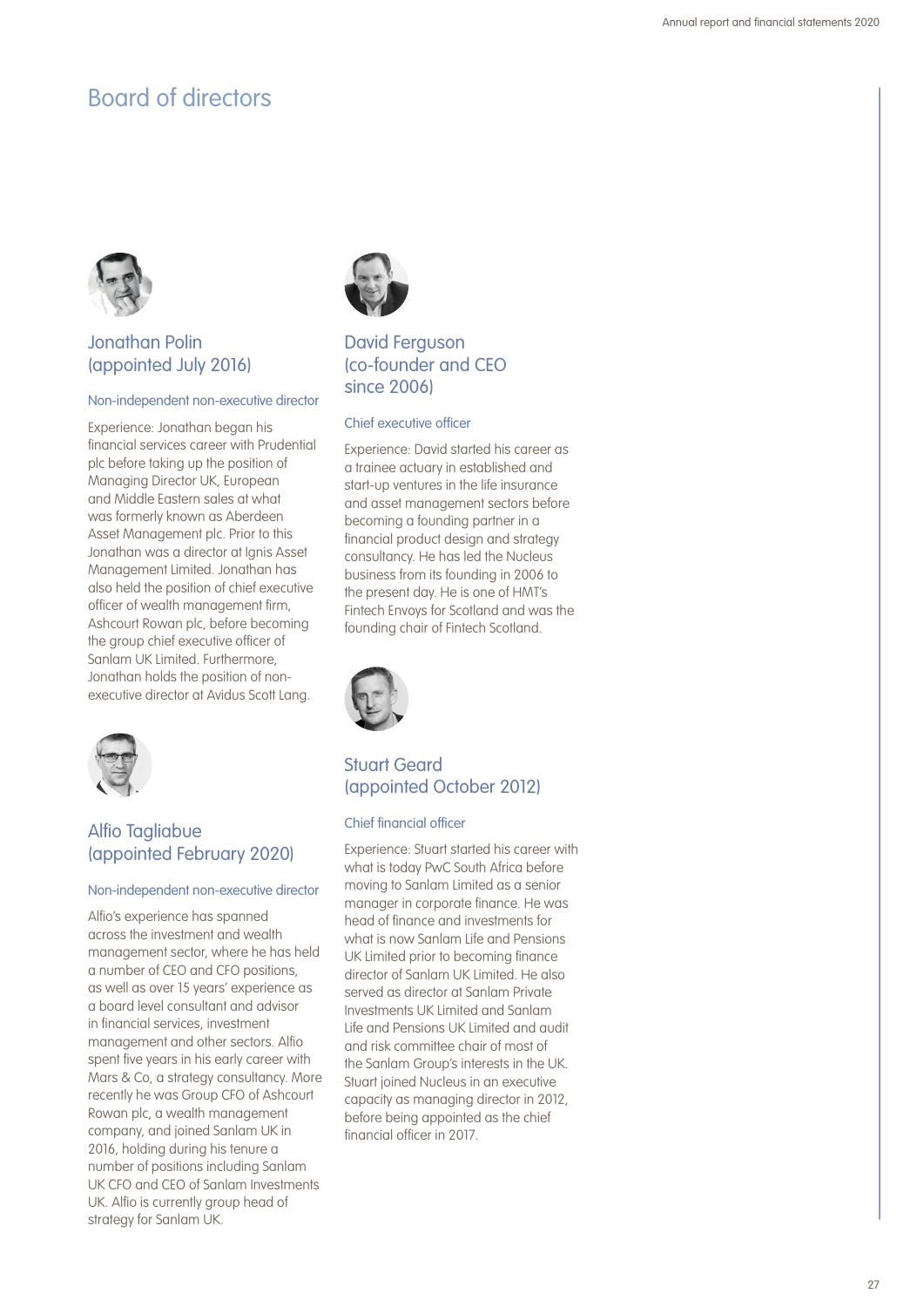| Meeting attendance                         | Board <sup>1</sup> | Audit<br>committee <sup>2</sup> | <b>Risk</b><br>committee <sup>3</sup> | Nomination<br>committee <sup>4</sup> | Remuneration<br>and HR<br>committee <sup>5</sup> |
|--------------------------------------------|--------------------|---------------------------------|---------------------------------------|--------------------------------------|--------------------------------------------------|
| Independent<br>non-executive directors     |                    |                                 |                                       |                                      |                                                  |
| Angus Samuels (chair)                      | 32                 | 9                               | 5                                     | 5                                    | 9                                                |
| Tracy Dunley-Owen                          | 29                 | 9                               | 5                                     | n/a                                  | n/a                                              |
| Margaret Hassall                           | 31                 | n/a                             | n/a                                   | 5                                    | 9                                                |
| John Levin                                 | 29                 | 9                               | 5                                     | 5                                    | 9                                                |
|                                            |                    |                                 |                                       |                                      |                                                  |
| Non-independent<br>non-executive directors |                    |                                 |                                       |                                      |                                                  |
| Jonathan Polin <sup>6</sup>                | 18                 | n/a                             | n/a                                   | $\overline{4}$                       | $\overline{7}$                                   |
| Alfio Tagliabue <sup>7</sup>               | 20                 | 8                               | 5                                     | n/a                                  | n/a                                              |
| Jeremy Gibson <sup>8</sup>                 | $\mathbf{0}$       | $\mathbf 0$                     | $\overline{0}$                        | n/a                                  | n/a                                              |
|                                            |                    |                                 |                                       |                                      |                                                  |
| <b>Executive directors</b>                 |                    |                                 |                                       |                                      |                                                  |
| David Ferguson                             | 32                 | n/a                             | n/a                                   | n/a                                  | n/a                                              |
| <b>Stuart Geard</b>                        | 31                 | n/a                             | n/a                                   | n/a                                  | n/a                                              |

<sup>1</sup> The board met thirty-one times and held one board sub-committee meeting in 2020.

<sup>2</sup> The audit committee met seven times and held two audit sub-committee meetings in 2020.

- <sup>3</sup> The risk committee met five times in 2020.
- <sup>4</sup> The nomination committee met five times in 2020.
- <sup>5</sup> The remuneration and HR committee met nine times in 2020.
- <sup>6</sup> As a Sanlam nominated director, Jonathan Polin was recused from all board meetings in relation to the approval of the acquisition of certain assets of OpenWealth and the potential offers for the Company due to a declared conflict of interest. As a result, Jonathan was invited to a total of twenty-two board, four nomination committee and seven remuneration and HR committee meetings.
- <sup>7</sup> As a Sanlam nominated director, Alfio Tagliabue was recused from all board meetings in relation to the approval of the acquisition of certain assets of OpenWealth and the potential offers for the Company due to a declared conflict of interest. As a result and given the timing of his appointment, Alfio was invited to a total of twenty board, eight audit committee and five risk committee meetings.
- <sup>8</sup> Jeremy Gibson resigned as a director of the Company on 25 February 2020. Apologies were noted for Jeremy in respect of 2020 board and board committee meetings prior to 25 February 2020.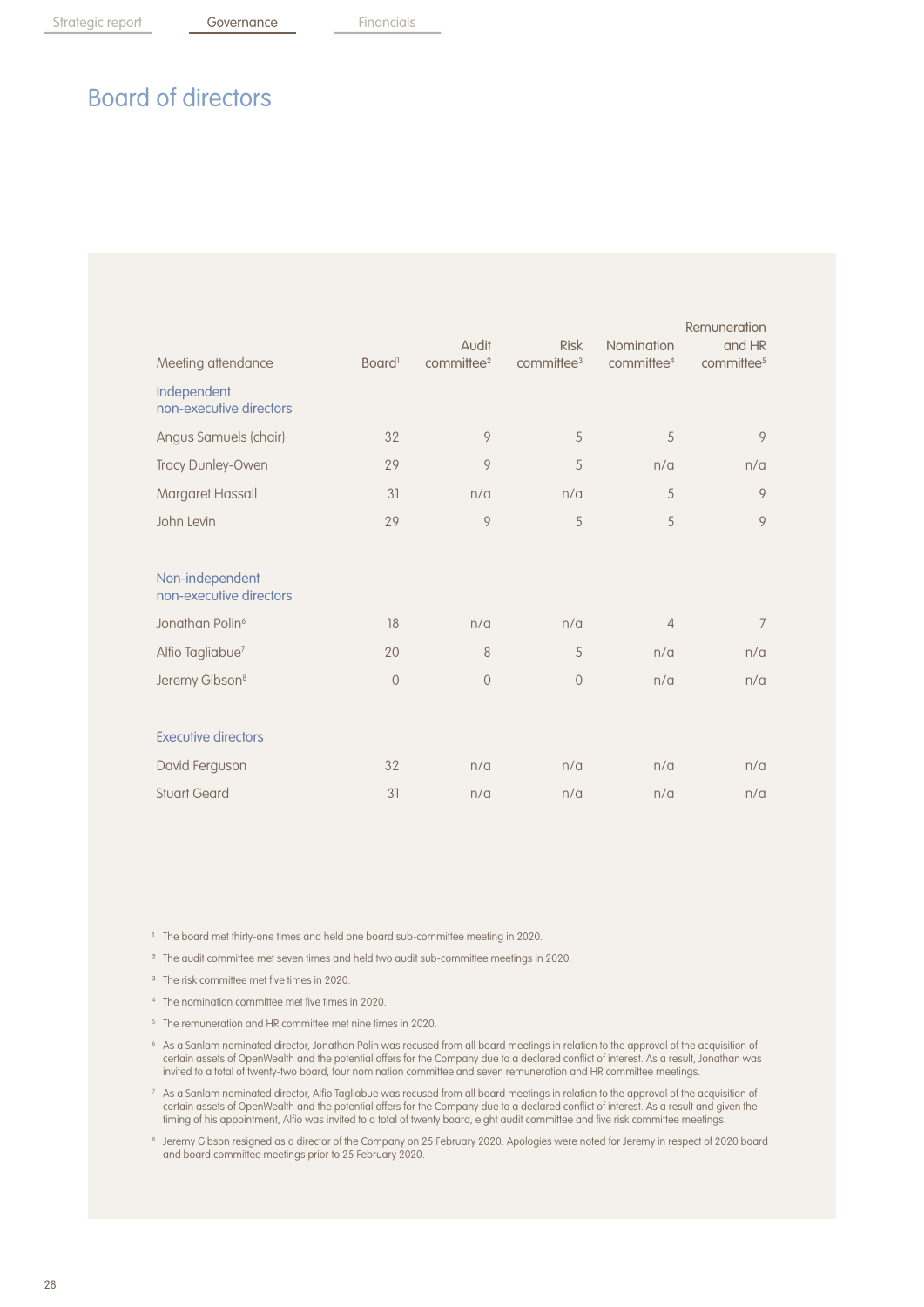### Board constitution

Our schedule of board reserved matters was adopted on our admission to AIM in 2018 and is reviewed regularly. It covers topics such as strategy and management, governance, financial reporting and controls, internal controls and remuneration. The schedule of reserved matters can be found at https://nucleusfinancial.com/investors.

There is a relationship agreement in place between the company and its majority shareholder, Sanlam UK Limited (Sanlam), the details of which were disclosed in the company's Admission document which can be found at https://nucleusfinancial.com/investors. The relationship agreement contains a number of provisions designed to protect the interests of shareholders as a whole as well as to ensure that the company is able to carry on its business independently from Sanlam, and as a result supports independent, effective and transparent decision making by the board. The relationship agreement also specifies that at all times a majority of the board will be comprised of directors who are considered by the board to be unconnected and free from any business, employment or other relationship with the Sanlam Group. Pursuant to the relationship agreement, it has been agreed that Sanlam nominated directors do not qualify as independent directors and, as such, Jonathan Polin and Alfio Tagliabue are not considered independent nonexecutive directors of the company. Furthermore, in the context of the offer process for the Company, a disclosure protocol was put in place to manage information flows between the Company and our Sanlam nominated directors. As noted in the director attendance table above, Jonathan Polin and Alfio Tagliabue were also recused from all board and board committee meetings in relation to the potential offers for the Company.

The board commits to following the QCA Code which we believe will further support independent, effective and transparent decision making, enhance collective and individual performance and drive sustained performance. The board considers Angus Samuels, John Levin, Margaret Hassall and Tracy Dunley-Owen to be independent non-executive directors and, as such, free of any relationship which could materially interfere with the exercise of their independent judgement. Further commentary around the independence of our directors can be found within the company's statement of compliance with the QCA Code which can be found at https://nucleusfinancial.com/ investors.

The board meets at least quarterly and holds additional meetings as required. The number of additional meetings during 2020 were reflective of the business underway in the group at that time and are shown in the table above alongside director attendance. In respect of the offer for the Company as announced to the market on 9 February 2021, the board sought external advice from Craven Street Capital Limited and Shore Capital and Corporate Limited as joint financial advisers for the purposes of Rule 3 of the Code and from Burges Salmon LLP as legal advisers. Due to the pandemic, save for meetings in the early part of the period, board and board committee meetings were held via a virtual meeting provider throughout 2020. I feel that the directors made the best use of the technology available during this time enabling respective chairs to manage meetings effectively and allowing directors to continue to contribute positively and to deliver robust and relevant challenge to management. As a result, all board committees effectively executed their duties and responsibilities, assisting the board in fulfilling its oversight responsibilities for the group during the reporting period.

John Levin is our senior independent director (SID). The SID acts as a sounding board and key support to the chairman, and acts as an intermediary for other directors as required.

The company secretary and the chief executive officer report directly to the chairman. The company secretary acts as an internal but impartial adviser to the board, specifically on governance matters, and provides support to the board by managing the agenda planning cycle and ensuring that the board receives quality information in a timely fashion. She also supports the chair in assessing training needs and arranging training for the board as required.

### Board effectiveness

The Nucleus board and its committees are committed to periodic evaluation of their performance and effectiveness. This commitment is evidenced in our corporate governance framework as part of the board schedule of reserved matters and the terms of reference of each board committee. The board performance evaluation is led by the chair and supported by the company secretary. Individual performance reviews for each director are the responsibility of the chair and are carried out annually.

During 2020, the board undertook a review of its schedule of reserved matters and delegated authorities and each board committee reviewed its effectiveness. Building on the feedback from each board committee effectiveness review, the terms of reference for each committee were reviewed along with the business to be conducted at each meeting during the year and approved by the board.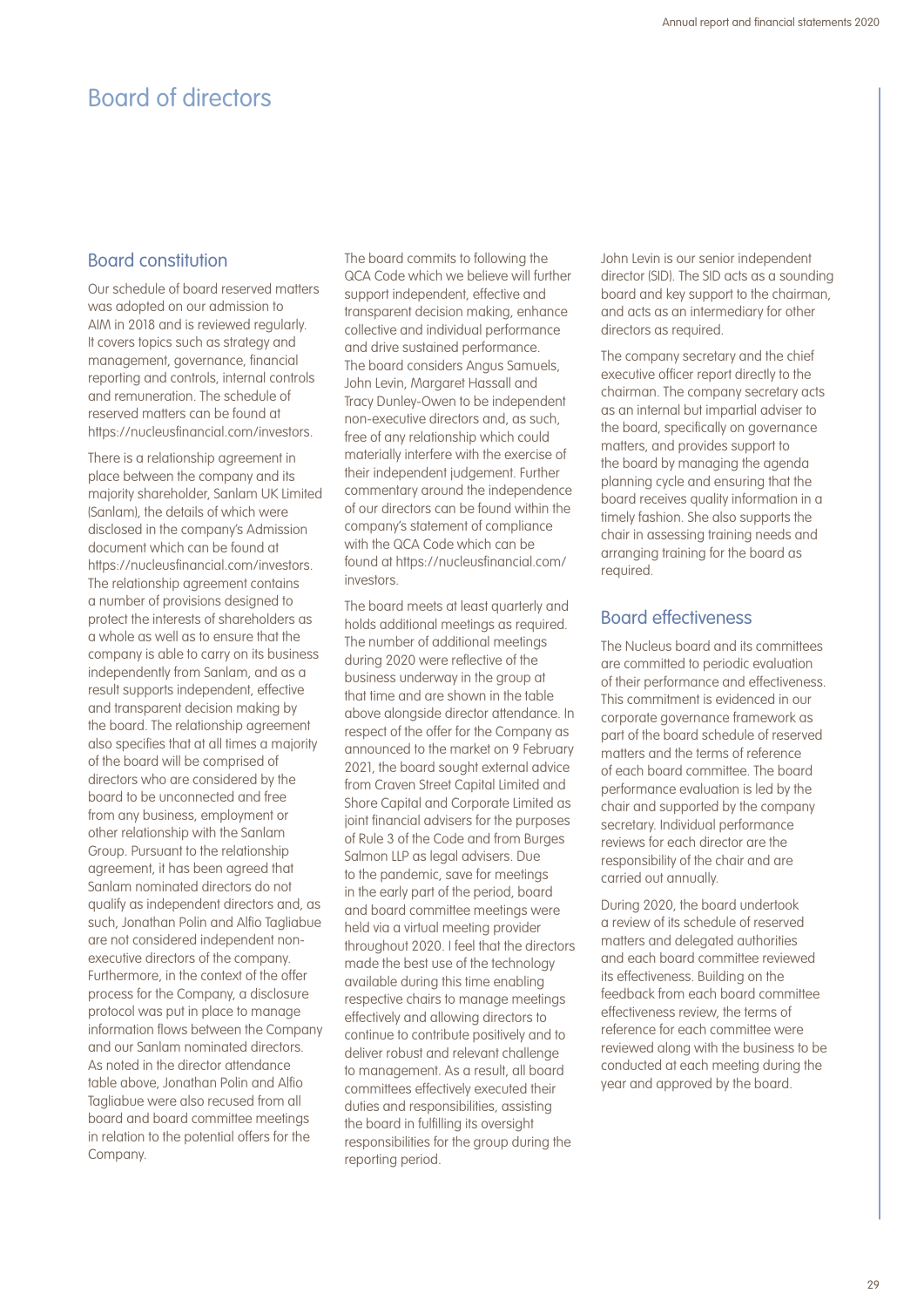The board recognises that well-informed and high-quality decision making is a critical requirement for a board to be effective. During 2020, the board continued to embed its procedures for decision making and information sharing and style of board reporting to reduce volume and improve quality and consistency. The changes formed part of the overall review of our governance arrangements aligned to the SM&CR for solo-regulated firms which came into effect in December 2019 and which is designed to bring greater individual accountability across the senior team. Our capability framework, which acts as a responsibilities map for every discipline in the organisation and aligns to our delegated authorities framework and board schedule of reserved matters, is another example of the tools in place to provide greater clarity and boundaries for our people and align to the ongoing work to create clear leadership outcomes. The board considers that these tools promote greater autonomy and agile working practices which, over the course of the pandemic, has been demonstrated in retained group performance and engagement of our people.

## Director induction, training and re-election

Nucleus invites each new director to receive a tailored induction including typical elements such as briefings with members of the executive team and other people across the business. All our directors are also given the opportunity to meet with other stakeholders such as our platform users, our customers and key suppliers.

The group is committed to supporting individual director development needs. Director training needs are reviewed at board committee level and all directors can take independent advice in support of their duties at the group's expense and under the board policy for obtaining independent advice. Directors also have access to the advice and services of the company secretary. Regular training across a range of topics is offered to our board in addition to the learning and development that each director undertakes individually.

As referred to in James Hay Holdings' announcement dated 9 February 2021 in respect of the acquisition of the Company, should its offer complete, it is intended that the current non-executive directors will step down.

## Culture and conduct

Culture and conduct remained a focus during 2020. The group's conduct and culture framework aims to ensure that our culture and values remain embedded across the group. The board intends to continue assessing and monitoring culture and conduct on an ongoing basis, and receives quarterly reporting to support this, built on qualitative and quantitative metrics.

In addition, work continued on the group wide policy framework to ensure alignment of our policies to our risk categories, bringing greater clarity and connection for our people between our values, our behaviours, our strategic objectives and our policies. We refined our policy approval process and the board risk committee and board have committed to a review of the effectiveness of the revised group wide policy framework in 2021.

## Board oversight of Nucleus' risk management and control framework

The board has overall responsibility for risk management and internal controls and is supported by the board risk and audit committees. Details of our principal risks and uncertainties can be found on pages 20 to 23 and a summary of our risk management framework can be found on page 24. Further details can be found in our Pillar 3 disclosure and statement of compliance with the QCA Code, both of which can be found at https:// nucleusfinancial.com/investors.

## Communication with shareholders and stakeholders

The board is committed to maintaining an ongoing dialogue with the group's shareholders and stakeholders. During 2020 we announced any significant shareholder information to the market and communicated with our shareholders through results presentations and our AGM.

Our broader engagement with our stakeholders is set out in our s172 report, which can be found on pages 10 to 13, and is also detailed in our statement of compliance with the QCA Code, which can be found at https://nucleusfinancial. com/investors.

On behalf of the board

Angus Samuels Chair 22 March 2021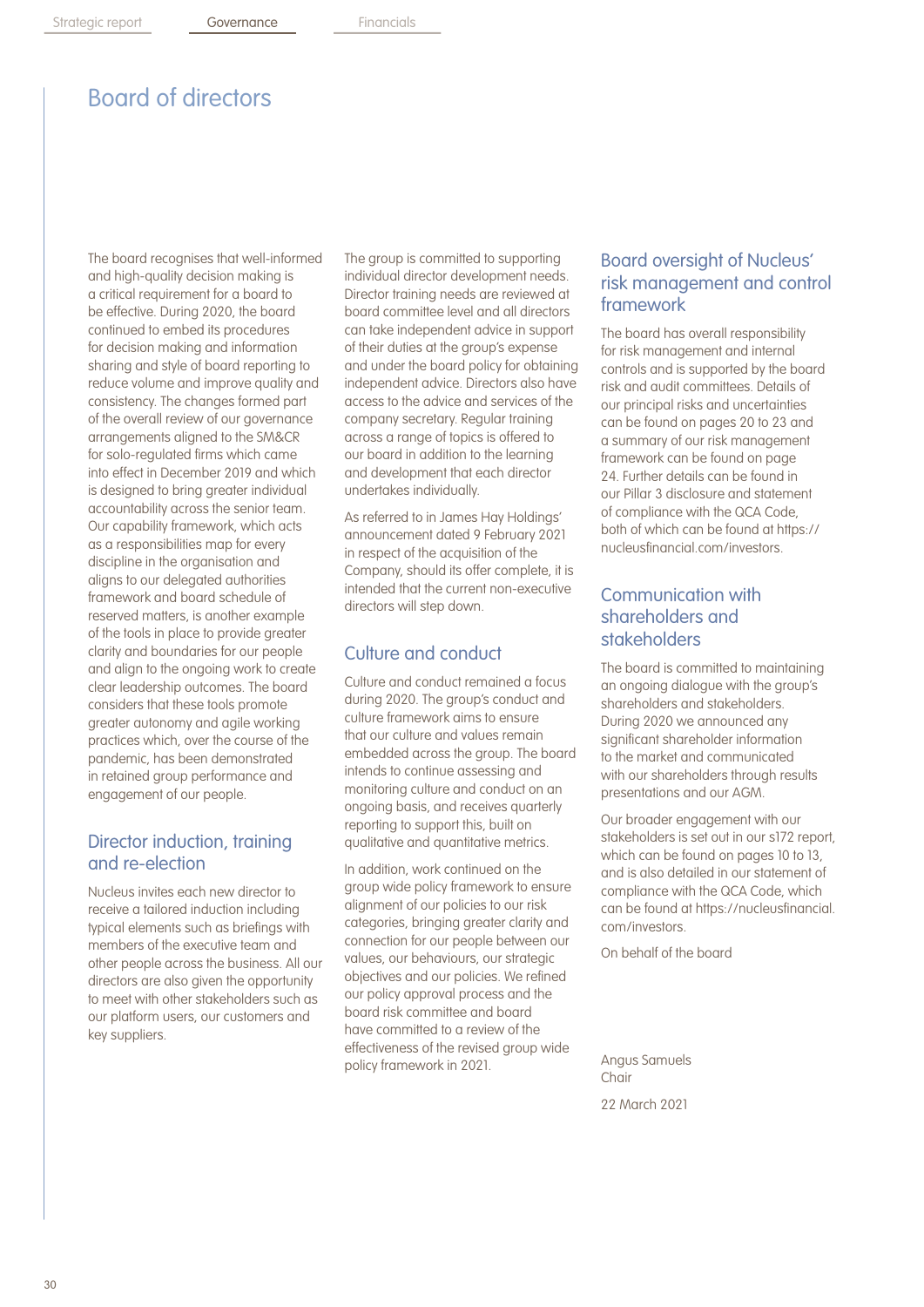Governance Our board committees

The board has established four principal committees: audit, risk, nomination and remuneration and HR. Each committee operates under its own terms of reference to assist the board in its oversight and monitoring responsibilities for the group.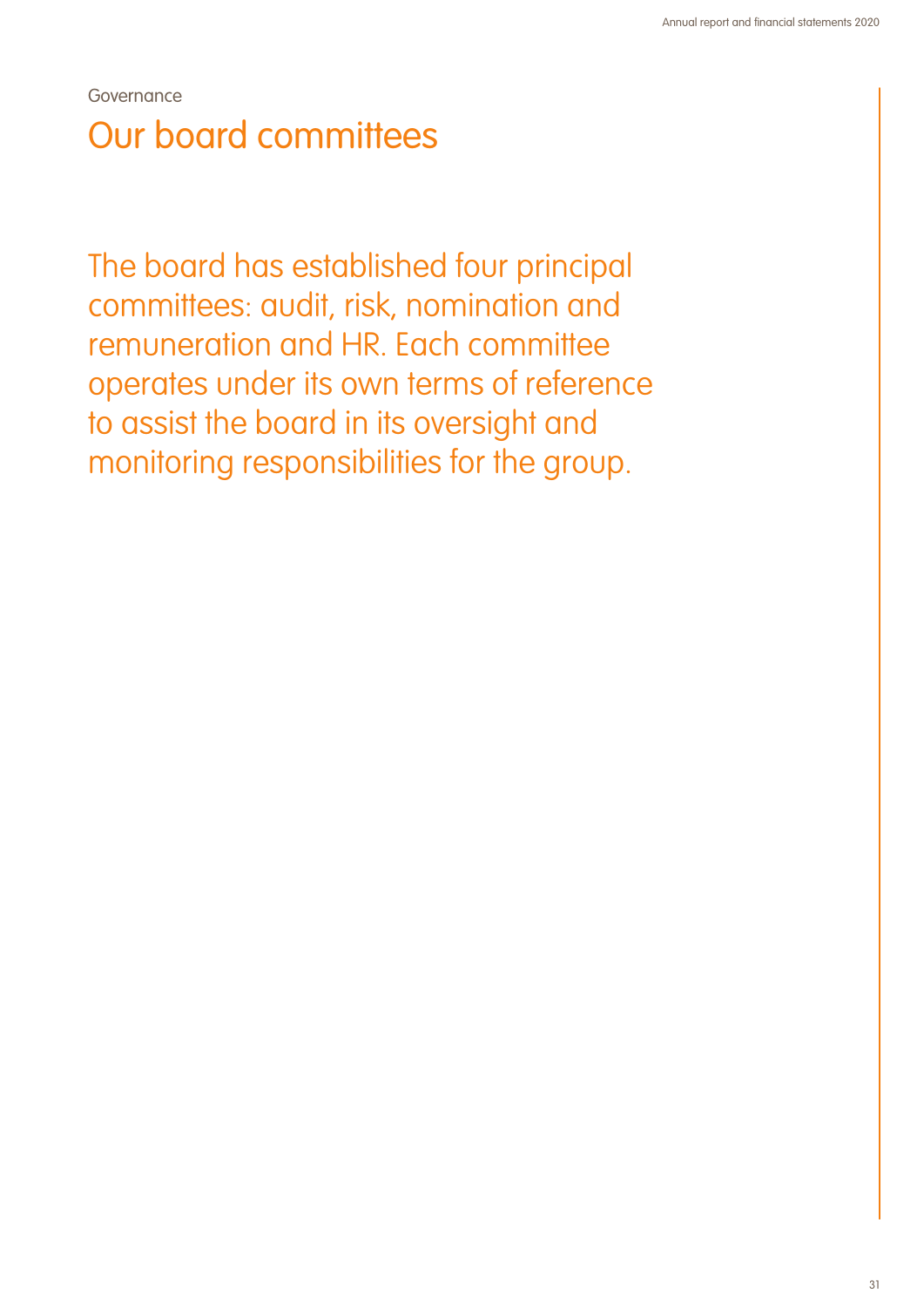## Governance

# Audit committee and risk committee reports

I am pleased to present the audit committee and risk committee reports for the period ending 31 December 2020.

Tracy Dunley-Owen, chair of the audit committee and risk committee (appointed 19 July 2018)

### Audit committee report

#### Committee responsibilities

The audit committee terms of reference are available on the company's website and can be found at https:// nucleusfinancial.com/investors. The terms of reference were last reviewed on 1 December 2020 and in accordance with the terms of reference, the committee is responsible for:

- The integrity, quality and reliability of financial information used by the board, specifically regarding the annual reports and financial statements, as well as significant financial and regulatory returns, issued by the group.
- The suitability, appropriate adoption and any proposed changes to accounting policies and practices for the group.
- Reviewing the impact of any proposed dividends.
- The independence and effectiveness of the external audit including monitoring any non-audit work.
- The independence, efficiency and effectiveness of the group's internal audit arrangements.
- The adequacy and effectiveness of systems of internal control.
- Reviewing of quarterly reports such as the reports from the chief financial officer, chief technology officer, chief risk officer, the money laundering reporting officer, and Cass oversight function holder.
- The embedding of a supportive culture in relation to the management of financial risk across the group.

#### Composition and frequency of meetings

The audit committee comprises Tracy Dunley-Owen (chair), Angus Samuels, John Levin and Alfio Tagliabue. Details of the number of meetings held within the reporting period and attended by members can be found in the table on page 28, in the corporate governance report. The company secretary acts as secretary to this committee.

The board is satisfied that, as well as demonstrating recent and relevant financial experience, the committee members possess extensive business experience, knowledge of financial markets and the UK platform market, knowledge of the risks and management practices inherent in these markets and knowledge of the applicable legal and regulatory landscape.

The board is satisfied that the committee is independent.

#### Committee highlights

- Reviewing and approving new accounting policies and changes to existing policies adopted by the group.
- Reviewing and approving areas of significant judgement and estimation including accounting for the acquisition of certain assets of OpenWealth, revenue recognition, provisions, share-based payments and income taxes.
- Reviewing the group's final and interim results announcements and 2020 annual report and financial statements and Pillar 3 disclosures
- Monitoring the company's compliance profile and any identified concerns and actions through the review of quarterly reports from the chief risk officer as holder of the SMF16 compliance oversight function for Nucleus Financial Services Limited.
- Monitoring the company's financial crime risk profile through the review of quarterly reports from the chief risk officer as the holder of SMF17 money laundering reporting officer for Nucleus Financial Services Limited.
- Overseeing developments in board level reporting in the areas of cyber security and data oversight.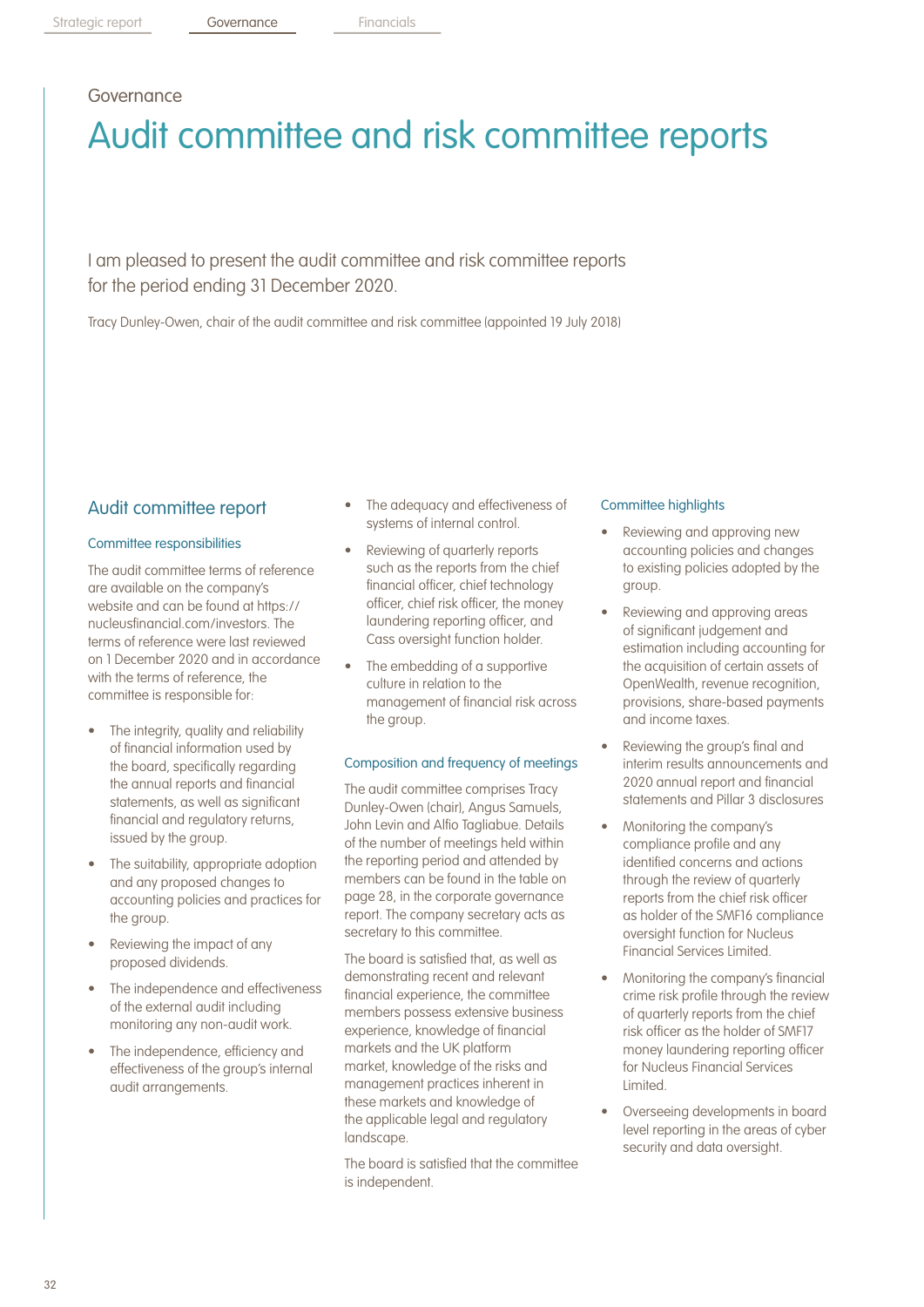## Audit committee and risk committee reports

- Overseeing the delivery of the external statutory and Cass regulatory audits by PwC.
- Overseeing assurance provided on the group Cass environment.
- Agreeing the external audit plan, agreeing the audit fees and reviewing the effectiveness of the external audit.
- Monitoring progress against the 2020 internal audit plan and approving the internal audit charter and 2021 plan.
- Providing challenge and oversight of the group's response to external and internal control findings.

#### External audit arrangements

Subject to the approval of shareholders, the audit committee is responsible for approving the appointment of the external auditor and setting its remuneration. As reported in our group financial statements to 31 December 2010, PwC was first appointed as our external auditor in 2010. Following the company's admission to AIM in July 2018, the audit partner rotation rules for listed companies apply which resulted in a change of engagement partner during 2018. The committee has reviewed the relationship with the auditor and, having considered its effectiveness and independence, intend to propose that PwC is re-appointed as external auditor at the company's forthcoming AGM. The company's existing engagement partner, Lindsay Gardiner, is expected to retire during 2021 and it is expected that he will be replaced by Gillian Alexander.

The committee monitors any non-audit work carried out by the auditors. The committee is satisfied that the nature and value of non-audit work performed has not affected the independence of PwC.

#### Internal audit arrangements

Deloitte was appointed as the group's internal audit provider during 2018. Deloitte provides the group with a fully independent assurance programme which is informed by the group's second line of defence assurance programmes and business requirements with reference to the committee approved internal audit charter. Deloitte's engagement includes independent assurance on cyber, technology and Cass.

The internal audit programme is reviewed, challenged and approved annually by the committee and is also reviewed quarterly by the committee to monitor progress and completeness.

#### On behalf of the audit committee

Tracy Dunley-Owen, Chair of the audit committee

22 March 2021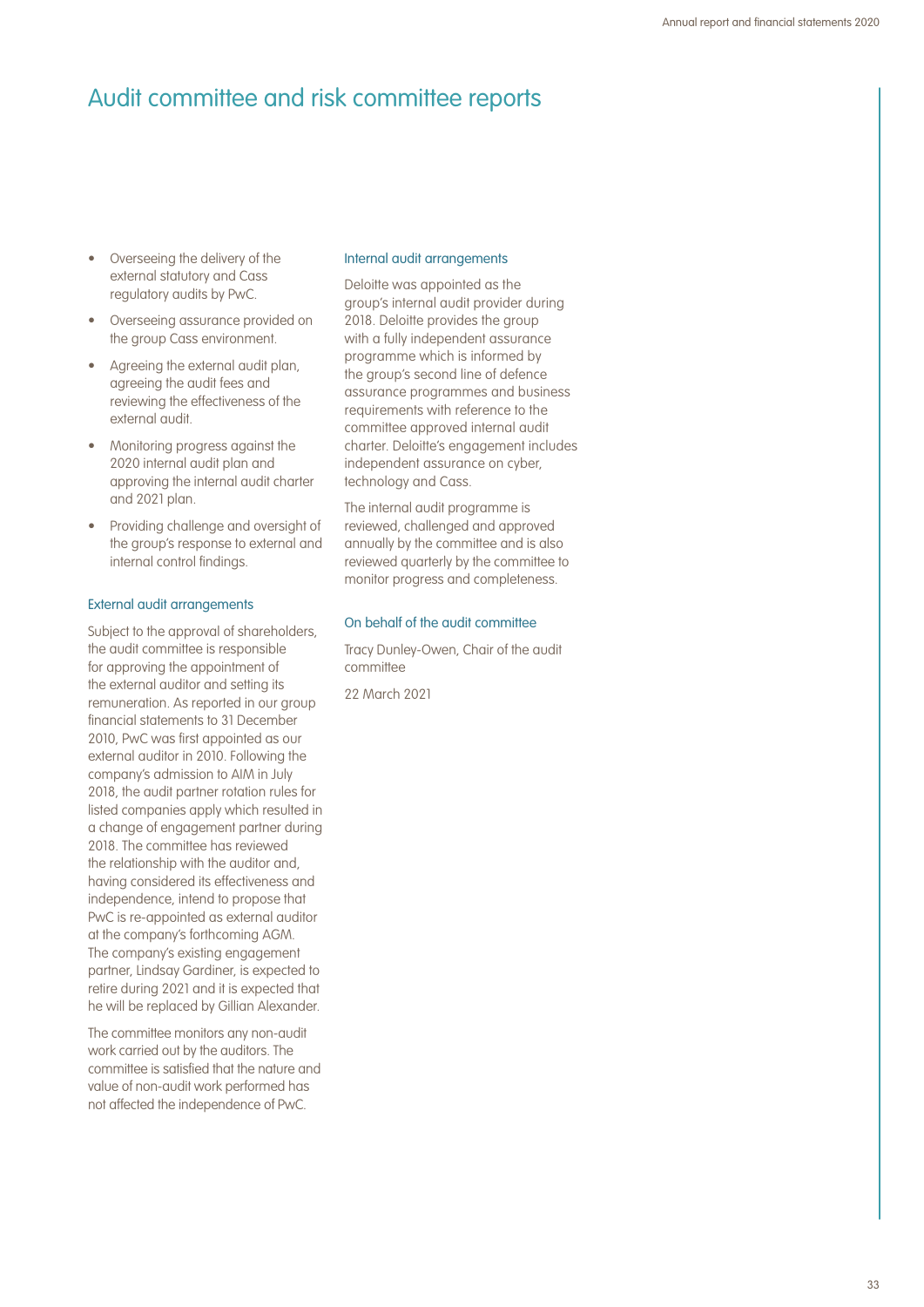## Audit committee and risk committee reports

## Risk committee report

#### Committee responsibilities

The risk committee terms of reference are available on the company's website and can be found at https:// nucleusfinancial.com/investors. The terms of reference were last reviewed on 1 December 2020 and, in accordance with these terms of reference, the committee is responsible for:

- Fostering sound risk governance by advising the board on the group's risk culture, current and future overall risk exposure, appetite and tolerance, and implementing and maintaining the group risk management framework and recommending any changes to the board.
- Maximising the efficiency and effectiveness of the group's three lines of defence.
- Reviewing and recommending to the board the annual Icaap approach and methodology, and the quarterly reassessment of regulatory capital requirements.
- Reviewing and approving corporate policies in accordance with the group policy framework.
- Promoting risk awareness culture across the Group.

#### Composition and frequency of meetings

The risk committee comprises Tracy Dunley-Owen (chair), Angus Samuels, John Levin and Alfio Tagliabue. Details of the number of meetings held within the reporting period and attended by members can be found in the table on page 28, in the corporate governance report. The company secretary acts as secretary to this committee.

The board is satisfied that the committee is independent.

### Committee highlights

- Monitoring and providing assurance on the enhancement of the group risk management framework to meet the needs of the business and its stakeholders.
- Monitoring and providing assurance on the development of the group risk appetite framework, the separation of board approved and operational components and assessment of underlying metrics.
- Overseeing the enhancement of risk reporting at board and board committee level via a new chief risk officer report and development of the risk and compliance report.
- Reviewing and recommending board approval of the 2019 year-end Icaap review and 2019 year-end wind down report.
- Reviewing the quarterly 2020 Icaap programme updates and recommending board approval of the quarterly assessment of the consolidated group and solo regulatory capital requirement.
- Reviewing the group's existing and forecasted risk profile, including specific Covid-19 and Brexit risk analysis.
- Monitoring the position of Nucleus Financial Services Limited as a significant IFPRU firm and the firm's preparedness for a transition to enhanced SM&CR status.
- Reviewing and recommending a redesigned group policy framework, approving a number of group policies and recommending any material policy changes or new group policies to the board.

### On behalf of the risk committee

Tracy Dunley-Owen, Chair of the risk committee

22 March 2021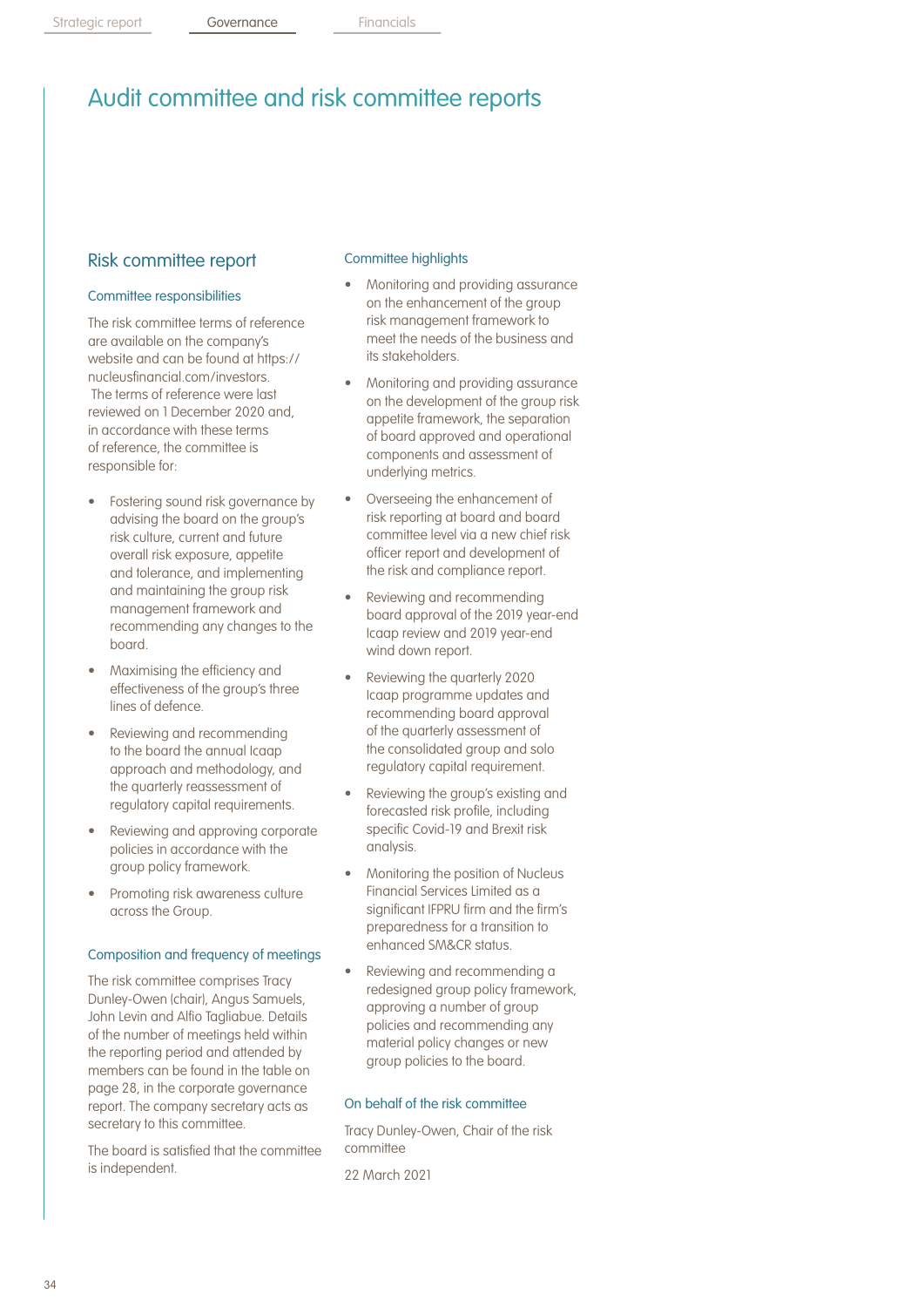### Governance

# Nomination committee and remuneration and HR committee reports

## I am pleased to present the nomination and remuneration and HR committee reports for the period ending 31 December 2020.

Margaret Hassall, chair of the nomination committee and remuneration and HR committee (appointed 19 July 2018)

### Nomination committee report

#### Committee responsibilities

The nomination committee terms of reference are available on the company's website and can be found at https:// nucleusfinancial.com/investors. The terms of reference were last reviewed on 1 December 2020 and, in accordance with these terms of reference, the committee has a responsibility:

- To review the structure, size and composition of the board and considering succession planning for directors and other senior executives, making recommendations to the board as appropriate.
- To identify and nominate new director appointments in line with board procedures, making recommendations on re-election of directors where they are retiring by rotation and re-appointment of nonexecutive directors where they have completed their term of office.
- To recommend suitable candidates for the role of senior independent director (as and when required).
- To evaluate director and management training needs.
- To evaluate the target operating model and organisational design and making recommendations concerning any changes to the responsibilities or other associated changes to the organisational structure.
- To review performance appraisals and fitness and proprietary assessments for non-executive directors and senior managers annually.
- To support the company's role as a champion of diversity and inclusion and monitoring progress against the company's diversity targets as well as recommending any changes to the diversity and inclusion policy to the board.

Composition and frequency of meetings

The nomination committee comprises Margaret Hassall (chair), Angus Samuels, John Levin and Jonathan Polin. Details of the number of meetings held within the reporting period and attended by members can be found in the table on page 28, in the corporate governance report. The company secretary acts as secretary to this committee.

The board is satisfied that the committee is independent.

#### Committee highlights

- Encouragement of management in nurturing an inclusive, diverse and inspiring workplace. The group's inclusion and diversity statement can be found on the company's website at www.nucleusfinancial.com/ about-us/inclusion-and-diversity.
- Evaluation and challenge of the structure, size and composition of the board and matters relating to

director independence.

- Engagement in the appointment process for and recommendation of the appointment of a new nonexecutive director, Alfio Tagliabue, to the board (effective from 25 February 2020)
- Challenge of the executive team structure, particularly in light of the acquisition of certain assets of OpenWealth.
- Engagement with and challenge of management on the target operating model and workforce plan.
- Review of board succession planning and challenge of management on executive and senior manager succession planning.
- Guidance to management on the development of executive development plans.
- Challenge of statements of responsibility and the management responsibilities map in respect of SM&CR and approved person and SMF "fit and proper" assessments.
- Evaluation of committee effectiveness and recommendation of its terms of reference for board approval.

On behalf of the nomination committee

Margaret Hassall, Chair of the nomination committee

22 March 2021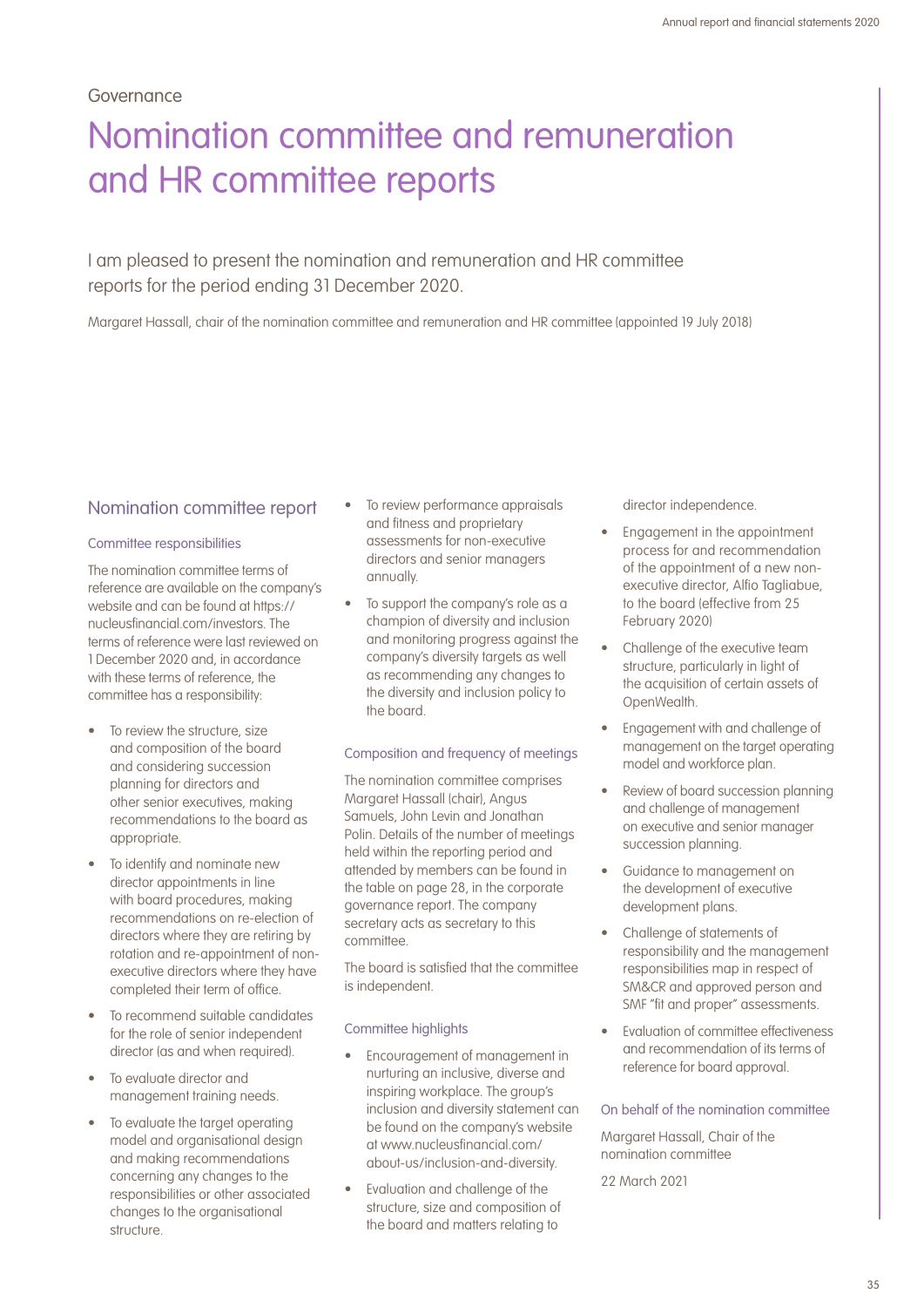## Nomination committee and remuneration and HR committee reports

## Remuneration and HR committee report

Margaret Hassall, chair of the remuneration and HR committee

(appointed 19 July 2018)

#### Committee responsibilities

The remuneration and HR committee's terms of reference are available on the company's website and can be found at https://nucleusfinancial.com/ investors. The terms of reference were last reviewed on 1 December 2020 and, in accordance with these terms of reference, the committee has a responsibility:

- To set the overall remuneration policy for the executive directors and other senior employees, having due regard to any relevant legal, regulatory and governance requirements.
- Within the terms of that policy, to determine the terms and conditions of employment of those individuals and the level and structure of their remuneration (including short-term and long-term incentives).
- To approve the design of, and to determine targets for, any performance related pay schemes and to approve the total annual payments made under such schemes.
- To review the design of all share incentive plans and to determine each year whether awards will be made and if so, the overall amount of such awards and the performance targets to be used.
- To review the delivery of our people strategy and supporting policies.

#### Composition and frequency of meetings

The committee comprises Margaret Hassall (chair), Angus Samuels, John Levin and Jonathan Polin. Details of the number of meetings held within the reporting period and attended by members can be found in the table on page 28, in the corporate governance report. The company secretary acts as secretary to this committee.

The board is satisfied that the committee is independent. No individual was involved in any committee discussion relating to his or her own remuneration.

During the year, the committee sought internal support from the chief people officer, who attended committee meetings by invitation from the chair, to advise on specific questions raised by the committee and on matters relating to the performance and remuneration of senior managers. The chief people officer was not present for any discussions that related directly to her own remuneration.

In addition, and within the context of the process followed in respect of the potential acquisition of the Company by James Hay Holdings, the committee sought external advice from Shepherd and Wedderburn LLP, its joint Rule 3 advisers under the Code and Burges Salmon LLP on the implementation of its long-term incentive plan.

#### Committee highlights

- Assessment and challenge of any proposed changes to the directors' remuneration policy and recommendation of the directors' remuneration policy to the board.
- Review of and challenge to performance against annual bonus measures and approval of 2020 bonus awards.
- Review of and challenge to achievement against performance conditions applicable to outstanding performance share plan awards.
- Approval of the grant of performance share plan awards for 2020 and associated performance conditions and targets.
- Engagement with management and the Company's legal advisers in respect of the Company's LTIP arrangements in the context of the possible offer process for the Company and, in particular, on the assessment of performance conditions and the determination of the vesting of LTIP awards as part of that transaction.
- Consideration of and guidance on the group's people strategy and reward strategy.
- Evaluation and challenge of, and engagement with management on, its benefits harmonisation proposal and cultural integration plan as part of the Company's acquisition of certain assets of OpenWealth.
- Review of and engagement with management on the group's gender pay gap reporting and its preparedness to publish its gender pay gap data in 2022.
- Evaluation of committee effectiveness and recommendation of its terms of reference for board approval.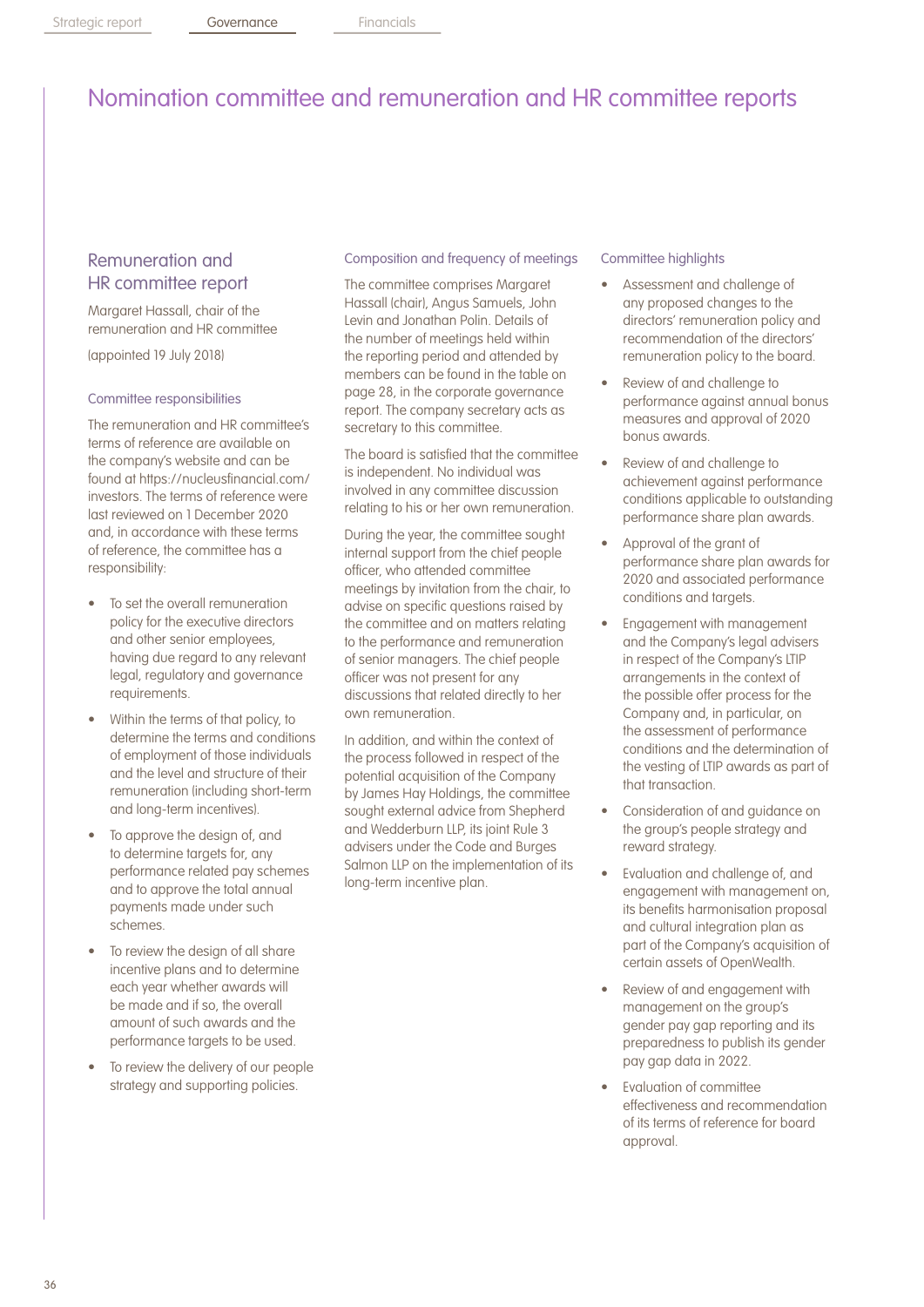### Remuneration policy

Margaret Hassall, chair of the remuneration and HR committee

(appointed 19 July 2018)

#### Shareholder engagement

The group is committed to engaging with its shareholders and wider stakeholders and the purpose of the information presented is to provide an indication of how remuneration is approached at Nucleus and of director remuneration from 1 January 2020 to the end of the reporting period. The majority of the information below on remuneration policy is presented on a voluntary basis. The committee wishes to oversee, assess and challenge where appropriate how our remuneration policy embeds and to review the extent of engagement with shareholders on our policy throughout the course of 2020. As an AIM-listed company, Nucleus is not required to seek shareholders' approval of this report at the forthcoming AGM. However, the committee will keep this under review and may include such a resolution in future years.

### Remuneration at Nucleus

Our remuneration policy has been chosen to attract, motivate and retain high-performing people who can deliver our strategy and contribute fully to the future success of Nucleus. With the support of the board, the committee intends to deliver a marketrelevant reward proposition that creates alignment between our people and our shareholders and is driven by our appetite to: a) align the interests of our people and our shareholders, b) reward the right behaviours, reinforce the importance of good conduct and penalise misconduct or other misbehaviour and, c) promote confidence and trust by keeping our remuneration policy simple, clear and transparent.

The group's executive directors' remuneration policy was developed during the course of 2018 in preparation for the Company's admission to AIM and was formally adopted by the committee on 14 November 2018. It is reviewed annually by the committee and was last reviewed and approved by the committee on 1 December 2020 for the forthcoming reporting period 1 January 2021 – 31 December 2021. No material changes to the executive directors' remuneration policy were proposed.

While the policy below refers explicitly to executive directors only, it is also applicable to all other executive committee members and senior **leaders**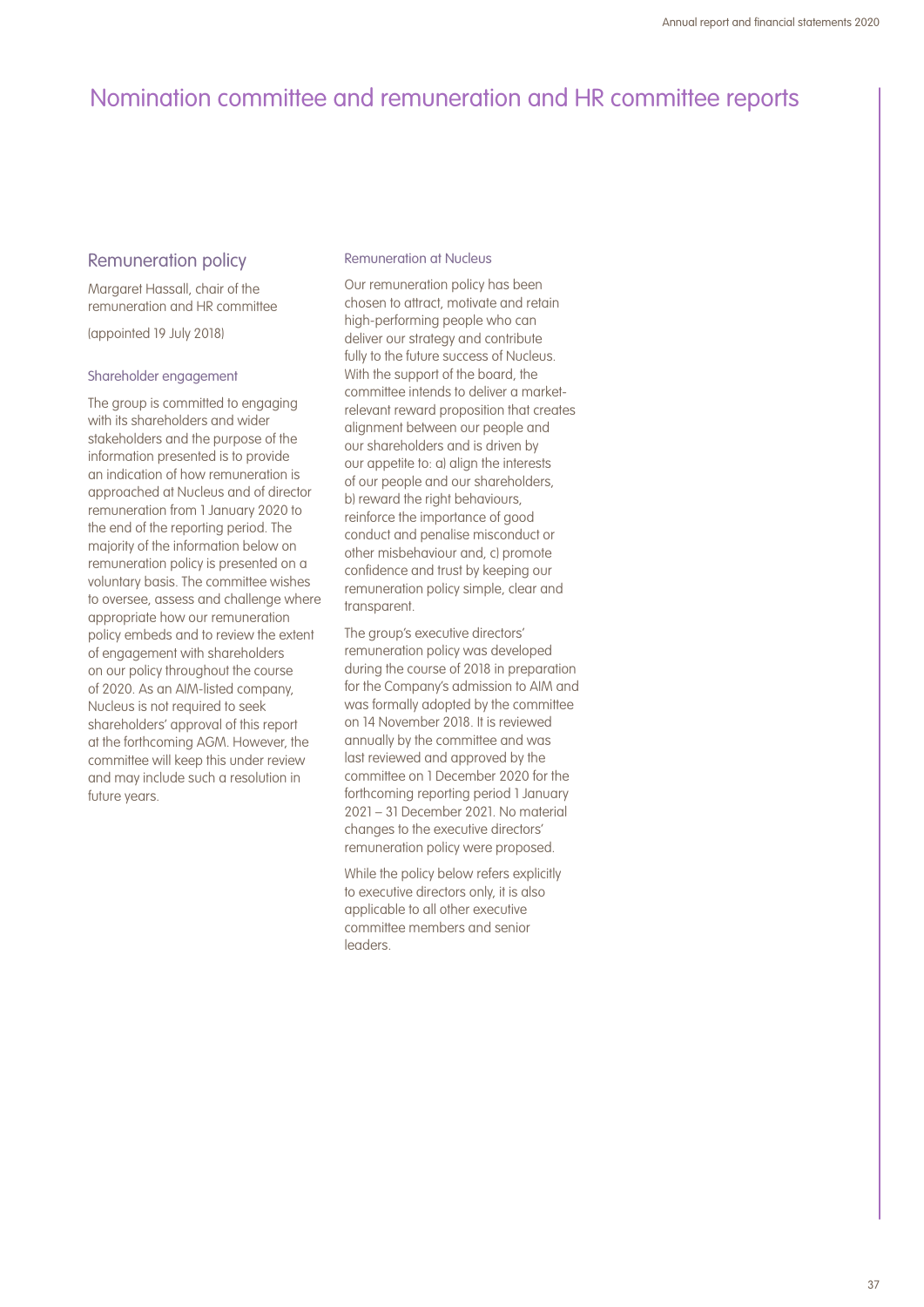## Executive director remuneration policy for the period ending 31 December 2020

The various elements and strategic objectives associated with executive remuneration are:

### Base salary

#### Element (purpose and link to strategy)

To reflect the market value and value of the role to Nucleus along with the individual's performance and contribution.

#### **Operation**

The committee reviews base salaries with reference to:

- the individual's role, performance and experience
- group performance and the external economic environment
- salary levels for similar roles at relevant comparators; and
- salary increases across the company

Base salary is reviewed on an annual basis, with any increases taking effect from 1 January.

The committee will seek to limit pay increases for executive directors, where there is no change in role, to those applied generally to our people across the company.

However, where an executive director is relatively new in role the committee reserves flexibility to provide increases that are greater than those applied across the company to bring the individual's salary into line with the market and reflect the gaining of experience.

#### Performance metrics

Group and individual performance are considerations in setting base salaries.

### Annual bonus

#### Element (purpose and link to strategy)

To reinforce and reward delivery of annual strategic business priorities thus delivering value to shareholders and being consistent with the delivery of the strategic plan.

#### **Operation**

Performance measured on an annual basis for each financial year.

Performance measures reviewed prior to the start of the year to ensure they remain appropriate and align with the business strategy. Stretching targets are set.

At the end of the year the committee determines the extent to which these were achieved.

On-target bonuses are a maximum of 75 per cent of base salary. The maximum bonus opportunity is 200 per cent of ontarget. There is no minimum or guaranteed level of bonus.

Awards are paid in cash, are discretionary and do not form part of the terms and conditions of employment.

Deferral may be applied where the committee deems it necessary to do so.

#### Performance metrics

Performance measures are selected, and their respective weightings may vary from year to year, depending on the group priorities.

Measures include a blend of equallyweighted personal and group objectives.

In 2020 the group performance measures were: profit, net inflows, project delivery, systems and controls and service.

In 2020 the personal element was measured by assessing delivery against the business plan, conduct, leadership and progress towards diversity and inclusion objectives.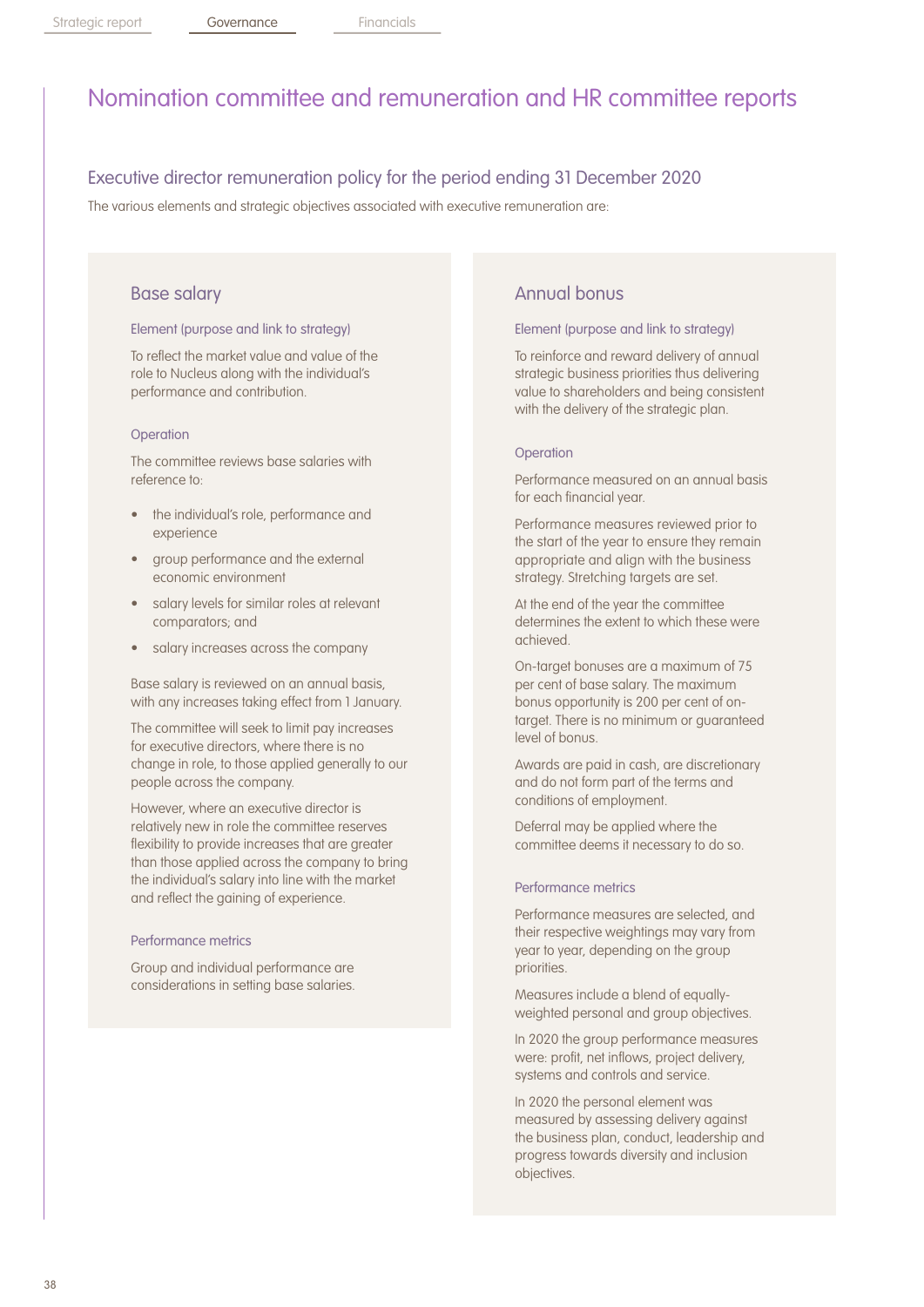### Long term incentive plan (LTIP)

#### Element (purpose and link to strategy)

To drive sustained long-term performance that supports the creation of shareholder value.

#### **Operation**

Annual awards of performance shares may be made to participants. The LTIP rules provide for annual awards of up to 150 per cent of base salary, save that this limit can be exceeded if the committee determines that exceptional circumstances exist in relation to one or more participants.

Award levels and performance conditions are reviewed before each reward cycle to ensure they remain appropriate.

Awards made under the LTIP will have a performance period of three years and a minimum vesting period of three years.

Dividend equivalents may accrue on LTIP awards and are paid on those shares which vest.

Malus (of any unvested LTIP award) and clawback (of any vested LTIP award) may be applied where the committee deems it necessary to do so, including in the event of gross misconduct or a material mis-statement.

### Performance metrics

Vesting of LTIP awards is subject to group performance and continued employment.

The current LTIP performance measures and weightings are:

33 per cent EPS

- 33 per cent Net inflows
- 33 per cent Total shareholder return

The committee may vary the terms of the performance conditions attaching to an outstanding award in exceptional circumstances, provided that the amended conditions are, in their opinion, neither materially easier nor more difficult to achieve than the original performance conditions as envisaged by the committee at the date of grant of that award.

### Share incentive plan

#### Element (purpose and link to strategy)

To align shareholder interests with those of our people and allow them to benefit from the longterm success of the group.

#### **Operation**

Executive directors are invited to participate in this all-employee share plan on the same basis as all of our people.

The Share Incentive Plan (SIP) provides for the purchase of shares, in line with Her Majesty's Revenue and Customs (HMRC) participation level rules, on a monthly basis from gross pay and is also the vehicle used to allow for awards of free or matching shares.

#### Performance metrics

Not performance related.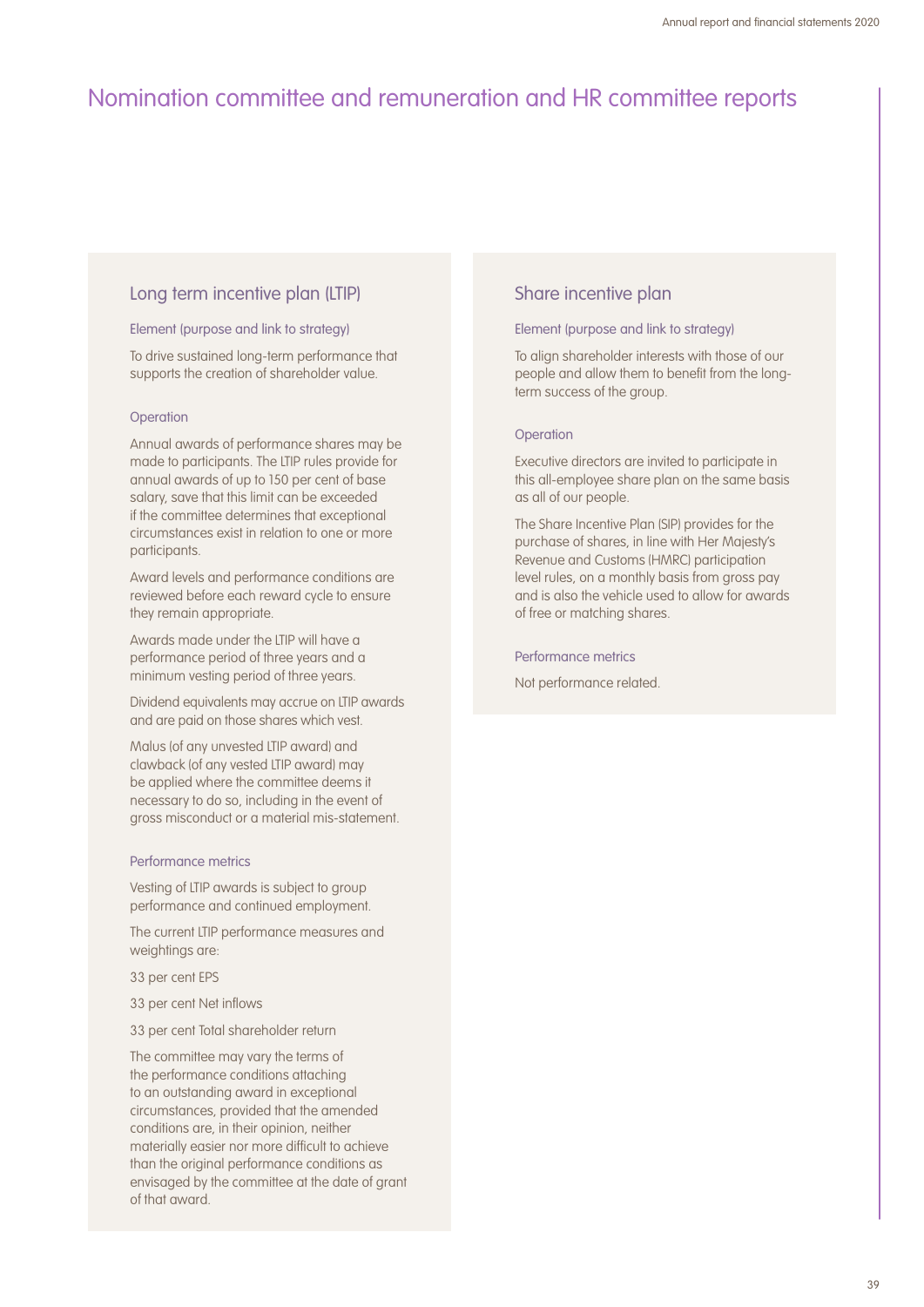### Pension

Element (purpose and link to strategy)

To provide a market competitive pension.

### **Operation**

Executive directors may participate in the company pension scheme or may receive a cash allowance in lieu of pension contribution.

Salary is the only element of remuneration that is pensionable.

A maximum of 10 per cent of base salary contribution paid into the company's group pension scheme or, as an alternative, a maximum of 8.5 per cent of base salary cash allowance may be provided upon request. This is the same opportunity that is offered to all other employees.

#### Performance metrics

Not performance related.

### **Benefits**

Element (purpose and link to strategy)

To provide market competitive benefits.

#### **Operation**

Benefits include private medical cover, life assurance and employee assistance programmes.

28 days standard annual holiday allowance plus 9 public holidays.

Fully underwritten private medical insurance to executive directors and their dependents is provided.

Death in service at four x base salary.

Performance metrics

Not performance related.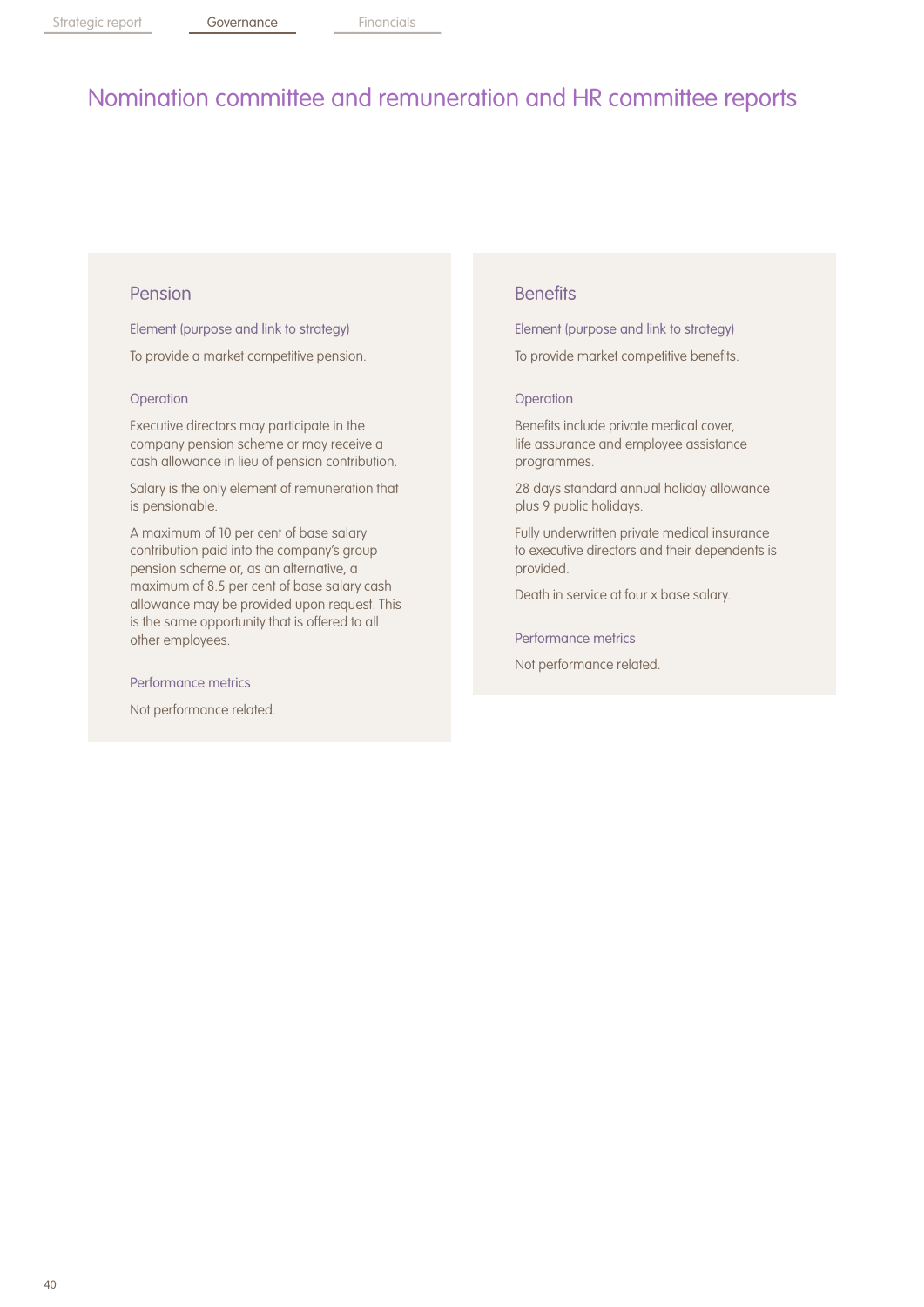## Further detail behind our policy

### Performance measures

The committee selects the short. medium and long-term performance measures to ensure an appropriate balance between short, medium and long-term strategic goals and aligning the interests of executive directors with shareholders as far as practicable. Measures and targets for both the bonus plan and LTIP are aligned to the strategic plan based on internal and external reference points and are set to be stretching but achievable with regard to the group's strategic priorities and economic environment in a given year. These are approved by the board.

The committee may apply discretion, in exceptional circumstances (for example, if there is a major corporate event), to amend or vary targets or the weighting of performance metrics or to substitute the metrics if these are no longer appropriate to ensure alignment with strategy and any risks within the business. The committee will consult with the group's risk management and control functions to ensure changes are appropriate and do not inadvertently encourage irresponsible or inappropriate behaviour.

### Consideration of risk factors and risk appetite

Malus and/or clawback may be applied where: there is evidence of colleague misbehaviour, misconduct, material error, where a colleague participated in conduct which resulted in losses for the group or they failed to meet appropriate standards; there is any material failure of risk management; if the financial results are restated; if the financial results for a given year do not support the level of variable remuneration awarded; or in any other circumstances where the committee consider adjustments should be made. The committee is supported in this by the board risk and audit committees and the Nucleus risk function.

When determining the outcome of the performance measures, the committee will seek the advice of the board risk committee to ensure all relevant risk factors are identified and the bonus pool and/or individual awards may be adjusted accordingly.

### Balance between fixed and variable pay

Total variable remuneration (bonus and LTIP) is limited by the rules of the LTIP, which limit the annual allocation of awards (unless in exceptional circumstances) to a maximum of 150 per cent of base salary for executive directors under the LTIP, and the rules of the management group bonus scheme, which define the target and maximum bonus rates. All of these parameters are within the authority of the committee. which is therefore able to ensure that an appropriate balance between fixed and variable pay is maintained. The existing LTIP award allocations and current and historic on-target bonus payments result in approximately a 2:1 ratio of variable pay to fixed pay (subject to the achievement of performance conditions), with the on-target LTIP award being at least half of the total variable pay award.

#### Service contracts for executive directors

The service agreements govern the performance of the executive directors' duties for the company and other members of the group. The principal terms of the service agreements are summarised below.

- The service agreements provide for 28 holidays per annum (plus public and bank holidays), and up to three months sick pay.
- Executive directors are eligible to receive bonus and/or other discretionary incentive awards. These are at the committee's discretion and the executive directors do not have a contractual right to receive such awards.
- An executive director's employment may be terminated by either party giving to the other not less than six months' written notice. Under the terms of each service agreement, the company may elect to terminate an executive director's employment by making a payment in lieu of notice equal to the base salary and benefits (but excluding bonus) for any unexpired portion of the notice period.
- The company also has the discretion to place an executive director on garden leave during the notice period. It is entitled to dismiss an executive director without notice or compensation in specified circumstances, for example if the executive director commits a serious or persistent breach of any term of the service agreement.
- The executive directors' service agreements also contain six-month post-termination non-compete restrictions and 12 months' posttermination non-solicitation and non-deal restrictions.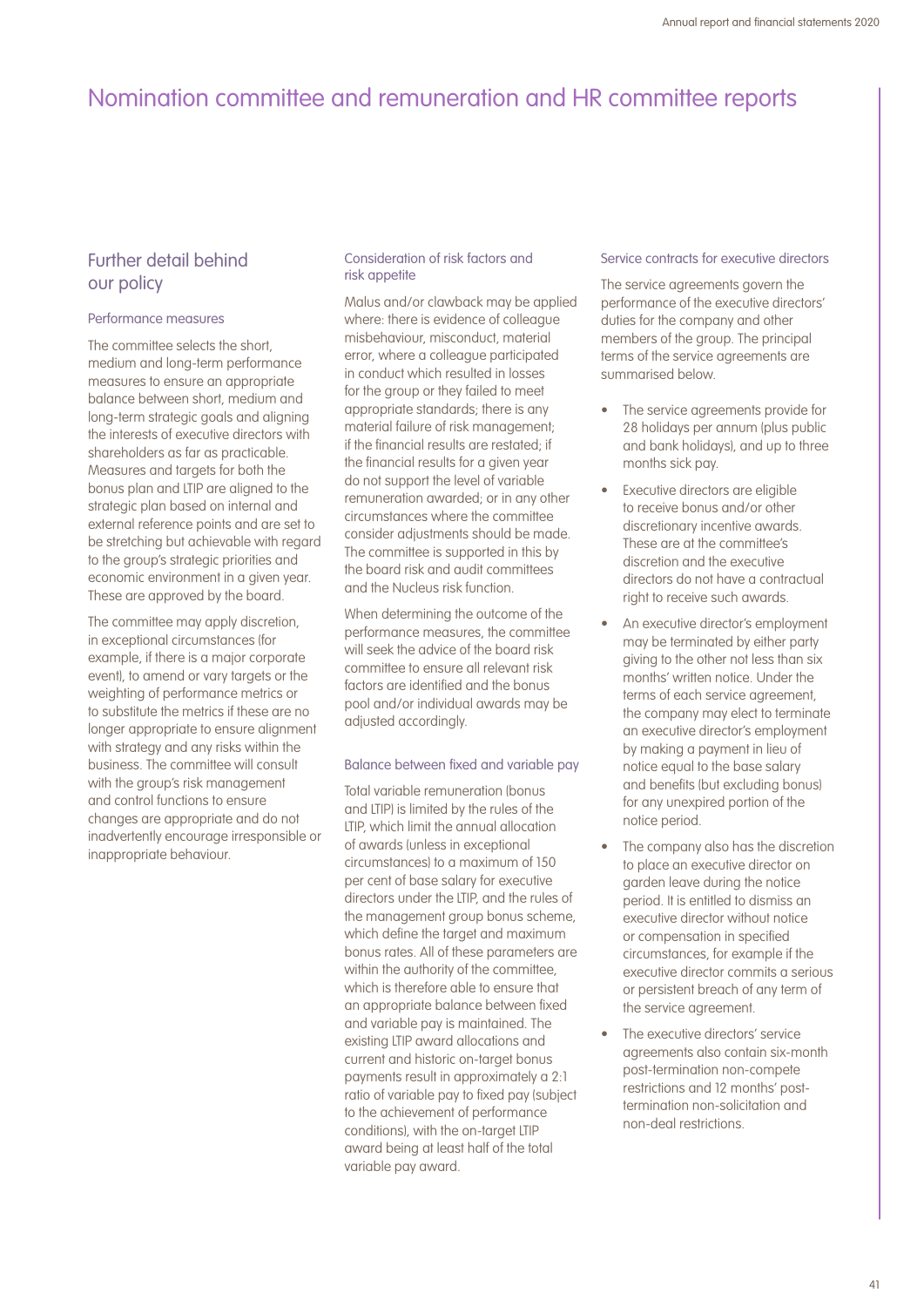## Directors' remuneration in 2020

### Audited single total figure of remuneration

The table below sets out a single figure for the total remuneration received by each director for the year ended 31 December 2020 and the prior year:

|                                | <b>Basic</b><br>salary/fees |                          | Taxable<br>benefits |                | Pension |      | Annual<br>bonus |      | LTIP/SIP                 |                          | Total |                          |
|--------------------------------|-----------------------------|--------------------------|---------------------|----------------|---------|------|-----------------|------|--------------------------|--------------------------|-------|--------------------------|
|                                | 2020                        | 2019                     | 2020                | 2019           | 2020    | 2019 | 2020            | 2019 | 2020                     | 2019                     | 2020  | 2019                     |
| <b>Executive directors</b>     |                             |                          |                     |                |         |      |                 |      |                          |                          |       |                          |
| David Ferguson <sup>1,2</sup>  | 306                         | 297                      | $\overline{2}$      | $\overline{2}$ | 5       | 9    | 154             | 138  | $\overline{\phantom{0}}$ | $\overline{\phantom{a}}$ | 467   | 446                      |
| Stuart Geard <sup>1,2</sup>    | 257                         | 249                      |                     | T              | 5       | 10   | 117             | 108  | $\overline{a}$           | $\overline{\phantom{a}}$ | 380   | 368                      |
|                                |                             |                          |                     |                |         |      |                 |      |                          |                          |       |                          |
| Non-executive directors        |                             |                          |                     |                |         |      |                 |      |                          |                          |       |                          |
| Tracy Dunley-Owen              | 51                          | 39                       |                     |                |         |      |                 |      |                          |                          | 51    | 39                       |
| Jeremy Gibson 3,5              | 3                           | 35                       |                     |                |         |      |                 |      |                          |                          | 3     | 35                       |
| Margaret Hassall               | 44                          | 39                       | $\qquad \qquad -$   |                |         |      |                 |      |                          | $\overline{\phantom{a}}$ | 44    | 39                       |
| John Levin                     | 37                          | 35                       |                     |                |         |      |                 |      |                          | $\overline{\phantom{a}}$ | 37    | 35                       |
| Jonathan Polin <sup>5</sup>    | 37                          | 35                       | $\overline{a}$      |                |         |      |                 |      |                          | $\overline{\phantom{a}}$ | 37    | 35                       |
| Angus Samuels <sup>5</sup>     | 100                         | 83                       |                     |                |         |      |                 |      |                          | $\overline{\phantom{a}}$ | 100   | 83                       |
| Alfio Tagliabue <sup>4,5</sup> | 34                          | $\overline{\phantom{a}}$ |                     |                |         |      |                 |      |                          |                          | 34    | $\overline{\phantom{a}}$ |

<sup>1</sup> basic salary includes 8.5 per cent pension cash allowance

- ² Pension restricted for annual taper allowance
- <sup>3</sup> 2020 non-executive director fee pro-rated to resignation from the board
- 4 2020 non-executive director fee pro-rated from appointment to the board
- 5 Remuneration paid to third parties

Non-executive director remuneration is determined by the board as a whole within the limits set out in the articles of association. Non-executive directors do not participate in performance-related bonus or share-based payment arrangements.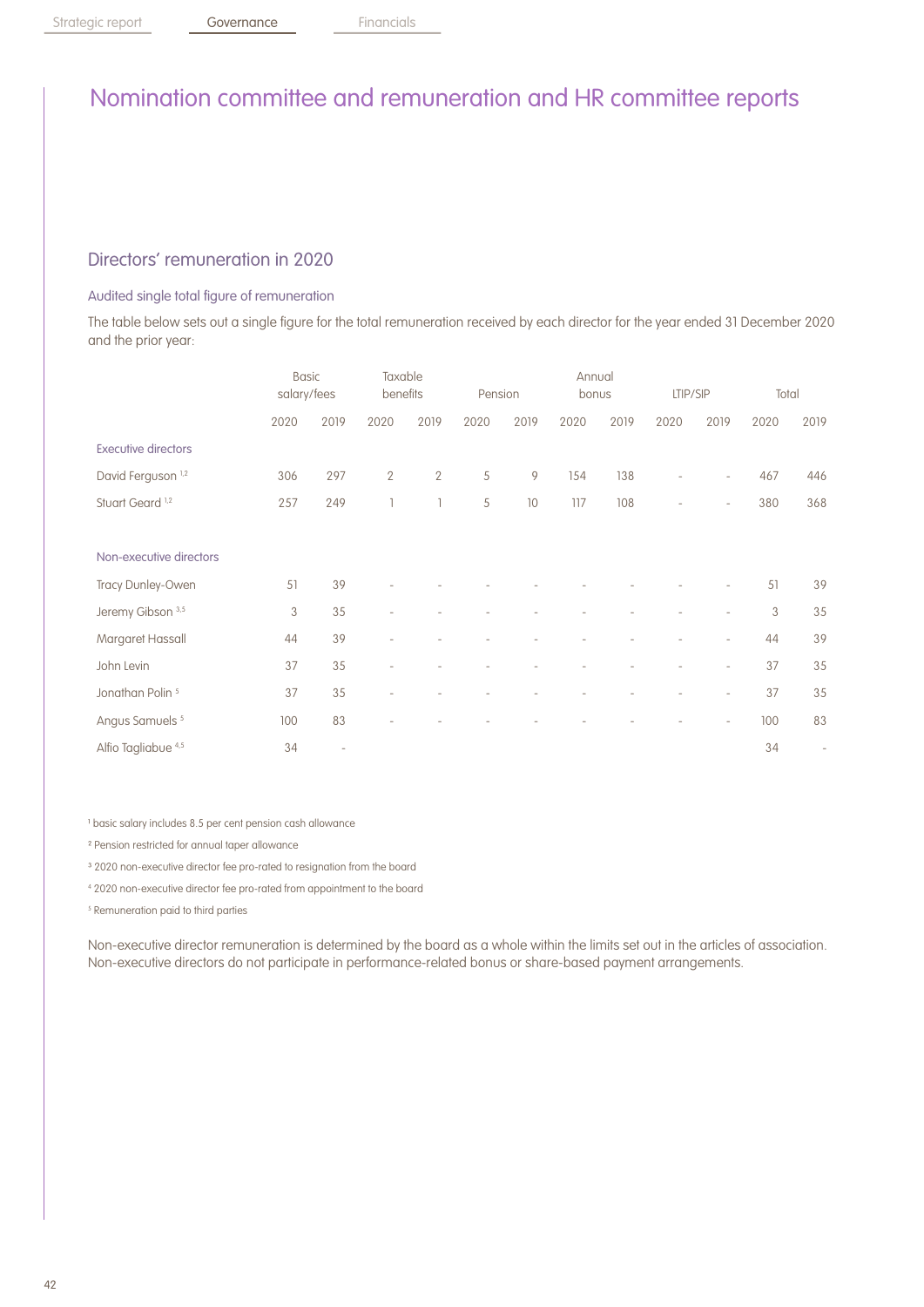## Summary of share incentive plan awards

The table below summarises individual executive director share scheme awards as at 31 December 2020.

| Scheme               | Grant date     | David Ferguson | <b>Stuart Geard</b> |
|----------------------|----------------|----------------|---------------------|
| LTIP 2018            | 26 July 2018   | 243,441        | 164,180             |
| LTIP 2019            | 3 April 2019   | 199.786        | 134,738             |
| <b>LTIP 2020</b>     | 6 October 2020 | 311,715        | 233,000             |
| <b>SIP</b>           |                | 2,448          |                     |
|                      |                |                |                     |
| Total shares awarded |                | 757,390        | 531,918             |

The performance conditions, valuation assumptions and other relevant award information are set out in note 26 share-based payments below.

## Directors' interest in shares

The number of shares held by the directors as at 31 December 2020 is as follows:

|                     | Shares beneficially | <b>Unvested</b>          | Non-entitled             |           |
|---------------------|---------------------|--------------------------|--------------------------|-----------|
| <b>Director</b>     | owned <sup>1</sup>  | LTIP options             | SIP shares               | Total     |
| David Ferguson      | 1.812.636           | 754.942                  | 2.448                    | 2,570,026 |
| <b>Stuart Geard</b> | 954.625             | 531.918                  | $\overline{\phantom{a}}$ | 1.486.543 |
| Angus Samuels       | 53,409              | $\overline{\phantom{a}}$ | $\overline{\phantom{a}}$ | 53,409    |

1 Includes shares held by connected parties

Margaret Hassall

Chair of the remuneration and HR committee

22 March 2021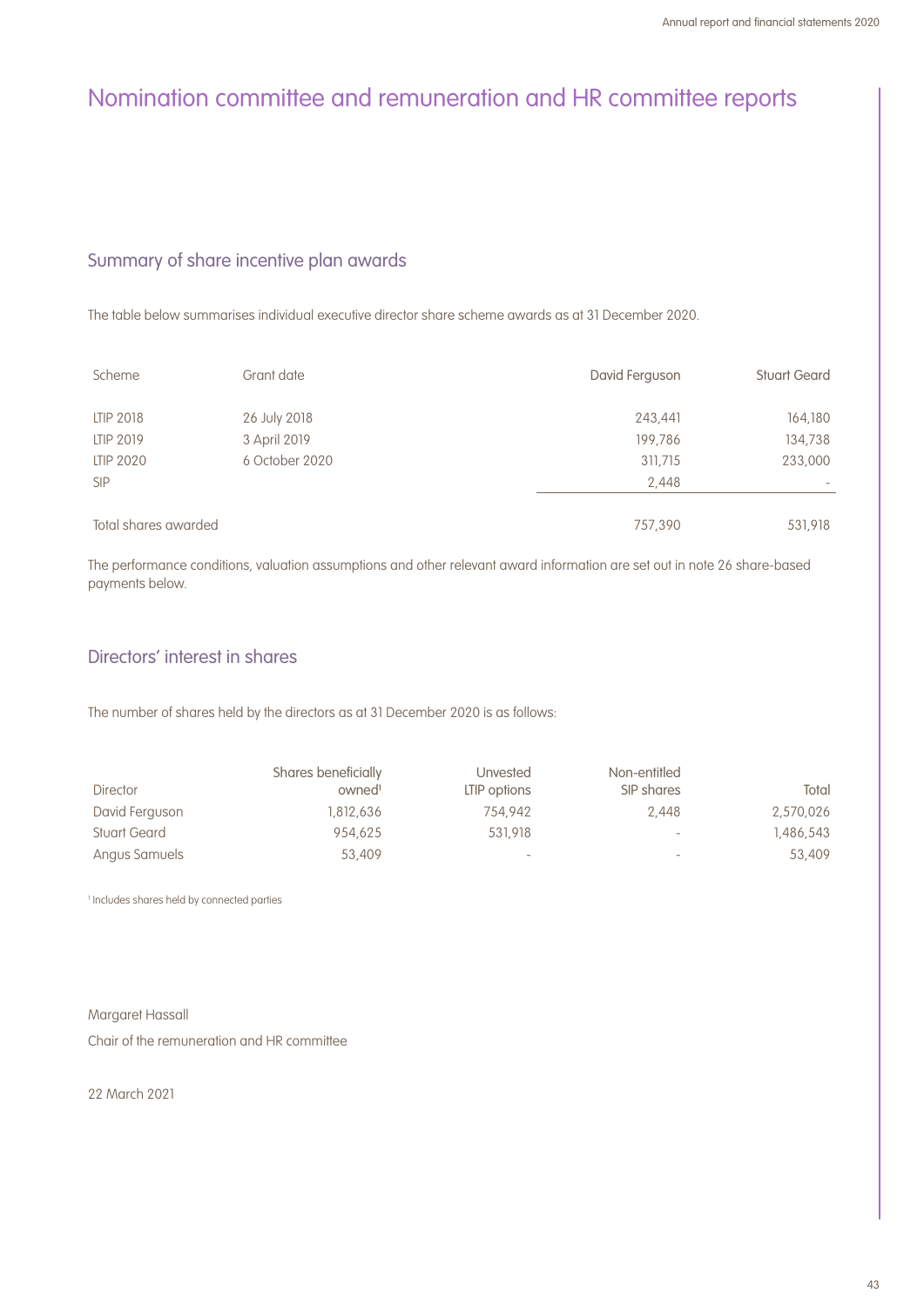# Directors' report Governance

The directors present their report and the audited consolidated financial statements for the year ended 31 December 2020. Nucleus Financial Group plc is the parent company of a group of companies comprising Nucleus Financial Group plc and its subsidiaries, Nucleus Financial Services Limited (NFS) and Nucleus IFA Services Limited (NIFAS) (group).

### Introduction

The company's principal activity is that of a holding company. It also contracts services on behalf of the group, is the main employer of Nucleus staff and provides and charges management services to its subsidiaries.

The group's principal activity is that of a wrap platform service provider.

The Nucleus wrap allows customers to invest directly, or via various 'tax wrappers' into a broad range of asset types, including cash, unit trusts, OEICs, ETFs, investment trusts and other securities.

NFS is authorised and regulated by the FCA as an IFPRU limited licence investment firm. In addition, NFS has additional FCA and HMRC obligations relating to its activities as an operator of a self-invested personal pension scheme (a Sipp operator) and also those relating to the management of individual savings accounts (an Isa manager). NFS is authorised to hold and control client money as part of its activities and is therefore subject to the FCA's Cass rules.

From April 2020, NFS and the group temporarily met the definition of a significant IFPRU firm and are therefore required to comply with the rules and requirements applicable to a significant IFPRU firm. The group last met the definition of a significant IFPRU firm in November 2020, and is therefore required to continue to meet the requirements for a further period of twelve months. Having met the definition of a significant IFPRU firm, the group also falls into the enhanced SM&CR firm category and is required to be enhanced-compliant by August 2021.

NIFAS is not regulated by the FCA and has ceased trading.

The audited financial statements of the group, company and NFS, along with the group's Pillar 3 disclosure, can be found on the company's website https:// nucleusfinancial.com/investors and they are also available on request from the company secretary.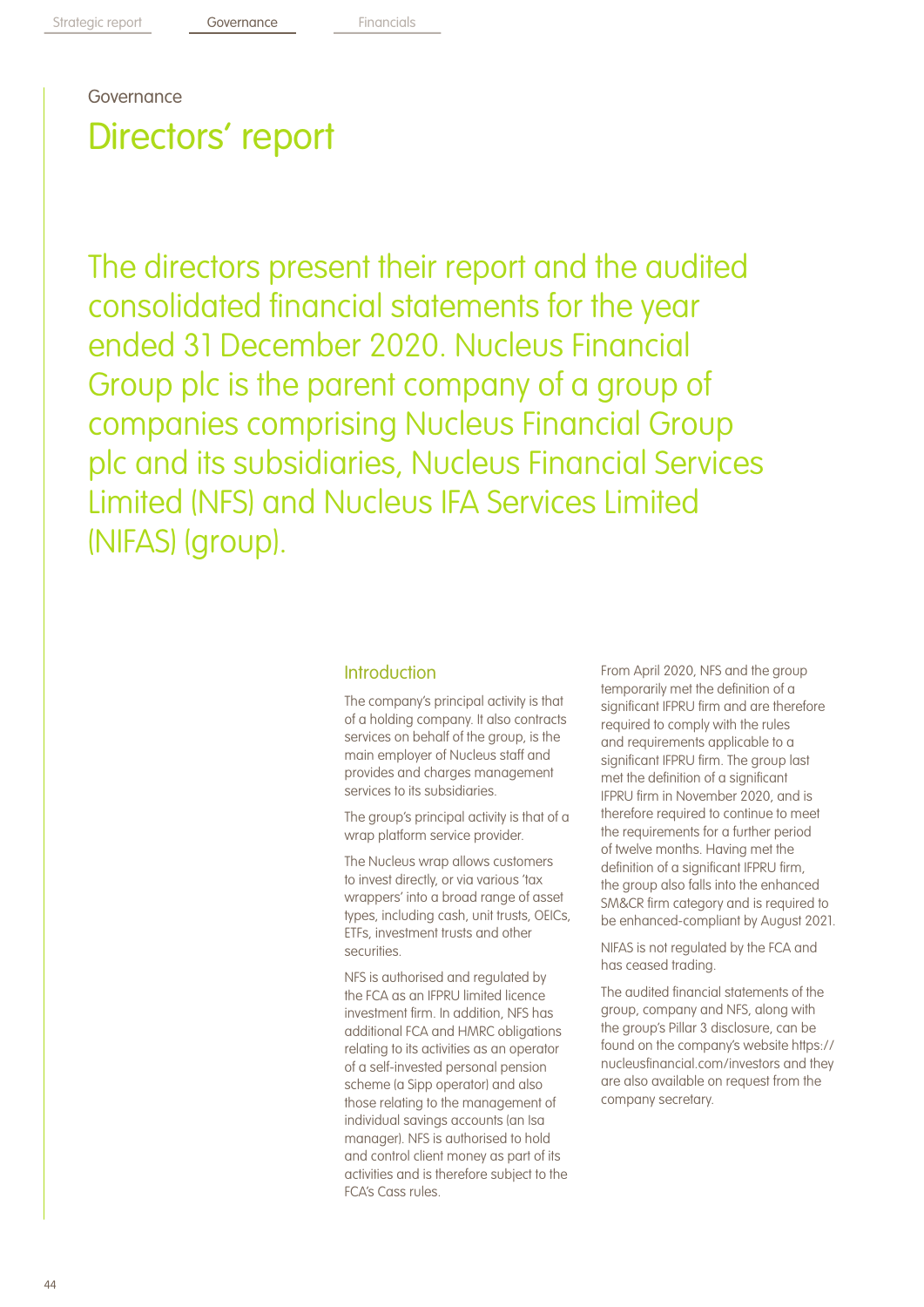## Directors' report

## Business review and strategic report

The strategic report includes a detailed business review that is set out in the chairman's statement, chief executive's report and chief financial officer's report on pages 3 to 19. Within these parts of the strategic report we set out information relating to:

- How we fulfil our duties under s172 of the Companies Act 2006, and in taking decisions, ensure that we promote the success of the company as a whole.
- The development and performance of the business during the year.
- The financial position of the group at the end of the year.
- Key performance indicators, both financial and non-financial, which are regularly assessed in relation to the development, performance, solvency and liquidity of the business.
- Information relating to likely future developments of the business.

Details of risk management objectives and policies relating to financial instruments are set out in note 24 financial instruments and in the risk management framework on pages 24.

## Results and dividends

The group's profit for the year was £3.2m (2019: £6.0m). Revenue increased 0.6 per cent to £51.8m (2019: 4.3 per cent to £51.5m) with operating profit decreasing by 41.5 per cent to £4.2m (2019: up 25.8 per cent to £7.1m). The full results are set out in the accompanying financial statements and notes.

As Nucleus Financial Group plc is the subject of a recommended cash offer, the board has decided not to recommend a final dividend in respect of the financial year ended 31 December 2020.

## Qualifying indemnity provisions

As permitted by the company's articles of association directors' professional indemnity insurance has been provided to all directors and this arrangement was in place throughout the year. As part of the company's admission to AIM, customary indemnities were provided to certain directors during the year and remain in force.

## Greenhouse gas emissions, energy consumption and energy efficiency action

We recognise the threat posed by climate change and our responsibility to help the UK transition to a low-carbon economy and also believe that action in this area is an important consideration for our people and our attractiveness as an employer.

We have one office, which is a modern leased building and we ensure that it continues to meet required health, safety and environmental standards that are legally compliant and suitable for our employees. We do not own or lease any company vehicles and have no manufacturing operations.

The annual quantity of energy consumed in the year from activities for which the group was responsible was 262,726 kWh which resulted in emissions of 61 tonnes of carbon dioxide equivalent. We calculated this information from energy bills relating to this period for our head office premises, and used 2020 government conversion factors for greenhouse gas reporting.

We consider our most relevant emissions intensity ratio to be tonnes of CO2 per employee. For the financial year ended 31 December 2020 this intensity factor amounted to 0.25.

The Covid-19 pandemic required most of our employees to work remotely from their homes for most of the financial year. In adopting these practices, extensive and enhanced use of online and virtual workplace tools were adopted, and we will continue to use these in future to reduce travel and our resultant carbon footprint.

## **Directors**

The directors who served during the year and up to the date of signing the financial statements were:

- T Dunley-Owen
- D R Ferguson
- S J Geard
- J P Gibson (resigned 25 February 2020)
- M Hassall
- J Levin
- J C Polin
- J A A Samuels (chair)
- A Tagliabue (appointed 25 February 2020)

## Company registration

The company is a public company limited by shares and is registered with the registrar of companies for England and Wales with company number 05522098.

## Political donations

No political donations were made by the group or the company during the year under review.

## Share capital structure

There were no changes to the share capital structure during the year.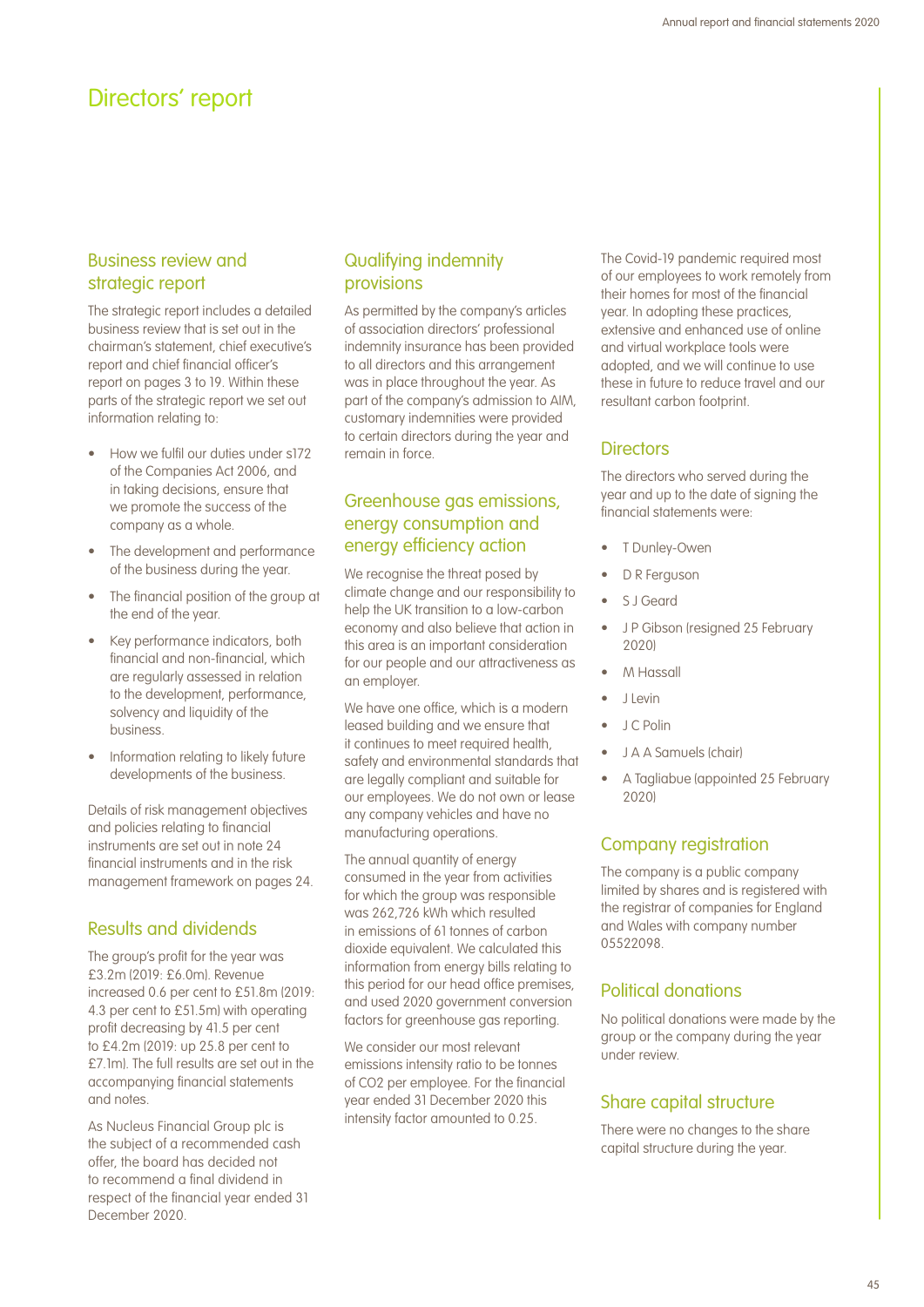## Directors' report

## Authority to purchase own shares

The company's articles of association grant the authority to make market purchases of its own shares. The directors confirm that, with the exception of matching shares relating to employee share schemes, the company has not purchased any of its own shares during the year.

## Post balance sheet events

On 9 February 2021, the boards of Nucleus and James Hay Holdings announced that they had agreed the terms of a recommended all cash offer to be made by James Hay Holdings, pursuant to which James Hay Holdings is to acquire the entire issued and to be issued share capital of Nucleus (the "Acquisition"). The Acquisition is intended to be effected by way of a court-sanctioned scheme of arrangement between Nucleus and the Nucleus shareholders under Part 26 of the Companies Act (the "Scheme").

Features and potential implications of the recommended offer if approved are:

The price offered by James Hay Holdings for the Acquisition of 188 pence per Nucleus share equates to total consideration for the Acquisition of approximately £144.621 million.

The Scheme requires the approval of a majority in number of those Scheme shareholders who are present and vote, either in person or by proxy, and who represent not less than 75 per cent, in nominal value of the Scheme shares voted by such Scheme shareholders at the Nucleus court meeting (expected to be held on 30 March 2021).

Implementation of the Scheme will also require the passing of a special resolution, which requires the approval of Nucleus shareholders representing at least 75 per cent of the votes cast, either in person or by proxy, at the Nucleus general meeting, which will be held immediately after the Nucleus court meeting.

In total, James Hay Holdings has received irrevocable undertakings to vote, or procure the voting, in favour of the Scheme at the Nucleus court meeting and the special resolution at the Nucleus general meeting (or in the event that the Scheme is implemented by way of a takeover offer as defined in Chapter 3 of Part 28 of the Companies Act (the "Offer"), to accept or procure acceptance of the Offer) from Nucleus shareholders holding in aggregate 42,732,982 Nucleus shares (representing approximately 55.88 per cent of the existing issued share capital of Nucleus as at 4 March 2021).

The Acquisition is subject to receipt of consent from the FCA.

The current non-executive directors of Nucleus will resign from Nucleus on or after the effective date of the Scheme.

The admission of Nucleus shares to trading on AIM will be cancelled as of or shortly following the effective date of the Scheme.

Outstanding unvested awards granted under the LTIP will vest and become exercisable to the extent determined by the Nucleus Remuneration and HR Committee.

The aggregate fees and expenses expected to be incurred by Nucleus in connection with the Acquisition are estimated to amount to £2,816,392, excluding applicable VAT and other taxes.

This aggregate number consists of the following categories:

£

| Financial and corporate           |            |
|-----------------------------------|------------|
| broking advice                    | 2.386.2421 |
| Legal advice                      | 370,0002   |
| Accounting advice                 | Nil        |
| Public relations advice           | 15,000     |
| Other professional                |            |
| services                          | Nil        |
| Other costs and                   |            |
| expenses                          | 45.150     |
| Total (excluding VAT)             | 2,816,392  |
| Total <sup>3</sup> estimated cost |            |
| to company                        | 3.379.670  |
|                                   |            |

<sup>1</sup> The total amount payable in respect of the aggregate fees and expenses for these services depends on whether the Acquisition becomes effective.

² This total is based on estimates and does not include disbursements.

³ Nucleus is subject to a partial VAT exemption, as such limited VAT is expected to be reclaimed by the group for these costs

The Acquisition is considered to be a non adjusting post balance sheet event.

There were no other subsequent events that required adjustment to or disclosure in the financial statements for the period from 31 December 2020 to the date upon which the financial statements were available to be issued.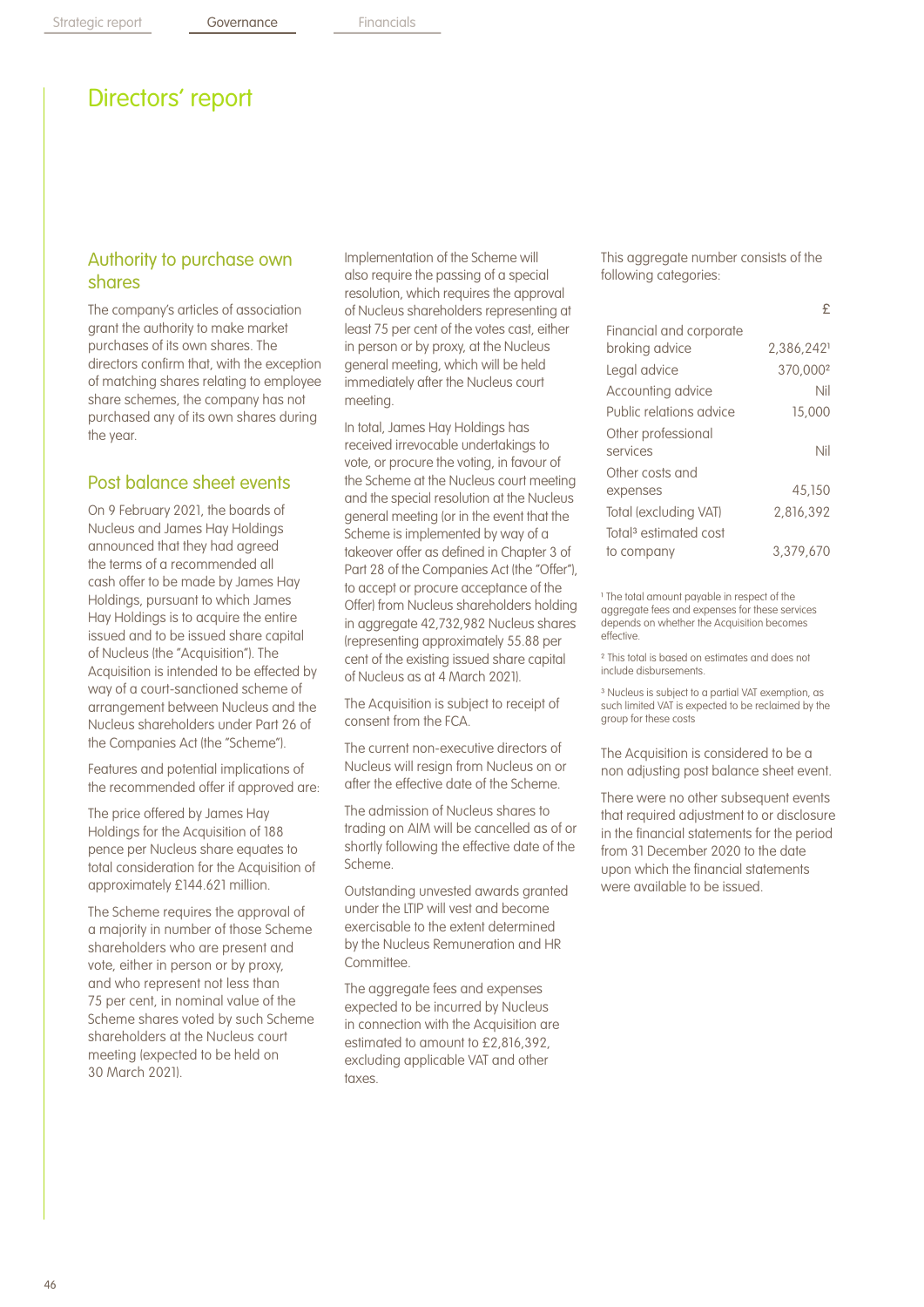## Directors' report

### Going concern

With regard to the assessment of the group and company's ability to continue as a going concern, the directors evaluate this taking into account:

- The latest business plan projections, stressed for significant events that would have a material impact on the group and company's profitability, liquidity, solvency and regulatory capital position.
- Actual performance to date.
- The current operating and trading environment.
- The current financial position, adequacy of liquidity and capital to meet operational and regulatory requirements (further details of which are set out on page 18 of the strategic report).
- Known risks and uncertainties (including in respect of Covid-19) with consideration of the impact of these on the group and company's solvency and liquidity position.
- Known and expected changes in the regulatory environment impacting platform operators.

The directors also consider their approach to assessing the group and the company's ability to continue as a going concern with reference to guidance from the Financial Reporting Council (FRC) and the recommendations from the Sharman Inquiry of 2012, which sought to identify lessons for companies and auditors addressing going concern and liquidity risks following the credit crisis.

Having regard to these matters, the directors have a reasonable expectation that the group and the company have adequate resources to continue in operational existence for at least 12 months from the date of this report. The group and the company therefore continue to adopt the going concern basis in preparing their financial statements.

### Material uncertainty in relation to going concern

As set out in the post balance sheet events disclosure above, the group is the subject of an all cash offer from James Hay Holdings that, if successful, is expected to complete in the next 12 months. Whereas the directors note the intentions of James Hay Holdings as set out in the Scheme circular and whereas they do not have any reason to believe that James Hay Holdings would not continue to support the group and company or would materially change their activities in the next 12 months, they are not party to the detailed intentions of the acquirer. Although this does not change the directors' conclusion as to the appropriateness of preparing the financial statements of the group and the company on a going concern basis. it is considered to create a material uncertainty which may cast significant doubt on the group and company's ability to continue as a going concern. Accordingly, the financial statements do not include the adjustments that would result if the group or company were unable to continue as a going concern.

## Disclosure statement to the external auditors

Each individual director confirms that, as far as they are aware, there is no relevant audit information of which the company's auditor is unaware, and that they have taken all the steps that ought to have been taken as a director in order to make themselves aware of any relevant audit information and to establish that the company's auditor is aware of that information.

### Auditor

The auditors, PricewaterhouseCoopers LLP, have indicated their willingness to be re-appointed and a resolution for their reappointment will be proposed at the Annual General Meeting.

This report was approved by the board on 22 March 2021 and signed on its behalf.

David Ferguson Director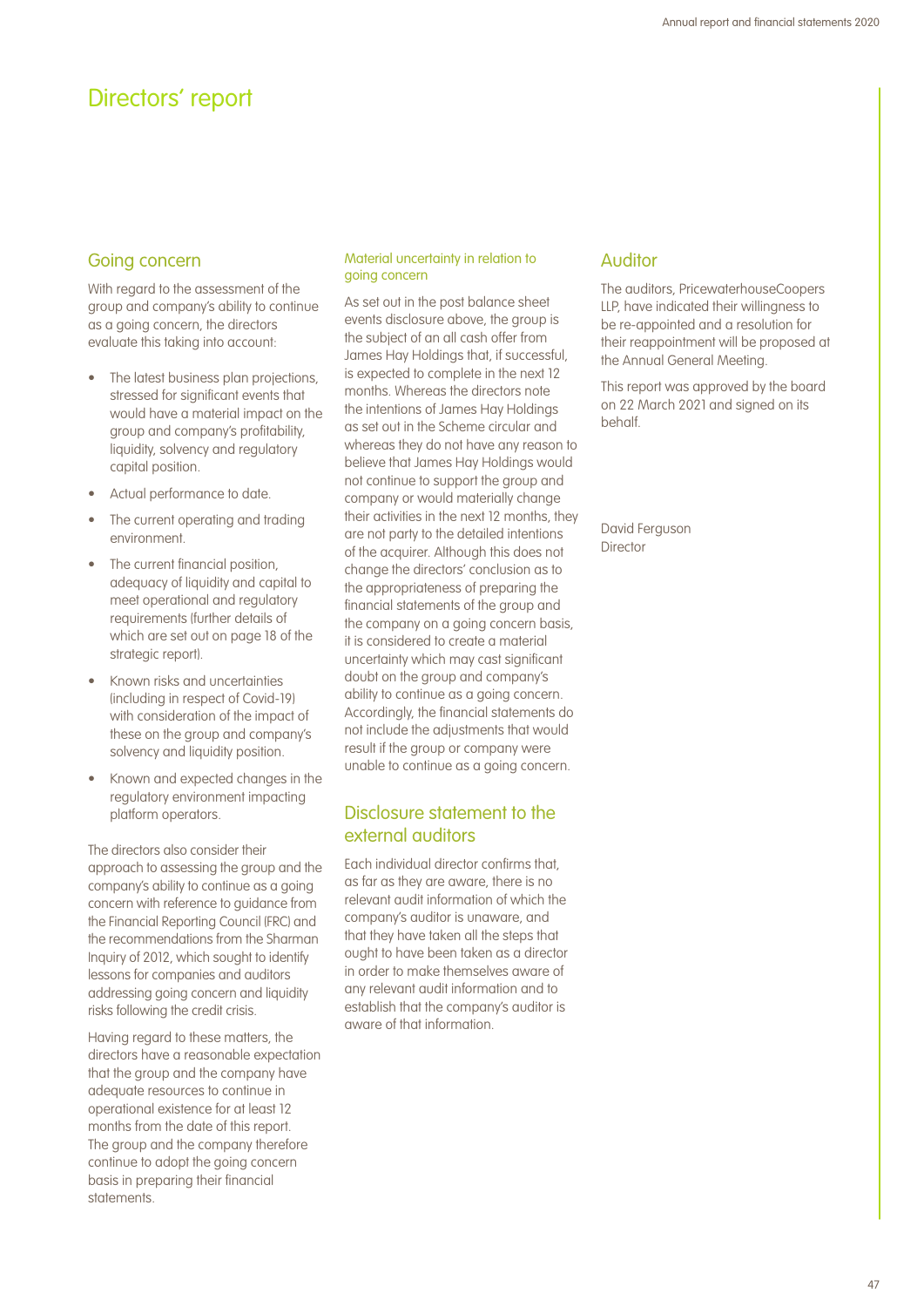## Governance

# Directors' responsibility statement

The directors are responsible for preparing the group strategic report, the directors' report and the consolidated and company financial statements in accordance with applicable law and regulations.

> Company law requires the directors to prepare financial statements for each financial year. Under that law the directors have elected to prepare the financial statements in accordance with international accounting standards in conformity with the requirements of the Companies Act 2006 and international financial reporting standards adopted pursuant to Regulation (EC) No 1606/2002 as it applies in the European Union. Under Company law the directors must not approve the financial statements unless they are satisfied that they give a true and fair view of the state of affairs of the company and the group and of the profit or loss of the company and group for that period.

In preparing these financial statements, the directors are required to:

- Select suitable accounting policies for the group's financial statements and then apply them consistently.
- Make judgments and accounting estimates that are reasonable and prudent.
- State whether applicable IFRSs as adopted by the UK have been followed, subject to any material departures disclosed and explained in the financial statements.

• Prepare the financial statements on the going concern basis unless it is inappropriate to presume that the group will continue in business.

The directors are responsible for keeping adequate accounting records that are sufficient to show and explain the company and group's transactions and disclose with reasonable accuracy at any time the financial position of the company and the group and enable them to ensure that the financial statements comply with the Companies Act 2006. They are also responsible for safeguarding the assets of the company and the group and hence for taking reasonable steps for the prevention and detection of fraud and other irregularities.

The directors are responsible for the maintenance and integrity of the company's website. Legislation in the United Kingdom governing the preparation and dissemination of financial statements and other information included in the directors' report may differ from legislation in other jurisdictions.

David Ferguson **Director**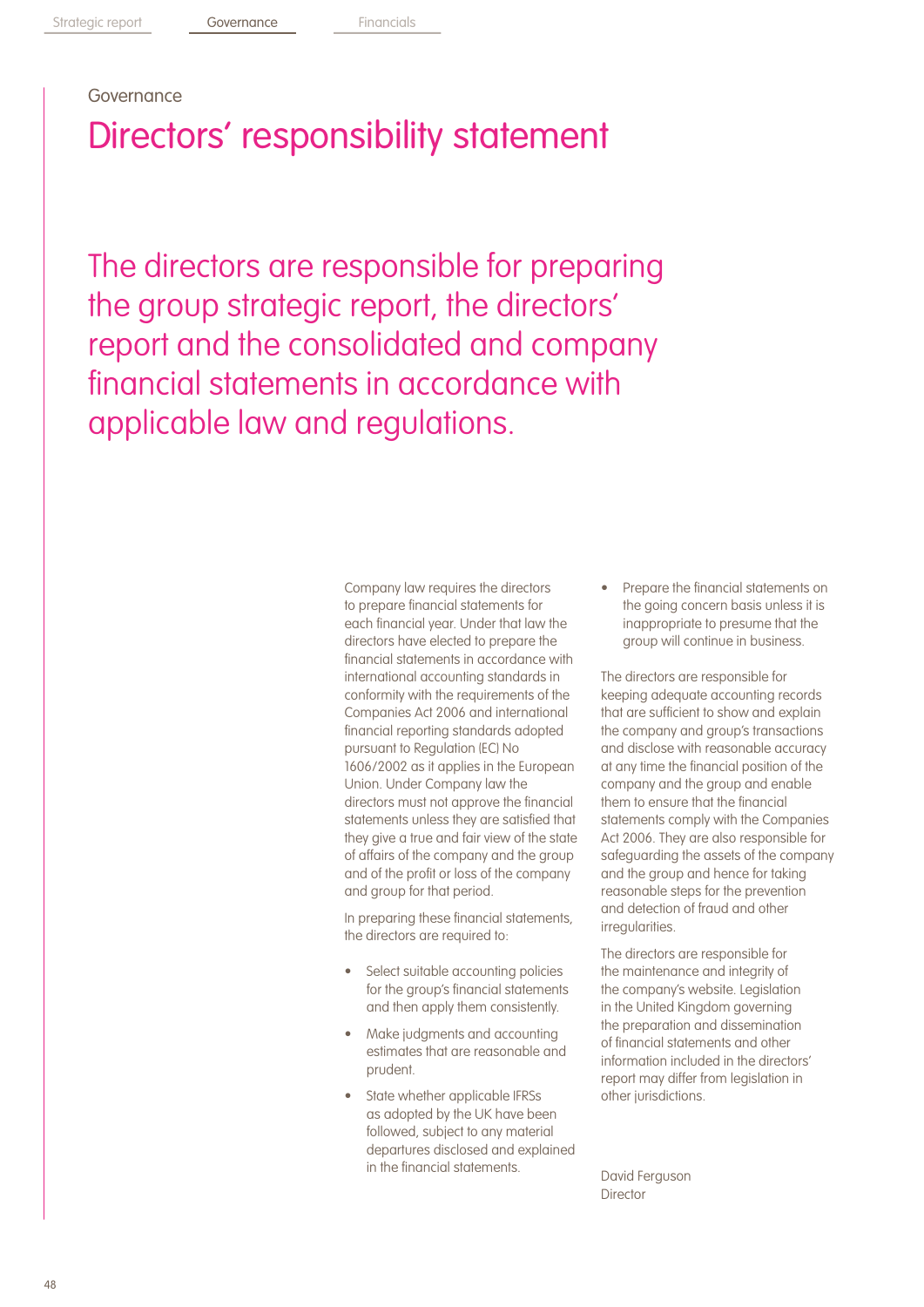## **Financials**

# Independent auditors' report to the members of Nucleus Financial Group plc

## Report on the audit of the financial statements

### **Opinion**

In our opinion, Nucleus Financial Group plc's group financial statements and company financial statements (the "financial statements"):

- give a true and fair view of the state of the group's and of the company's affairs as at 31 December 2020 and of the group's profit and the group's and company's cash flows for the year then ended;
- have been properly prepared in accordance with international accounting standards in conformity with the requirements of the Companies Act 2006; and
- have been prepared in accordance with the requirements of the Companies Act 2006.

We have audited the financial statements, included within the Annual Report and Financial Statements (the "Annual Report"), which comprise: the Consolidated statement of comprehensive income, the Consolidated and Company statements of financial position as at 31 December 2020; the Consolidated and Company statements of changes in equity and the Consolidated and Company statements of cash flows for the year then ended; and the notes to the financial statements, which include a description of the significant accounting policies.

## Separate opinion in relation to international financial reporting standards adopted pursuant to Regulation (EC) No 1606/2002 as it applies in the European Union

As explained in note 1 to the group financial statements, the group, in addition to applying international accounting standards in conformity with the requirements of the Companies Act 2006, has also applied international financial reporting standards adopted pursuant to Regulation (EC) No 1606/2002 as it applies in the European Union.

In our opinion, the group financial statements have been properly prepared in accordance with international financial reporting standards adopted pursuant to Regulation (EC) No 1606/2002 as it applies in the European Union.

### Basis for opinion

We conducted our audit in accordance with International Standards on Auditing (UK) ("ISAs (UK)") and applicable law. Our responsibilities under ISAs (UK) are further described in the Auditors' responsibilities for the audit of the financial statements section of our report. We believe that the audit evidence we have obtained is sufficient and appropriate to provide a basis for our opinion.

### Independence

We remained independent of the group in accordance with the ethical requirements that are relevant to our audit of the financial statements in the UK, which includes the FRC's Ethical Standard, as applicable to listed entities, and we have fulfilled our other ethical responsibilities in accordance with these requirements.

### Material uncertainty related to going concern

In forming our opinion on the financial statements, which is not modified, we have considered the adequacy of the disclosure made in note 1 to the financial statements concerning the group's and the company's ability to continue as a going concern. On 9 February 2021, the company's board announced they had agreed terms of a recommended all cash offer to be made by James Hay Holdings Limited for the entire issued and to be issued share capital of the company. Subject to shareholder and regulatory approval this transaction is expected to complete in the next 12 months and the company will therefore be under new ownership. While the directors do not have any reason to believe that the acquirer will not continue to support the company or materially change its activities in the next 12 months, they do not have visibility over the future intentions of the acquirer. These conditions, along with the other matters explained in note 1 to the financial statements, indicate the existence of a material uncertainty which may cast significant doubt about the group's and the company's ability to continue as a going concern. The financial statements do not include the adjustments that would result if the group and the company were unable to continue as a going concern.

In auditing the financial statements, we have concluded that the directors' use of the going concern basis of accounting in the preparation of the financial statements is appropriate.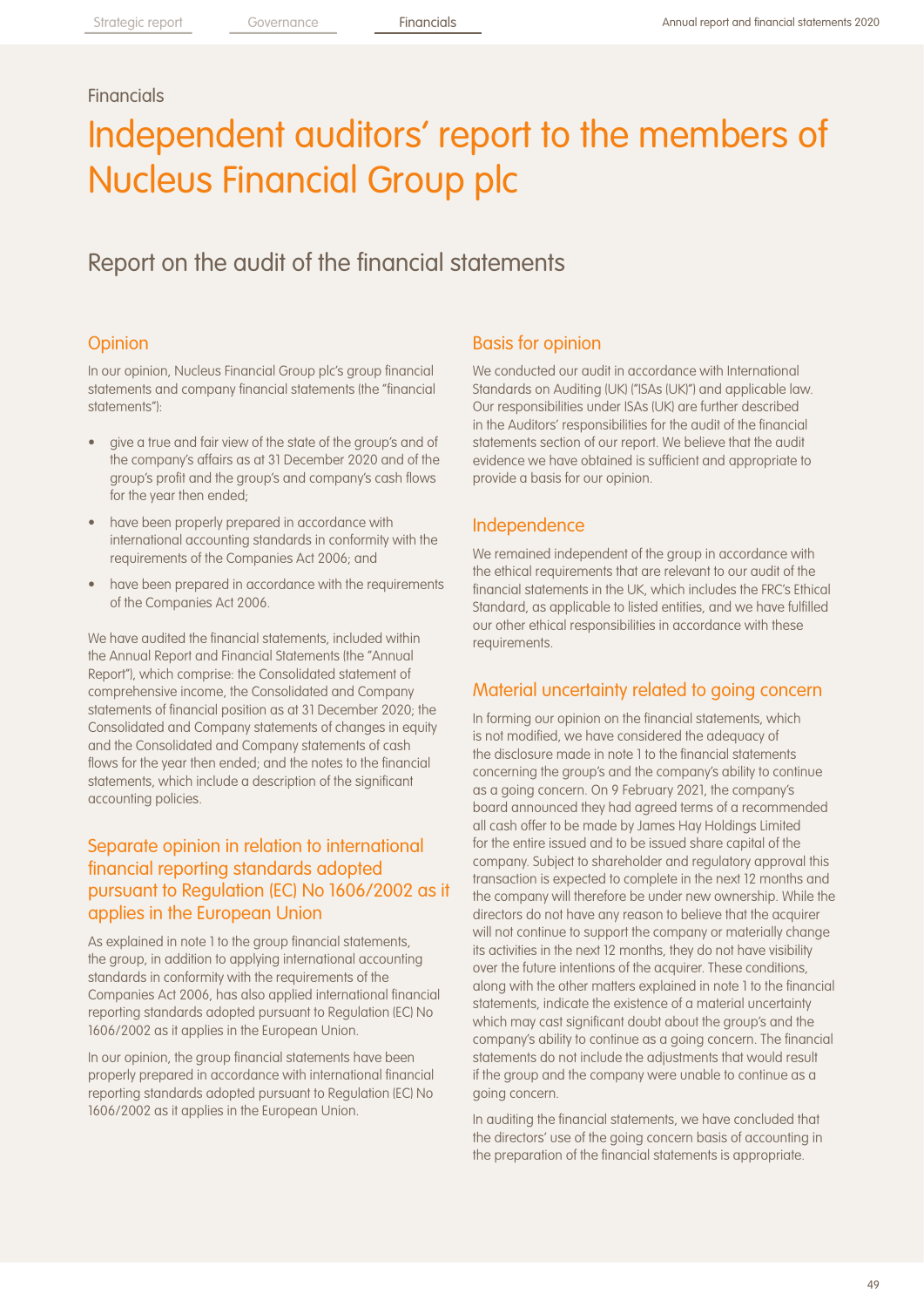Our evaluation of the directors' assessment of the group's and the company's ability to continue to adopt the going concern basis of accounting included:

- Obtained and evaluated the Directors going concern assessment which reflects conditions up to the point of the approval of the annual report and financial statements. We obtained evidence to support key assumptions driving the directors' assessment. This included understanding and challenging management's scenarios and cash flow models which consider the potential impact on financial markets of COVID-19, assessing management's key assumptions for reasonableness and checking the mathematical accuracy of the models;
- Performed look-back procedures on management's previous assessments to determine the reasonableness and accuracy of the forecasts and assumptions used;
- Assessed the reasonableness and achievability of any mitigating actions that management have identified in their scenarios;
- Considered the output of management's models and concluded that sufficient liquidity and compliance with regulatory capital requirements are forecast to be maintained over the immediate 12 month period following the date of the approval of the financial statements;
- Evaluated the Directors' assessment of the group and company's operational resilience in the wake of COVID-19, considering their consistency with other available information and our understanding of the business and assessing potential impact on the financial statements; and
- Assessed the adequacy of management's disclosures in the financial statements and relevant "other information" and checked consistency with the financial statements and our knowledge based on our audit.

Our responsibilities and the responsibilities of the directors with respect to going concern are described in the relevant sections of this report.

## Our audit approach

### **Overview**

#### Audit scope

- The group financial statements comprise the consolidation of three individual components, each of which represents an individual legal entity within the group.
- We performed a full scope audit of the complete financial information of these three components, which together represent 100% of the group's profit before tax.
- Specific audit procedures were also performed over consolidation adjustments required to aggregate the three individual components together to form the group financial statements.

#### Key audit matters

- Revenue Recognition
- Impact of COVID-19

#### **Materiality**

- Overall group materiality: £201,000 (2019: £350,100) based on 5% of profit before tax.
- Overall company materiality: £196,980 (2019: £200,003) based on 1% of total expenses.
- Performance materiality: £150,000 (group) and £147,735 (company).

### The scope of our audit

As part of designing our audit, we determined materiality and assessed the risks of material misstatement in the financial statements.

### Capability of the audit in detecting irregularities, including fraud

Irregularities, including fraud, are instances of non-compliance with laws and regulations. We design procedures in line with our responsibilities, outlined in the Auditors' responsibilities for the audit of the financial statements section, to detect material misstatements in respect of irregularities, including fraud. The extent to which our procedures are capable of detecting irregularities, including fraud, is detailed below.

Based on our understanding of the group and industry, we identified that the principal risks of non-compliance with laws and regulations related to but were not limited to; any breaches of UK regulatory principles, such as those governed by the Financial Conduct Authority or AIM listing rules, and we considered the extent to which non-compliance might have a material effect on the financial statements. We also considered those laws and regulations that have a direct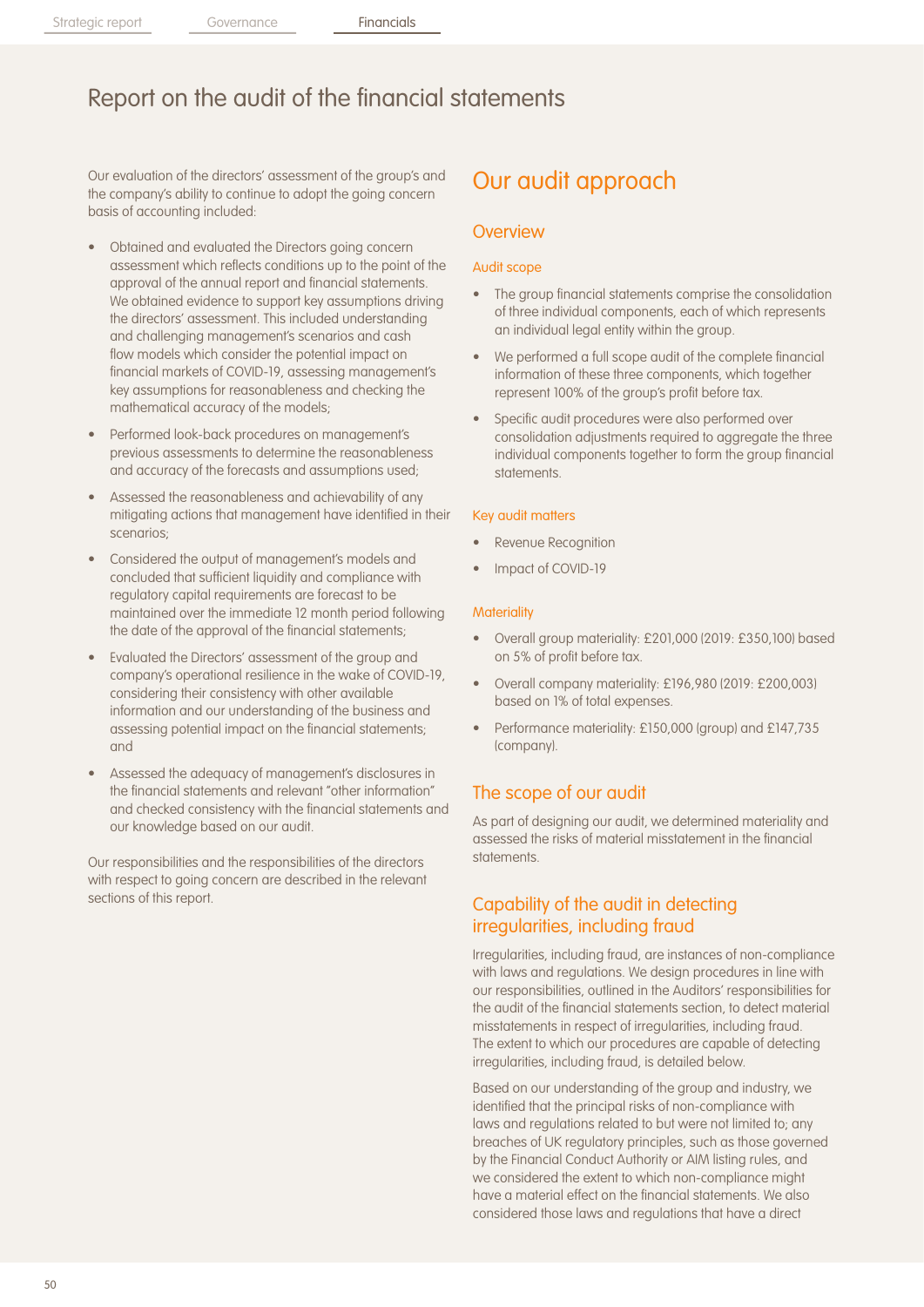impact on the preparation of the financial statements such as the Companies Act 2006. We evaluated management's incentives and opportunities for fraudulent manipulation of the financial statements (including the risk of override of controls), and determined that the principal risks were related to manual elements of the control environment, such as journal entries, intercompany accounts and accrual balances and areas of significant judgement such as provisions and other critical accounting estimates. Audit procedures performed by the engagement team included:

- Obtained an understanding of the legal and regulatory framework applicable to Nucleus and how the entity is complying with that framework;
- Held discussions with management and those charged with governance including making specific inquiries about any consideration of known or suspected instances of noncompliance with laws and regulation and fraud.
- Reviewed minutes of meetings of those charged with governance;
- Audited the risk of management override of controls, including through testing journal entries and other adjustments for appropriateness, auditing material intercompany and accrual balances, testing accounting estimates (because of the risk of management bias), and evaluating the business rationale of significant transactions outside the normal course of business; and.
- Incorporated unpredictability into the nature, timing and/or extent of our audit procedures.

There are inherent limitations in the audit procedures described above. We are less likely to become aware of instances of non-compliance with laws and regulations that are not closely related to events and transactions reflected in the financial statements. Also, the risk of not detecting a material misstatement due to fraud is higher than the risk of not detecting one resulting from error, as fraud may involve deliberate concealment by, for example, forgery or intentional misrepresentations, or through collusion.

### Key audit matters

Key audit matters are those matters that, in the auditors' professional judgement, were of most significance in the audit of the financial statements of the current period and include the most significant assessed risks of material misstatement (whether or not due to fraud) identified by the auditors, including those which had the greatest effect on: the overall audit strategy; the allocation of resources in the audit; and directing the efforts of the engagement team. These matters, and any comments we make on the results of our procedures thereon, were addressed in the context of our audit of the financial statements as a whole, and in forming our opinion thereon, and we do not provide a separate opinion on these matters.

In addition to going concern, described in the Material uncertainty related to going concern section above, we determined the matters described below to be the key audit matters to be communicated in our report. This is not a complete list of all risks identified by our audit.

The key audit matters below are consistent with last year.

## Key audit matter – Revenue Recognition

Revenue is material to the group and is an important determinant of the group's profitability. The sole revenue stream of the group is fees charged to customers for the provision of platform services. This revenue stream is calculated based on fixed rates, applicable to each respective product, and the value of assets held on the platform each day.

Revenue may be misstated due to errors in system calculations or manual processes, for example, arising from incorrect securities prices or values of assets under administration, or application of incorrect product fee rates used in these calculations and processes.

Further, there are incentive schemes in place for directors and staff which are in part a function of the group's revenue performance. Where there are incentives based on performance, there is an inherent risk of fraud in revenue recognition as there is an inherent incentive to misstate revenue.

Unauthorised changes to, or errors in, these inputs and calculations could lead to a misstatement of revenue.

### How our audit addressed the key audit matter

We obtained an understanding of the revenue recognition policy applied by management and ensured it complied with the stated accounting policy.

For the aggregate revenue balance, we performed substantive testing procedures taking the core assets under management information and the fee rates applied to customers and calculated an expectation of the revenue balance, inclusive of any discounts applicable to each customer, on a daily basis.

In order to rely on the assets under administration data we;

• Selected a sample of the underlying customer holdings of individual securities at various dates throughout the period and obtained independent confirmation of their holdings. The results of this testing provided sufficient evidence for us to determine that the assets under administration data was reliable for the purposes of performing our substantive testing.

In order to rely on the fee rates applied to client assets we;

- Tested the fee rates applied to the value of customers' assets to the underlying offer documents of Nucleus products; and
- Validated the accuracy of the products assigned to client assets through inspection of original application documents.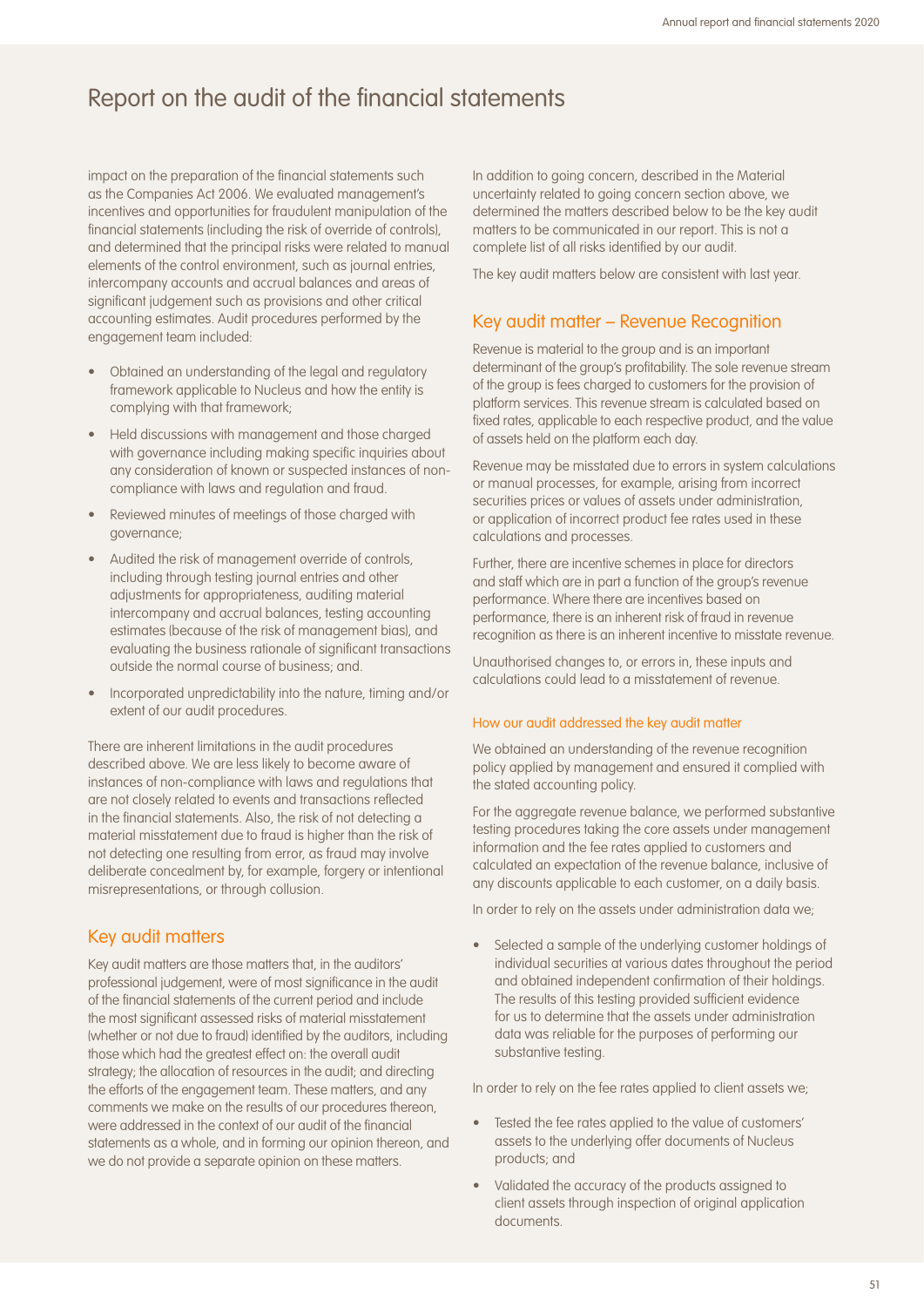We compared our independent calculation to the amount reported and noted immaterial differences.

In addition, we have performed testing over manual journal entries which impact revenue. We specifically target tested larger manual journal balances, and those with unusual account combinations. Through our procedures performed no instances of fraud in revenue recognition were identified.

## Key audit matter – Impact of COVID-19

The group operates a wrap platform that administers financial products such as pensions, ISAs and investments on behalf of customers. The group primarily generates Revenue from contractual basis point rate cards applied to the daily valuation of assets under administration.

The COVID-19 outbreak has been declared a pandemic by the World Health Organisation. Since the first quarter of 2020, it has caused significant economic uncertainty globally and disruption to supply chains and travel, slowed global growth and caused volatility in global markets and in exchange rates.

In response to the continued uncertainty across financial markets and the potential impacts on the group as a result of the ongoing COVID-19 pandemic, management have modelled both market stress and other downside scenarios as part of their going concern assessment. These scenarios consider the impacts on the value of assets under administration from a prolonged downturn in financial markets, as well as impacts of changes to regulatory capital requirements, underperformance of key revenue streams and the impacts of any regulator-imposed fines or sanctions. As part of their consideration, management have identified a number of possible mitigating actions, across the range of scenarios, for example, the suspension of dividend payments, their ability to utilise overdraft facilities and reduction of areas of discretionary spend.

Following the consideration of these scenarios, management has prepared the financial statements of the group and company on a going concern basis, and believe this assumption remains appropriate. This conclusion is based on the assessment that, notwithstanding the significant market uncertainties, they are satisfied that the group and company have adequate resources to continue in operational existence for the foreseeable future and that they will be able to continue to successfully provide platform services throughout the COVID-19 pandemic.

### How our audit addressed the key audit matter

Our procedures and conclusions in respect of the Directors' going concern assessment are included in the "material uncertainty related to going concern" section above.

We reviewed the disclosures in the financial statements in respect of the impact of COVID-19 and concluded that these are appropriate. Based on the work performed, we found that management's conclusions in respect of the impact of COVID-19 on the group and company is appropriate.

### How we tailored the audit scope

We tailored the scope of our audit to ensure that we performed enough work to be able to give an opinion on the financial statements as a whole, taking into account the structure of the group and the company, the accounting processes and controls, and the industry in which they operate.

The group is structured as one segment, comprising the consolidation of three individual components, each of which represents an individual legal entity within the group. All of these components were considered financially significant and we performed a full scope audit of their complete financial information. Together these components represent 100 per cent of the group's profit before tax. Specific audit procedures were also performed over consolidation adjustments required to aggregate the three individual components together to form the group financial statements. All of the audit work was performed by the group engagement team based in Edinburgh. The company is a holding company, as well as contracting services on behalf of the group and being the main employer. It does not trade outside of the group. The only material income it received during the year was income received from its subsidiaries.

### **Materiality**

The scope of our audit was influenced by our application of materiality. We set certain quantitative thresholds for materiality. These, together with qualitative considerations, helped us to determine the scope of our audit and the nature, timing and extent of our audit procedures on the individual financial statement line items and disclosures and in evaluating the effect of misstatements, both individually and in aggregate on the financial statements as a whole.

Based on our professional judgement, we determined materiality for the financial statements as a whole as follows:

|                                       | <b>Financial statements</b><br>- group                                                                                                                                                              | <b>Financial statements</b><br>- company                                                                                                                                                                                                                                              |
|---------------------------------------|-----------------------------------------------------------------------------------------------------------------------------------------------------------------------------------------------------|---------------------------------------------------------------------------------------------------------------------------------------------------------------------------------------------------------------------------------------------------------------------------------------|
| Overall<br>materiality                | £201,000 (2019:<br>£350,100).                                                                                                                                                                       | £196,980 (2019:<br>£200,003).                                                                                                                                                                                                                                                         |
| How we<br>determined it               | 5% of profit before<br>tax                                                                                                                                                                          | 1% of total expenses                                                                                                                                                                                                                                                                  |
| Rationale for<br>benchmark<br>applied | The consolidated<br>Nucleus Financial<br>Group plc group is a<br>profit oriented group<br>and therefore we<br>are satisfied that the<br>use of profit before<br>tax is an appropriate<br>benchmark. | As the company is<br>not profit orientated,<br>with its primary<br>purpose being a<br>holding and service<br>company for the<br>group, we have<br>calculated materiality<br>with reference total<br>expenses, with this<br>being a generally<br>accepted auditing<br><b>benchmark</b> |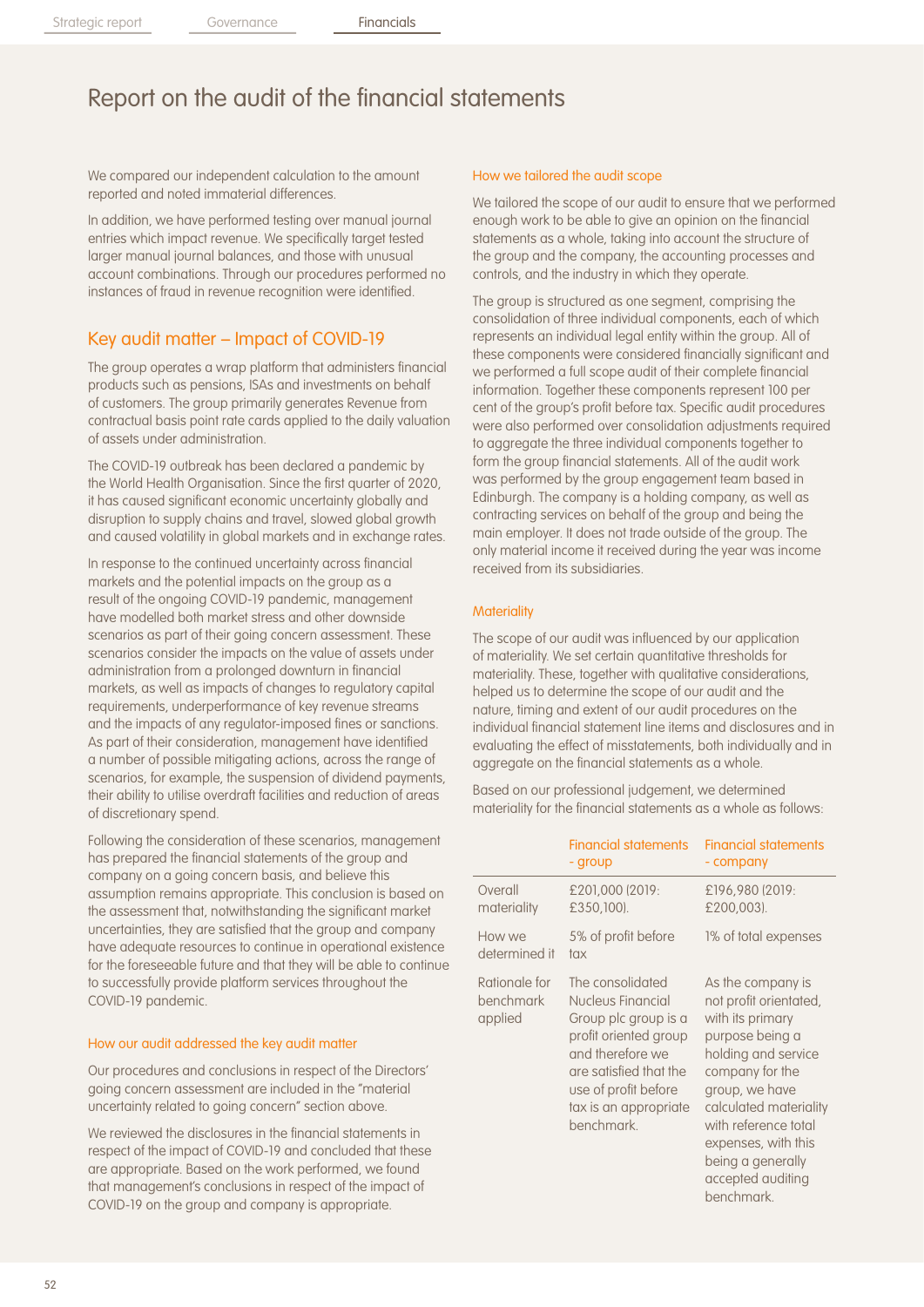For each component in the scope of our group audit, we allocated a materiality that is less than our overall group materiality. The range of materiality allocated across components was between £39 and £196,980. Certain components were audited to a local statutory audit materiality that was also less than our overall group materiality.

We use performance materiality to reduce to an appropriately low level the probability that the aggregate of uncorrected and undetected misstatements exceeds overall materiality. Specifically, we use performance materiality in determining the scope of our audit and the nature and extent of our testing of account balances, classes of transactions and disclosures, for example in determining sample sizes. Our performance materiality was 75% of overall materiality, amounting to £150,000 for the group financial statements and £147,735 for the company financial statements.

In determining the performance materiality, we considered a number of factors - the history of misstatements, risk assessment and aggregation risk and the effectiveness of controls - and concluded that an amount at the upper end of our normal range was appropriate.

We agreed with those charged with governance that we would report to them misstatements identified during our audit above £10,000 (group audit) (2019: £17,505) and £9,849 (company audit) (2019: £10,000) as well as misstatements below those amounts that, in our view, warranted reporting for qualitative reasons.

### Reporting on other information

The other information comprises all of the information in the Annual Report other than the financial statements and our auditors' report thereon. The directors are responsible for the other information. Our opinion on the financial statements does not cover the other information and, accordingly, we do not express an audit opinion or, except to the extent otherwise explicitly stated in this report, any form of assurance thereon.

In connection with our audit of the financial statements, our responsibility is to read the other information and, in doing so, consider whether the other information is materially inconsistent with the financial statements or our knowledge obtained in the audit, or otherwise appears to be materially misstated. If we identify an apparent material inconsistency or material misstatement, we are required to perform procedures to conclude whether there is a material misstatement of the financial statements or a material misstatement of the other information. If, based on the work we have performed, we conclude that there is a material misstatement of this other information, we are required to report that fact. We have nothing to report based on these responsibilities.

With respect to the Strategic report and Directors' report, we also considered whether the disclosures required by the UK Companies Act 2006 have been included.

Based on our work undertaken in the course of the audit, the Companies Act 2006 requires us also to report certain opinions and matters as described below.

### Strategic report and Directors' report

In our opinion, based on the work undertaken in the course of the audit, the information given in the Strategic report and Directors' report for the year ended 31 December 2020 is consistent with the financial statements and has been prepared in accordance with applicable legal requirements.

In light of the knowledge and understanding of the group and company and their environment obtained in the course of the audit, we did not identify any material misstatements in the Strategic report and Directors' report.

### Directors' remuneration

The company voluntarily prepares a Directors' Remuneration Report in accordance with the provisions of the Companies Act 2006. The directors requested that we audit the part of the Directors' Remuneration Report specified by the Companies Act 2006 to be audited as if the company were a quoted company.

In our opinion, the part of the Directors' Remuneration Report to be audited has been properly prepared in accordance with the Companies Act 2006.

### Responsibilities for the financial statements and the audit

### Responsibilities of the directors for the financial statements

As explained more fully in the Directors' Responsibilities Statement, the directors are responsible for the preparation of the financial statements in accordance with the applicable framework and for being satisfied that they give a true and fair view. The directors are also responsible for such internal control as they determine is necessary to enable the preparation of financial statements that are free from material misstatement, whether due to fraud or error.

In preparing the financial statements, the directors are responsible for assessing the group's and the company's ability to continue as a going concern, disclosing, as applicable, matters related to going concern and using the going concern basis of accounting unless the directors either intend to liquidate the group or the company or to cease operations, or have no realistic alternative but to do so.

### Auditors' responsibilities for the audit of the financial statements

Our objectives are to obtain reasonable assurance about whether the financial statements as a whole are free from material misstatement, whether due to fraud or error, and to issue an auditors' report that includes our opinion. Reasonable assurance is a high level of assurance, but is not a guarantee that an audit conducted in accordance with ISAs (UK) will always detect a material misstatement when it exists. Misstatements can arise from fraud or error and are considered material if, individually or in the aggregate, they could reasonably be expected to influence the economic decisions of users taken on the basis of these financial statements.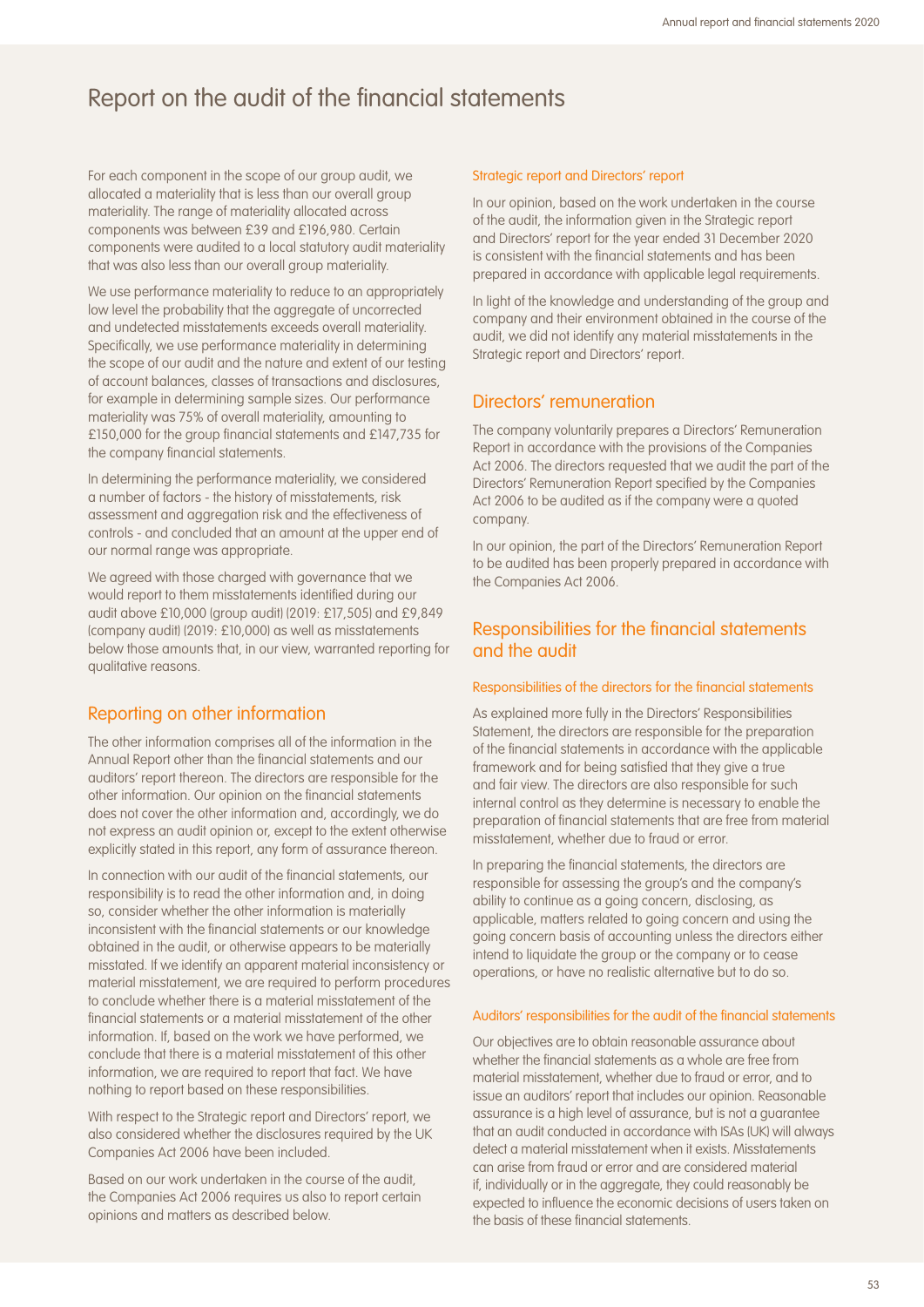Our audit testing might include testing complete populations of certain transactions and balances, possibly using data auditing techniques. However, it typically involves selecting a limited number of items for testing, rather than testing complete populations. We will often seek to target particular items for testing based on their size or risk characteristics. In other cases, we will use audit sampling to enable us to draw a conclusion about the population from which the sample is selected.

A further description of our responsibilities for the audit of the financial statements is located on the FRC's website at: www. frc.org.uk/auditorsresponsibilities. This description forms part of our auditors' report.

### Use of this report

This report, including the opinions, has been prepared for and only for the company's members as a body in accordance with Chapter 3 of Part 16 of the Companies Act 2006 and for no other purpose. We do not, in giving these opinions, accept or assume responsibility for any other purpose or to any other person to whom this report is shown or into whose hands it may come save where expressly agreed by our prior consent in writing.

## Other required reporting

### Companies Act 2006 exception reporting

Under the Companies Act 2006 we are required to report to you if, in our opinion:

- we have not obtained all the information and explanations we require for our audit; or
- adequate accounting records have not been kept by the company, or returns adequate for our audit have not been received from branches not visited by us; or
- certain disclosures of directors' remuneration specified by law are not made; or
- the company financial statements are not in agreement with the accounting records and returns.

We have no exceptions to report arising from this responsibility.

Lindsay Gardiner (Senior Statutory Auditor) for and on behalf of PricewaterhouseCoopers LLP Chartered Accountants and Statutory Auditors **Edinburgh** 22 March 2021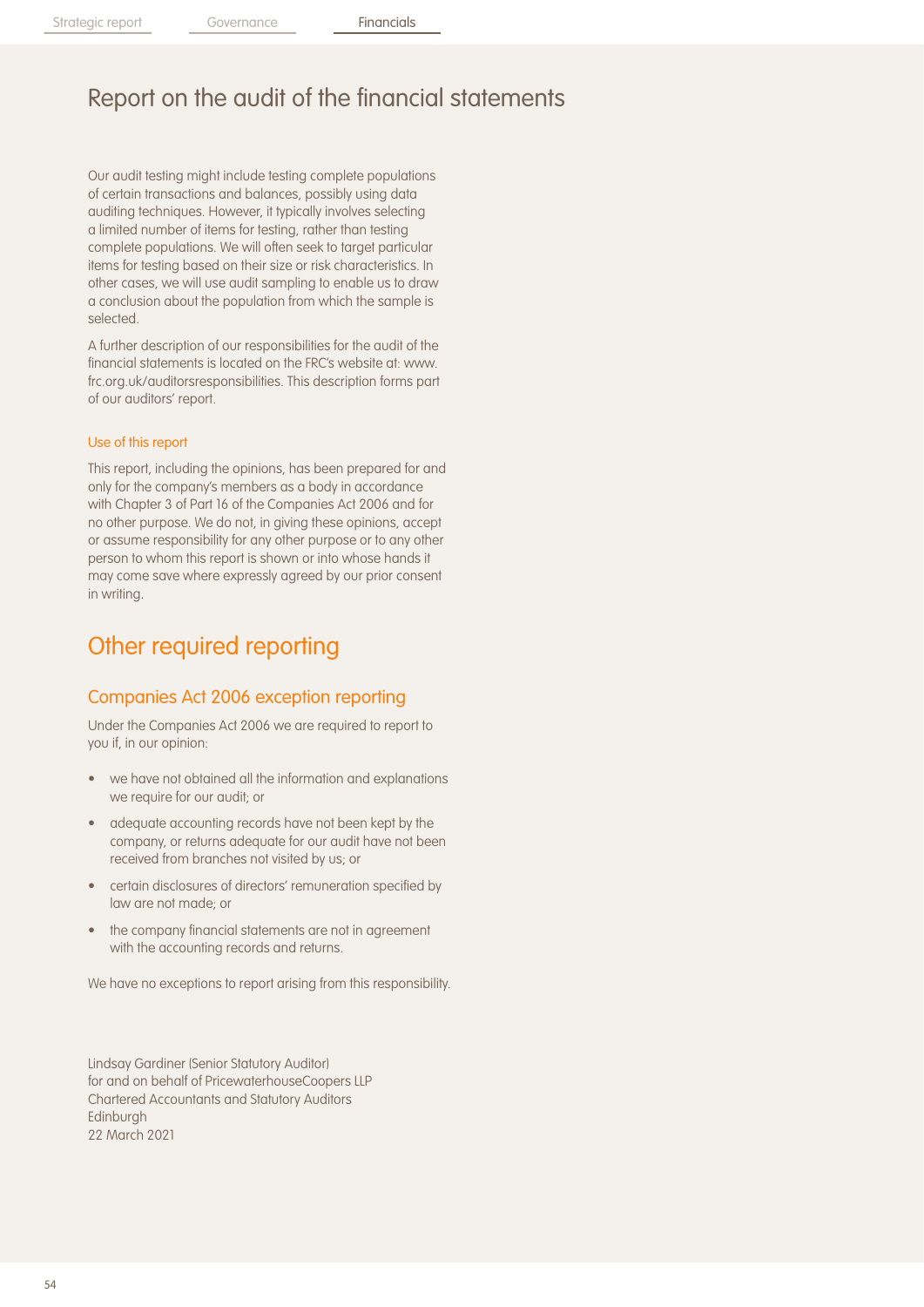# Consolidated statement of comprehensive income

|                                                                |                           | 2020      | 2019                |
|----------------------------------------------------------------|---------------------------|-----------|---------------------|
|                                                                | Note                      | £'000     | $\pounds$ 000       |
| Continuing operations<br>Revenue                               | $\ensuremath{\mathsf{3}}$ | 51,809    |                     |
| Cost of sales                                                  |                           | (23, 280) | 51,517<br>(22, 817) |
|                                                                |                           |           |                     |
| <b>Gross profit</b>                                            |                           | 28,529    | 28,700              |
| Other operating income                                         | $\overline{4}$            | 89        | 122                 |
| Administrative expenses                                        |                           | (24, 460) | (21,718)            |
| <b>Operating profit</b>                                        |                           | 4,158     | 7,104               |
| Comprising                                                     |                           |           |                     |
| Adjusted EBITDA                                                |                           | 5,711     | 7,923               |
| Right of use liability interest included in adjusted EBITDA    |                           | 168       | 180                 |
| Right of use depreciation included in adjusted EBITDA          |                           | 437       | 438                 |
| Amortisation                                                   |                           | (22)      |                     |
| Depreciation                                                   |                           | (1,021)   | (1, 102)            |
| Loss on disposal of fixed asset                                |                           |           | (3)                 |
| Other income                                                   |                           | 14        | 17                  |
| Exceptional items - OpenWealth acquisition fees                |                           | (217)     |                     |
| Exceptional items - James Hay Holdings offer fees              |                           | (113)     |                     |
| Share based payments                                           |                           | (799)     | (349)               |
| Finance income                                                 | $\,8\,$                   | 40        | 80                  |
| Finance costs                                                  | $\delta$                  | (168)     | (182)               |
|                                                                |                           |           |                     |
| Profit before income tax                                       | 5                         | 4,030     | 7,002               |
| Income tax                                                     | 10                        | (852)     | (1,049)             |
| Profit for the year                                            |                           | 3,178     | 5,953               |
| Items that may be subsequently reclassified to profit and loss |                           |           |                     |
| Total comprehensive income attributable to equity holders      |                           | 3,178     | 5,953               |
|                                                                |                           |           |                     |
| Earnings per share (pence)                                     |                           |           |                     |
| <b>Basic</b>                                                   | 12                        | 4.2       | 7.8                 |
| Diluted                                                        | 12                        | 4.1       | 7.8                 |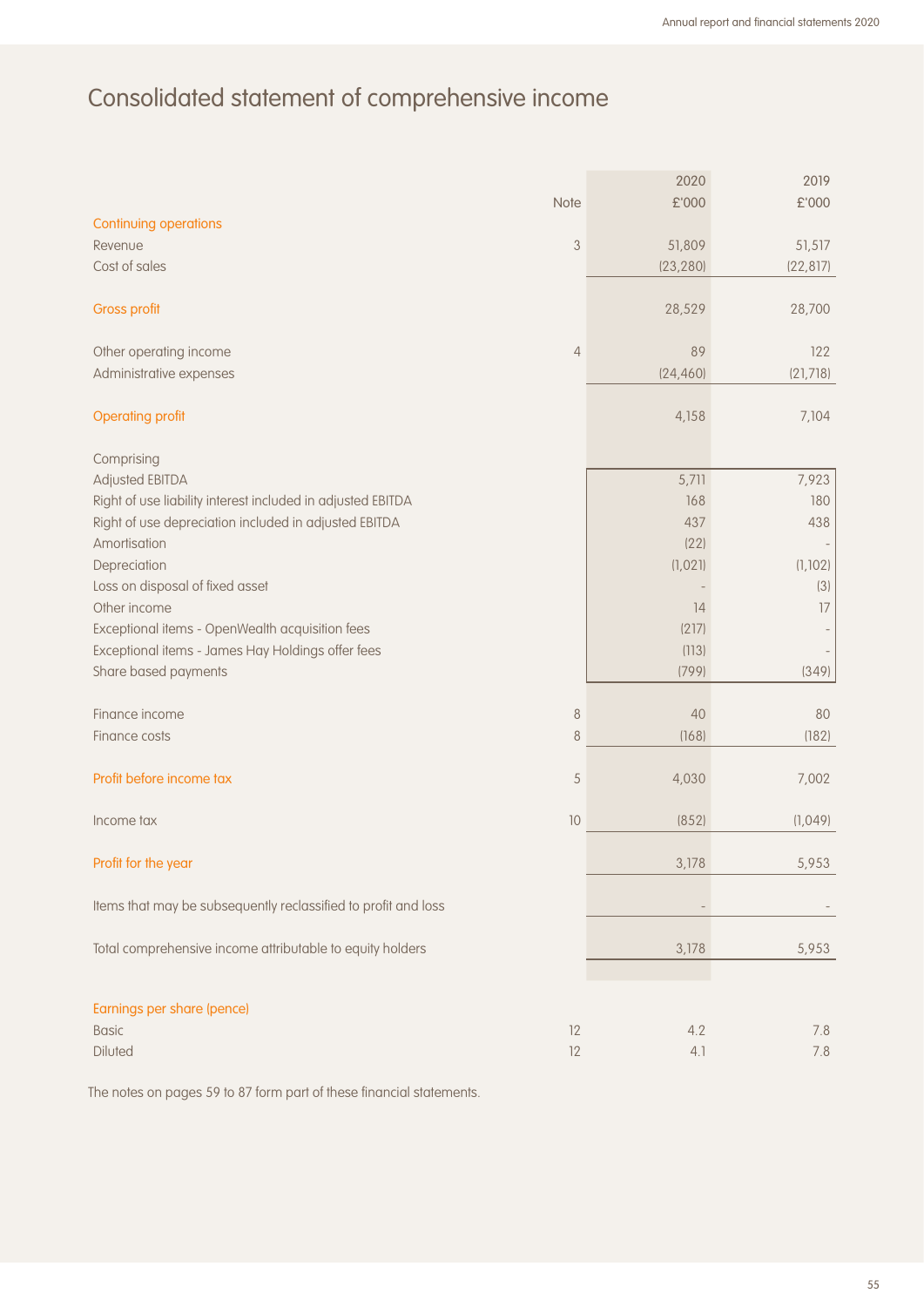# Consolidated statement of financial position

|                                     |      | 2020   | 2019          |
|-------------------------------------|------|--------|---------------|
|                                     | Note | £'000  | $\pounds$ 000 |
| <b>Assets</b>                       |      |        |               |
| Non-current assets                  |      |        |               |
| Intangible assets                   | 14   | 2,258  | 253           |
| Right of use lease assets           | 15   | 3,026  | 3,476         |
| Property, plant and equipment       | 16   | 1,944  | 1,698         |
| Deferred tax                        | 25   | 229    | 107           |
|                                     |      | 7,457  | 5,534         |
| <b>Current assets</b>               |      |        |               |
| Trade and other receivables         | 17   | 11,157 | 10,530        |
| Investments in securities           | 18   | 201    | 107           |
| Cash and cash equivalents           | 19   | 17,546 | 18,525        |
|                                     |      | 28,904 | 29,162        |
| <b>Total assets</b>                 |      | 36,361 | 34,696        |
|                                     |      |        |               |
| Equity                              |      |        |               |
| Shareholders' equity                |      |        |               |
| Called up share capital             | 22   | 76     | 76            |
| Capital redemption reserve          | 23   | 53     | 53            |
| Share-based payment reserve         | 23   | 1,174  | 465           |
| Treasury shares                     | 23   | (223)  | (121)         |
| Retained earnings                   | 23   | 21,651 | 19,233        |
| <b>Total equity</b>                 |      | 22,731 | 19,706        |
| Liabilities                         |      |        |               |
| Non-current liabilities             |      |        |               |
| Lease liabilities                   | 21   | 3,243  | 3,737         |
| Provisions                          | 27   | 223    | 99            |
| Deferred tax                        | 25   | 126    | 22            |
|                                     |      | 3,592  | 3,858         |
| <b>Current liabilities</b>          |      |        |               |
| Lease liabilities                   | 21   | 494    | 475           |
| Trade and other payables            | 20   | 8,343  | 9,606         |
| Tax payable                         |      | 465    | 357           |
| Provisions                          | 27   | 736    | 694           |
|                                     |      | 10,038 | 11,132        |
| <b>Total liabilities</b>            |      | 13,630 | 14,990        |
| <b>Total equity and liabilities</b> |      | 36,361 | 34,696        |
|                                     |      |        |               |

The financial statements were approved and authorised for issue by the board and were signed on its behalf on 22 March 2021.

Stuart Geard Director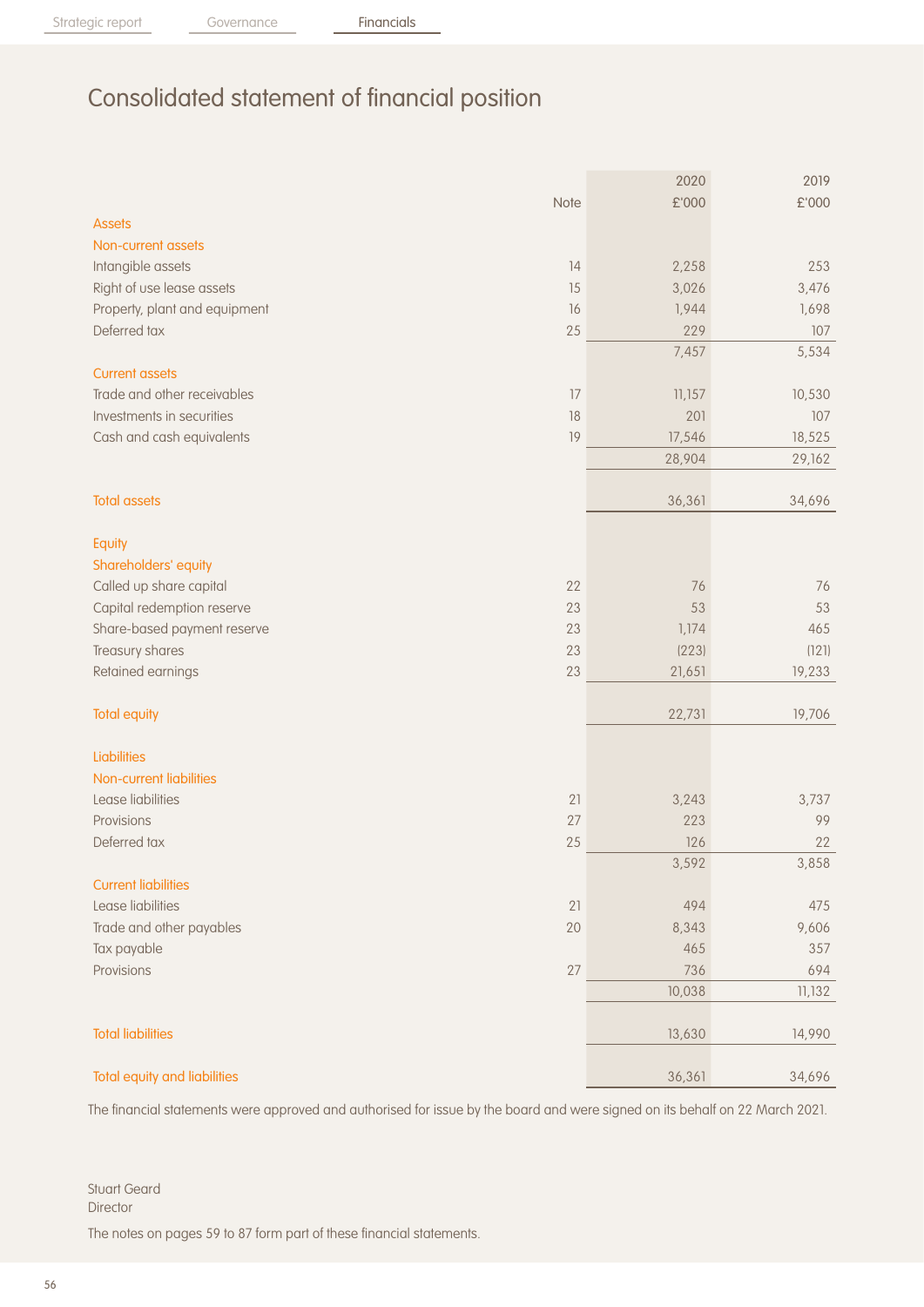# Consolidated statement of changes in equity

|                                                | <b>Note</b> | Called<br>up share<br>capital<br>£'000 | Retained<br>earnings<br>£'000 | <b>Treasury</b><br>shares<br>£'000 | Capital<br>redemption<br>reserve<br>£'000 | Share-<br>based<br>payment<br>reserve<br>£'000 | Total equity<br>£'000 |
|------------------------------------------------|-------------|----------------------------------------|-------------------------------|------------------------------------|-------------------------------------------|------------------------------------------------|-----------------------|
| <b>Balance at 1 January 2020</b>               |             | 76                                     | 19,233                        | (121)                              | 53                                        | 465                                            | 19,706                |
| Changes in equity                              |             |                                        |                               |                                    |                                           |                                                |                       |
| Profit for the year                            |             | $\overline{\phantom{a}}$               | 3,178                         |                                    |                                           | $\qquad \qquad -$                              | 3,178                 |
| Dividends paid                                 | 11          | $\overline{a}$                         | (760)                         | $\overline{\phantom{m}}$           | $\overline{\phantom{a}}$                  | $\overline{\phantom{a}}$                       | (760)                 |
| Purchase of own shares<br>Share-based payments |             | $\overline{\phantom{a}}$               | $\overline{\phantom{a}}$      | (102)                              | $\overline{\phantom{a}}$                  | $\qquad \qquad -$                              | (102)                 |
| charge (excl NIC)                              | 26          | $\overline{\phantom{a}}$               | $\overline{\phantom{a}}$      |                                    |                                           | 709                                            | 709                   |
| <b>Balance at 31 December 2020</b>             |             | 76                                     | 21,651                        | (223)                              | 53                                        | 1,174                                          | 22,731                |

|                                    |                 | Called                   |                          |          | Capital                  | Share-<br>based          |              |
|------------------------------------|-----------------|--------------------------|--------------------------|----------|--------------------------|--------------------------|--------------|
|                                    |                 | up share                 | Retained                 | Treasury | redemption               | payment                  |              |
|                                    |                 | capital                  | earnings                 | shares   | reserve                  | reserve                  | Total equity |
|                                    | <b>Note</b>     | £'000                    | £'000                    | £'000    | £'000                    | £'000                    | £'000        |
| <b>Balance at 1 January 2019</b>   |                 | 76                       | 17,224                   | (30)     | 53                       | 150                      | 17,473       |
| <b>IFRS 16 conversion</b>          |                 | $\overline{\phantom{a}}$ | (71)                     |          |                          |                          | (71)         |
| Changes in equity                  |                 |                          |                          |          |                          |                          |              |
| Profit for the year                |                 | $\overline{\phantom{a}}$ | 5,953                    |          |                          | $\overline{\phantom{a}}$ | 5,953        |
| Dividends paid                     | $\overline{11}$ | $\overline{\phantom{a}}$ | (3,873)                  |          | $\overline{\phantom{m}}$ | $\overline{\phantom{m}}$ | (3,873)      |
| Purchase of own shares             |                 | $\overline{\phantom{a}}$ | $\overline{\phantom{a}}$ | (91)     | $\overline{\phantom{m}}$ |                          | (91)         |
| Share-based payments               |                 |                          |                          |          |                          |                          |              |
| charge (excl NIC)                  | 26              |                          |                          |          |                          | 315                      | 315          |
| <b>Balance at 31 December 2019</b> |                 | 76                       | 19,233                   | (121)    | 53                       | 465                      | 19,706       |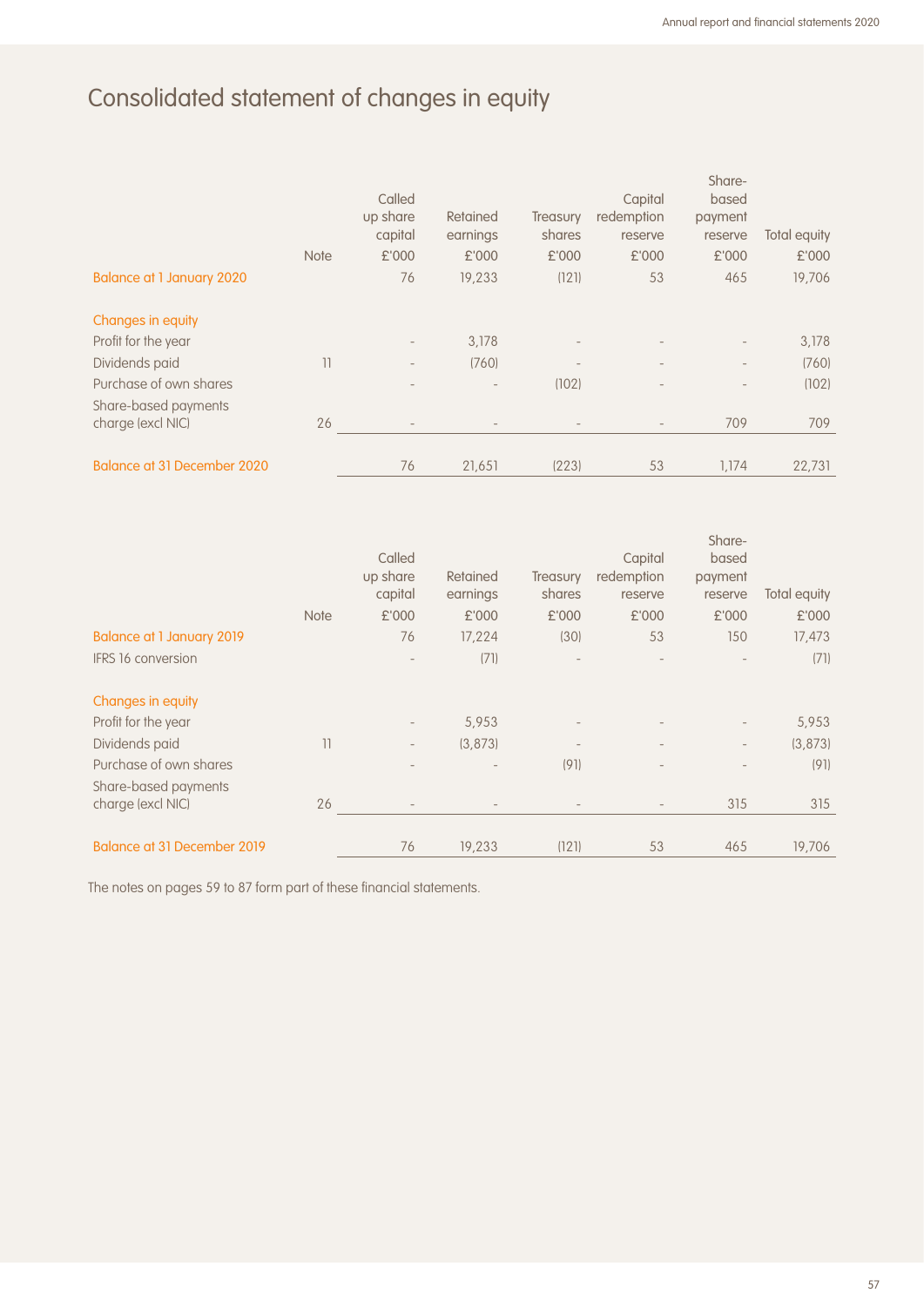Strategic report Governance Financials

# Consolidated statement of cash flows

|                                                  |                          | 2020     | 2019     |
|--------------------------------------------------|--------------------------|----------|----------|
|                                                  | Note                     | £'000    | £'000    |
| Cash flows from operating activities             |                          |          |          |
| Cash inflows from operations                     | 28                       | 3,741    | 6,790    |
| Interest received                                | 8                        | 40       | 80       |
| Income tax paid                                  |                          | (762)    | (855)    |
| Net cash inflow from operating activities        |                          | 3,019    | 6,015    |
| Cash flows from investing activities             |                          |          |          |
| <b>Business combination payment</b>              | 13                       | (1, 500) |          |
| Purchase of intangible fixed assets              | 14                       | (72)     | (253)    |
| Purchase of tangible fixed assets                | 16                       | (817)    | (348)    |
| Purchase of investments                          | 18                       | (94)     | (16)     |
| Net cash outflow from investing activities       |                          | (2, 483) | (617)    |
| Cash flows from financing activities             |                          |          |          |
| Interest paid                                    | 8                        | (168)    | (182)    |
| Dividends paid                                   | $\overline{\phantom{a}}$ | (760)    | (3, 873) |
| Purchase of Treasury shares                      |                          | (102)    | (91)     |
| Lease payments - principal                       | 21                       | (475)    | (393)    |
| Net cash outflows from financing activities      |                          | (1, 505) | (4, 539) |
| (Decrease)/increase in cash and cash equivalents |                          | (969)    | 859      |
| Cash and cash equivalents at beginning of year   |                          | 18,525   | 17,672   |
| Effects of exchange rate changes                 | 5                        | (10)     | (6)      |
| Cash and cash equivalents at end of year         | 19                       | 17,546   | 18,525   |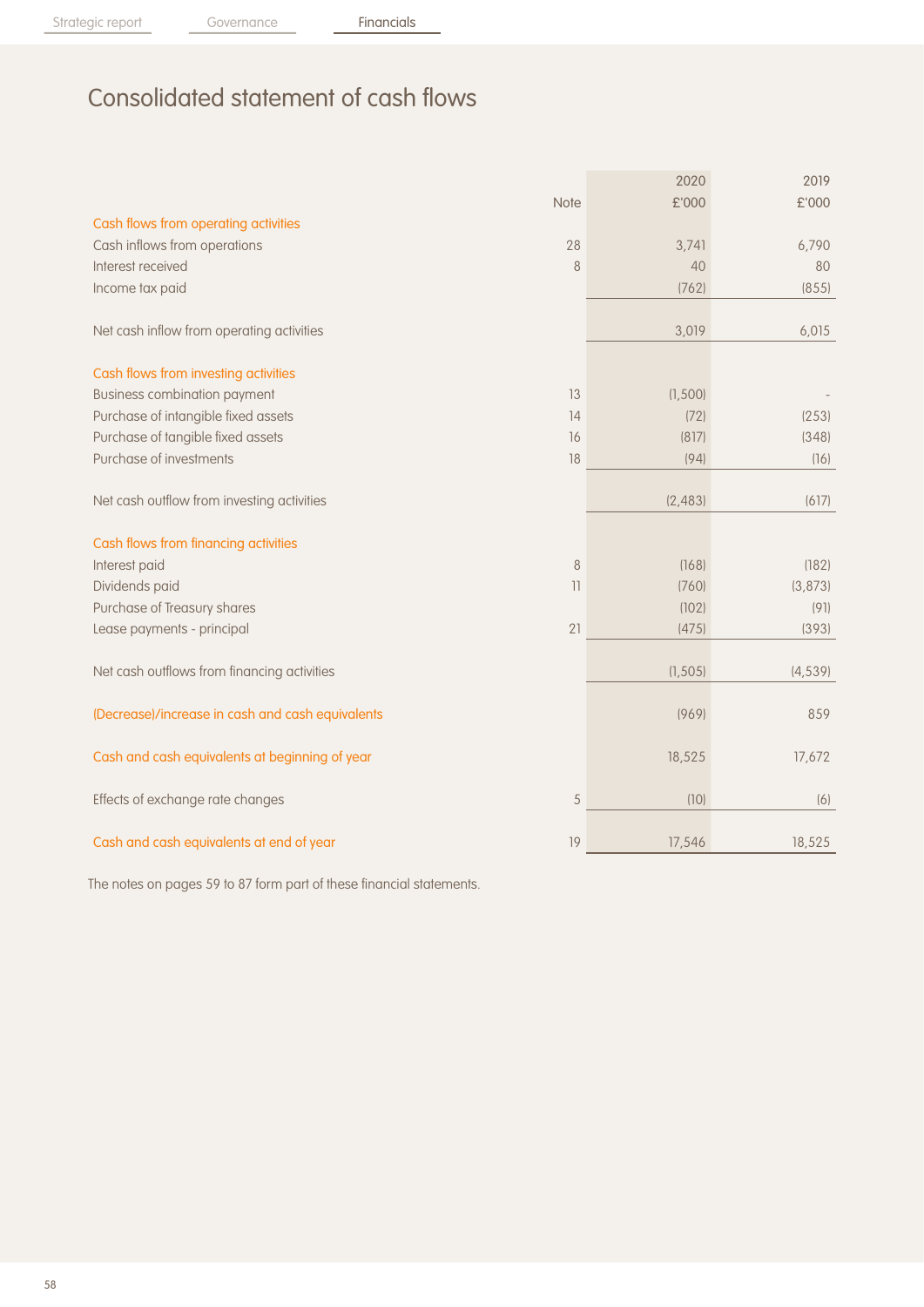## 1. Accounting policies

### Basis of preparation

These financial statements have been prepared in accordance with international accounting standards in conformity with the requirements of the Companies Act 2006 ('IFRS') and the applicable legal requirements of the Companies Act 2006. In addition to complying with international accounting standards in conformity with the requirements of the Companies Act 2006, the consolidated financial statements also comply with international financial reporting standards adopted pursuant to Regulation (EC) No 1606/2002 as it applies in the European Union. The financial statements have been prepared on a going concern basis, under the historical cost convention as modified by the recognition of certain financial assets measured at fair value. Unless otherwise stated, the accounting policies set out below have been applied consistently in both years presented in these financial statements.

The preparation of the financial statements in compliance with international accounting standards requires the use of certain critical accounting estimates. It also requires management to exercise judgement in applying the group and company's accounting policies. The areas where significant judgements and estimates have been made in the preparation of the financial statements are detailed in note 2.

### Basis of consolidation

The consolidated financial statements comprise the financial statements of the company and all its subsidiary undertakings.

Subsidiaries are entities controlled by the company. Control is achieved where the group has existing rights that give it the current ability to direct the relevant activities that affect the returns and exposure or rights to variable returns from the entity. Subsidiaries are included in the consolidated financial statements of the group from the date control of the subsidiary commences until the date that control ceases. Intragroup balances, and any unrealised gains and losses or income and expenses arising from intragroup transactions, are eliminated in preparing the consolidated financial statements.

Uniform accounting policies have been applied across the group.

#### Going concern

After reviewing the group and the company's forecasts and projections, together with the results of modelled severe but plausible stress tests on both the liquidity and regulatory capital adequacy, and the current operating and trading environment, the directors have a reasonable expectation that the group and the company have adequate resources to continue in operational existence for at least 12 months from the date of signing of the financial statements. The group and the company therefore continues to adopt the going concern basis in preparing their financial statements. Further information relevant to the directors' assessment of going concern is set out in the directors' report on page 47.

#### Material uncertainty in relation to going concern

As set out in note 34. events after the reporting period below, the group is the subject of an all cash offer from James Hay Holdings that, if successful, is expected to complete in the next 12 months. Whereas the directors note the intentions of James Hay Holdings as set out in the Scheme circular and whereas they do not have any reason to believe that James Hay Holdings would not continue to support the group and company or would materially change their activities in the next 12 months, they are not party to the detailed intentions of the acquirer. Although this does not change the directors' conclusion as to the appropriateness of preparing the financial statements of the group and the company on a going concern basis, it is considered to create a material uncertainty which may cast significant doubt on the group and company's ability to continue as a going concern. Accordingly, the financial statements do not include the adjustments that would result if the group or company were unable to continue as a going concern.

#### Segmental reporting

Operating segments are reported in a manner consistent with the internal reporting provided to the executive committee (the chief operating decision maker). The board tasks responsibility to the executive committee to assess the financial performance and the position of the group and make strategic decisions and allocate resources.

Nucleus' principal activities are the provision of wrap administration services and there is only one reporting and operating segment as defined under IFRS 8 Operating Segments. This is reviewed on a regular basis. It is considered appropriate that management review the performance of the group by reference to total results against budget.

The main financial performance measures are assets under administration on the platform, gross and net inflows onto the platform, revenue, adjusted EBITDA, profit for the year, dividend paid, adjusted EBITDA margin, consolidated operating profit, consolidated profit after tax and consolidated net assets. These are disclosed in the chief financial officer's report, where non-Gaap financial performance measures are also identified. The operating profit to adjusted EBITDA reconciliation is presented within the Consolidated statement of comprehensive income. Non-Gaap measures are also defined in the definitions and glossary section of the financial statements.

#### Revenue

Revenue comprises fees earned by the group from the provision of a wrap platform service to UK financial advisers and their clients. Fees are recognised exclusive of Value Added Tax and net of large case discounts. They are recorded in the year to which they relate and can be reliably measured. Platform fees are calculated monthly using contractual basis point rate cards applied to the daily valuation of assets under administration on the platform. Performance obligations are satisfied as the wrap platform service is provided to customers over time. Accrued income represents fees that are collected in the following month.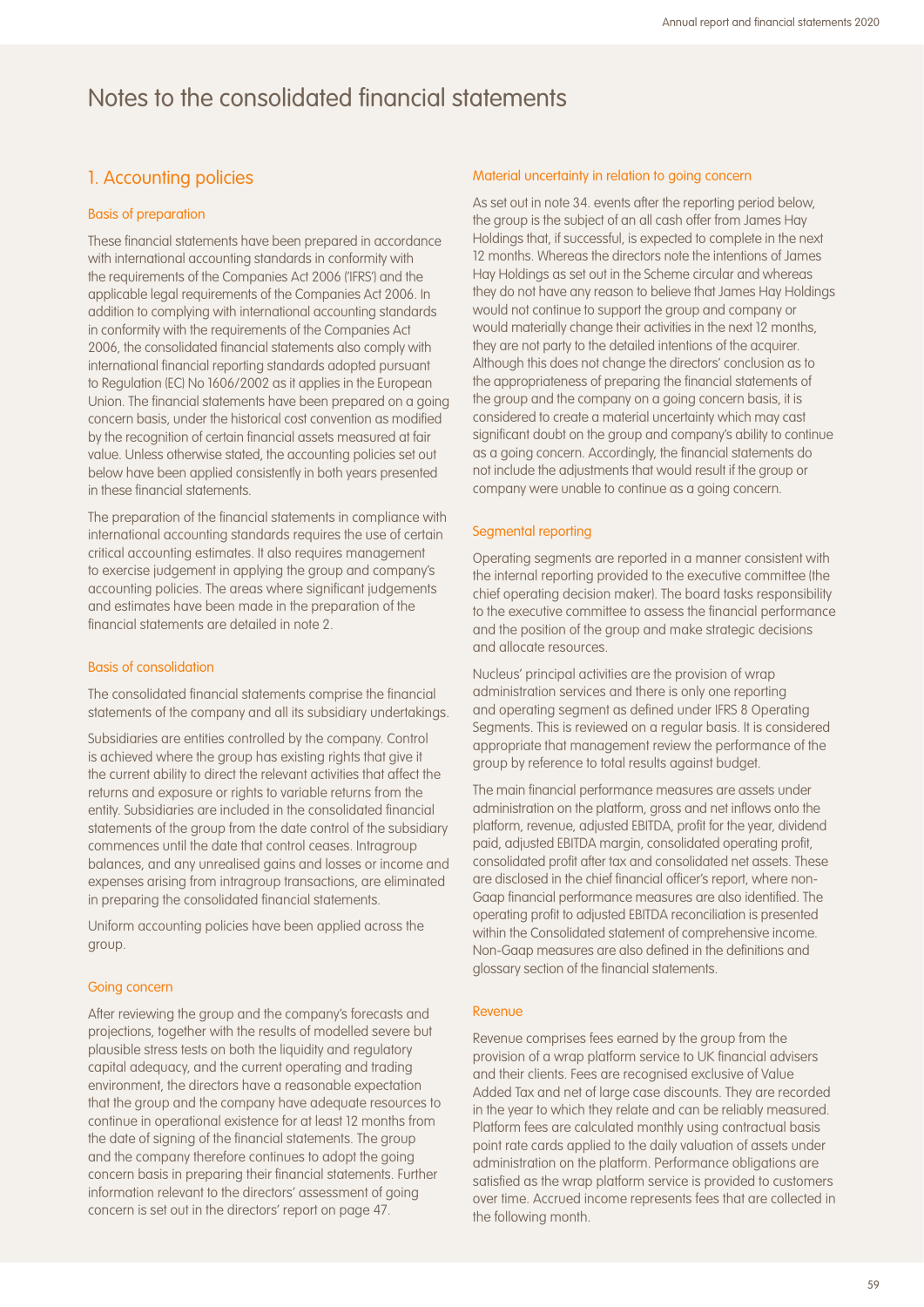### Interest income

Interest received is recognised in the statement of comprehensive income as it is earned.

### Finance costs

Interest expense is recognised in the statement of comprehensive income in the year to which it relates.

### Expense recognition

Expenditure incurred by the group is recognised in the year to which it relates. Any expenses relating to a year that have not yet been invoiced are accrued and expenses paid but which relate to future years are classified as prepayments within the statement of financial position.

### Foreign currency

The group and company's functional and presentation currency is the Pound Sterling. Transactions in foreign currencies are recorded at the rate ruling at the date of the transaction. At each year end, foreign currency monetary items are translated using the closing rate. Foreign exchange gains and losses resulting from the settlement of transactions at year end exchange rates of monetary assets denominated in foreign currencies are recognised in the statement of comprehensive income.

### Dividends

Dividends are recorded in the financial statements in the year in which they are approved by the shareholders. Interim dividends are recognised when paid.

### Business combinations

The acquisition method of accounting is used to account for all business combinations, regardless of whether equity instruments or other assets are acquired. The consideration transferred for the acquisition of a business combination comprises the:

- fair values of the assets transferred.
- liabilities incurred to the former owners of the acquired business, and
- fair value of any asset or liability resulting from a contingent consideration arrangement,

Identifiable assets acquired and liabilities and contingent liabilities assumed in a business combination are, with limited exceptions, measured initially at their fair values at the acquisition date.

Acquisition-related costs are expensed as incurred.

The excess of the:

- consideration, and
- acquisition-date fair value of any previous equity interest in the acquired entity

over the fair value of the net identifiable assets acquired is recorded as goodwill. If those amounts are less than the fair value of the net identifiable assets of the business acquired, the difference is recognised directly in profit or loss as a bargain purchase.

Where settlement of any part of cash consideration is deferred, the amounts payable in the future are discounted to their present value as at the date of exchange. The discount rate used is the entity's incremental borrowing rate, being the rate at which a similar borrowing could be obtained from an independent financier under comparable terms and conditions.

Contingent consideration is classified as a financial liability. Amounts are subsequently remeasured to fair value, with changes in fair value recognised in profit or loss.

#### Goodwill

Goodwill arises on consolidation and represents the excess of the purchase consideration for a business over the fair value of any identifiable assets and liabilities acquired. Goodwill is not amortised but is tested annually for impairment or more frequently where impairment indicators exist. Impairment losses are recorded in the consolidated statement of comprehensive income, and any recorded losses are not subsequently reversed.

### Externally acquired intangible assets

Intangible assets that are acquired from third parties are recognised on the balance sheet at cost and amortised over the expected useful life. The costs of externally acquired intangibles includes the purchase consideration and directly attributable costs of preparing the asset for its intended use. Impairment reviews are carried out where there are indicators of impairment.

#### Internally generated intangible assets

Expenditure on internally generated brands, goodwill and the maintenance of intangible assets is expensed. Where development expenditure is incurred that satisfies the general asset recognition criteria and where there is the intention, feasibility and capability to complete the development, then this expenditure is capitalised. The cost of internally generated intangible assets includes directly attributable third party and internal staff costs. Impairment reviews are carried out where there are indicators of impairment.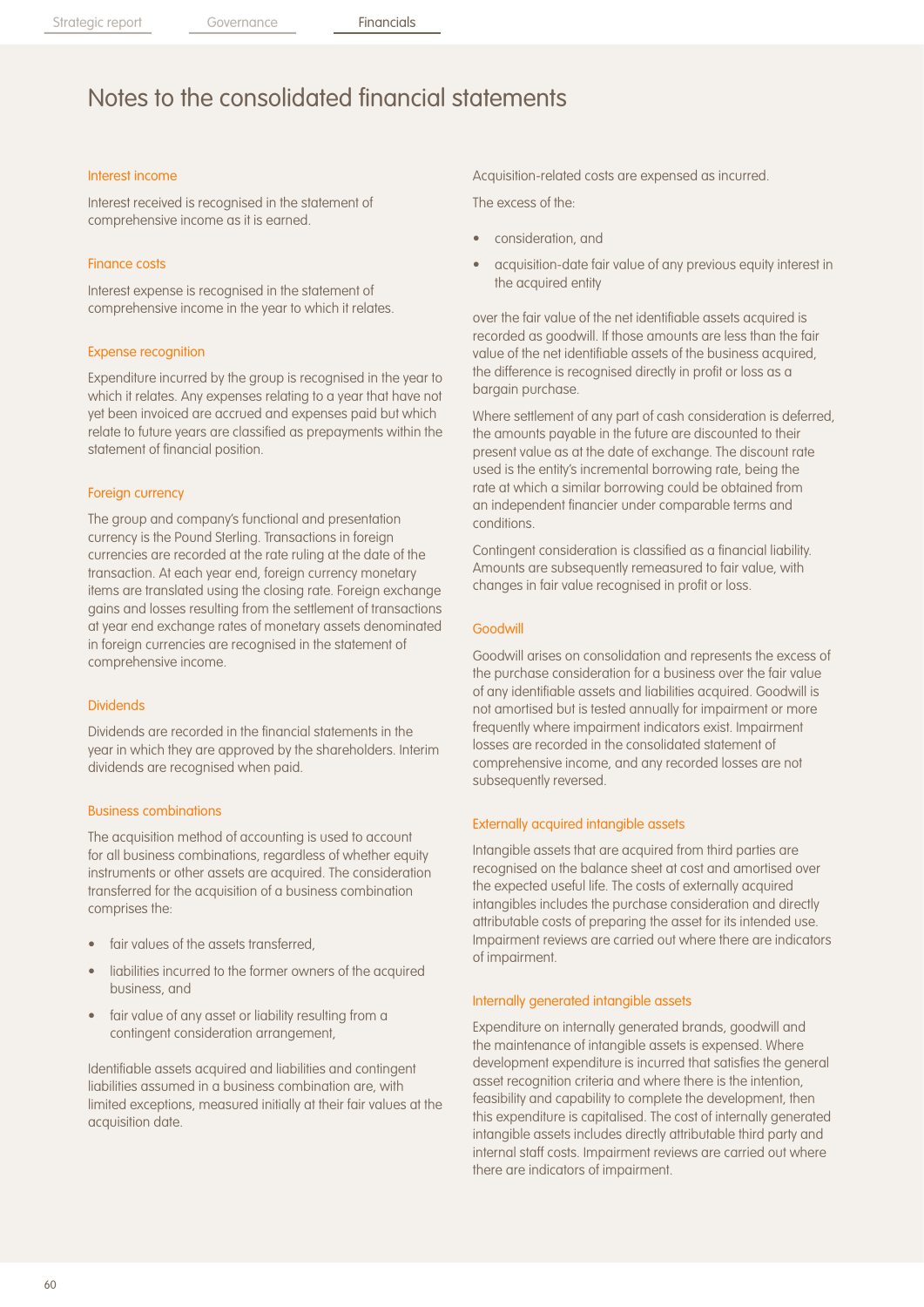### Amortisation of intangible assets

Intangible assets with a limited useful life, once brought into use, are amortised using the straight-line method over the following period:

Licenses 5 years

### Property, plant and equipment

Tangible fixed assets are stated at historic cost less depreciation. Cost includes the original purchase price of the asset and the costs attributable to bringing the asset to its working condition for its intended use. Impairment reviews are carried out where there are indicators of impairment.

Depreciation is charged so as to allocate the cost of the assets less their residual value over their estimated useful lives, using the straight-line method.

The estimated useful lives range as follows:

| Fixtures and fittings         | 4 years straight line  |
|-------------------------------|------------------------|
| Office equipment              | 3 years straight line  |
| Short term leasehold property | 10 years straight line |

Gains and losses on disposals are determined by comparing the proceeds with the carrying amount and are recognised in the statement of comprehensive income.

### Impairment of assets

The group tests Goodwill and intangible assets that have an indefinite useful life at least annually for impairment, or more frequently where impairment indicators are identified. For other assets these are tested for impairment where impairment indicators are identified. Impairment tests assess whether the carrying amount of the asset is greater than the estimated recoverable amount through use or disposal. For the purposes of impairment testing, assets are grouped at the lowest level where separate cash flows can be identified (cash-generating unit). Where the carrying amount of the cash generating unit exceeds the recoverable amount, an impairment loss is recognised. With the exception of impairments relating to goodwill, for impaired assets, to the extent that the recoverable amount exceeds the carrying amount, then the previously recognised impairment is reversed.

#### Leases

From 1 January 2019, leases are recognised as a right-ofuse asset and a corresponding liability. Assets and liabilities arising from a lease are initially measured on a present value basis. Right-of-use assets are depreciated over the shorter of the asset's useful life and the lease term on a straight-line basis. Short term and low value leases are expensed. Details of the assets can be found in note 15, and liabilities in note 21.

#### Cash and cash equivalents

Cash and cash equivalents include cash in hand and deposits held at call with banks. Bank overdrafts are shown within current liabilities due less than one year. Cash equivalents are highly liquid investments that mature no more than three months from the date of acquisition and that are readily convertible to known amounts of cash with insignificant risk of change in value.

#### Defined contribution pension scheme

Nucleus Financial Group plc operates a defined contribution pension scheme. The pension charge represents the amounts payable by the group and the company to the scheme in respect of the year and contributions are recognised as an expense when they are due. Once the contributions have been paid, the group and the company have no further payment obligations. The assets of the scheme are held separately from those of Nucleus Financial Group plc in an independently administered fund.

#### Share-based payments

The company operates a number of equity settled sharebased payment compensation plans, under which the group receives services from directors and senior managers as consideration for equity instruments (options or shares) of the company. These are accounted for in accordance with IFRS 2 Share-based payments. The fair value of services received by the group in exchange for the grant of equity instruments is recognised as an expense over their vesting period.

The total amount to be expensed or recognised as an increase in the cost of investments is determined by reference to the fair value of the equity instrument at the grant date and the number of options or shares expected to vest. Service conditions are included in the assumptions about the number of equity instruments expected to vest. The relevant charge to the consolidated statement of comprehensive income or increase to the company's investments is recognised over the vesting period on a straight-line basis.

At the end of each reporting period, the company revises its estimate of the number of equity instruments that are expected to vest to reflect latest expectations on the employee's ability to achieve the specified performance criteria and actual or anticipated leavers from the scheme. The company recognises the impact of any revision to the prior year's estimates in the consolidated statement of comprehensive income or company statement of financial position, with a corresponding adjustment to equity.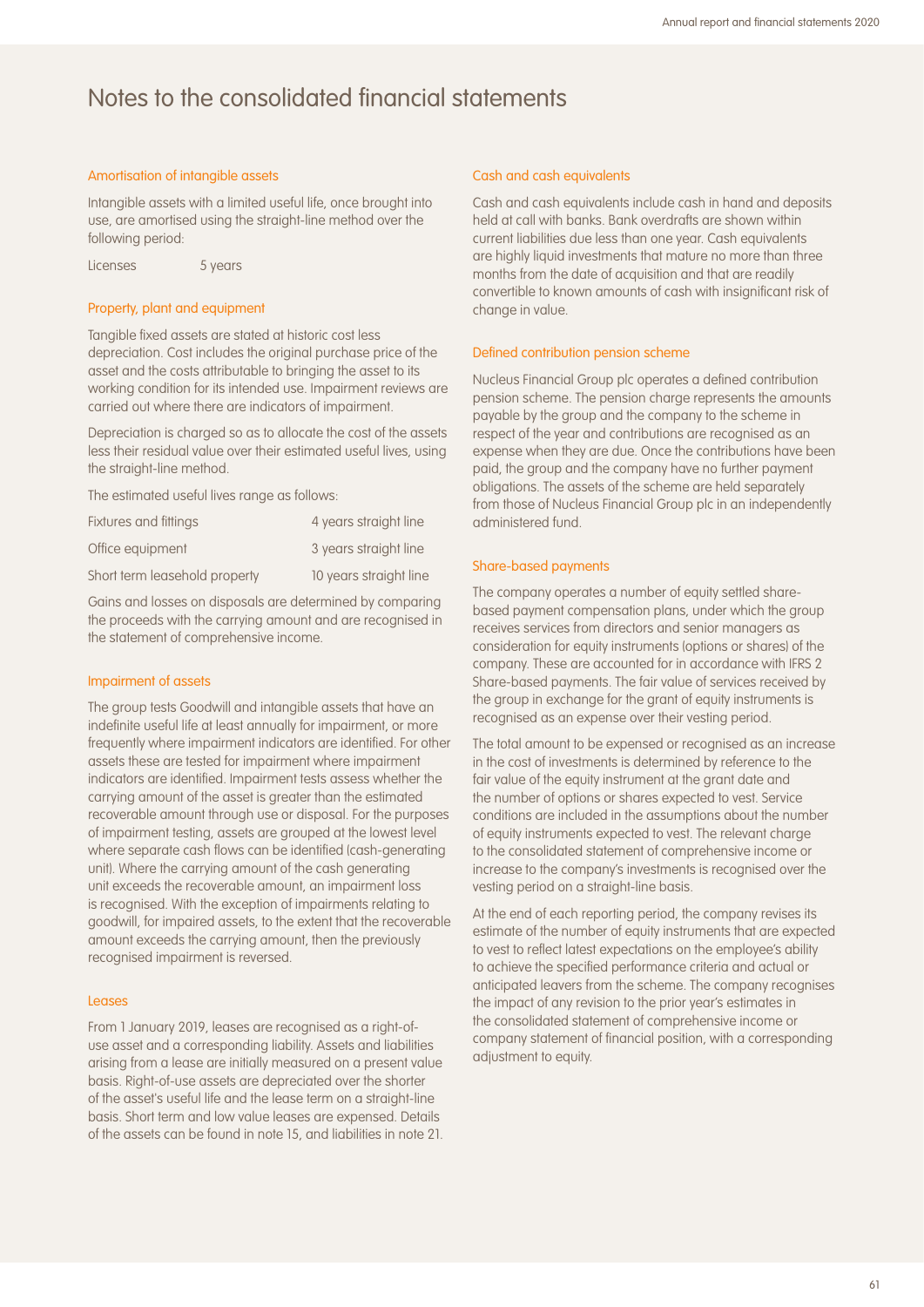National insurance contribution (NIC) obligations arising from HMRC unapproved equity-settled schemes are treated as if they are cash-settled, regardless of the equity determination of the scheme itself. The company LTIP scheme is a HMRC unapproved equity-settled scheme. The NIC cost is recognised over the vesting period of the options and is measured with reference to the employers' NIC rate applied to the number of options expected to vest, valued at the share price at the reporting date. Until the NIC obligation is settled it is remeasured at the end of each reporting period and at the date of settlement, with any changes in value being recognised in the statement of comprehensive income.

### Employee benefits trusts

The company has established an Employee Share Ownership Trust (ESOT) and a Share Incentive Plan (SIP) trust for the purposes of satisfying awards under share-based incentive and all employees share ownership plans. Shares held by the trusts are recorded as treasury shares and deducted from equity until the shares are cancelled, reissued or disposed. The employee benefits trusts are included within the consolidated financial statements of the group.

#### **Taxation**

Current taxes are based on the results shown in the financial statements and are calculated according to local tax rules, using tax rates enacted or substantially enacted by the statement of financial position date.

Full provision is made for deferred tax assets and liabilities arising from all timing differences between the recognition of gains and losses in the financial statements and recognition in the tax computation.

A net deferred tax asset is recognised only if it can be regarded as more likely than not that there will be suitable taxable profits from which the future reversal of the underlying timing differences can be deducted.

Deferred tax assets and liabilities are calculated at the tax rates expected to be effective at the time the timing differences are expected to reverse, based on tax laws that have been enacted or substantively enacted by the statement of financial position date.

Deferred tax assets and liabilities are not discounted as the impact of any discounting would be immaterial.

### Provisions for liabilities

Provisions are made where an event has taken place that gives the group or the company a legal or constructive obligation that probably requires settlement by a transfer of economic benefit, and a reliable estimate can be made of the amount of the obligation.

Provisions are charged as an expense to the statement of comprehensive income in the year that the group or the company becomes aware of the obligation and are measured at the best estimate at the statement of financial position date of the expenditure required to settle the obligation, taking into account relevant risks and uncertainties.

When payments are eventually made, they are charged to the provision carried in the statement of financial position.

#### Financial instruments

Financial assets and financial liabilities are initially classified as measured at amortised cost, fair value through other comprehensive income, or fair value through profit and loss when the group becomes a party to the contractual provisions of the instrument. Financial assets are derecognised when the contractual rights to the cash flows expire, or the group no longer retains the significant risks or rewards of ownership of the financial asset. Financial liabilities are derecognised when the obligation is discharged, cancelled or expires.

Financial assets are classified dependent on the group's business model for managing the financial and the cash flow characteristics of the asset. Financial liabilities are classified and measured at amortised cost except for trading liabilities, or where designated at original recognition to achieve more relevant presentation. The group classifies its financial assets and liabilities into the following categories:

### Financial assets at amortised cost

The group's financial assets at amortised cost comprise trade and other receivables. These represent debt instruments with fixed or determinable payments that represent principal or interest and where the intention is to hold to collect these contractual cash flows.

They are initially recognised at fair value, included in current and non-current assets, depending on the nature of the transaction, and are subsequently measured at amortised cost using the effective interest method less any provision for impairment.

#### Impairment of trade and other receivables

In accordance with IFRS 9 an expected loss provisioning model is used to calculate an impairment provision. We have implemented the IFRS 9 simplified approach to measuring expected credit losses arising from trade and other receivables, being a lifetime expected credit loss. This is calculated based on an evaluation of our historic experience plus an adjustment based on our judgement of whether this historic experience is likely reflective of our view of the future at the balance sheet date.

### Financial liabilities at amortised cost

Financial liabilities at amortised cost comprise finance lease obligations and trade and other payables. They are classified as current and non-current liabilities depending on the nature of the transaction, are subsequently measured at amortised cost using the effective interest method.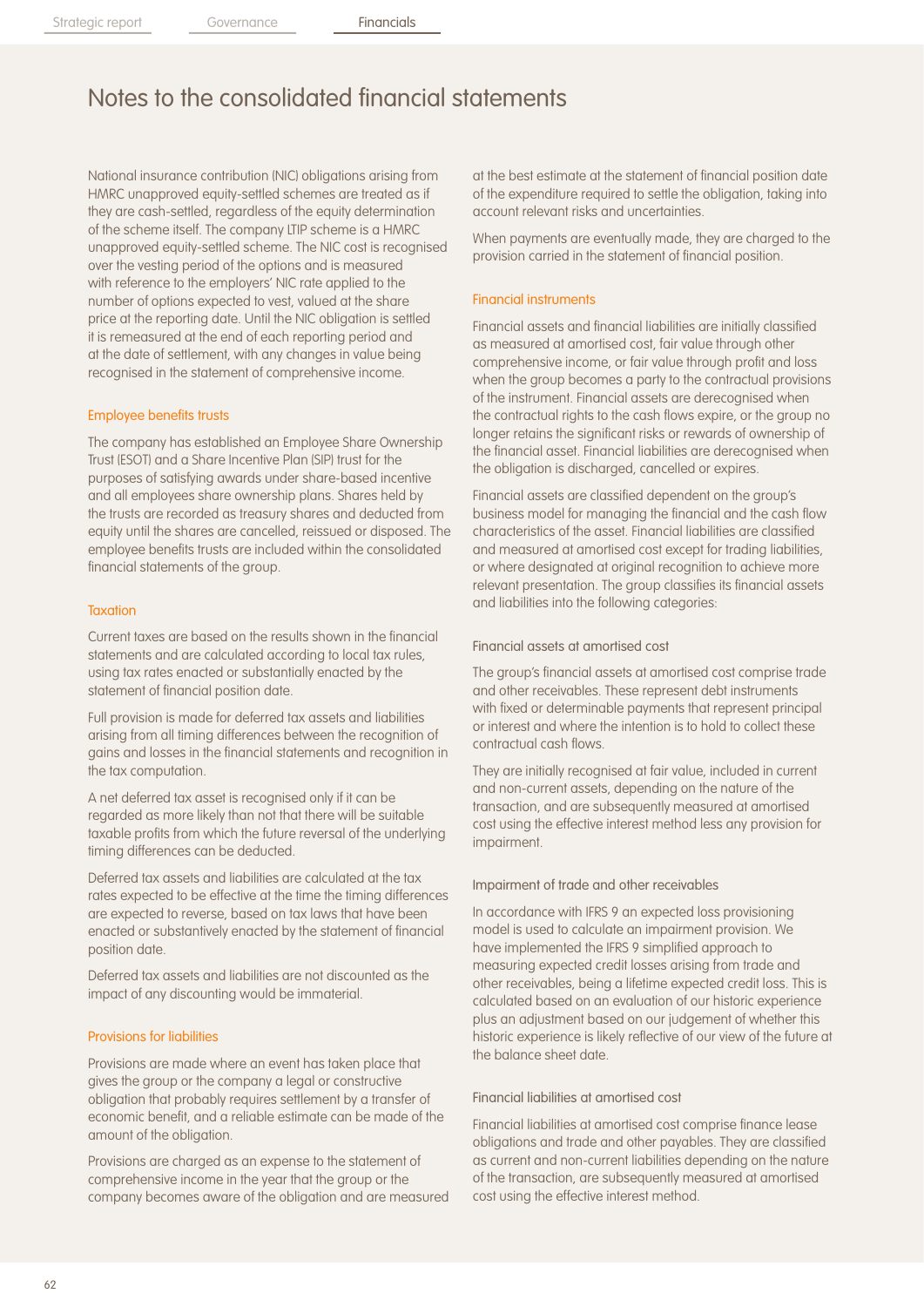Financial assets at fair value through profit and loss

The group has investments held on the platform for operational purposes. These are recognised and measured at fair value using the most recent available market price with gains and losses recognised immediately in the profit and loss.

The fair value measurement of the group's financial and non-financial assets and liabilities utilises market observable inputs and data as far as possible. Inputs used in determining fair value measurements are categorised into different levels based on how observable the inputs used in the valuation technique utilised are (the 'fair value hierarchy').

Level 1 – Quoted prices in active markets

Level 2 – Observable direct or indirect inputs other than Level 1 inputs

Level 3 – Inputs that are not based on observable market data

The group measures financial instruments relating to platform holdings at fair value using Level 1.

### New standards effective for the first time in the 2020 financial statements

| Standard                                                                                            | Effective from |
|-----------------------------------------------------------------------------------------------------|----------------|
| Conceptual Framework – amendments<br>to references to the conceptual<br>framework in IFRS standards | 1 January 2020 |
| Amendments to IFRS 3: Business<br>Combinations – definition of a business                           | 1 January 2020 |
| Definition of materiality – amendments<br>to IAS 1 and IAS 8                                        | 1 January 2020 |
| Interest rate benchmark reform -<br>amendment to IFRS 9, IAS 39 and IFRS 7                          | 1 January 2020 |

### Future standards, amendments to standards and interpretations not early-adopted in the 2020 financial statements

New accounting standards and interpretations have been published that are not mandatory for adoption in the 2020 financial statements.

| Standard                                                                         | Effective from |
|----------------------------------------------------------------------------------|----------------|
| Covid-19-Related Rent Concessions -<br>amendment to IFRS 16                      | 1 June 2020    |
| Reference to the Conceptual Framework<br>- amendments to IFRS 3                  | 1 January 2022 |
| <b>IFRS 17: Insurance Contracts</b>                                              | 1 January 2023 |
| Classification of Liabilities as Current or<br>Non-current – amendments to IAS 1 | 1 January 2023 |

The adoption of these standards is not expected to have a material impact on the group.

## 2. Critical accounting judgements, key sources of estimation uncertainty, and restatements

Estimates and judgements are continually evaluated and are based on historical experience and other factors, including expectations of future events that are believed to be reasonable under the circumstances. The critical accounting judgements and the key sources of estimation uncertainty are as follows:

### Income taxes

The group is subject to income taxes. Judgement is required in determining the extent to which it is probable that taxable profits and the exercise of share options under the LTIP scheme will result in the utilisation of deferred tax assets in future. The group expects to materially recover its deferred tax assets through the exercise of share options within the timeframe of the vesting periods of the LTIP scheme.

### Share-based payments

The group assesses the fair value of shares under the LTIP scheme at the grant date using appropriate valuation models, depending upon the nature of the performance criteria. At the end of each reporting period, the company revises its estimate of the number of options and shares under the LTIP scheme that are expected to vest to reflect latest expectations on the group's ability to achieve the specified performance criteria and actual or anticipated leavers from the schemes. For nonmarket related performance criteria, the company recognises the impact of any revision to the prior year's estimates in the statement of comprehensive income, with a corresponding adjustment to equity.

### Provisions

The group has recognised provisions in respect of client compensation, outsourced service, dilapidations and share incentive plans. Further detail on these provisions, the rationale behind their recognition and the timing of future cash flow is included in note 27.

### Business combinations

As part of the business combination recognition, estimates and judgements are required to establish the fair value of assets and liabilities, contingent considerations and goodwill at acquisition date. Judgement is also required in determining which parts of the agreement relate to the resolution of historical contractual arrangements and are therefore outside the scope of IFRS 3 business combinations.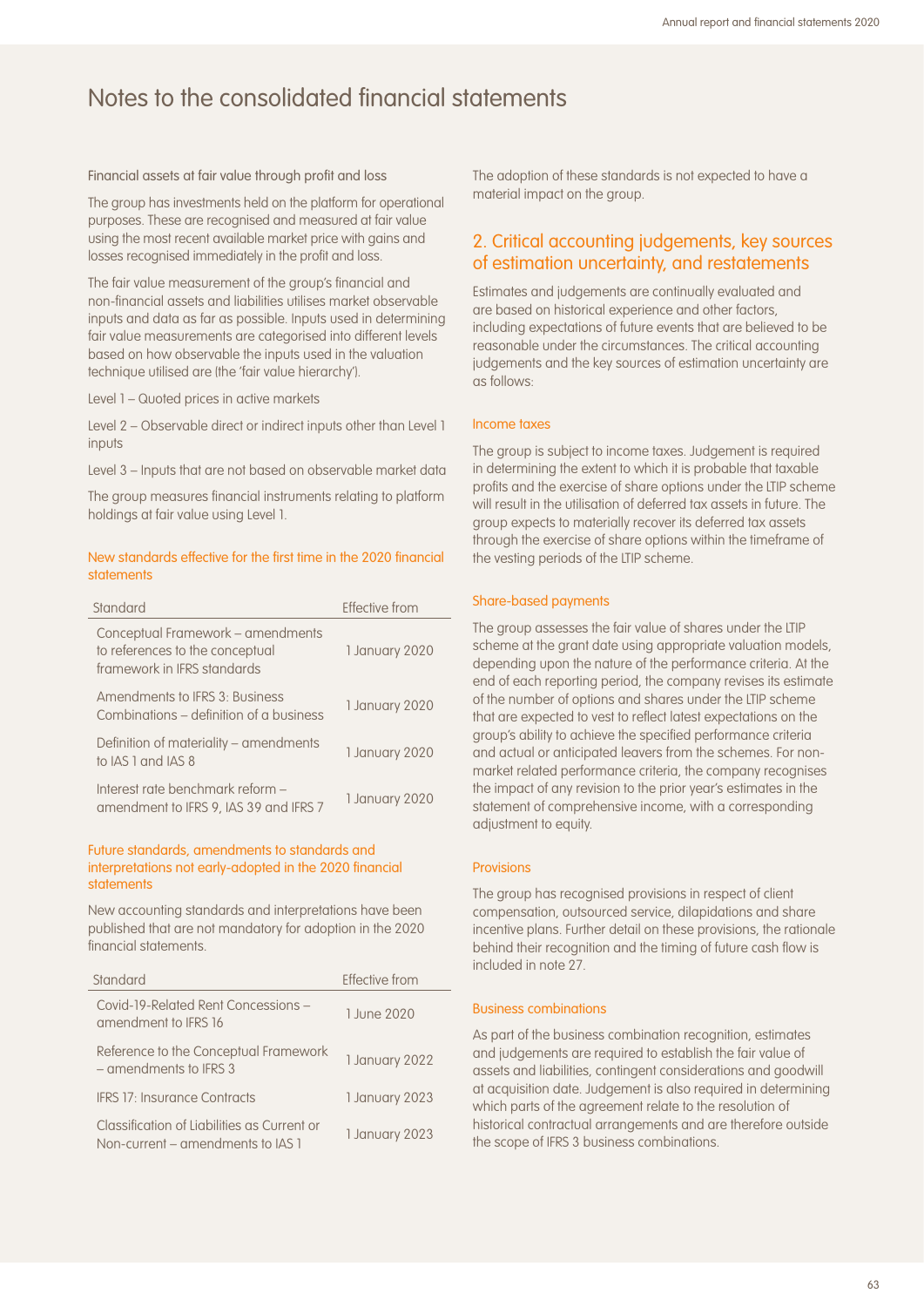### 3. Revenue

Revenue comprises fees earned by the group from the provision of a wrap platform service to UK financial advisers and their clients. All revenue arose within the United Kingdom (2019: all United Kingdom).

### 4. Other operating income

|                        | 2020  | 2019  |
|------------------------|-------|-------|
|                        | £'000 | £'000 |
| Other operating income | 89    | 122   |

Other operating income includes a £75k R&D tax credit in respect of 2019 that has been recognised in 2020 under the RDEC scheme (2019– £100k in respect of 2018 recognised in 2019).

### 5. Profit before income tax

The profit before income tax is stated after charging/(crediting):

|                                       | 2020  | 2019          |
|---------------------------------------|-------|---------------|
|                                       | £'000 | £'000         |
| Depreciation of tangible fixed assets | 584   | 664           |
| Depreciation of right of use assets   | 437   | 438           |
| Interest on right of use assets       | 168   | 180           |
| Loss on disposal of fixed assets      |       | $\mathcal{S}$ |
| Amortisation                          | 22    |               |
| Unrealised gain on investments        |       | (7)           |
| Foreign exchange differences          | 10    | 6             |
| Movement in expected loss provision   | (42)  | 59            |
| Share based payment charge            | 799   | 349           |

### 6. Employees

|                                | 2020   | 2019   |
|--------------------------------|--------|--------|
|                                | £'000  | £'000  |
| Wages and salaries             | 13,908 | 12,191 |
| Social security costs          | 1,602  | 1,402  |
| Other pension costs            | 1,083  | 997    |
| Cost of employee share schemes | 799    | 349    |
|                                |        |        |
|                                | 17,392 | 14.939 |

The average monthly number of employees during the year was as follows:

|           | 2020 | 2019         |
|-----------|------|--------------|
| Employees | 245  | nnn<br>L L U |
|           |      |              |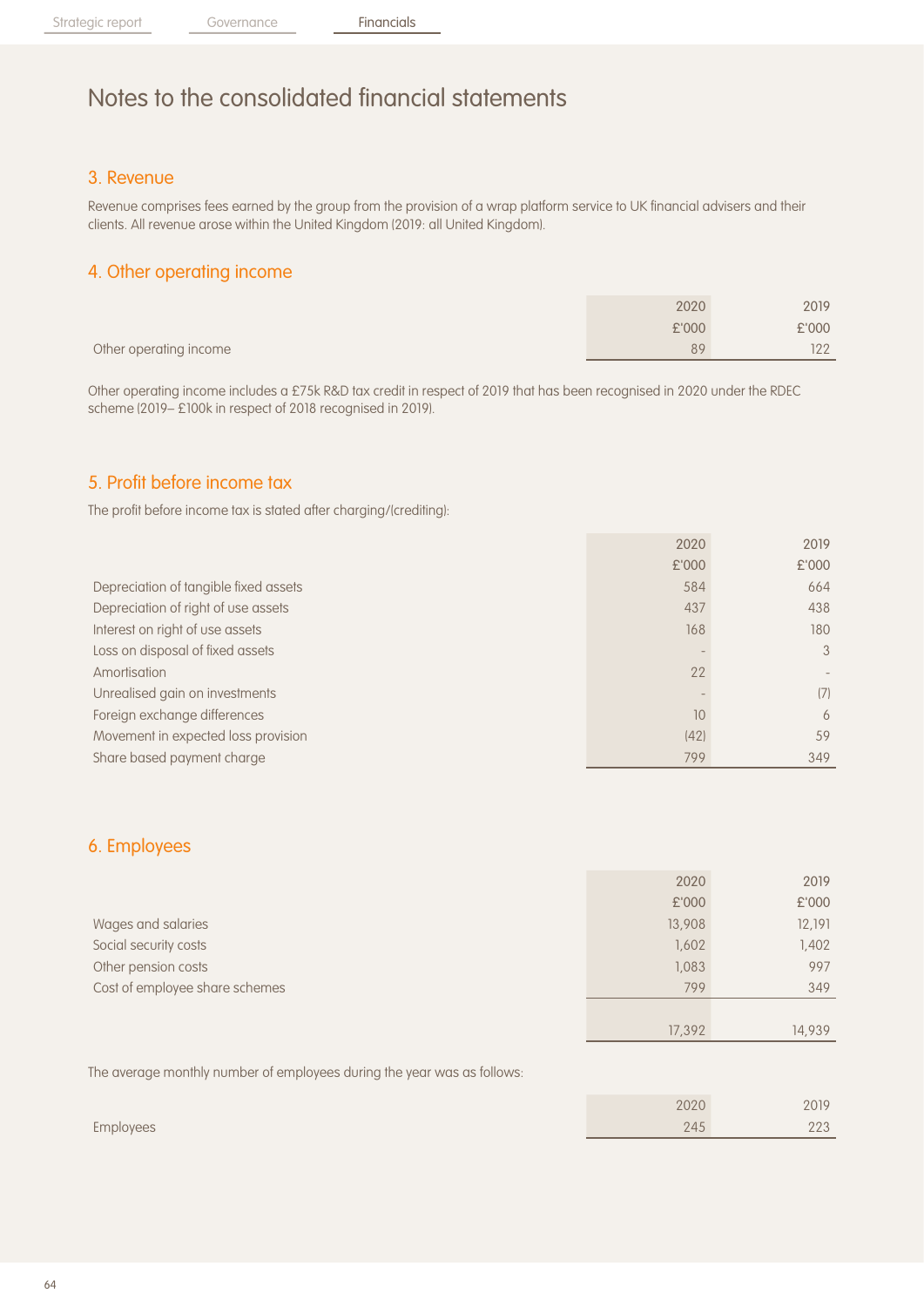## 7. Directors' remuneration

Details of directors' remuneration are set out in the remuneration and HR committee report on pages 42 to 43.

### 8. Net finance income/(costs)

|                          | 2020          | 2019  |
|--------------------------|---------------|-------|
|                          | £'000         | £'000 |
| Finance income:          |               |       |
| Bank interest receivable | 38            | 70    |
| Other interest income    | $\mathbf{2}$  | 10    |
|                          |               |       |
|                          | 40            | 80    |
|                          |               |       |
|                          |               |       |
|                          | 2020          | 2019  |
|                          | $\pounds$ 000 | £'000 |
| Finance costs            |               |       |
| Lease interest           | (168)         | (180) |
| Other interest paid      |               | (2)   |
|                          |               |       |
|                          | (168)         | (182) |
|                          |               |       |
| Net finance cost         | (128)         | (102) |

### 9. Auditors' remuneration

The group paid the following amounts to its auditors in respect of the audit of the financial statements and for other services provided to the group:

|                                   | 2020  | 2019* |
|-----------------------------------|-------|-------|
|                                   | £'000 | £'000 |
| Audit of the financial statements | 159   | 182   |
| Client asset audit services       | 126   | 175   |
| All other services                | 45    | 30    |
|                                   |       |       |
|                                   | 330   | 387   |

\* VAT inclusive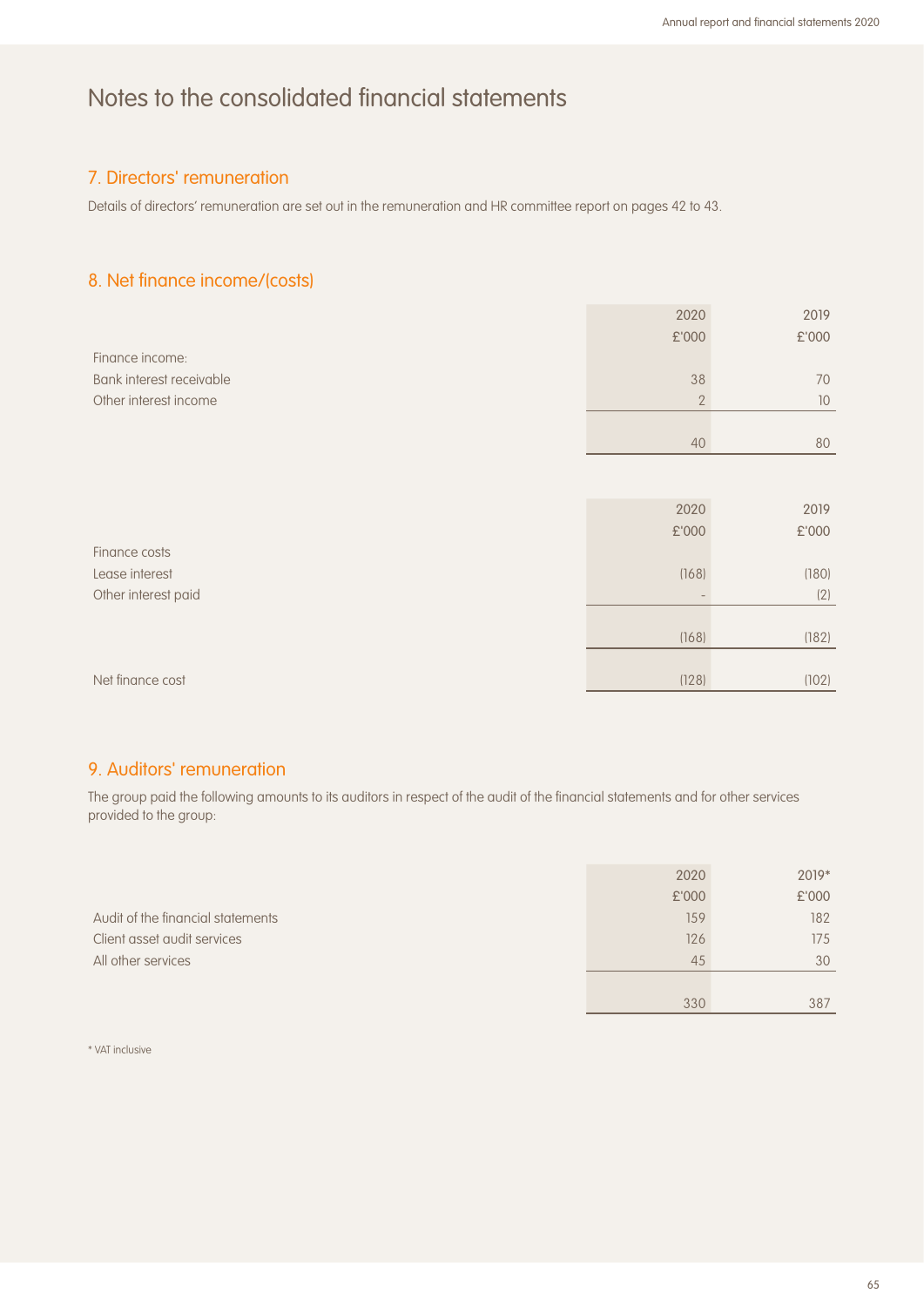## 10. Income tax

### Analysis of tax expense

|                                                    | 2020  | 2019  |
|----------------------------------------------------|-------|-------|
|                                                    | £'000 | £'000 |
| Current tax:                                       |       |       |
| Tax on profits for the year                        | 866   | 1,271 |
| Adjustments in respect of prior periods            | 5     | (260) |
|                                                    |       |       |
| Deferred tax:                                      |       |       |
| Origination and reversal of timing differences     | (9)   | 24    |
| Effect of tax rate on opening balances             | (10)  | 14    |
|                                                    |       |       |
|                                                    |       |       |
| Total expense in statement of comprehensive income | 852   | 1.049 |

### Factors affecting the tax expense

The tax assessed for the year is higher (2019: lower) than the standard rate of corporation tax in the UK of 19.00 per cent (2019: 19.00 per cent).

The differences are reconciled below:

|                                                                                        | 2020  | 2019  |
|----------------------------------------------------------------------------------------|-------|-------|
|                                                                                        | £'000 | £'000 |
| Profit before taxation                                                                 | 4,030 | 7,002 |
|                                                                                        |       |       |
| Profit before taxation multiplied by the standard rate of corporation tax in the UK of |       |       |
| 19.00 per cent (2019: 19.00 per cent)                                                  | 766   | 1,330 |
|                                                                                        |       |       |
| Effects of:                                                                            |       |       |
| Expenses not deductible for tax purposes                                               | 204   | 84    |
| Fixed asset differences                                                                | 19    | 18    |
| Adjustments to tax charge in respect of prior period R&D claims                        | 14    | (258) |
| Deferred tax not recognised                                                            | 428   | (218) |
| Adjustments to tax charge in respect of prior period                                   | (73)  |       |
| Short-term timing differences                                                          | (470) |       |
| Other differences                                                                      | (36)  | 93    |
|                                                                                        |       |       |
|                                                                                        | 852   | 1,049 |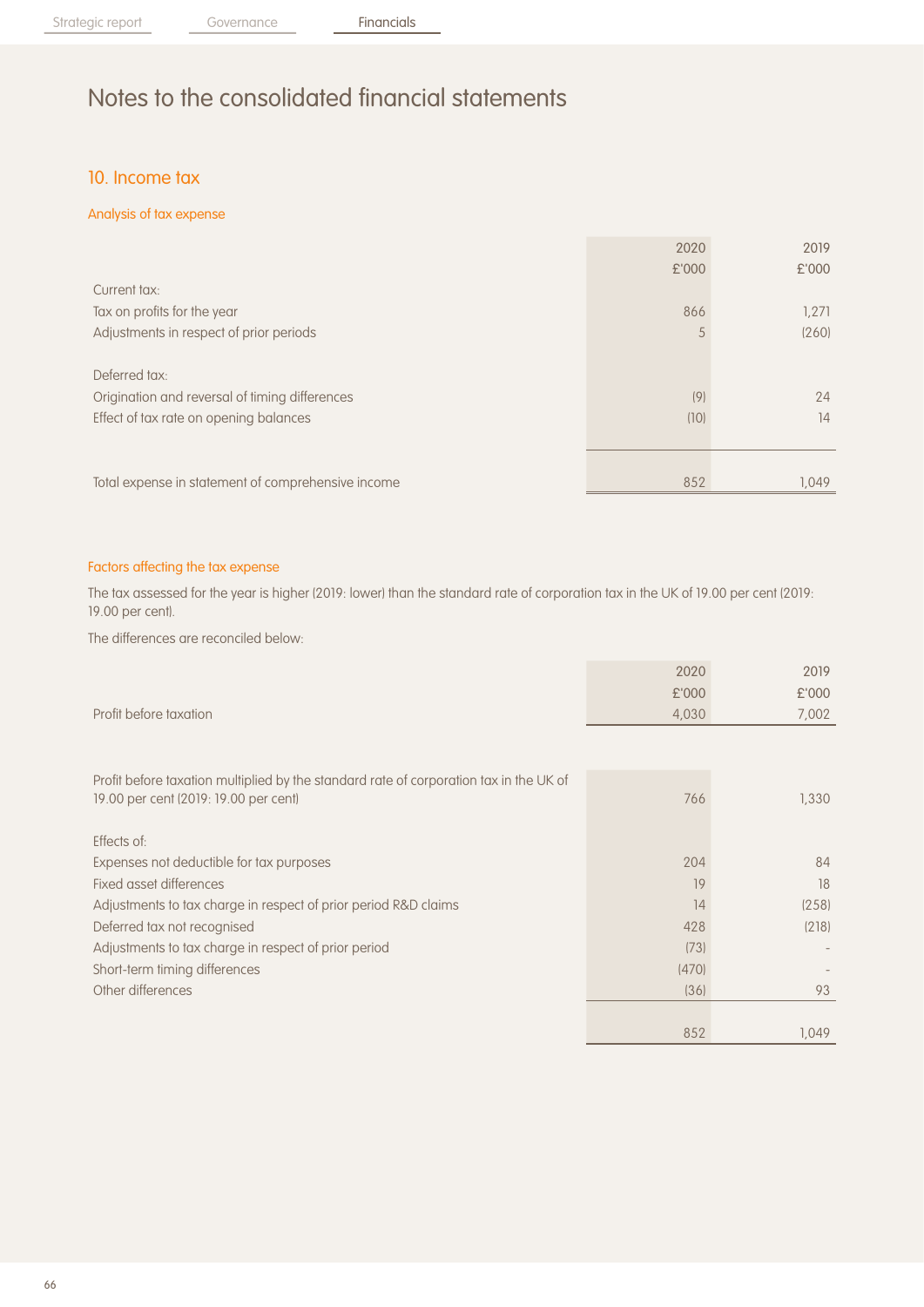## 11. Dividends

|                                                            | 2020  | 2019  |
|------------------------------------------------------------|-------|-------|
|                                                            | £'000 | £'000 |
| E0.001 ordinary share dividends* 1p (2019: 5.1p per share) | 760   | 3.873 |

\*The Esot waived its right to receive dividends during the year.

## 12. Earnings per share

Earnings per share has been calculated by dividing the total profit for the year by the weighted average number of ordinary shares in issue during the year.

| Profit for the year                                                                                                                     | 2020<br>£'000<br>3,178                                   | 2019<br>£'000<br>5,953                                |
|-----------------------------------------------------------------------------------------------------------------------------------------|----------------------------------------------------------|-------------------------------------------------------|
| Weighted average number of ordinary shares (basic)<br>SIP scheme<br>LTIP scheme<br>Weighted average number of ordinary shares (diluted) | 2020<br>75,798,656<br>134,704<br>1,281,962<br>77,215,322 | 2019<br>75,862,105<br>71,255<br>345,932<br>76,279,292 |
| Basic earnings per ordinary share (pence)<br>Diluted earnings per ordinary share (pence)                                                | 2020<br>4.2<br>4.1                                       | 2019<br>7.8<br>7.8                                    |

The weighted average number of ordinary shares reflect the number of shares in issue following the listing of the Company on 26 July 2018. The share capital transactions that happened during the year are detailed in note 22.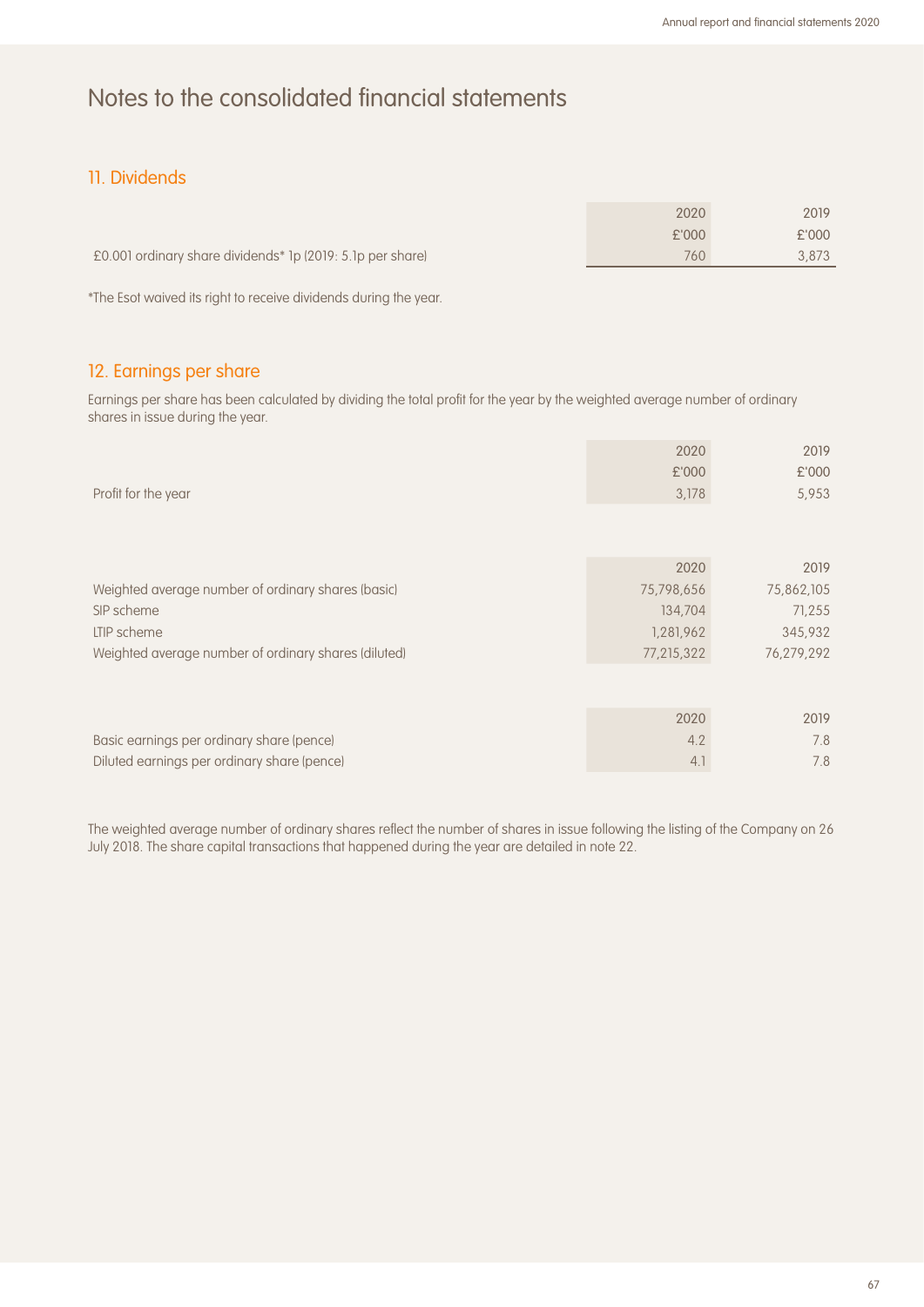## 13. Business combination

On 11 December 2020 Nucleus Financial Group plc acquired the UK business and assets of Genpact Wealth Management UK Limited (which operates under the trading name OpenWealth) as they pertain to Nucleus. In November 2018 Nucleus unbundled its technology arrangements from OpenWealth, contracting directly with Bravura Solutions (UK) Ltd.

The board of Nucleus believes that the acquisition of the assets that pertain to Nucleus will allow the group to:

- further accelerate its product development and automation programme,
- provide scope to enhance the level and efficiency of its offline service,
- create new growth opportunities for its people, and
- accelerate the expansion of its operating margin as it grows AUA.

Details of the purchase consideration, the net assets acquired and goodwill are as follows:

| Purchase consideration       | £'000 |
|------------------------------|-------|
| Cash paid                    | 1,500 |
| Deferred consideration       | 88    |
| Contingent consideration     | 382   |
| Total purchase consideration | 1.970 |
|                              |       |

Nucleus is required to pay OpenWealth additional consideration in relation to certain contracts throughout 2021. The final amount due will be determined on actual costs incurred by OpenWealth. The fair value of the consideration as at 31 December 2020 has been based on the value of the costs expected to be incurred.

The assets and liabilities recognised as a result of the acquisition are as follow:

|                               | £'000 |
|-------------------------------|-------|
| Property, plant and equipment | 15    |
| Goodwill                      | 1.955 |
| Net assets acquired           | .970  |

The goodwill is attributable to the skilled workforce and acquired wrap administration back offices processes, and the expected synergies from combining the operations of Nucleus and OpenWealth. None of the goodwill recognised is expected to be deductible for tax purposes.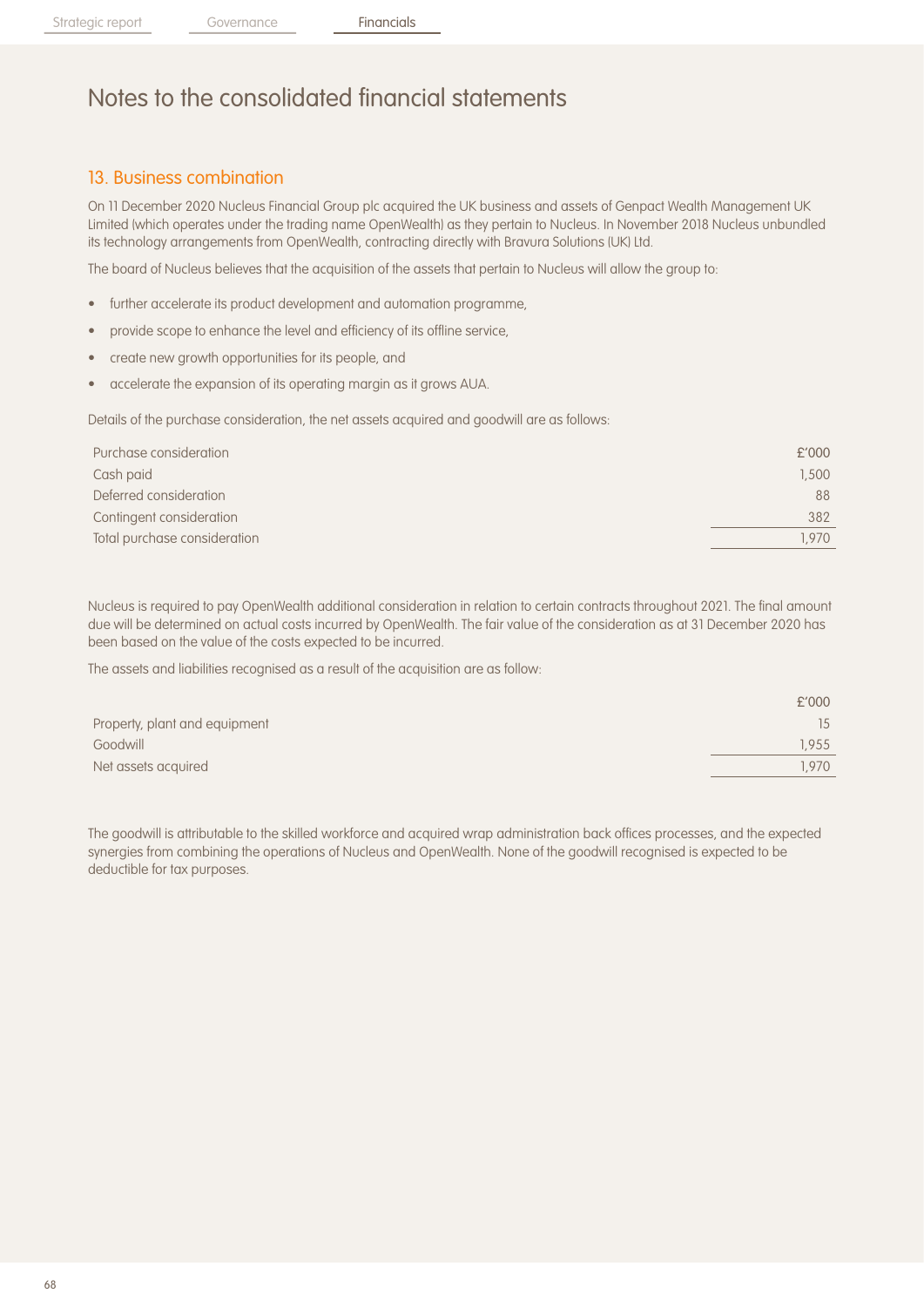## 14. Intangible assets

|                     | Goodwill                 | Licences                 | Total |
|---------------------|--------------------------|--------------------------|-------|
| Cost                | £'000                    | £'000                    | £'000 |
| At 1 January 2020   |                          | 253                      | 253   |
| <b>Additions</b>    | 1,955                    | 72                       | 2,027 |
| Write-offs          | $\overline{\phantom{a}}$ | $\overline{\phantom{a}}$ |       |
| At 31 December 2020 | 1,955                    | 325                      | 2,280 |
| Amortisation        |                          |                          |       |
| At 1 January 2020   |                          |                          |       |
| Charge for the year |                          | 22                       | 22    |
| Impairments         |                          | $\overline{\phantom{a}}$ |       |
| At 31 December 2020 |                          | 22                       | 22    |
| Net book value      |                          |                          |       |
| At 31 December 2020 | 1,955                    | 303                      | 2,258 |
| At 31 December 2019 |                          | 253                      | 253   |
|                     |                          |                          |       |

|                     | Goodwill | Licences                 | Total |
|---------------------|----------|--------------------------|-------|
| Cost                | £'000    | £'000                    | £'000 |
| At 1 January 2019   |          |                          |       |
| Additions           |          | 253                      | 253   |
| Write-offs          |          |                          |       |
| At 31 December 2019 |          | 253                      | 253   |
| Amortisation        |          |                          |       |
| At 1 January 2019   |          |                          |       |
| Charge for the year |          |                          |       |
| Impairments         |          |                          |       |
| At 31 December 2019 |          | $\overline{\phantom{a}}$ |       |
| Net book value      |          |                          |       |
| At 31 December 2019 |          | 253                      | 253   |
| At 31 December 2018 |          |                          |       |

The licences costs capitalised represents development expenditure in relation to ancillary platform services. The remaining contractual commitment in respect of the development expenditure amounts to £nil (2019 - £72,222). No impairment indicators were identified during year.

Goodwill represents the excess of the purchase consideration for a business over the fair value of any identifiable assets and liabilities acquired. Further details of the business combination are set out in note 13 above. The carrying amount of goodwill was tested for impairment and no impairment is recognised.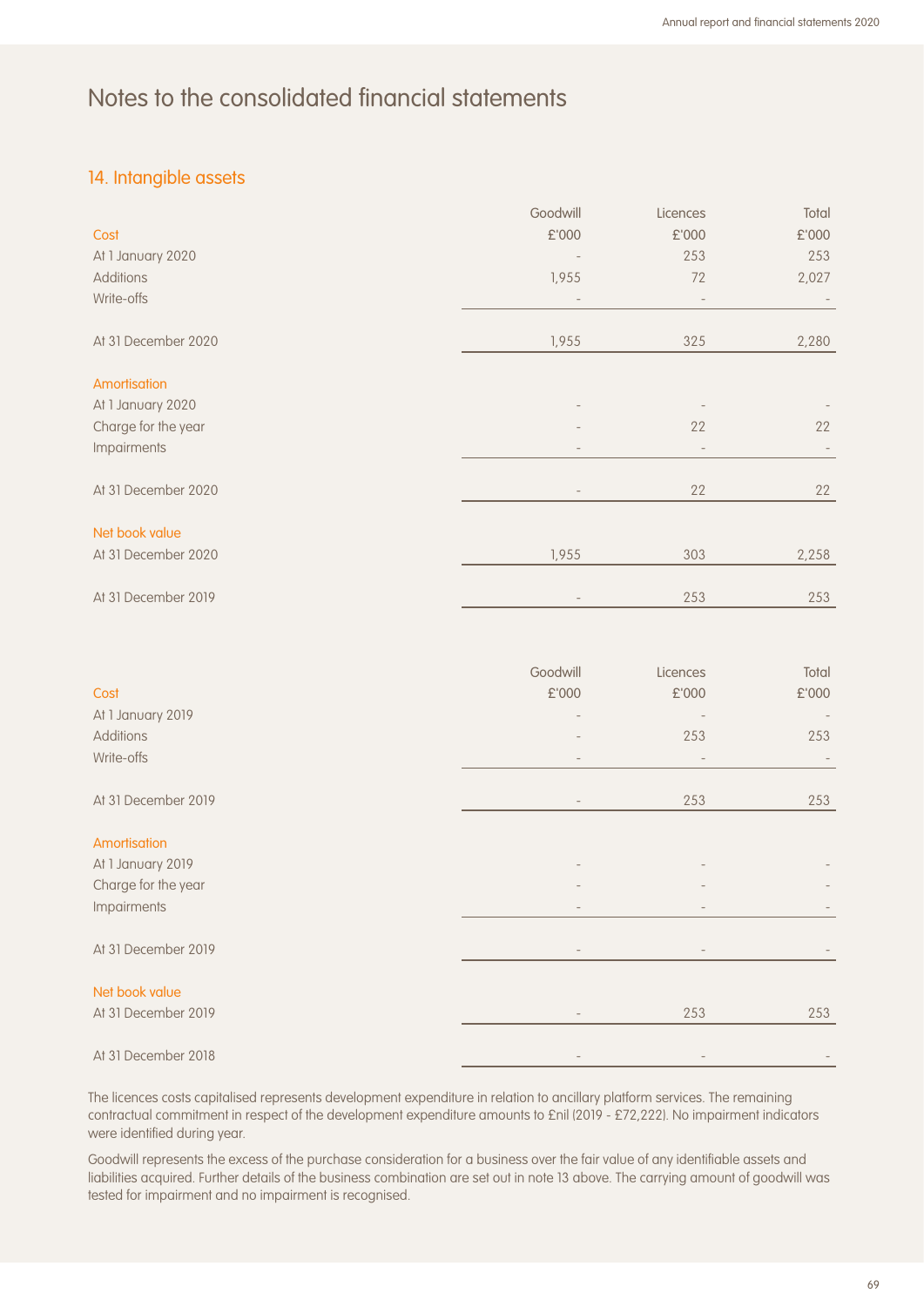## 15. Right of use lease assets

|                         | Right of use asset | Finance lease     |       |
|-------------------------|--------------------|-------------------|-------|
|                         | Greenside          | Office            |       |
|                         | Edinburgh          | equipment         | Total |
|                         | £'000              | £'000             | £'000 |
| Cost                    |                    |                   |       |
| At 1 January 2020       | 3,901              | 361               | 4,262 |
| Additions               |                    |                   |       |
| Disposals               |                    |                   |       |
| At 31 December 2020     | 3,901              | 361               | 4,262 |
| Depreciation            |                    |                   |       |
| At 1 January 2020       | 438                | 348               | 786   |
| Charge for the year     | 437                | 13                | 450   |
| Eliminated on disposals |                    | $\qquad \qquad -$ |       |
|                         |                    |                   |       |
| At 31 December 2020     | 875                | 361               | 1,236 |
| Net book value          |                    |                   |       |
| At 31 December 2020     | 3,026              |                   | 3,026 |
| At 31 December 2019     | 3,463              | 13                | 3,476 |
|                         |                    |                   |       |

|                         | Right of use asset | Finance lease |       |
|-------------------------|--------------------|---------------|-------|
|                         | Greenside          | Office        |       |
|                         | Edinburgh          | equipment     | Total |
|                         | £'000              | £'000         | £'000 |
| Cost                    |                    |               |       |
| At 1 January 2019       |                    |               |       |
| Transition to IFRS 16   | 3,901              | 360           | 4,261 |
| Additions               |                    |               |       |
| Disposals               |                    |               |       |
| At 31 December 2019     | 3,901              | 361           | 4,262 |
| Depreciation            |                    |               |       |
| At 1 January 2019       |                    |               |       |
| Transition to IFRS 16   |                    | 248           | 248   |
| Charge for the year     | 438                | 100           | 538   |
| Eliminated on disposals |                    |               |       |
| At 31 December 2019     | 438                | 348           | 786   |
| Net book value          |                    |               |       |
| At 31 December 2019     | 3,463              | 13            | 3,476 |
| At 31 December 2018     |                    |               |       |
|                         |                    |               |       |

No impairment indicators were identified during year.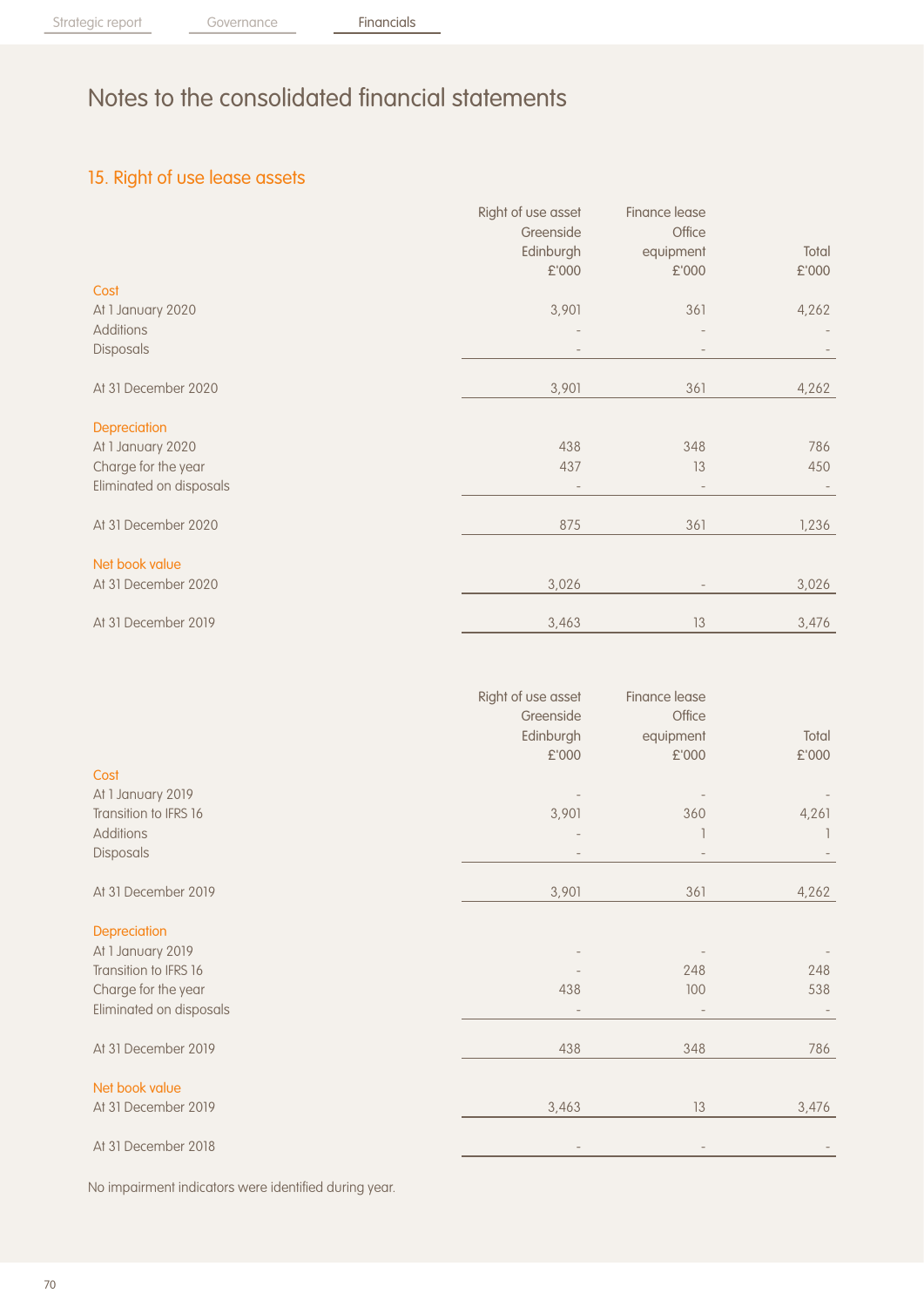## 16. Property, plant and equipment

|                         | Short-term |                   |           |       |
|-------------------------|------------|-------------------|-----------|-------|
|                         | leasehold  | Fixtures and      | Office    |       |
|                         | property   | fittings          | equipment | Total |
|                         | £'000      | £'000             | £'000     | £'000 |
| Cost                    |            |                   |           |       |
| At 1 January 2020       | 1,147      | 551               | 1,458     | 3,156 |
| <b>Additions</b>        |            | $\overline{11}$   | 806       | 817   |
|                         |            |                   |           |       |
| Disposals               |            |                   |           |       |
| At 31 December 2020     | 1,147      | 562               | 2,264     | 3,973 |
|                         |            |                   |           |       |
| Depreciation            |            |                   |           |       |
| At 1 January 2020       | 213        | 257               | 988       | 1,458 |
| Charge for the year     | 115        | 131               | 325       | 571   |
| Eliminated on disposals |            |                   |           |       |
| At 31 December 2020     | 328        | 388               | 1,313     | 2,029 |
| Net book value          |            |                   |           |       |
|                         |            |                   |           |       |
| At 31 December 2020     | 819        | 174               | 951       | 1,944 |
| At 31 December 2019     | 934        | 294               | 470       | 1,698 |
|                         | Short-term |                   |           |       |
|                         | leasehold  | Fixtures and      | Office    |       |
|                         |            |                   |           | Total |
|                         | property   | fittings          | equipment |       |
|                         | £'000      | £'000             | £'000     | £'000 |
| Cost                    |            |                   |           |       |
| At 1 January 2019       | 1,137      | 527               | 1,508     | 3,172 |
| Transition to IFRS 16   |            |                   | (360)     | (360) |
| <b>Additions</b>        | $10$       | 28                | 310       | 348   |
| Disposals               |            | (4)               |           | (4)   |
| At 31 December 2019     | 1,147      | 551               | 1,458     | 3,156 |
|                         |            |                   |           |       |
| Depreciation            |            |                   |           |       |
| At 1 January 2019       | 99         | 127               | 917       | 1,143 |
| Transition to IFRS 16   |            |                   | (248)     | (248) |
| Charge for the year     | 114        | 131               | 319       | 564   |
| Eliminated on disposals | ÷          | $\left( 1\right)$ |           | (1)   |
|                         |            |                   |           |       |
| At 31 December 2019     | 213        | 257               | 988       | 1,458 |
| Net book value          |            |                   |           |       |
| At 31 December 2019     | 934        | 294               | 470       | 1,698 |
|                         |            |                   |           |       |
| At 31 December 2018     | 1,038      | 400               | 591       | 2,029 |

No impairment indicators were identified during year.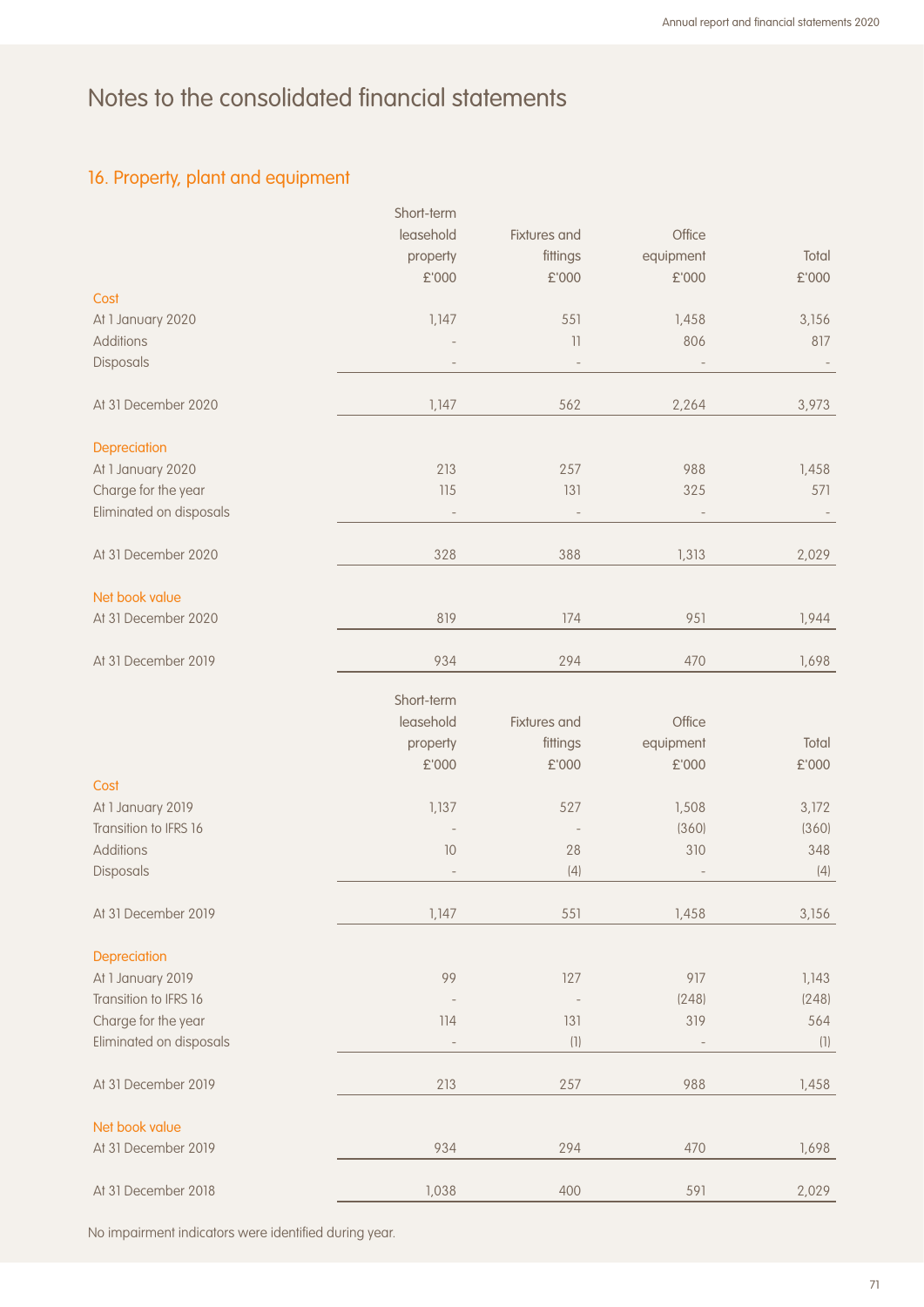## 17. Trade and other receivables

|                      | 2020   | 2019   |
|----------------------|--------|--------|
|                      | £'000  | £'000  |
| Current:             |        |        |
| Other debtors        | 1,108  | 1,201  |
| Amounts owed by HMRC | 2,192  | 1,929  |
| Trade debtors        | 172    | 444    |
| Accrued income       | 5,603  | 5,243  |
| Prepayments          | 2,082  | 1,713  |
|                      |        |        |
|                      | 11,157 | 10,530 |

Included within other debtors is a balance of cash prefunded on the wrap platform as required by our client terms and conditions. This fluctuates due to timing. The total loss allowance provided for trade and other receivables was £188,768 (2019: £230,410).

### 18. Investments in securities

|                   | 2020  | 2019  |
|-------------------|-------|-------|
|                   | £'000 | £'000 |
| Valuation         |       |       |
| At 1 January      | 107   | 84    |
| Additions in year | 94    | 39    |
| Disposals in year |       | (23)  |
| Unrealised gain   |       |       |
|                   |       |       |
| At 31 December    | 201   | 107   |

## 19. Cash and cash equivalents

|                          | 2020   | 2019   |
|--------------------------|--------|--------|
|                          | £'000  | £'000  |
| Cash at bank and in hand | 17,546 | 18,525 |

The company has a £5,000,000 uncommitted overdraft facility with The Royal Bank of Scotland International Limited. Interest is charged on this facility at 3 per cent plus base rate up to an overdrawn amount of £5,000,000 and 5 per cent plus base rate on any amount over £5,000,000. The overdraft is secured by a fixed and floating charge over all the company's assets. The overdraft was undrawn as at 31 December 2020.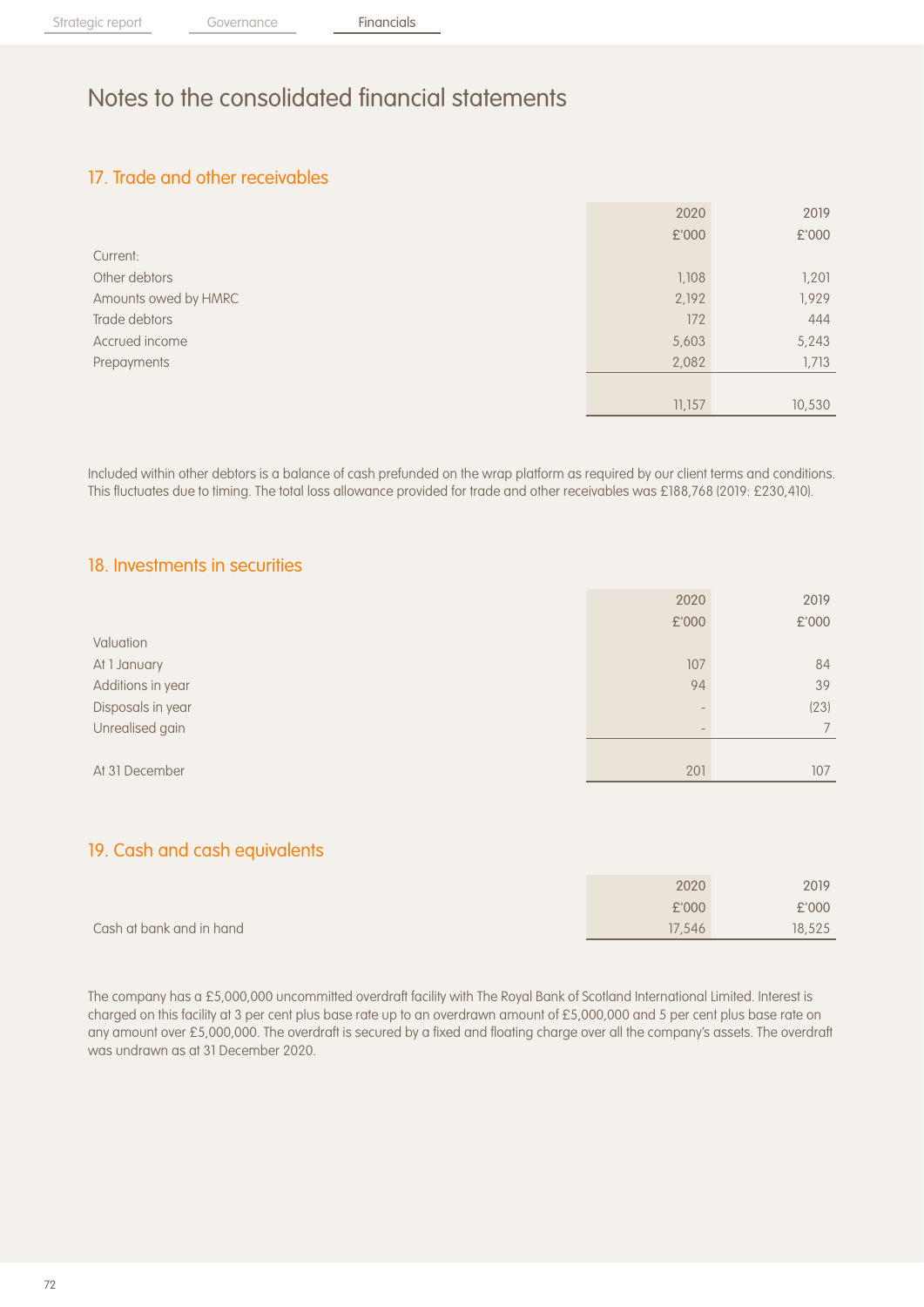## 20. Trade and other payables

|                                 | 2020  | 2019  |
|---------------------------------|-------|-------|
|                                 | £'000 | £'000 |
| Current:                        |       |       |
| Trade creditors                 | 1,912 | 1,423 |
| Social security and other taxes | 488   | 372   |
| Other creditors                 | 1,499 | 2,206 |
| Amounts owed to HMRC            | 628   | 118   |
| Accruals                        | 3,816 | 5,487 |
|                                 |       |       |
|                                 | 8,343 | 9,606 |

#### 21. Lease liabilities

|                   | 2020  | 2019  |
|-------------------|-------|-------|
|                   | £'000 | £'000 |
| Non-current:      |       |       |
| Lease liabilities | 3,243 | 3,737 |
|                   |       |       |
| Current:          |       |       |
| Lease liabilities | 494   | 475   |

|                   | l year or less | $1 - 2$ years | 2-5 years | $> 5$ years | Total |
|-------------------|----------------|---------------|-----------|-------------|-------|
|                   | £'000          | £'000         | £'000     | £'000       | £'000 |
| 2020              |                |               |           |             |       |
| Lease liabilities | 494            | 513           | 1.666     | 1.064       | 3,737 |
|                   |                |               |           |             |       |
| 2019              |                |               |           |             |       |
| Lease liabilities | 475            | 494           | 1,602     | 1,641       | 4,212 |

Lease liabilities, which includes items previously classified as finance lease liabilities, increased by £4,513k as a result of adopting IFRS 16 Leases effective 1 January 2019.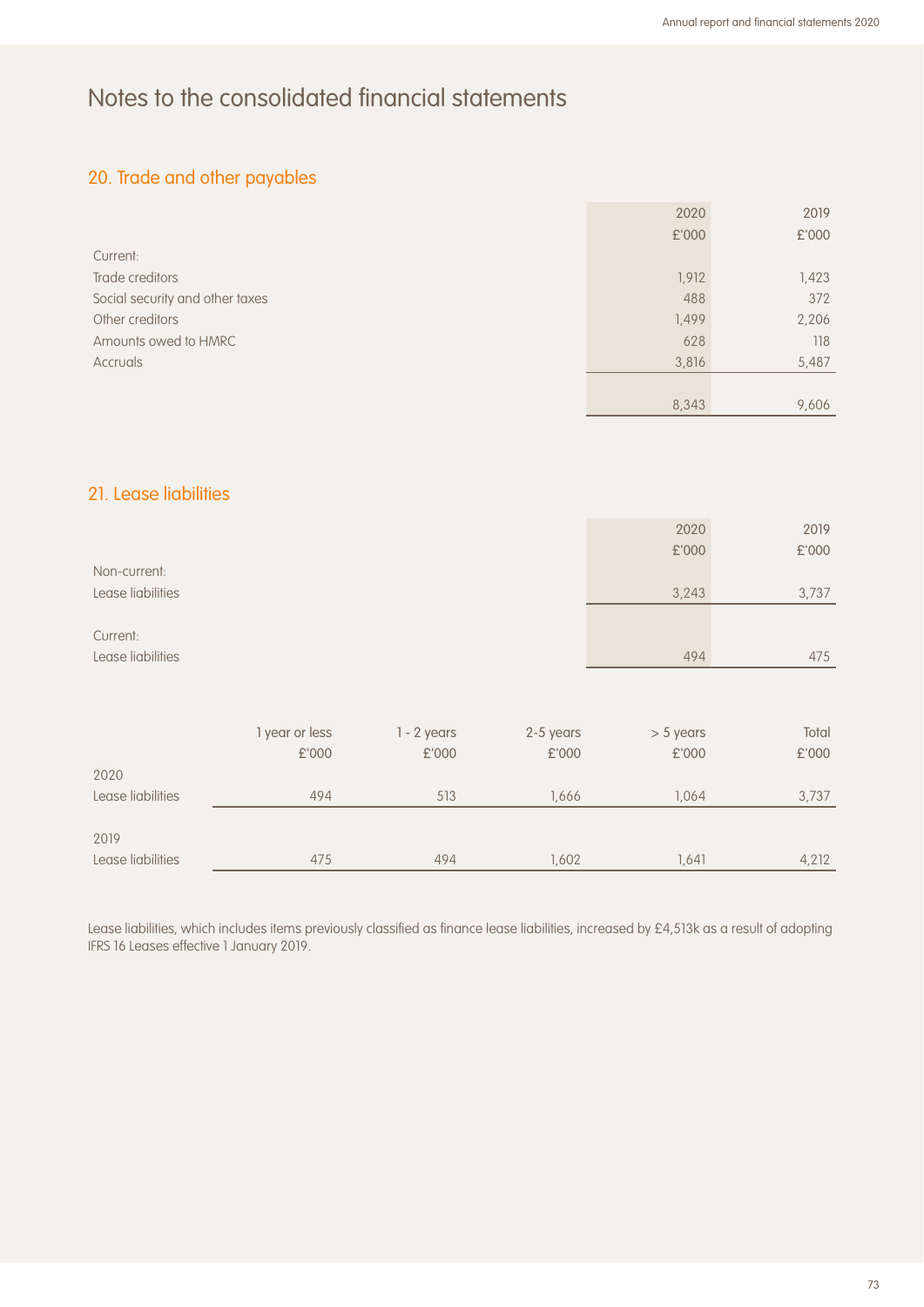## 22. Called up share capital

|                                                                          | 2020  | 2019  |
|--------------------------------------------------------------------------|-------|-------|
|                                                                          | f'000 | £'000 |
| Fully paid ordinary shares of £0.001 each: 76,473,360 (2019: 76,473,360) | 76    |       |

Employee Benefit trusts hold a total of 674,704 shares (2019: 611,255).

#### 23. Reserves

#### Capital redemption reserve

This is a non-distributable reserve into which amounts are transferred following the redemption or purchase of the company's own shares.

#### Share-based payment reserve

The fair value of services received in exchange for the grant of options and other share awards is recognised over their vesting period. Upon conversion the fair value of services received is transferred to retained earnings.

#### Treasury shares

Shares of Nucleus Financial Group plc that are held in the Employee benefits trust and SIP trust for the purposes of satisfying awards under share-based incentive and all employee share ownership plans.

#### Retained earnings

Retained earnings includes all current and prior year retained profits and losses.

#### External capital requirements

The group is required to maintain and have available to it a sufficient level of capital as determined by the requirements applicable to an IFPRU 125k limited licence investment firm and a non-insured Sipp operator. The group complied with these requirements throughout the reporting period.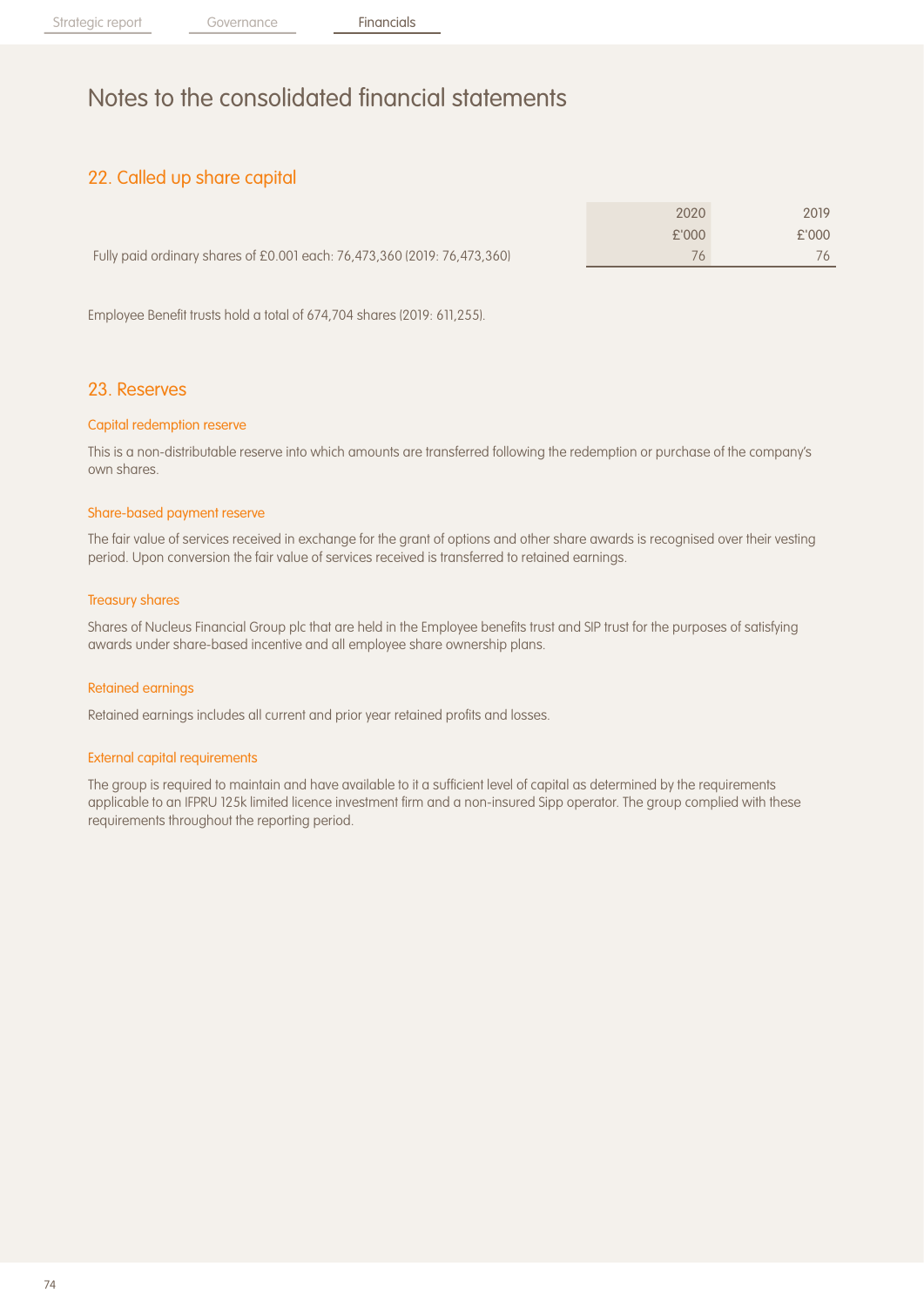#### 24. Financial instruments

The principal financial instruments, from which financial instrument risk arises, are as follows:

- Trade and other receivables
- Cash and cash equivalents
- Investments in securities
- Trade and other payables

As explained in note 1, financial assets and liabilities have been classified into categories that determine their basis of measurement and, for items measured at fair value, whether changes in fair value are recognised in the statement of comprehensive income. In adopting IFRS 9 all previously classified loans and receivables were re-classified as financial assets at amortised cost, with no change to measurement, and all financial assets previously classified at fair value through other comprehensive income were reclassified as financial assets at fair value through profit and loss, as this is the residual category under IFRS 9. The following tables show the carrying values of assets and liabilities for each of these categories.

|                                    | Financial assets at |                              |                     |        |
|------------------------------------|---------------------|------------------------------|---------------------|--------|
|                                    | fair value through  | <b>Financial liabilities</b> | Financial assets at |        |
|                                    | profit and loss     | at amortised cost            | amortised cost      | Total  |
|                                    | £'000               | £'000                        | £'000               | £'000  |
| 2020                               |                     |                              |                     |        |
| <b>Financial assets</b>            |                     |                              |                     |        |
| Investments in securities          | 201                 |                              |                     | 201    |
| Cash and cash equivalents          |                     |                              | 17,546              | 17,546 |
| Trade and other receivables        |                     |                              | 9,075               | 9,075  |
|                                    |                     |                              |                     |        |
| <b>Total financial assets</b>      | 201                 |                              | 26,621              | 26,822 |
|                                    |                     |                              |                     |        |
| Non-financial assets               |                     |                              |                     | 9,539  |
|                                    |                     |                              |                     |        |
| <b>Total assets</b>                |                     |                              |                     | 36,361 |
|                                    |                     |                              |                     |        |
| <b>Financial liabilities</b>       |                     |                              |                     |        |
| Lease liabilities                  |                     | 3,737                        |                     | 3,737  |
| Trade and other payables           |                     | 7,855                        |                     | 7,855  |
|                                    |                     |                              |                     |        |
| <b>Total financial liabilities</b> |                     | 11,592                       |                     | 11,592 |
|                                    |                     |                              |                     |        |
| Non-financial liabilities          |                     |                              |                     | 2,038  |
|                                    |                     |                              |                     |        |
| <b>Total liabilities</b>           |                     |                              |                     | 13,630 |
|                                    |                     |                              |                     |        |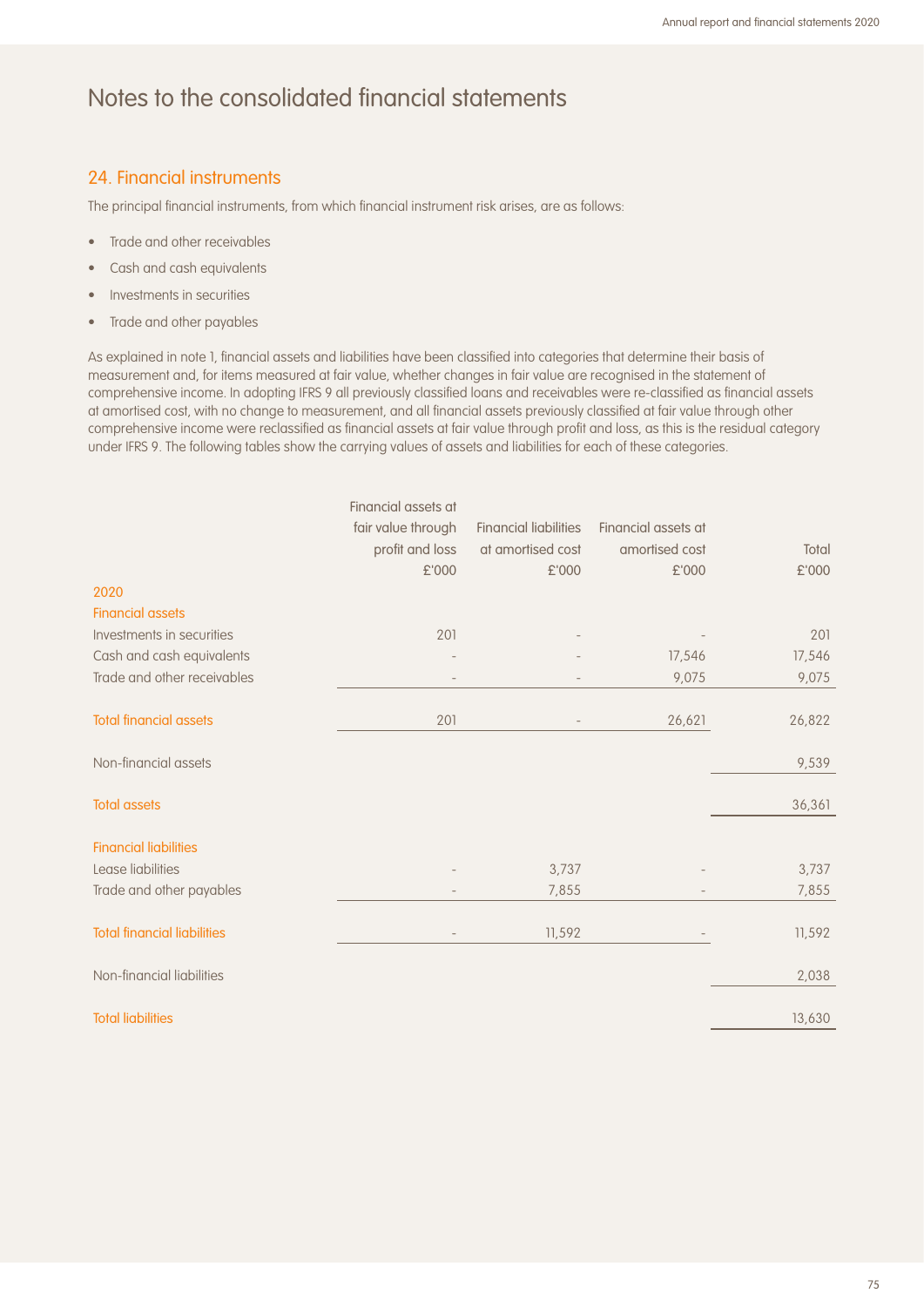## 24. Financial instruments continued

|                                    | Financial assets at      |                              |                     |        |
|------------------------------------|--------------------------|------------------------------|---------------------|--------|
|                                    | fair value through       | <b>Financial liabilities</b> | Financial assets at |        |
|                                    | profit and loss          | at amortised cost            | amortised cost      | Total* |
|                                    | £'000                    | £'000                        | £'000               | £'000  |
| 2019                               |                          |                              |                     |        |
| <b>Financial assets</b>            |                          |                              |                     |        |
| Investments in securities          | 107                      |                              |                     | 107    |
| Cash and cash equivalents          |                          |                              | 18,525              | 18,525 |
| Trade and other receivables*       |                          |                              | 8,817               | 8,817  |
| <b>Total financial assets</b>      | 107                      |                              | 27,342              | 27,449 |
| Non-financial assets               |                          |                              |                     | 7,247  |
| <b>Total assets</b>                |                          |                              |                     | 34,696 |
| <b>Financial liabilities</b>       |                          |                              |                     |        |
| Lease liabilities                  |                          | 4,212                        |                     | 4,212  |
| Trade and other payables*          |                          | 9,234                        |                     | 9,234  |
| <b>Total financial liabilities</b> | $\overline{\phantom{a}}$ | 13,446                       |                     | 13,446 |
| Non-financial liabilities          |                          |                              |                     | 1,544  |
| <b>Total liabilities</b>           |                          |                              |                     | 14,990 |

\*Prepayments of £1,713k and social security and other taxes of £372k are not considered to be financial assets and liabilities per IAS 32 but were previously disclosed as such, and have been re-presented as non-financial assets and non-financial liabilities.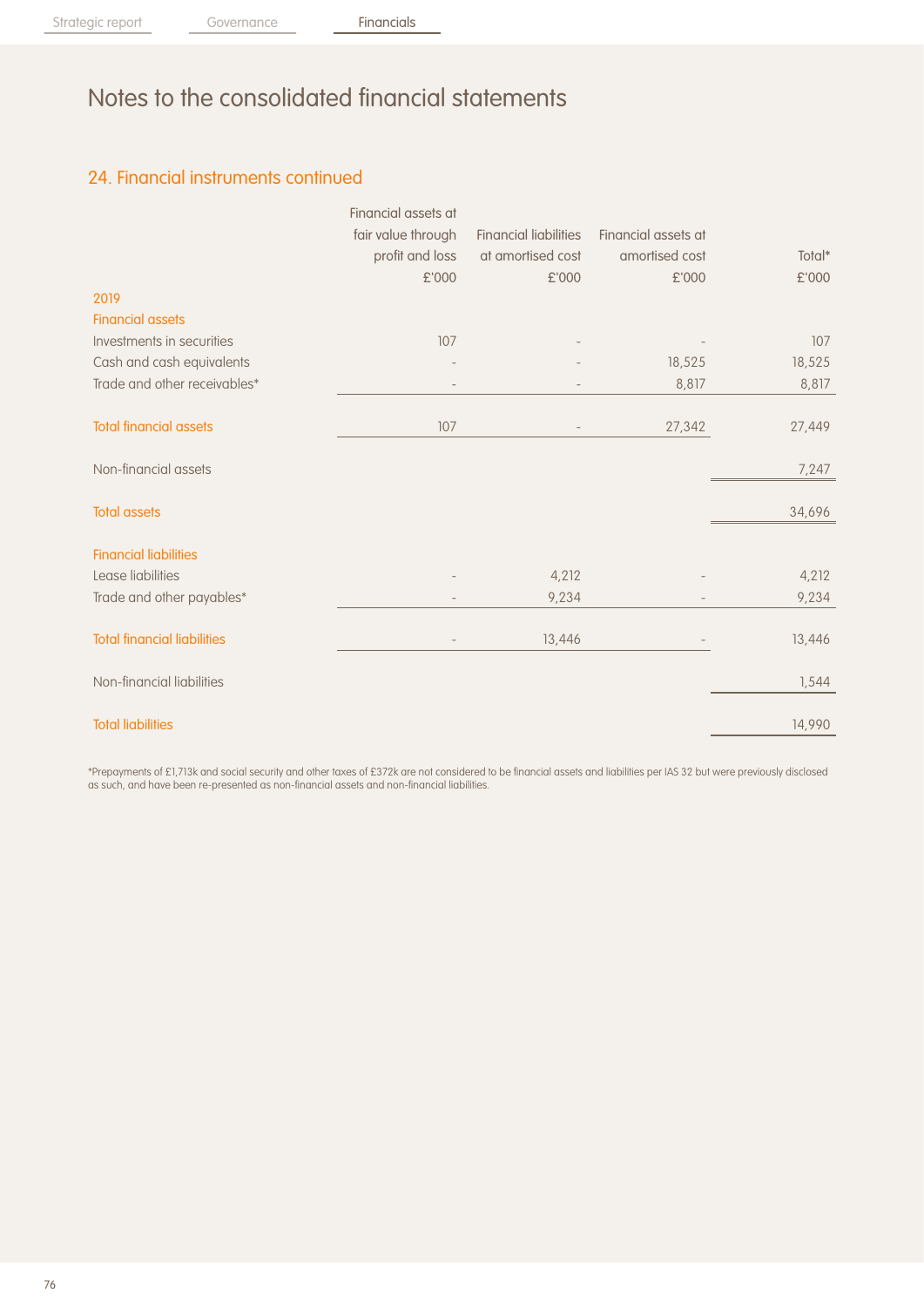#### 24. Financial instruments continued

#### Financial instruments measured at fair value – fair value hierarchy

The table below classifies financial assets that are categorised on the statement of financial position at fair value in a hierarchy that is based on significance of the inputs used in making the measurements. The levels of hierarchy are disclosed in note 1.

Investments in securities are held for the benefit of platform functionality and are reported on a separate line in the statement of financial position. The assets are held at fair value with any gains or losses being taken to the statement of comprehensive income.

The following tables show the group's financial assets measured at fair value through profit and loss, classed according to the level of the fair value hierarchy:

|                           | Level 1 | Level 2                      | Level 3           | Total |
|---------------------------|---------|------------------------------|-------------------|-------|
|                           | £'000   | £'000                        | £'000             | £'000 |
| 2020                      |         |                              |                   |       |
| Investments in securities | 201     | $\qquad \qquad$              | $\qquad \qquad -$ | 201   |
|                           |         |                              |                   |       |
|                           | Level 1 | Level 2                      | Level 3           | Total |
|                           | £'000   | £'000                        | £'000             | £'000 |
| 2019                      |         |                              |                   |       |
| Investments in securities | 107     | $\qquad \qquad \blacksquare$ | $\qquad \qquad$   | 107   |

#### Credit risk

The group holds the surplus of corporate cash balances over and above its working capital requirements on deposit with its corporate banking services providers, The Royal Bank of Scotland plc, Bank of Scotland plc, Investec Bank plc and Santander Financial Services plc. The group is therefore exposed to counterparty credit risk and a failure of any of these banks would impact the group's resources and its ability to meet its solvency and liquidity requirements. Credit risk is managed within the risk appetites set by the board on an annual basis.

The supply of wrap platform services to clients results in trade receivables which management considers to be of low risk. Other receivables are likewise considered to be low risk. Management do not consider that there is any concentration of risk within either trade or other receivables.

Included in other receivables is a balance of cash prefunded on the wrap platform. Where these amounts are not received within normal operational timeframes, our experience is that the risk of non-recovery increases, and we provide to our expectation of most likely outcome. The provision as at 31 December 2020 was £188,768 (2019: £230,410).

#### Liquidity risk

The group's liquidity position is subject to a range of factors that may generate liquidity strain in the short or medium term. The group manages its liquidity risk through an ongoing evaluation of its working capital requirements against available cash balances and credit facilities. The group maintains actual liquid resources above the minimum cash buffers prescribed in the liquidity management policy for foreseeable funding requirements (including under stressed conditions) and reserve liquidity for unforeseen events, unless a different amount is agreed by the board. Detailed risk appetite limits are prescribed in the liquidity management framework and reviewed annually by the board.

#### Solvency risk

The group's solvency position is subject to a range of factors that may influence it in the short or medium term. The group maintains risk appetite limits for solvency risk and capital and has in place a capital management policy to manage against those. This is managed through an ongoing capital evaluation programme and is reported regularly to the board.

#### Exposure to securities markets

The group's income is derived from a tiered basis point fee that is applied to client assets under administration. This income is exposed to the value of the underlying investment assets which can be affected by market movements. Although some of this risk is mitigated within components of the cost base, the group is ultimately exposed to volatility in its financial results because of market movements beyond its control.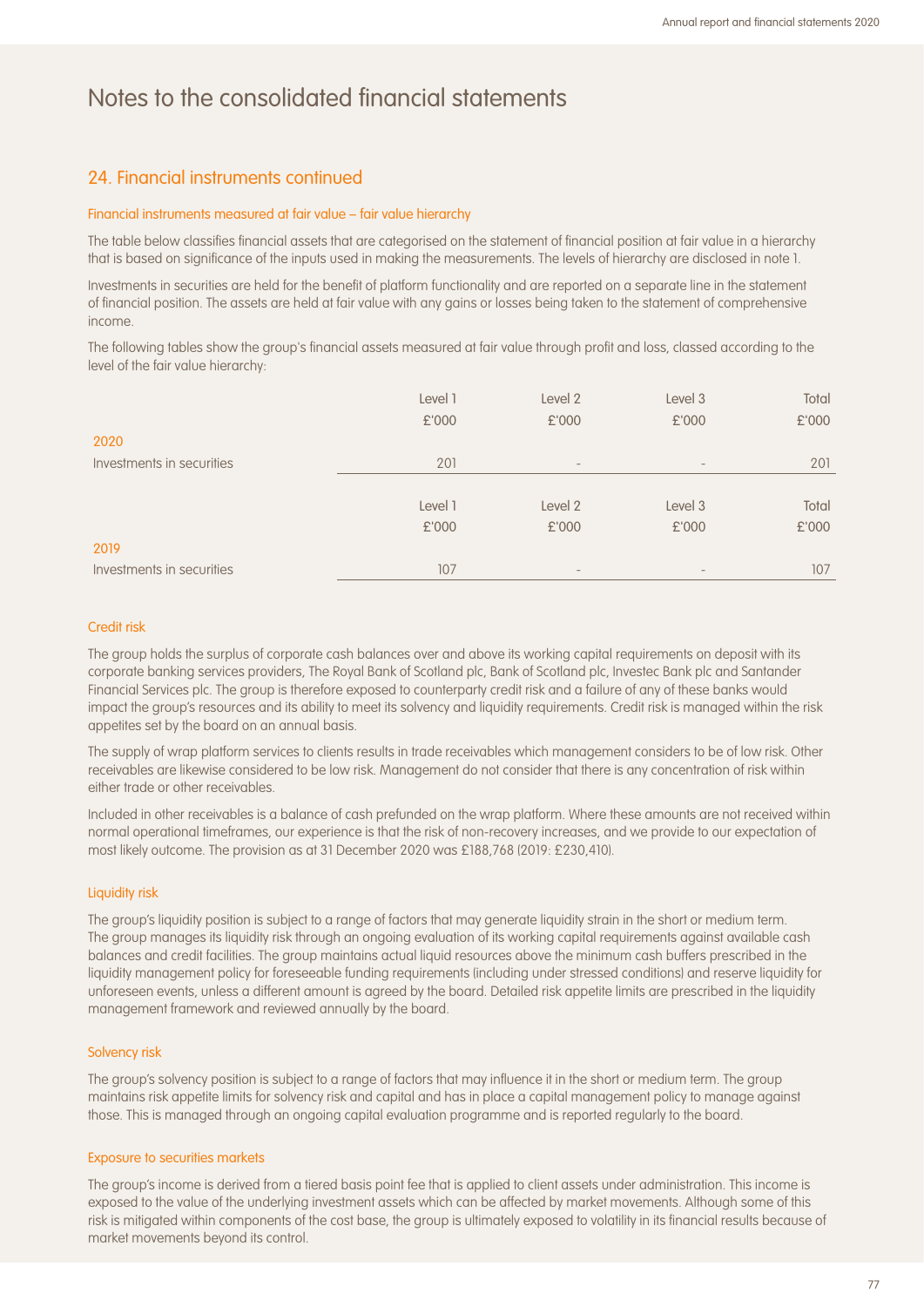## 24. Financial instruments continued

#### Operational risk

The nature of the activities performed by the group is such that a degree of operational risk is unavoidable in relation to losses that could be incurred by the group or by others because of errors or omissions for which the group is ultimately liable.

Particular operational risks for the group are considered to be:

- People risks we consider that the two most significant risks are the risk of failure to attract and retain core skills and knowledge in the company, and people-related errors in core processes;
- Operational control failures in core processes there is always a risk of failure in core processes, either directly by the company and/or by third parties which would result in operational losses, poor client outcomes and reputational damage; and
- Systems-related risks including cyber-attacks, data leakage and business continuity events.

During 2020, the business was proven to be operationally resilient with very limited impact to service as a result of the move to working arrangements in response to Covid-19. The significant majority of our staff were able to work from home whilst maintaining business operations and delivering the group's change programme. However, as noted across the industry, the group has monitored and mitigated increased potential risks from unsophisticated cyber-attack attempts, attempted financial crime and failure to manage core business processes.

The following tables show an analysis of the financial assets and financial liabilities by remaining expected maturities.

| 2020                        |                 |                 |                          |                              |        |
|-----------------------------|-----------------|-----------------|--------------------------|------------------------------|--------|
| <b>Financial assets</b>     | $<$ 3 months    | 3-12 months     | 1-5 years                | >5 years                     | Total  |
|                             | £'000           | £'000           | £'000                    | £'000                        | £'000  |
| Cash and cash equivalents   | 17,546          | $\qquad \qquad$ | $\overline{\phantom{a}}$ |                              | 17,546 |
| Investments                 | $\qquad \qquad$ | 201             | $\overline{\phantom{a}}$ | $\qquad \qquad \blacksquare$ | 201    |
| Trade and other receivables | 8.630           | 279             | 166                      | $\sim$                       | 9,075  |
|                             |                 |                 |                          |                              |        |
|                             | 26,176          | 480             | 166                      |                              | 26,822 |
|                             |                 |                 |                          |                              |        |

| 2019                         |              |                   |                          |          |        |
|------------------------------|--------------|-------------------|--------------------------|----------|--------|
| <b>Financial assets</b>      | $<$ 3 months | 3-12 months       | 1-5 years                | >5 years | Total* |
|                              | £'000        | £'000             | £'000                    | £'000    | £'000  |
| Cash and cash equivalents    | 18,525       | $\qquad \qquad -$ |                          |          | 18,525 |
| Investments                  |              | 107               |                          |          | 107    |
| Trade and other receivables* | 8.372        | 445               | $\overline{\phantom{a}}$ |          | 8,817  |
|                              |              |                   |                          |          |        |
|                              | 26,897       | 552               |                          |          | 27,449 |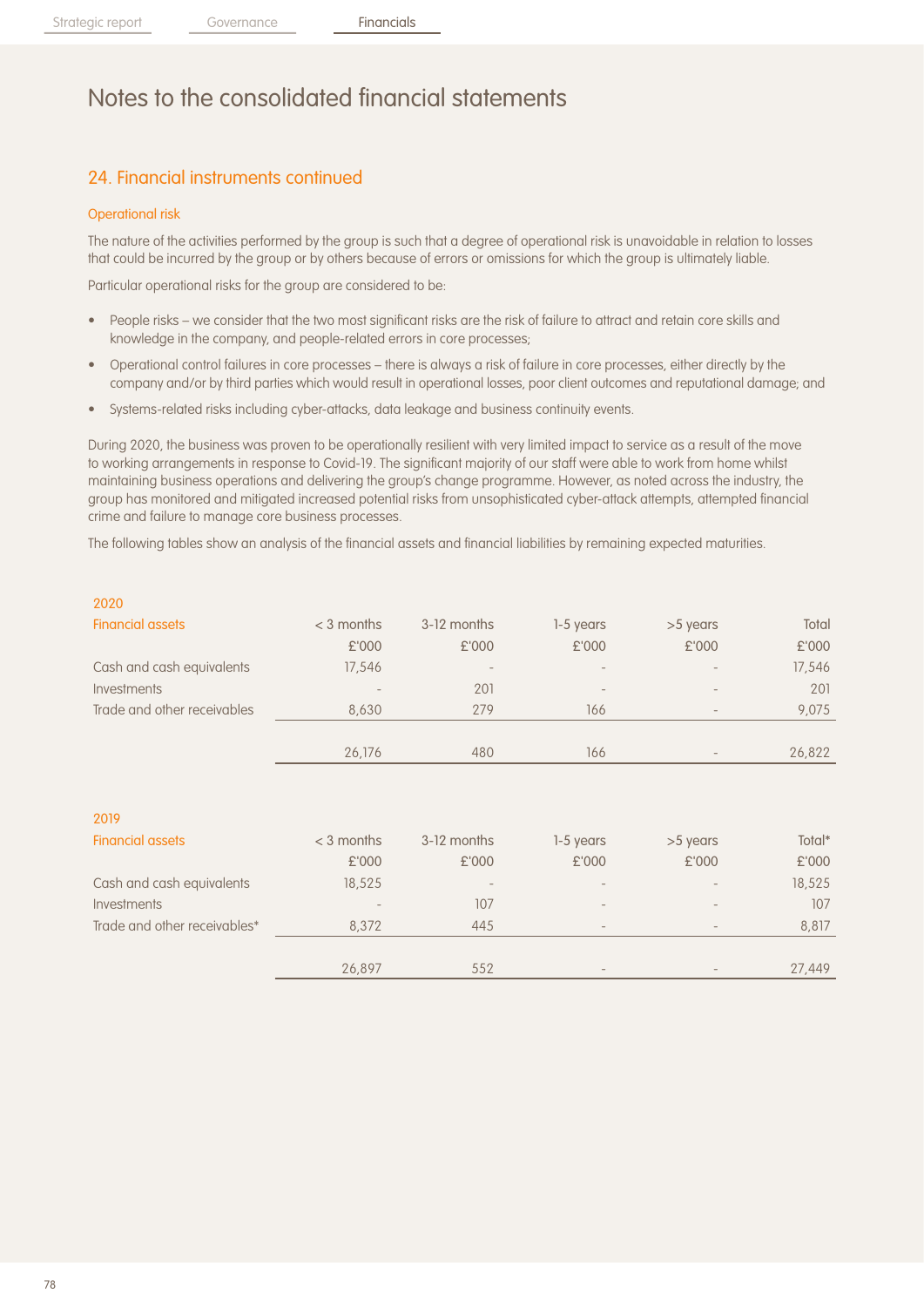### 24. Financial instruments continued

| Total<br>£'000<br>7,855 |
|-------------------------|
|                         |
|                         |
|                         |
| 3,735                   |
| 11,590                  |
|                         |
|                         |
| Total*                  |
| £'000                   |
| 9,234                   |
| 4,212                   |
| 13,446                  |
|                         |

\*Prepayments of £1,713k and social security and other taxes of £372k are not considered to be financial assets and liabilities per IAS 32 but were previously disclosed as such, with maturities of < 3 months, and have been re-presented as non-financial assets and non-financial liabilities.

### 25. Deferred tax

The deferred tax asset is made up of the following balances:

|                                 | Accelerated capital | Short term timing | Losses and other |        |
|---------------------------------|---------------------|-------------------|------------------|--------|
|                                 | allowances          | differences       | deductions       | Total* |
|                                 | £'000               | £'000             | £'000            | £'000  |
| At 1 January 2019               | 8                   | 17                | 138              | 163    |
| (Charge)/credit to statement of |                     |                   |                  |        |
| comprehensive income            | (1)                 | 81                | (136)            | (56)   |
|                                 |                     |                   |                  |        |
| At 31 December 2019             |                     | 98                | $\mathcal{P}$    | 107    |
| (Charge)/credit to statement of |                     |                   |                  |        |
| comprehensive income            | (1)                 | 125               | (2)              | 122    |
|                                 |                     |                   |                  |        |
| At 31 December 2020             | 6                   | 223               |                  | 229    |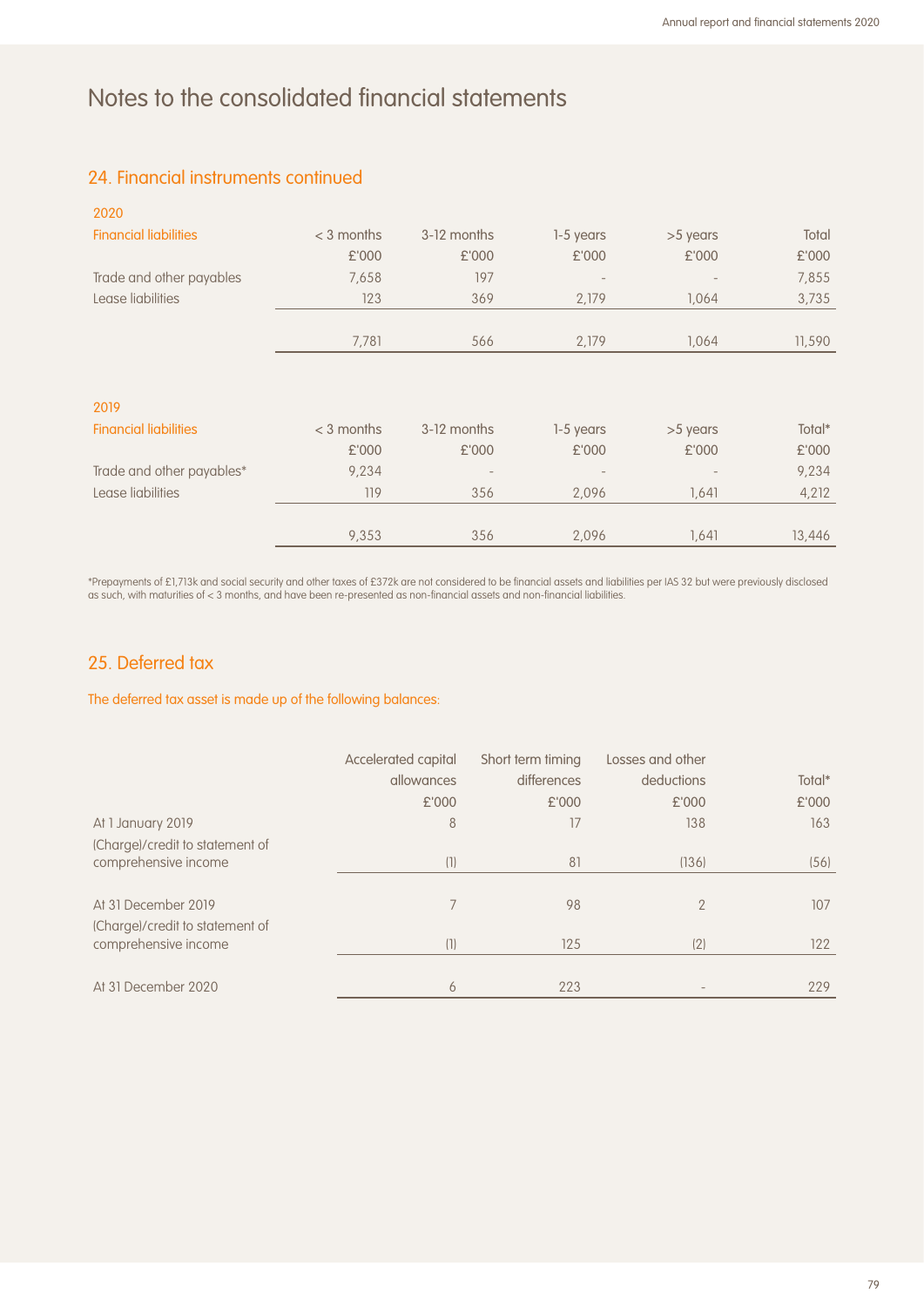## 25. Deferred tax continued

The deferred tax liability is made up of the following balances:

|                        | Accelerated capital | Short term timing        | Losses and other |       |
|------------------------|---------------------|--------------------------|------------------|-------|
|                        | allowances          | differences              | deductions       | Total |
|                        | £'000               | £'000                    | £'000            | £'000 |
| At 1 January 2019      | (41)                |                          |                  | (41)  |
| Credit to statement of |                     |                          |                  |       |
| comprehensive income   | 19                  | $\overline{\phantom{a}}$ |                  | 19    |
|                        |                     |                          |                  |       |
| At 31 December 2019    | (22)                |                          |                  | (22)  |
| Charge to statement of |                     |                          |                  |       |
| comprehensive income   | (104)               | $\overline{\phantom{m}}$ |                  | (104) |
|                        |                     |                          |                  |       |
| At 31 December 2020    | (126)               |                          |                  | (126) |

### 26. Share-based payments

Total cost of share-based payments:

|                                           | 2020  | 2019  |
|-------------------------------------------|-------|-------|
|                                           | £'000 | £'000 |
| Long term incentive plan                  | 654   | 290   |
| Employers NIC on long term incentive plan | 90    | 34    |
| Share incentive plan                      | 55    | 25    |
|                                           |       |       |
|                                           | 799   | 349   |

National insurance contribution (NIC) obligations arising from HMRC unapproved equity-settled schemes are treated as if they are cash-settled, regardless of the equity determination of the scheme itself.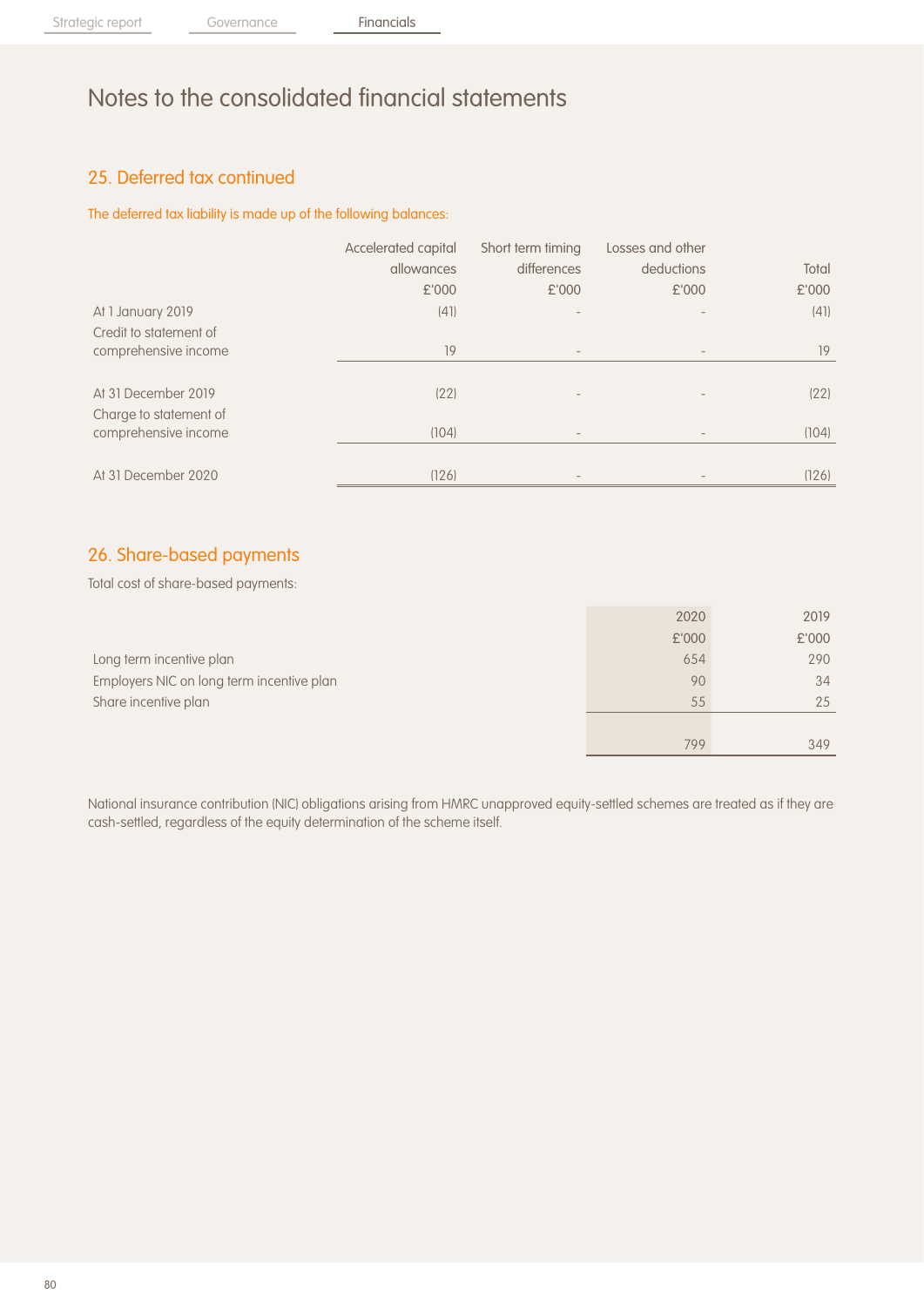### 26. Share-based payments continued

#### Long Term Incentive Plan (LTIP)

The LTIP comprises conditional awards of nil cost options over ordinary shares to selected members of the senior management team (including the executive directors) and certain other employees, which vest on the achievement of specified performance targets and continuous employment over a certain period of time (the vesting period), or discontinuance of the plan. The performance conditions and details of movement in the LTIP are set out in the remuneration and HR committee report.

The company granted long-term incentive awards in the form of nil-cost options over its ordinary shares to the executive directors and other persons discharging managerial responsibility under its long-term incentive plan. The vesting of each of the awards is subject to the satisfaction of performance conditions that have been set by the remuneration and HR committee. These conditions, which will be assessed over prescribed three-year periods, relate to the achievement of specific targets in relation to earnings per share, net inflow of assets under administration and total shareholder return. Vesting will also normally be dependent on the continued employment of the participant within the group.

| <b>LTIP</b>                    | <b>LTIP 2020</b> | <b>LTIP 2019</b> | <b>LTIP 2018</b> |
|--------------------------------|------------------|------------------|------------------|
| At 1 January 2019              |                  |                  | 944,747          |
| Shares awarded during the year |                  | 827,090          |                  |
| Lapsed during the year         |                  | (23, 674)        | (30, 211)        |
|                                |                  |                  |                  |
| At 31 December 2019            |                  | 803,416          | 914,536          |
|                                |                  |                  |                  |
| Shares awarded during the year | 1,530,147        |                  |                  |
| Lapsed during the year         | (14, 248)        | (54, 564)        | (56, 481)        |
|                                |                  |                  |                  |
| At 31 December 2020            | 1,515,899        | 748.852          | 858.055          |

|                                   | <b>LTIP 2020</b> | <b>LTIP 2020</b>     | <b>LTIP 2019</b> | <b>LTIP 2019</b>     | <b>LTIP 2018</b> | <b>LTIP 2018</b>     |
|-----------------------------------|------------------|----------------------|------------------|----------------------|------------------|----------------------|
|                                   | <b>TSR</b>       | <b>EPS</b>           | <b>TSR</b>       | <b>EPS</b>           | <b>TSR</b>       | <b>EPS</b>           |
|                                   | condition        | conditions           | condition        | conditions           | condition        | conditions           |
| Option pricing                    |                  |                      |                  |                      |                  |                      |
| model                             | Monte Carlo      | <b>Black Scholes</b> | Monte Carlo      | <b>Black Scholes</b> | Monte Carlo      | <b>Black Scholes</b> |
| Date granted                      | 6/10/2020        | 6/10/2020            | 03/04/2019       | 03/04/2019           | 26/07/2018       | 26/07/2018           |
| Share price on                    |                  |                      |                  |                      |                  |                      |
| grant date (p)*                   | 128p             | 128p                 | 176 <sub>p</sub> | 176p                 | 183p             | 183p                 |
| Vesting period                    |                  |                      |                  |                      |                  |                      |
| (years)                           | 2.6              | 2.6                  | 3                | 3                    | 3                | 3                    |
| Exercise price                    | 0 <sub>p</sub>   | Op                   | 0 <sub>p</sub>   | 0 <sub>p</sub>       | 0 <sub>p</sub>   | 0p                   |
| <b>Expected volatility</b>        | 44%              | 44%                  | 40%              | 40%                  | 34%              | 34%                  |
| Risk-free rate                    | 0.10%            | 0.10%                | 0.72%            | 0.72%                | 0.84%            | 0.84%                |
| Dividend yield                    | nil              | nil                  | nil              | nil                  | nil              | nil                  |
| Fair value per<br>option at grant |                  |                      |                  |                      |                  |                      |
| date                              | 70 <sub>p</sub>  | 128p                 | 89p              | 176p                 | 85p              | 183p                 |
| Remaining vesting                 |                  |                      |                  |                      |                  |                      |
| period (years)                    | 2.4              | 2.4                  | 1.3              | 1.3                  | 0.6              | 0.6                  |

\* Note that LTIP 2020 options were granted on a 30 day moving average share price. The share price on 6/10/2020 (target setting date) was 127.50p.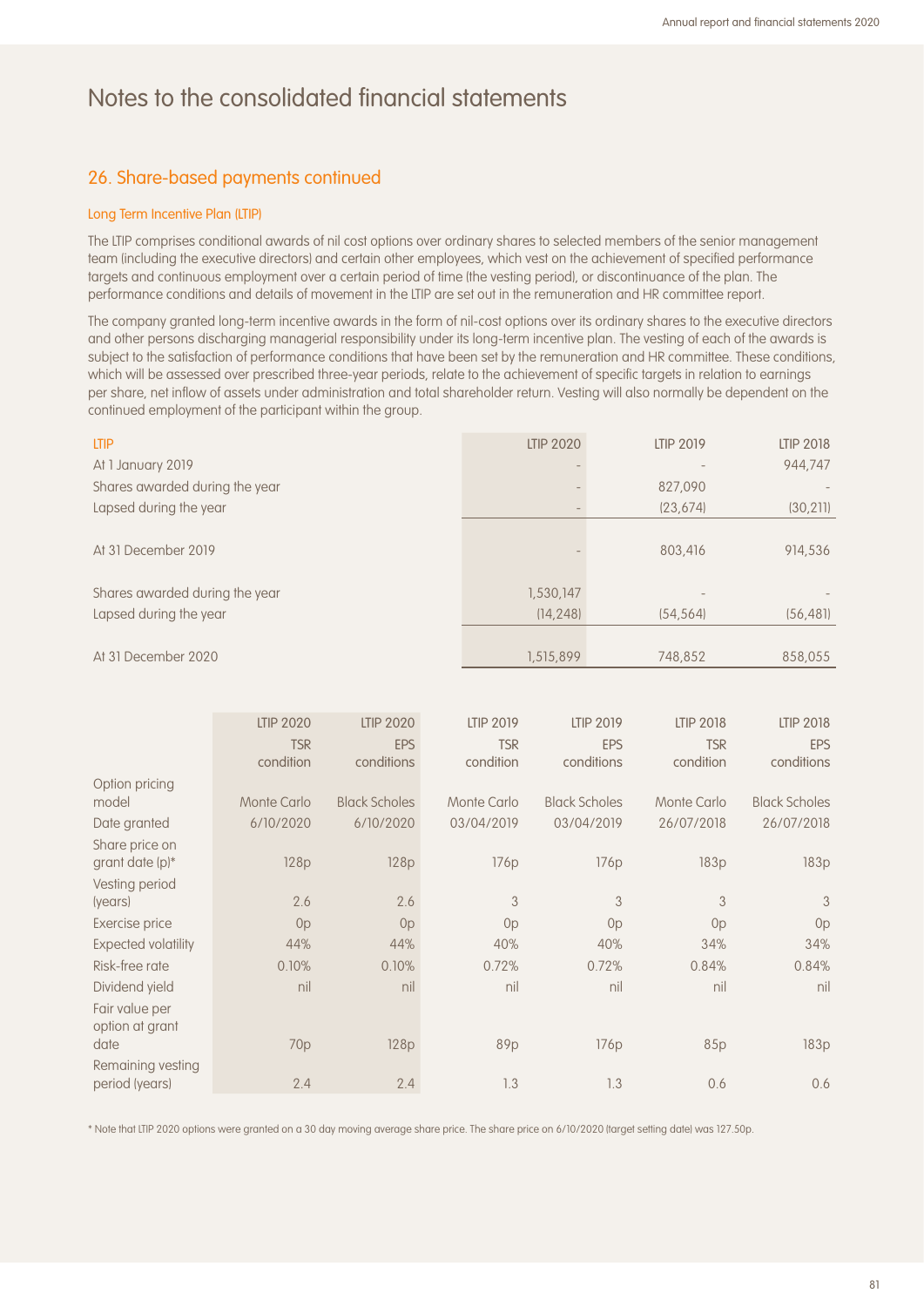## 26. Share-based payments continued

Expected volatility was determined by comparing Nucleus to other companies that provide software services to the financial services sector as these were deemed to be the closest comparative with a long enough share history to give an indicative relative valuation and volatility measure. In estimating a volatility range for the company we have excluded companies that have an enterprise value greater than £500m, as we consider that they would not typically be reflective of the risks, size and growth profile of a company such as Nucleus. Expected volatility of the companies was determined by reference to their historical volatility over a period consistent with the vesting period of the options.

#### Share incentive plan (SIP)

The SIP is an all-employee share ownership plan which has been designed to meet the requirements of Schedule 2 to the Income Tax (Earnings and Pensions) Act 2003 so that Ordinary Shares can be provided to UK employees under its terms in a tax-efficient manner. During the year employees were offered the opportunity to buy Ordinary Shares with a value of up to the lower of £1,800 and 10 per cent of the employee's pre-tax salary, and the company agreed to match the number of shares so purchased. These matching shares are held on the employees' behalf in the SIP trust, subject to a holding period of three years, and may be forfeited if the participant ceases employment within that period.

| <b>SIP</b>                                         | 2020     | 2019    |
|----------------------------------------------------|----------|---------|
| Brought forward at the beginning of the year       | 74.267   | 21,444  |
| Matching shares awarded                            | 71,503   | 53,911  |
| Matching shares forfeited                          | (3.734)  | (1,088) |
| Matching shares released                           | (7, 332) |         |
|                                                    |          |         |
| Outstanding matching shares at the end of the year | 134,704  | 74.267  |

#### 27. Provisions

|                             | 2020  | 2019  |
|-----------------------------|-------|-------|
|                             | £'000 | £'000 |
| Client compensation         | 266   | 536   |
| Outsourced service          |       | 158   |
| <b>Dilapidations</b>        | 99    | 65    |
| Share incentive plans       | 124   | 34    |
| <b>Business combination</b> | 470   |       |
|                             |       |       |
|                             | 959   | 793   |
|                             |       |       |
| Analysed as follows:        |       |       |
| Current                     | 736   | 694   |
| Non-current                 | 223   | 99    |
|                             |       |       |
|                             | 959   | 793   |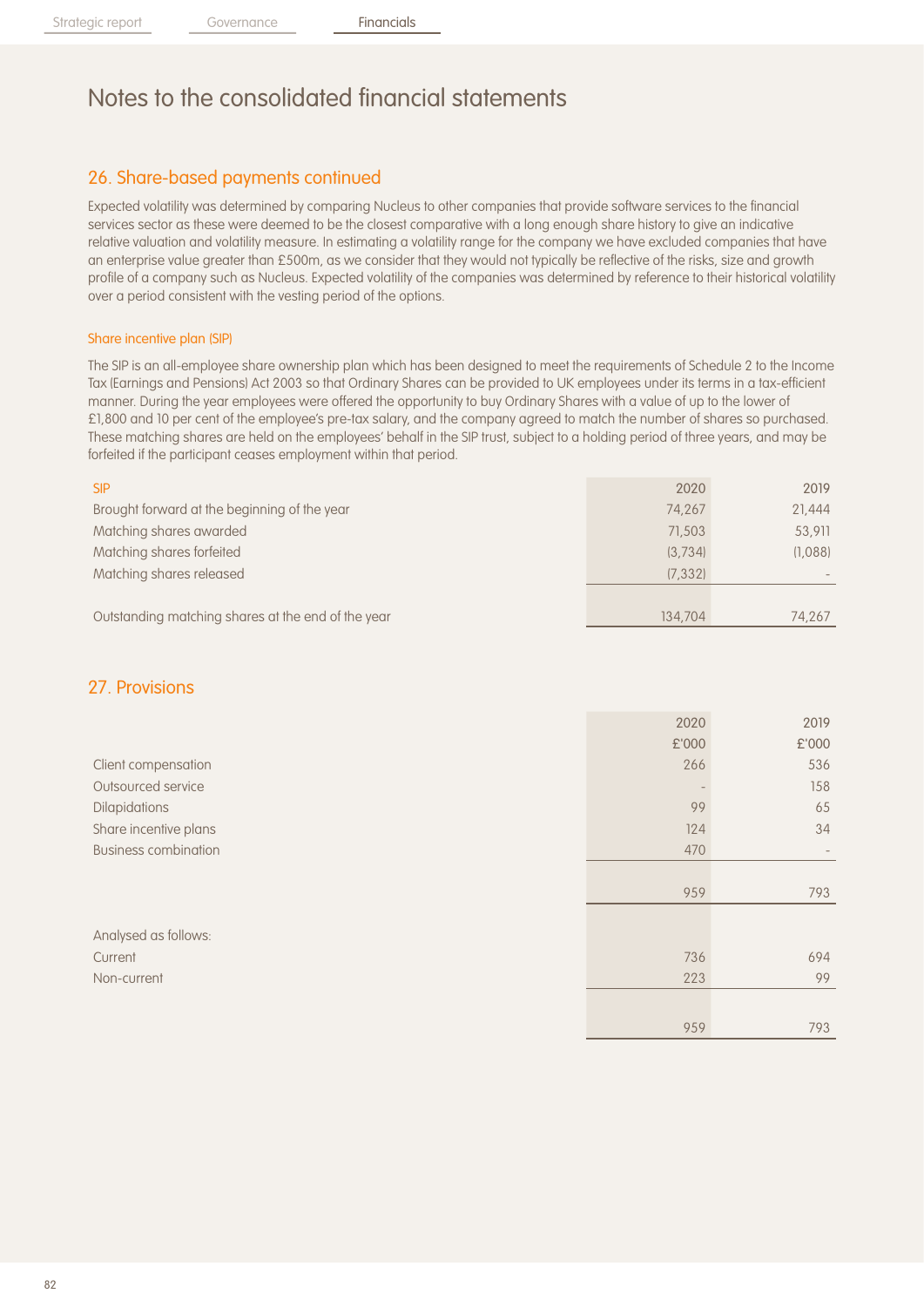### 27. Provisions continued

|                                                | Share     |                          |            |                      |                          |       |
|------------------------------------------------|-----------|--------------------------|------------|----------------------|--------------------------|-------|
|                                                | incentive | Client                   | Outsourced |                      | <b>Business</b>          |       |
|                                                | plans     | compensation             | service    | <b>Dilapidations</b> | combination              | Total |
|                                                | £'000     | £'000                    | £'000      | £'000                | £'000                    | £'000 |
| At 1 January 2019                              |           | 429                      | 158        | 32                   |                          | 619   |
| Provided during year                           | 34        | 389                      |            | 33                   |                          | 456   |
| Utilised during year                           |           | (122)                    |            |                      |                          | (122) |
| Unused amounts reversed                        |           |                          |            |                      |                          |       |
| during year                                    |           | (160)                    |            |                      |                          | (160) |
| At 31 December 2019                            | 34        | 536                      | 158        | 65                   |                          | 793   |
| Provided during year                           | 90        | 155                      |            | 34                   |                          | 279   |
| Provided upon acquisition                      |           |                          |            |                      | 470                      | 470   |
| Utilised during year                           |           | (257)                    |            |                      |                          | (257) |
| Unused amounts reversed<br>during year         |           | (168)                    |            |                      |                          | (168) |
| Credit to statement of<br>comprehensive income |           | $\overline{\phantom{a}}$ | (158)      |                      | $\overline{\phantom{a}}$ | (158) |
|                                                |           |                          |            |                      |                          |       |
| At 31 December 2020                            | 124       | 266                      |            | 99                   | 470                      | 959   |

#### Client compensation

The group remediates customers affected by errors on the platform and calculates any amounts due in line with guidance given by the Financial Ombudsman Service in respect of the type of customer loss, distress and inconvenience for which customers should be compensated. Where actual trading losses are suffered by customers, these are calculated in accordance with Mifid II best execution rules to ensure customers are restored to the position they would have been in had the error or omission not been made. Amounts are provided and utilised against the administrative expenses line in the statement of comprehensive income and the majority of the outstanding issues are expected to be resolved in the first half of 2021.

#### Outsourced service

The commercial agreement with its outsourced BPO service provider terminated on 11 December 2020, Under that agreement should any key performance criteria not have been met, then the group was entitled to receive a discount on the wrap administration fees charged. Where these were agreed, they were deducted from the invoiced fee and the net expense was charged through the statement of comprehensive income. Where these were uncertain or in dispute with the service provider, a provision was booked in recognition of the uncertainty regarding the outcome. Now that the outsourcing service has been brought in-house and there are no related outstanding claims or disputes the outsourced service provision has been fully reversed.

#### **Dilapidations**

The dilapidations provision relates to the group's office premises at Greenside, Edinburgh. This is calculated using the Building Cost Information Service survey (part of the Royal Institution of Chartered Surveyors) of average settlement figures for offices, adjusted for inflation, and the square footage of the company's leasehold premises. The provision has been classified as noncurrent due to the likelihood of its utilisation at the end of the lease in 2027.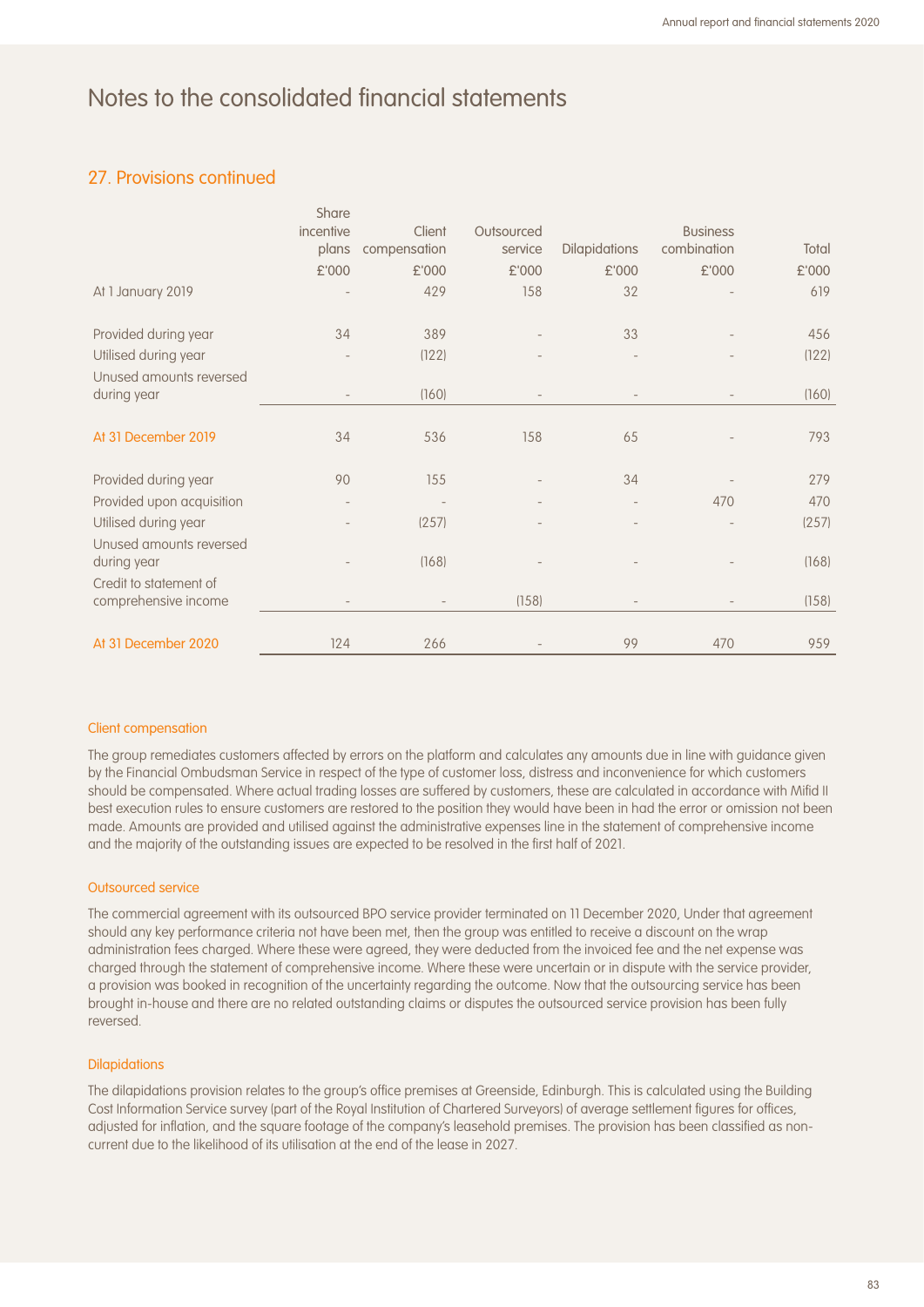## 27. Provisions continued

#### Share incentive plans

Provisions for share incentive plans relate to the LTIP which is a HMRC unapproved equity-settled scheme. The company is liable to pay employers' NIC upon exercise of the options. The provision is calculated using the applicable employers' NIC rate applied to the number of share awards expected to vest, valued at the share price at the reporting date. The provision is recognised over the vesting period of the shares awarded.

#### Business combination

As part of the agreement to acquire OpenWealth, Nucleus is required to pay additional consideration in relation to certain contracts. The final amount due will be determined on actual costs incurred by OpenWealth. The fair value of the consideration as at 31 December 2020 has been based on the value of the costs expected to be incurred.

### 28. Reconciliation of profit before income tax to cash generated from operations

|                                                     | 2020     | 2019    |
|-----------------------------------------------------|----------|---------|
|                                                     | £'000    | £'000   |
| Profit before income tax                            | 4,030    | 7,002   |
| Depreciation                                        | 1,021    | 1,102   |
| Loss on disposal of fixed assets                    |          | 3       |
| Unrealised gain on investments                      |          | (7)     |
| Amortisation                                        | 22       |         |
| Share based payments charge                         | 709      | 315     |
| (Decrease)/increase in bad debt provision           | (42)     | 59      |
| Increase in trade and other receivables             | (548)    | (1,166) |
| (Increase)/decrease in operational platform funding | (37)     | 1,187   |
| Decrease in trade and other payables                | (1, 263) | (1,987) |
| (Decrease)/increase in other provisions             | (289)    | 174     |
| Interest paid                                       | 168      | 182     |
| Interest received                                   | (40)     | (80)    |
| Net exchange differences                            | 10       | 6       |
|                                                     |          |         |
| Cash inflows from operations                        | 3,741    | 6,790   |

Share-based payment charge exclude charge for employers NIC included in other provisions.

Operational platform prefunding includes prefunding of client pension tax relief and temporary funding required under the client money and client assets rules.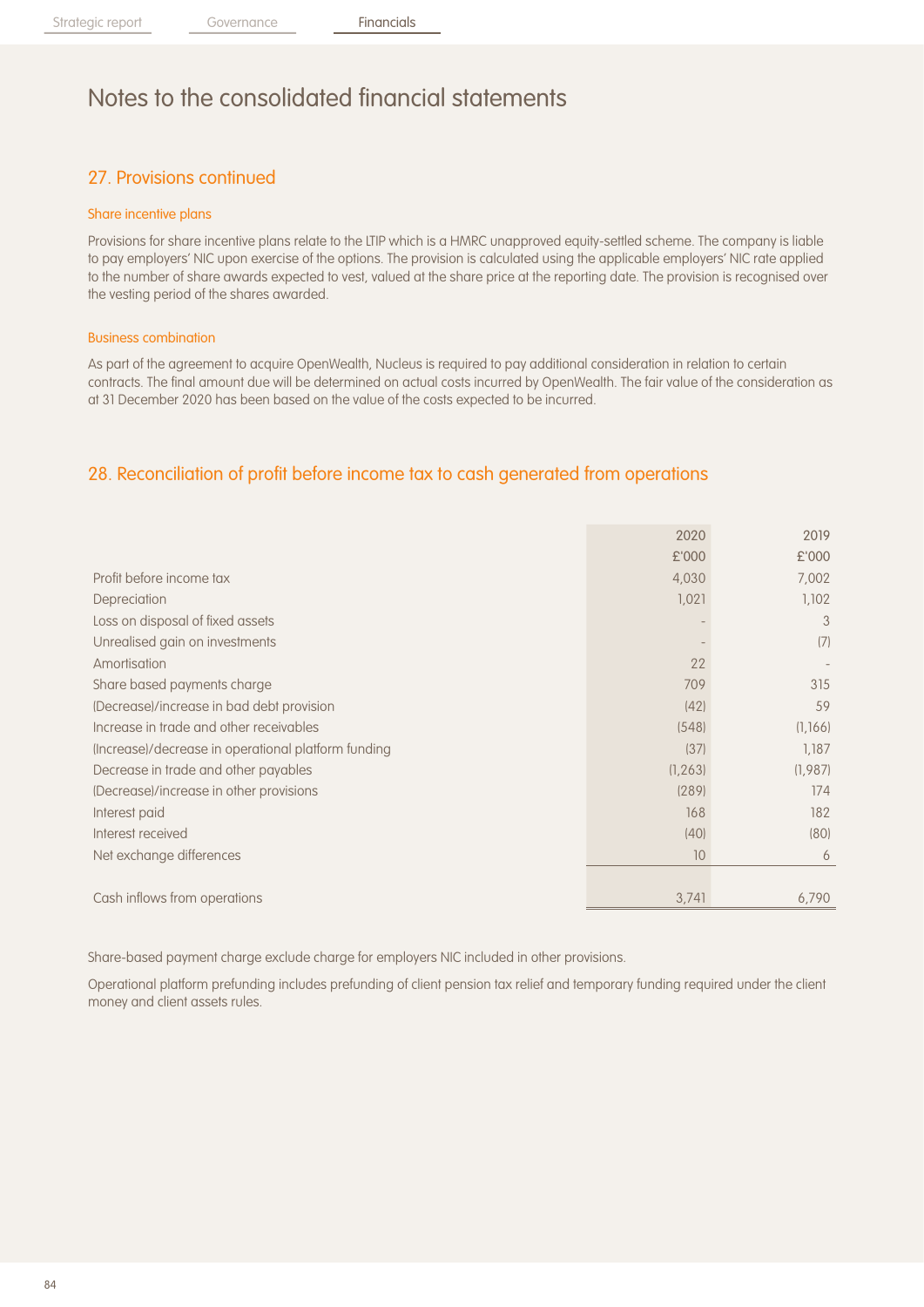### 29. Reconciliation of liabilities arising from financing activities

|                   | At 1 January 2019 | Non-cash changes | Cash flows | At 31 December 2019 |
|-------------------|-------------------|------------------|------------|---------------------|
|                   | £'000             | £'000            | £'000      | £'000               |
| Lease liabilities | 4,606             |                  | (394)      | 4,212               |
|                   |                   |                  |            |                     |
|                   |                   |                  |            |                     |
|                   | At 1 January 2020 | Non-cash changes | Cash flows | At 31 December 2020 |
|                   | £'000             | £'000            | £'000      | £'000               |
| Lease liabilities | 4,212             | $\qquad \qquad$  | (475)      | 3.737               |

#### 30. Employee share ownership trust

The two share ownership trusts that operate on behalf of the company and the employees are the NFG Limited Employee Benefit Trust 2010 which incurred a loss for the year of £3,601 (2019 - £3,385) and the Nucleus Financial Group plc Share Incentive Plan whose costs are borne by the group.

#### 31. Pension commitments

The group operates a defined contribution pension scheme. The assets of the scheme are held separately from those of the group in an independently administered fund. The pension cost charge represents contributions payable by the group to the fund and amounted to £1,082,533 (2019: £997,401). Contributions totalling £107,317 (2019: £90,009) were payable to the fund at the balance sheet date.

#### 32. Ultimate controlling party

In the opinion of the directors there is no ultimate controlling party.

Sanlam UK Limited (Sanlam), a company incorporated in England and Wales, is a majority shareholder of the company. The company has entered into a Relationship Agreement with Sanlam and Shore Capital and Corporate Limited which governs the relationship between Sanlam and the company, to ensure that the company is able to carry on its business independently from Sanlam and in compliance with all applicable laws and regulations (including, the AIM Rules). Sanlam has agreed that all transactions and relationships between the Sanlam Group and the company shall be on an arms' length basis and on normal commercial terms.

#### 33. Related party transactions

#### Entities with significant influence over the company

Transactions with Sanlam were as follows:

| Sanlam                                                                          | £'000 | £'000 |
|---------------------------------------------------------------------------------|-------|-------|
| Amounts owed to Sanlam in respect of board fees by NFG                          | 44    | 84    |
| Amounts owed to Sanlam in respect of fees for the Onshore Bond by NFS           | 40    | 79    |
| Amounts charged by Sanlam to NFG in respect of board fees                       | 89    |       |
| Amounts charged by Sanlam to NFS in respect of the Onshore Bond                 | 485   | 459   |
| Amounts owed to Sanlam by NFS in respect of tax collected from the Onshore Bond | 14    | 23    |

2020 2019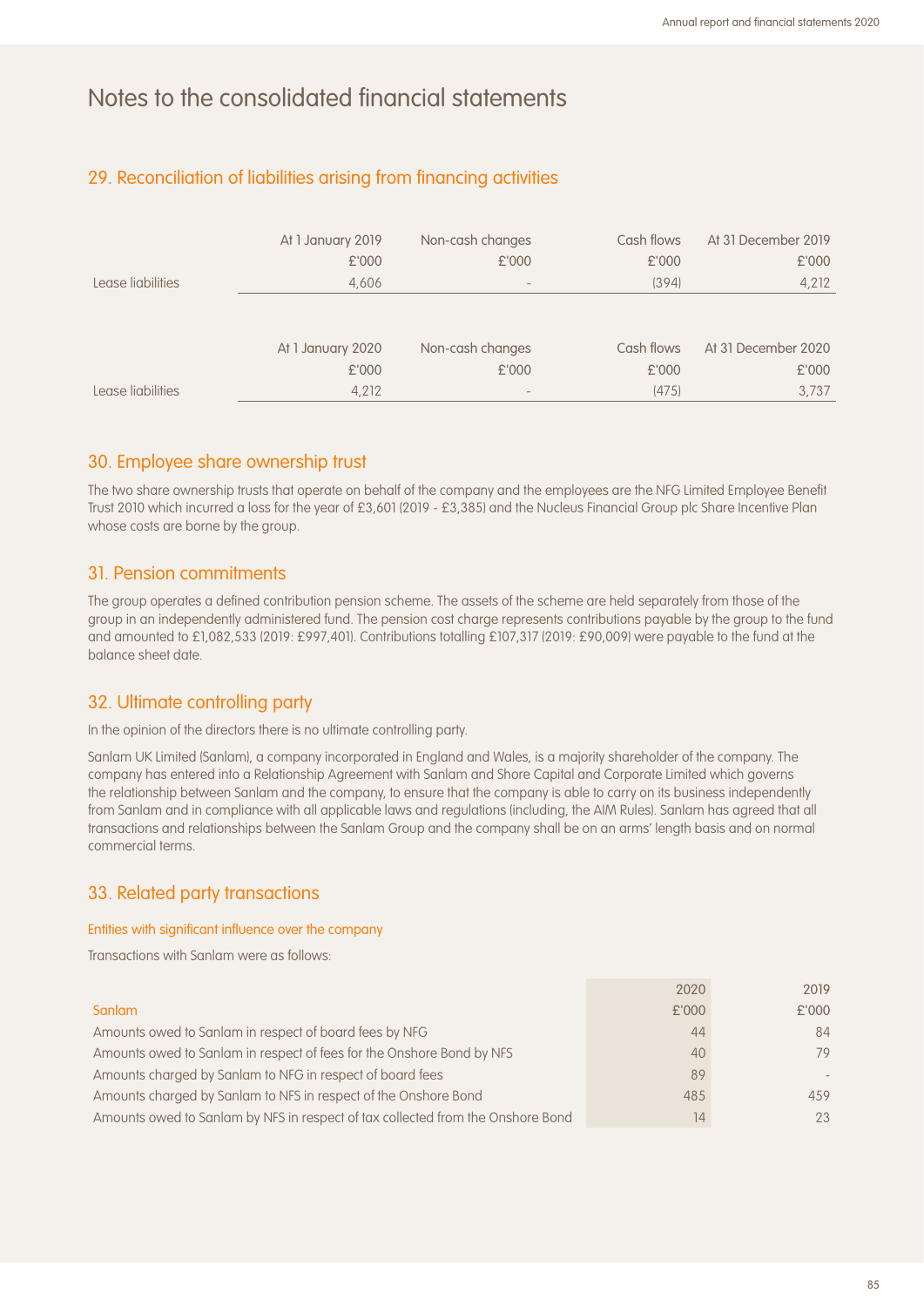## 33. Related party transactions continued

#### Subsidiaries

NFG owns 100 per cent of the share capital of NFS, NIFAS and IMX. There were no transactions with IMX and NIFAS. The transactions with NFS are as follows:

|                            | 2020  | 2019  |
|----------------------------|-------|-------|
| <b>NFS</b>                 | £'000 | £'000 |
| Amounts owed to NFG by NFS | .828  | 1,760 |
|                            |       |       |

#### Other related parties

There were no transactions during the period or outstanding balances due to other related parties at the period end. (2019 £nil)

#### Key management personnel

Key management personnel are considered to be members of the executive committee and remuneration for the year is as follows:

|                              | 2020  | 2019  |
|------------------------------|-------|-------|
|                              | £'000 | £'000 |
| Short-term employee benefits | 1,859 | 1,736 |
| Post-employment benefits     | 51    | 61    |
| Share-based payments         | 465   | 229   |
|                              |       |       |
|                              | 2,375 | 2,026 |

Post-employment benefits relate to defined contribution pension scheme charges.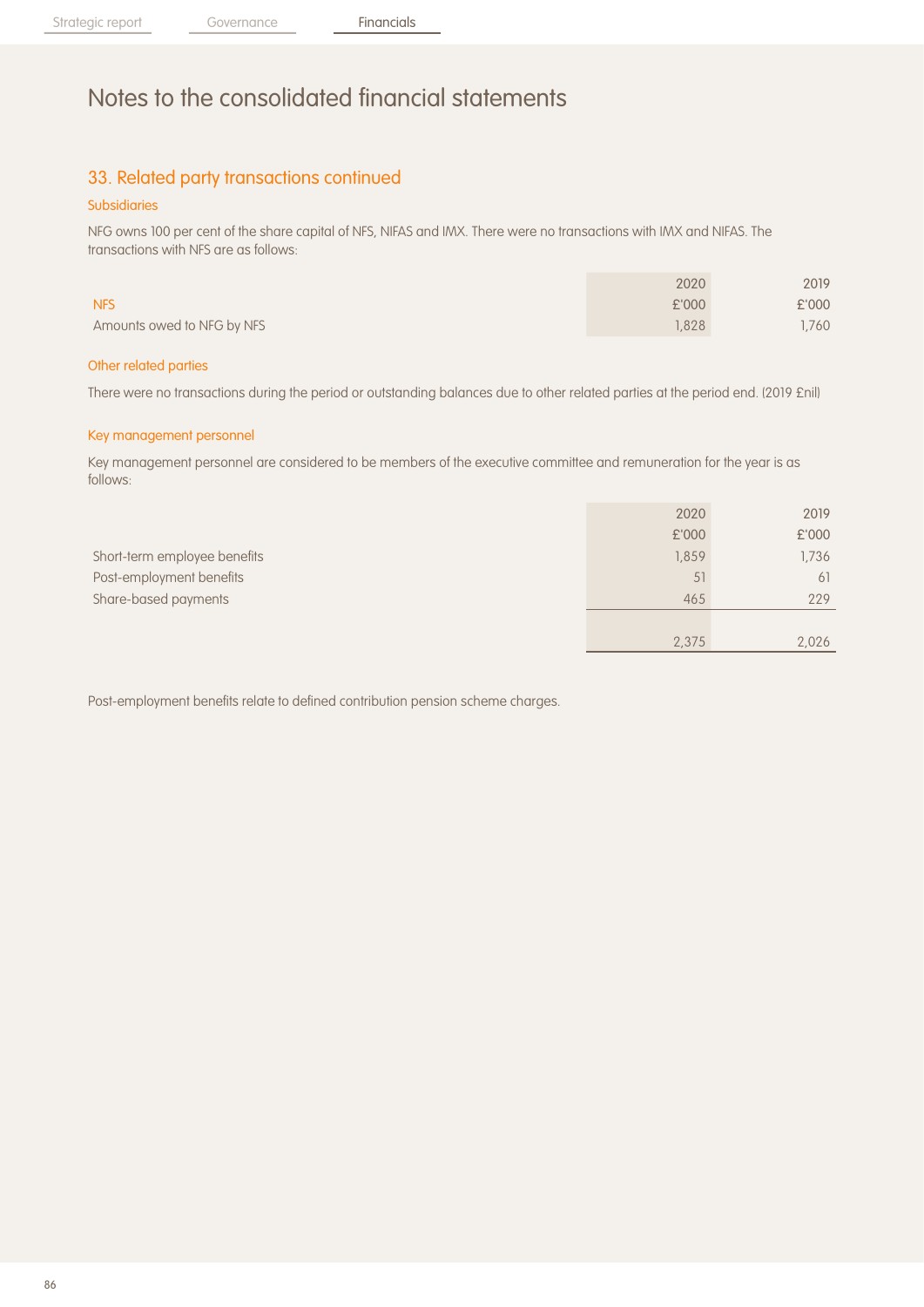#### 34. Events after the reporting period

On 9 February 2021, the boards of Nucleus and James Hay Holdings announced that they had agreed the terms of a recommended all cash offer to be made by James Hay Holdings, pursuant to which James Hay Holdings is to acquire the entire issued and to be issued share capital of Nucleus (the "Acquisition"). The Acquisition is intended to be effected by way of a courtsanctioned scheme of arrangement between Nucleus and the Nucleus shareholders under Part 26 of the Companies Act (the "Scheme").

Features and potential implications of the recommended offer if approved are:

The price offered by James Hay Holdings for the Acquisition of 188 pence per Nucleus share equates to total consideration for the Acquisition of approximately £144.621 million.

The Scheme requires the approval of a majority in number of those Scheme shareholders who are present and vote, either in person or by proxy, and who represent not less than 75 per cent, in nominal value of the Scheme shares voted by such Scheme shareholders at the Nucleus court meeting (expected to be held on 30 March 2021).

Implementation of the Scheme will also require the passing of a special resolution, which requires the approval of Nucleus shareholders representing at least 75 per cent of the votes cast, either in person or by proxy, at the Nucleus general meeting, which will be held immediately after the Nucleus court meeting.

In total, James Hay Holdings has received irrevocable undertakings to vote, or procure the voting, in favour of the Scheme at the Nucleus court meeting and the special resolution at the Nucleus general meeting (or in the event that the Scheme is implemented by way of a takeover offer as defined in Chapter 3 of Part 28 of the Companies Act (the "Offer"), to accept or procure acceptance of the Offer) from Nucleus shareholders holding in aggregate 42,732,982 Nucleus shares (representing approximately 55.88 per cent of the existing issued share capital of Nucleus as at 4 March 2021).

The Acquisition is subject to receipt of consent from the FCA.

The current non-executive directors of Nucleus will resign from Nucleus on or after the effective date of the Scheme.

The admission of Nucleus shares to trading on AIM will be cancelled as of or shortly following the effective date of the Scheme.

Outstanding unvested awards granted under the LTIP will vest and become exercisable to the extent determined by the Nucleus Remuneration and HR Committee.

The aggregate fees and expenses expected to be incurred by Nucleus in connection with the Acquisition are estimated to amount to £2,816,392, excluding applicable VAT and other taxes.

This aggregate number consists of the following categories:

|                                        | £                    |
|----------------------------------------|----------------------|
| Financial and corporate broking advice | 2,386,2421           |
| Legal advice                           | 370,000 <sup>2</sup> |
| Accounting advice                      | Nil                  |
| Public relations advice                | 15,000               |
| Other professional services            | Nil                  |
| Other costs and expenses               | 45,150               |
| Total (excluding VAT)                  | 2,816,392            |
| Total <sup>3</sup> estimated cost      |                      |
| to company                             | 3,379,670            |

<sup>1</sup> The total amount payable in respect of the aggregate fees and expenses for these services depends on whether the Acquisition becomes effective.

² This total is based on estimates and does not include disbursements.

<sup>3</sup> Nucleus is subject to a partial VAT exemption, as such limited VAT is expected to be reclaimed by the group for these costs

The Acquisition is considered to be a non adjusting post balance sheet event.

There were no other subsequent events that required adjustment to or disclosure in the financial statements for the period from 31 December 2020 to the date upon which the financial statements were available to be issued.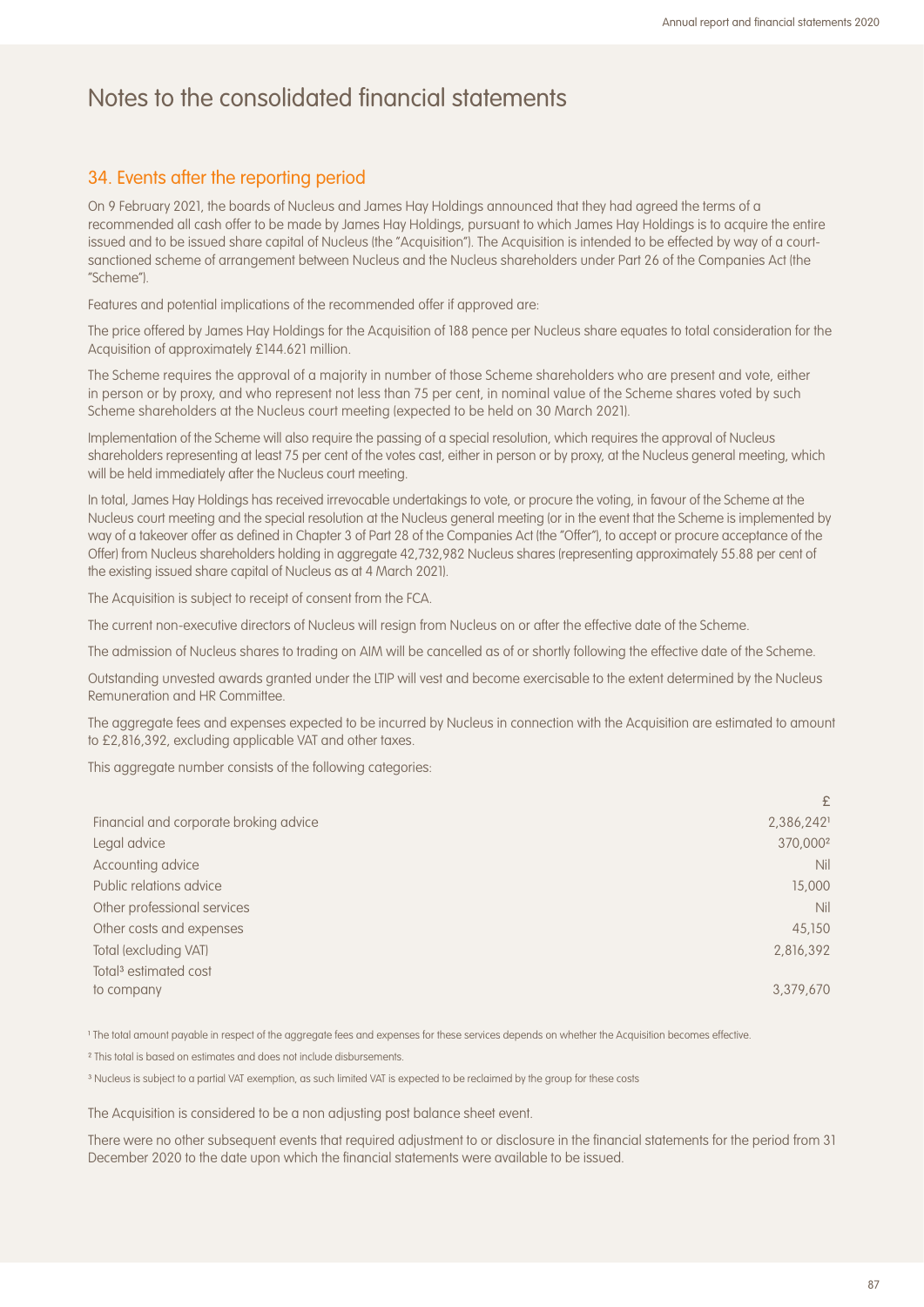# Company statement of financial position

|                                     | Note           | 31 December<br>2020 | 31 December<br>2019 |
|-------------------------------------|----------------|---------------------|---------------------|
|                                     |                | £'000               | £'000               |
| <b>Assets</b>                       |                |                     |                     |
| Non-current assets                  |                |                     |                     |
| Intangible assets                   | 5              | 1,955               |                     |
| Right of use lease assets           | 6              | 3,026               | 3,463               |
| Property, plant and equipment       | $\overline{7}$ | 834                 | 934                 |
| Investments in subsidiary companies | $\,8\,$        | 7,645               | 7,645               |
| Deferred tax                        | 14             | 229                 | 107                 |
|                                     |                | 13,689              | 12,149              |
| <b>Current assets</b>               |                |                     |                     |
| Trade and other receivables         | 9              | 3,179               | 3,174               |
| Cash and cash equivalents           | 10             | 2,025               | 1,007               |
|                                     |                | 5,204               | 4,181               |
| <b>Total assets</b>                 |                | 18,893              | 16,330              |
| Equity                              |                |                     |                     |
| Shareholders' equity                |                |                     |                     |
| Called up share capital             | 18             | 76                  | 76                  |
| Capital redemption reserve          | 18             | 53                  | 53                  |
| Share-based payment reserve         | 18             | 1,174               | 465                 |
| Treasury shares                     | 18             | (223)               | (120)               |
| Retained earnings                   | 18             | 9,585               | 8,632               |
| <b>Total equity</b>                 |                | 10,665              | 9,106               |
| <b>Liabilities</b>                  |                |                     |                     |
| Non-current liabilities             |                |                     |                     |
| Lease liabilities                   | 12             | 3,243               | 3,737               |
| Provisions                          | 13             | 223                 | 99                  |
|                                     |                | 3,466               | 3,836               |
| <b>Current liabilities</b>          |                |                     |                     |
| Lease liabilities                   | 12             | 494                 | 475                 |
| Trade and other payables            | 11             | 3,581               | 2,883               |
| Tax payable                         |                | 217                 | 30                  |
| Provisions                          | 13             | 470                 |                     |
|                                     |                | 4,762               | 3,388               |
| <b>Total liabilities</b>            |                | 8,228               | 7,224               |
| <b>Total equity and liabilities</b> |                | 18,893              | 16,330              |

In accordance with section 408 of the Companies Act 2006, the company is exempt from the requirement to present its own income statement and a statement of comprehensive income. The company's profit for the year was £1,713,440 (2019: £5,094,729). Included in this amount is dividends received of £1,000,000 (2019: £4,718,988), which are recognised when the right to receive payment is established. The company recognised no other income or expenses in either the current or prior year, other than the profit for each year.

The financial statements were approved and authorised for issue by the board and were signed on its behalf on 22 March 2021.

S J Geard **Director** 

The notes on pages 91 to 103 form part of these financial statements.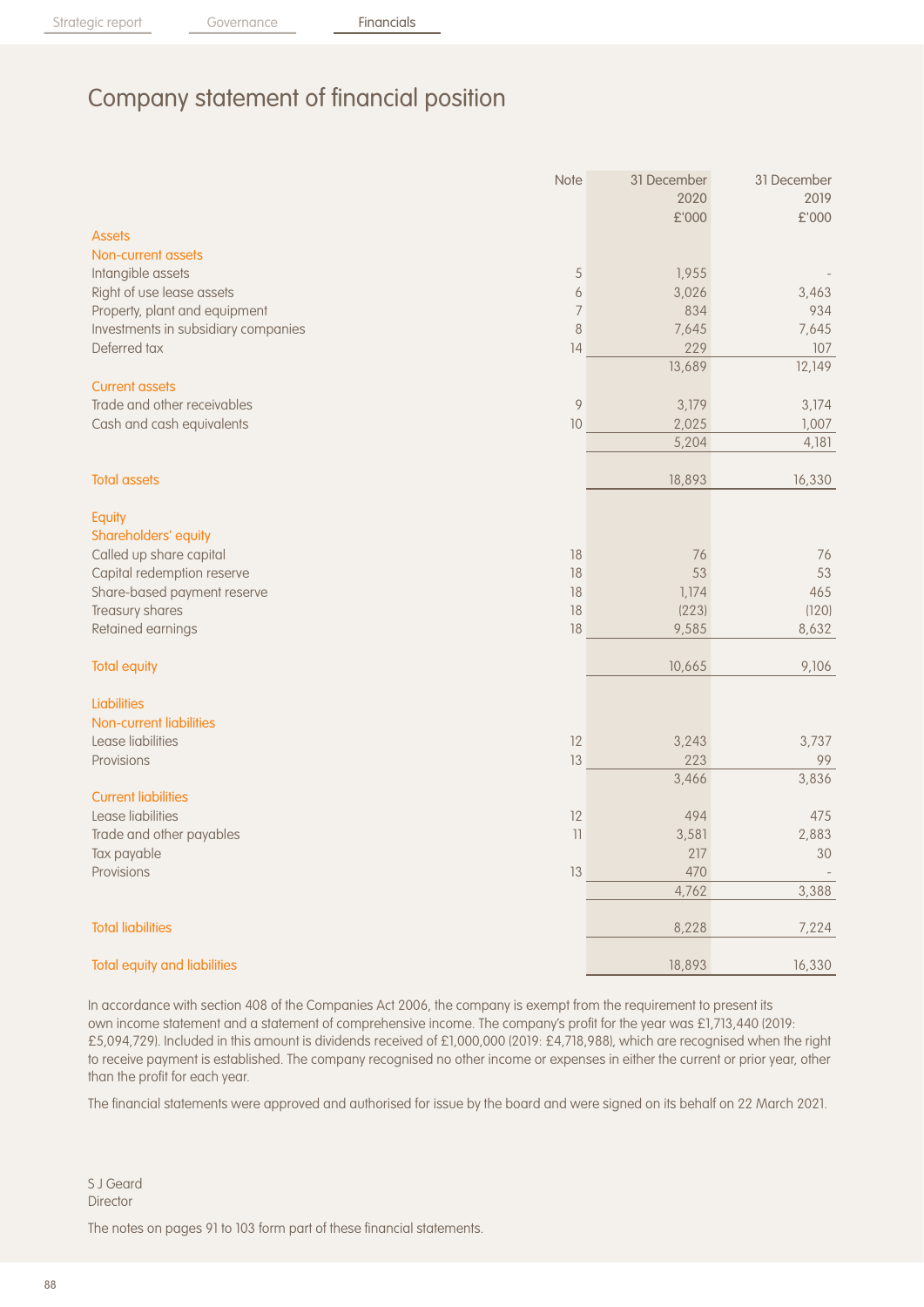# Company statement of changes in equity

|                                | <b>Note</b> | Called up<br>share capital<br>£'000 | Retained<br>earnings<br>£'000 | <b>Treasury</b><br>shares<br>£'000 | Capital<br>redemption<br>reserve<br>£'000 | Share-based<br>payment<br>reserve<br>£'000 | Total equity<br>£'000 |
|--------------------------------|-------------|-------------------------------------|-------------------------------|------------------------------------|-------------------------------------------|--------------------------------------------|-----------------------|
| <b>Balance at</b>              |             |                                     |                               |                                    |                                           |                                            |                       |
| 1 January 2020                 |             | 76                                  | 8,632                         | (120)                              | 53                                        | 465                                        | 9,106                 |
| Changes in equity              |             |                                     |                               |                                    |                                           |                                            |                       |
| Other movements                |             | $\overline{\phantom{a}}$            |                               | $\overline{\phantom{a}}$           |                                           |                                            |                       |
| Profit for the year            |             | $\overline{\phantom{a}}$            | 1,713                         | $\overline{\phantom{a}}$           |                                           |                                            | 1,713                 |
| Dividend paid                  |             |                                     | (760)                         |                                    |                                           |                                            | (760)                 |
| Purchase of own<br>shares      |             |                                     |                               | (103)                              |                                           |                                            | (103)                 |
| Share based<br>payments charge |             |                                     |                               |                                    |                                           |                                            |                       |
| (excl NIC)                     |             | $\overline{\phantom{a}}$            |                               |                                    |                                           | 709                                        | 709                   |
| <b>Balance at</b>              |             |                                     |                               |                                    |                                           |                                            |                       |
| 31 December 2020               |             | 76                                  | 9,585                         | (223)                              | 53                                        | 1,174                                      | 10,665                |

|                                |             |                          |          |                          | Capital    | Share-based |              |
|--------------------------------|-------------|--------------------------|----------|--------------------------|------------|-------------|--------------|
|                                |             | Called up                | Retained | <b>Treasury</b>          | redemption | payment     |              |
|                                |             | share capital            | earnings | shares                   | reserve    | reserve     | Total equity |
|                                | <b>Note</b> | £'000                    | £'000    | £'000                    | £'000      | £'000       | £'000        |
| <b>Balance at</b>              |             |                          |          |                          |            |             |              |
| 1 January 2019                 |             | 76                       | 7,481    | (29)                     | 53         | 150         | 7,731        |
| <b>IFRS 16 conversion</b>      |             |                          | (71)     | $\overline{\phantom{a}}$ |            |             | (71)         |
| Changes in equity              |             |                          |          |                          |            |             |              |
| Profit for the year            |             | $\overline{\phantom{a}}$ | 5,095    | $\overline{\phantom{a}}$ |            |             | 5,095        |
| Dividend paid                  |             | $\overline{\phantom{a}}$ | (3, 873) |                          |            |             | (3, 873)     |
| Purchase of own                |             |                          |          |                          |            |             |              |
| shares                         |             |                          |          | (91)                     |            |             | (91)         |
| Share based<br>payments charge |             |                          |          |                          |            |             |              |
| (excl NIC)                     |             |                          |          |                          |            | 315         | 315          |
| <b>Balance at</b>              |             |                          |          |                          |            |             |              |
| 31 December 2019               |             | 76                       | 8,632    | (120)                    | 53         | 465         | 9,106        |

The notes on pages 91 to 103 form part of these financial statements.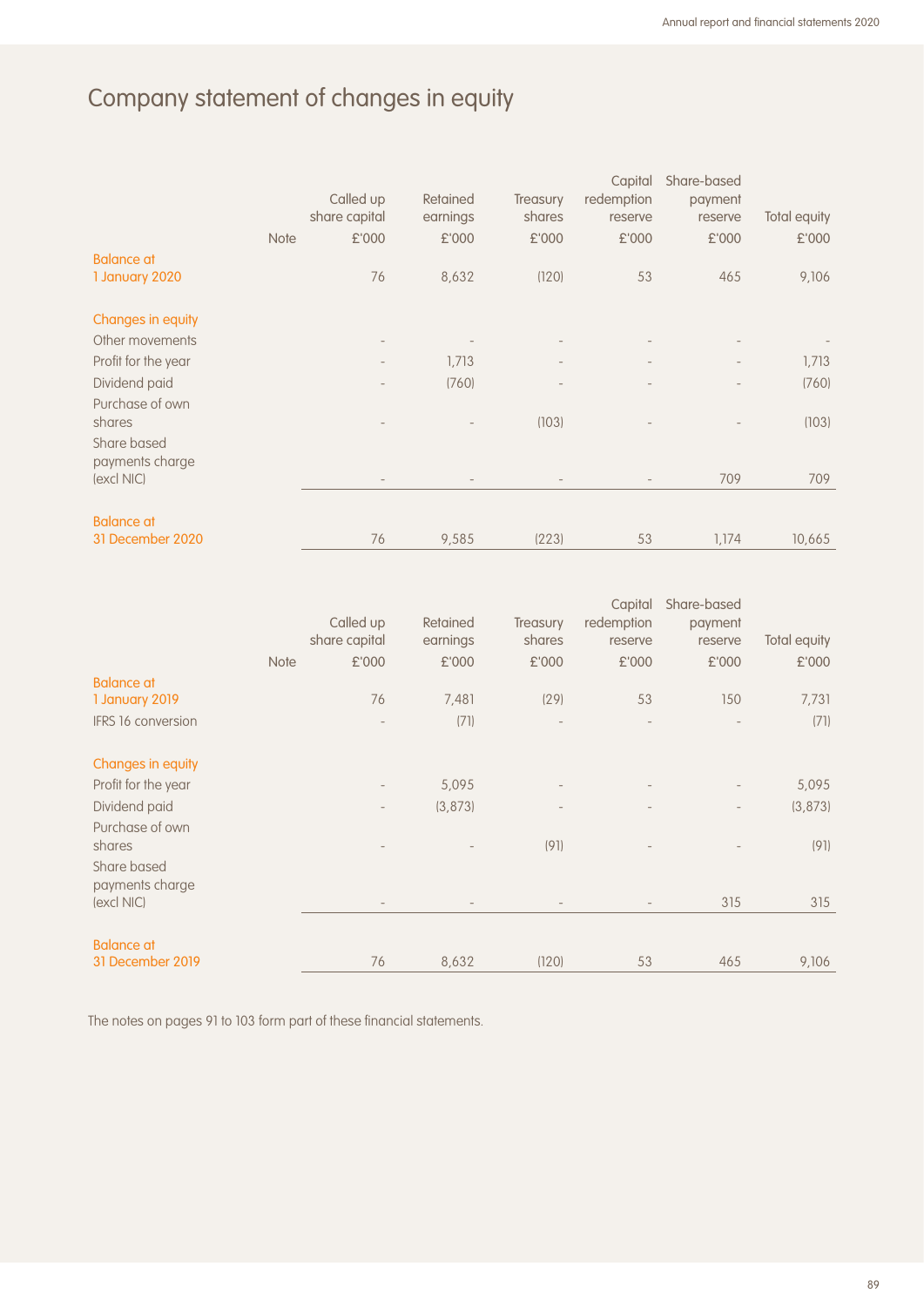# Company statement of cash flows

|                                                  |                | 2020     | 2019     |
|--------------------------------------------------|----------------|----------|----------|
|                                                  | <b>Note</b>    | £'000    | £'000    |
| Cash flows from operating activities             |                |          |          |
| Cash inflows/(outflows) from operations          | 16             | 2,342    | (1,014)  |
| Income tax paid                                  |                | (30)     | (1)      |
|                                                  |                |          |          |
| Net cash inflows/(outflows) from operations      |                | 2,312    | (1, 015) |
|                                                  |                |          |          |
| Cash flows from investing activities             |                |          |          |
| <b>Business combination payment</b>              | $\overline{4}$ | (1,500)  |          |
| Purchase of tangible fixed assets                | 7              | (15)     | (10)     |
| Dividend received                                |                | 1,729    | 4,719    |
|                                                  |                |          |          |
| Net cash inflow from investing activities        |                | 214      | 4,709    |
|                                                  |                |          |          |
| Cash flows from financing activities             |                |          |          |
| Interest paid                                    |                | (168)    | (180)    |
| Dividend paid                                    |                | (760)    | (3, 873) |
| Purchase of Treasury shares                      |                | (103)    | (91)     |
| Lease payments - principal                       | 12             | (475)    | (301)    |
| Net cash outflows from financing activities      |                | (1, 506) | (4, 445) |
|                                                  |                |          |          |
| Increase/(decrease) in cash and cash equivalents |                | 1,020    | (751)    |
|                                                  |                |          |          |
| Cash and cash equivalents at beginning of year   |                | 1,007    | 1,758    |
|                                                  |                |          |          |
| Effects of exchange rate changes                 |                | (2)      |          |
|                                                  |                |          |          |
| Cash and cash equivalents at end of year         |                | 2,025    | 1,007    |

The notes on pages 91 to 103 form part of these financial statements.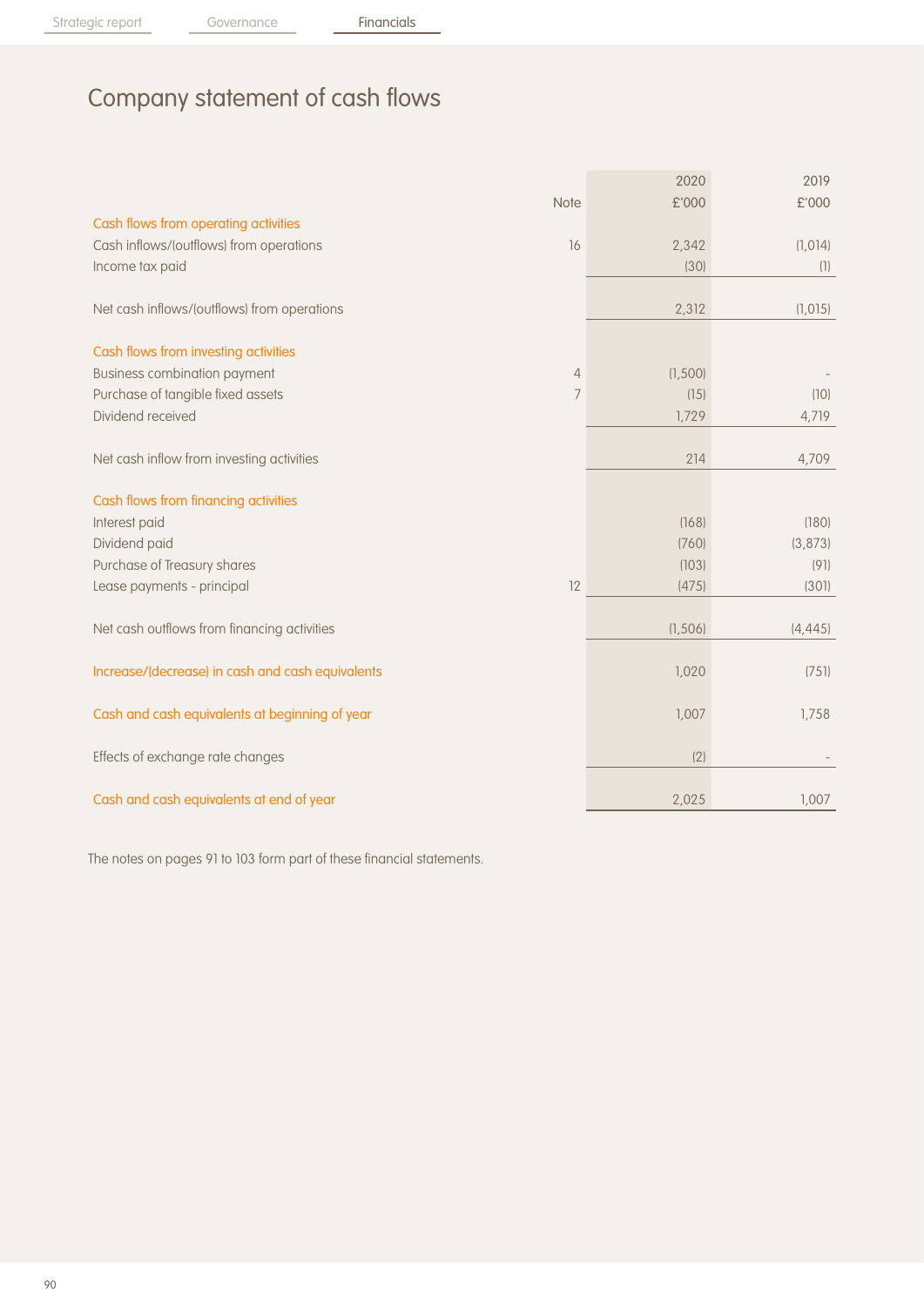### 1. Accounting policies

Nucleus Financial Group plc (the company) is a public limited company incorporated in the United Kingdom and registered in England and Wales.

In accordance with Section 408 of the Companies Act 2006, the company is exempt from the requirement to produce its own income statement and statement of comprehensive income.

The significant accounting policies applied in the preparation of these company financial statements are the same as those set out in note 1 to the consolidated financial statements with the addition of the following:

#### Investments in subsidiaries

Investments in subsidiaries are valued at cost less any provision for impairment. At each reporting date, the directors assess whether there is any indication that an asset may be impaired. If any such indication exists, the directors will estimate the recoverable amount of the asset. There was no impairment during the year.

#### 2. Critical accounting judgements and key sources of estimation uncertainty

Estimates and judgements are continually evaluated and are based on historical experience and other factors, including expectations of future events that are believed to be reasonable under the circumstances. The estimates and judgements applied in the preparation of these company financial statements are the same as those set out in note 2 to the consolidated financial statements.

#### 3. Staff costs

Staff costs paid by the company and the number of employees are detailed in note 6 to the consolidated financial statements. The company recharges an element of this cost to NFS.

The company's pension commitments are disclosed in note 31 to the consolidated financial statements.

Directors' remuneration and compensation of key management personnel is disclosed in notes 7 and 33 to the consolidated financial statements.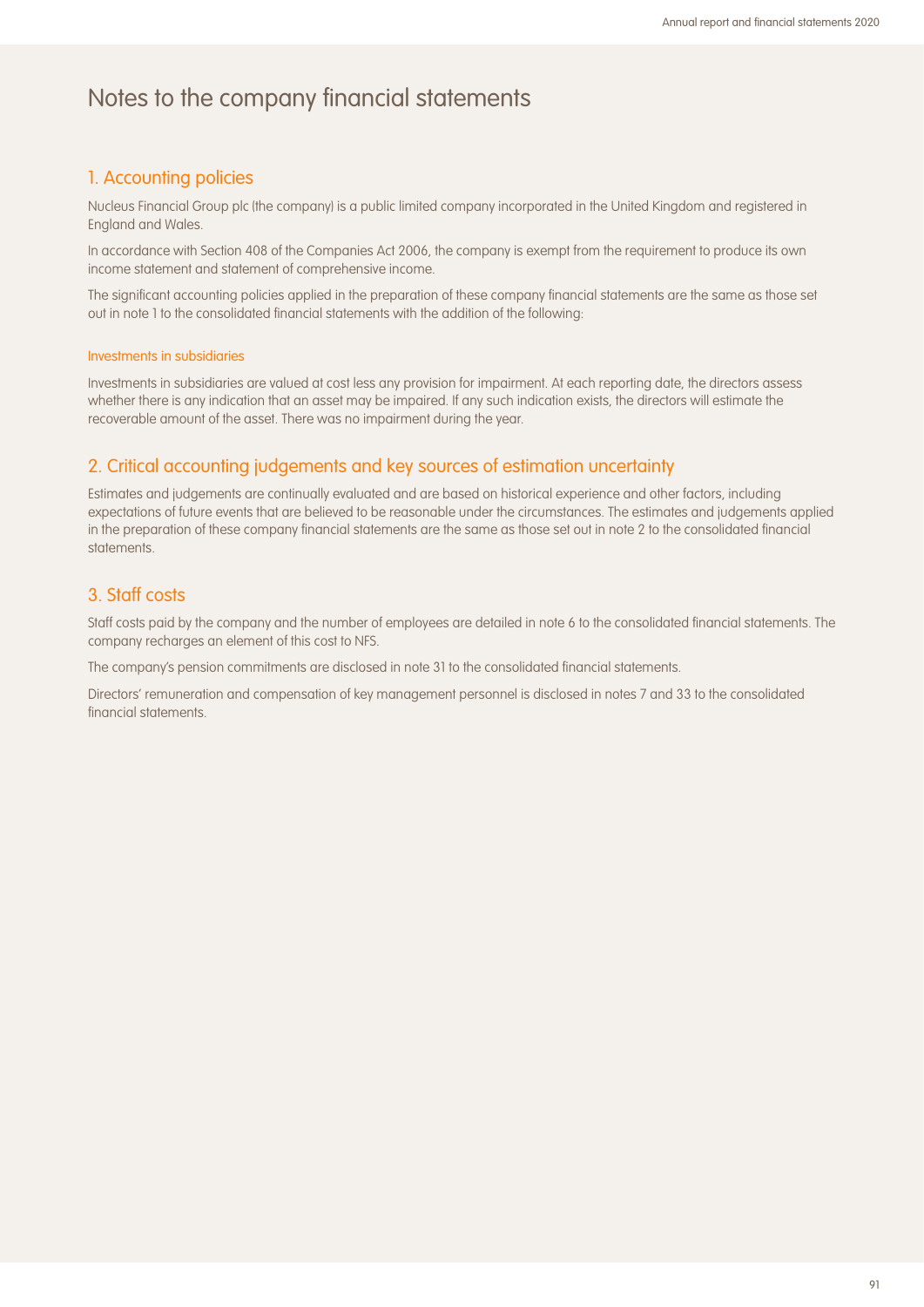### 4. Business combination

On 11 December 2020 Nucleus Financial Group plc acquired the UK business and assets of Genpact Wealth Management UK Limited (which operates under the trading name OpenWealth) as they pertain to Nucleus. In November 2018 Nucleus unbundled its technology arrangements from OpenWealth, contracting directly with Bravura Solutions (UK) Ltd.

The board of Nucleus believes that the acquisition of the assets that pertain to Nucleus will allow the group to:

- further accelerate its product development and automation programme,
- provide scope to enhance the level and efficiency of its offline service,
- create new growth opportunities for its people, and
- accelerate the expansion of its operating margin as it grows AUA.

Details of the purchase consideration, the net assets acquired and goodwill are as follows:

| £'000 |
|-------|
| 1,500 |
| 88    |
| 382   |
| 1.970 |
|       |

Nucleus is required to pay OpenWealth additional consideration in relation to certain contracts throughout 2021. The final amount due will be determined on actual costs incurred by OpenWealth. The fair value of the consideration as at 31 December 2020 has been based on the value of the costs expected to be incurred.

The assets and liabilities recognised as a result of the acquisition are as follow:

|                               | £'000 |
|-------------------------------|-------|
| Property, plant and equipment | 15    |
| Goodwill                      | 1.955 |
| Net assets acquired           | .970  |
|                               |       |

The goodwill is attributable to the skilled workforce and acquired wrap administration back offices processes, and the expected synergies from combining the operations of Nucleus and OpenWealth. None of the goodwill recognised is expected to be deductible for tax purposes.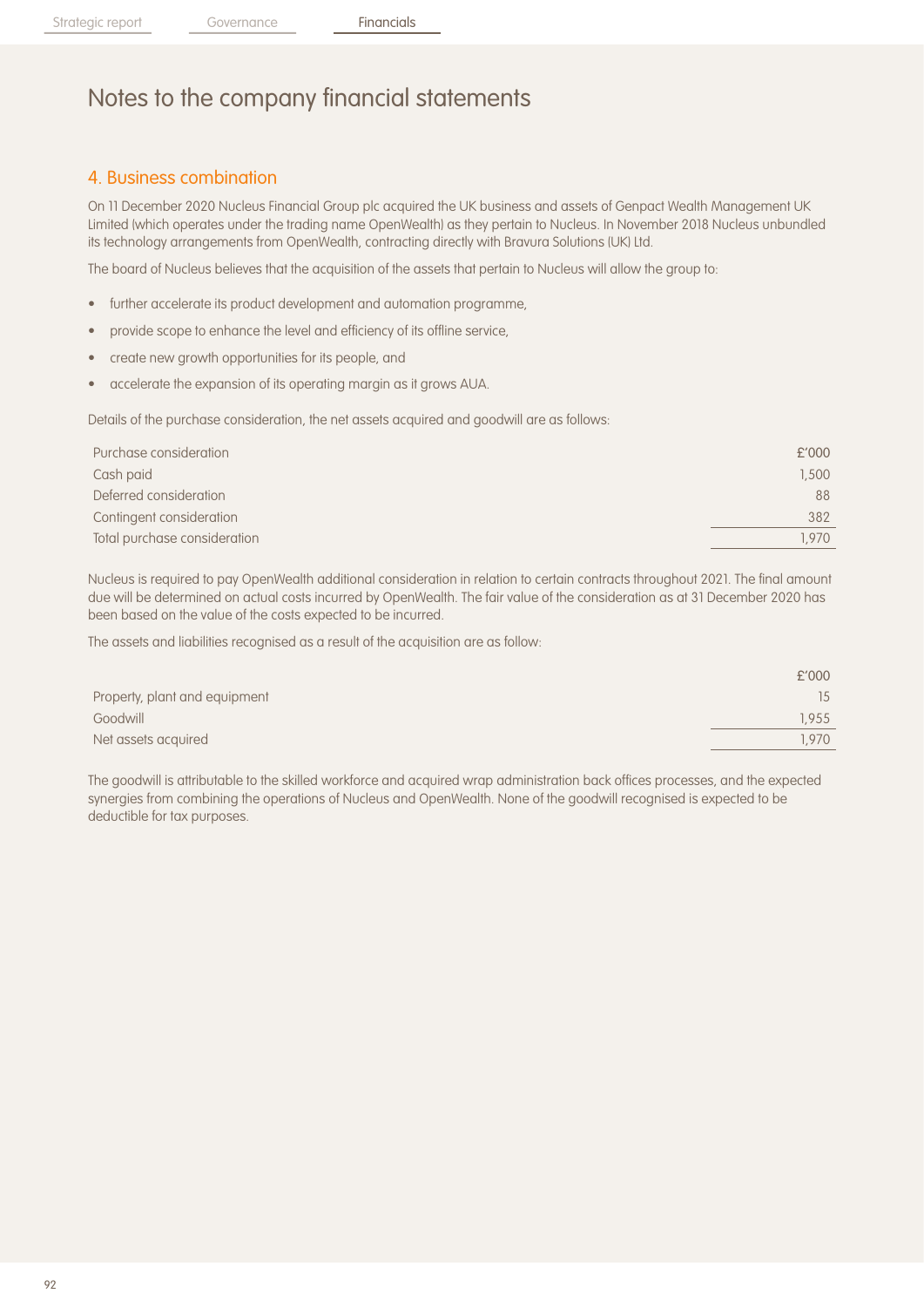## 5. Intangible Assets

|                     | Goodwill | Total |
|---------------------|----------|-------|
| Cost                | £'000    | £'000 |
| At 1 January 2020   |          |       |
| <b>Additions</b>    | 1,955    | 1,955 |
| Write-offs          |          |       |
| At 31 December 2020 | 1,955    | 1,955 |
| Amortisation        |          |       |
| At 1 January 2020   |          |       |
| Charge for the year |          |       |
| Impairments         |          |       |
| At 31 December 2020 |          |       |
| Net book value      |          |       |
| At 31 December 2020 | 1,955    | 1,955 |
| At 31 December 2019 |          |       |
|                     |          |       |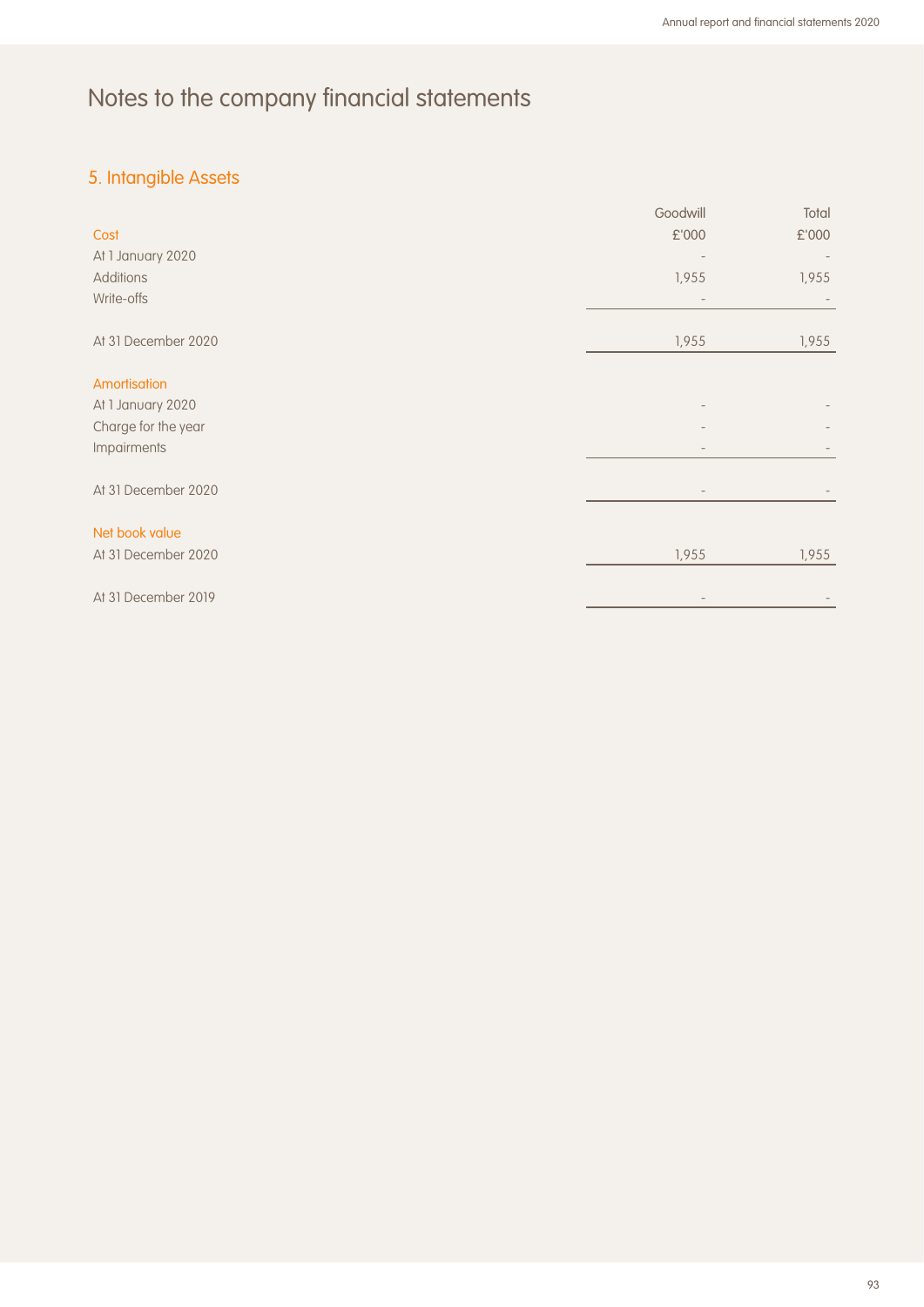## 6. Right of use lease assets

|                         | Right of use asset |               |
|-------------------------|--------------------|---------------|
|                         | Greenside          |               |
|                         | Edinburgh          | Total         |
|                         | £'000              | £'000         |
| Cost                    |                    |               |
| At 1 January 2020       | 3,901              | 3,901         |
| <b>Additions</b>        |                    |               |
| Disposals               |                    |               |
|                         |                    |               |
| At 31 December 2020     | 3,901              | 3,901         |
|                         |                    |               |
| Depreciation            |                    |               |
| At 1 January 2020       | 438                | 438           |
| Charge for the year     | 437                | 437           |
| Eliminated on disposals |                    |               |
|                         |                    |               |
| At 31 December 2020     | 875                | 875           |
|                         |                    |               |
| Net book value          |                    |               |
| At 31 December 2020     | 3,026              | 3,026         |
|                         |                    |               |
| At 31 December 2019     | 3,463              | 3,463         |
|                         |                    |               |
|                         | Right of use asset |               |
|                         | Greenside          |               |
|                         | Edinburgh          | Total         |
|                         | £'000              | $\pounds$ 000 |
| Cost                    |                    |               |
| At 1 January 2019       |                    |               |
| Transition to IFRS 16   | 3,901              | 3,901         |
| <b>Additions</b>        |                    |               |
|                         |                    |               |
| Disposals               |                    |               |
| At 31 December 2019     | 3,901              | 3,901         |
|                         |                    |               |
| Depreciation            |                    |               |
| At 1 January 2019       |                    |               |
| Transition to IFRS 16   |                    |               |
| Charge for the year     | 438                | 438           |
| Eliminated on disposals |                    |               |
|                         |                    |               |
| At 31 December 2019     | 438                | 438           |
|                         |                    |               |
| Net book value          |                    |               |
| At 31 December 2019     | 3,463              | 3,463         |
|                         |                    |               |
| At 31 December 2018     |                    |               |
|                         |                    |               |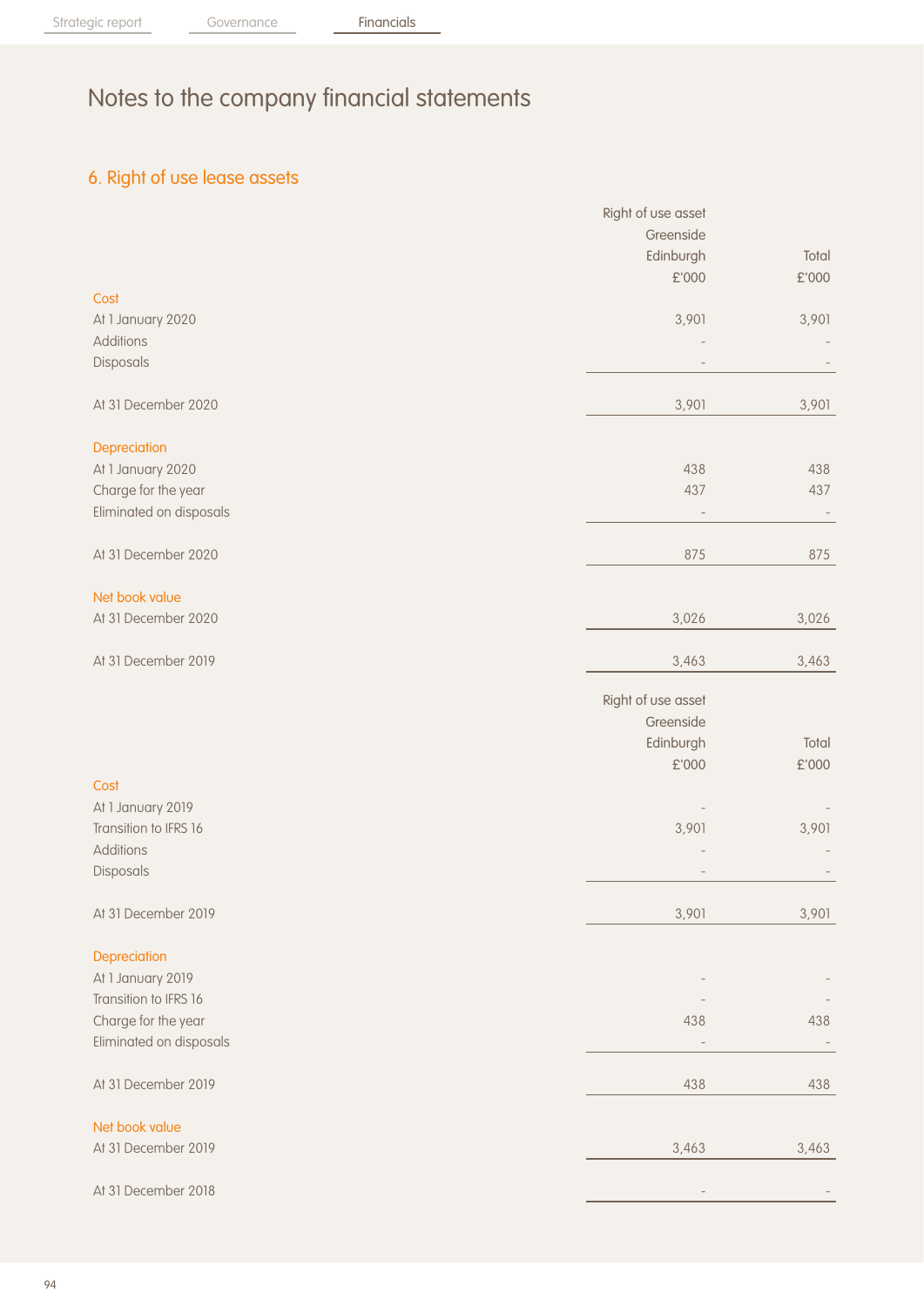## 7. Property, plant and equipment

|                         | Short-term |              |                |       |
|-------------------------|------------|--------------|----------------|-------|
|                         | leasehold  | Fixtures and | Office         |       |
|                         | property   | fittings     | equipment      | Total |
|                         | £'000      | £'000        | £'000          | £'000 |
| Cost                    |            |              |                |       |
| At 1 January 2020       | 1,147      |              |                | 1,147 |
|                         |            |              |                |       |
| <b>Additions</b>        |            | $\,8\,$      | $\overline{7}$ | 15    |
| Disposals               |            |              |                |       |
| At 31 December 2020     | 1,147      | $8\,$        | $\overline{7}$ | 1,162 |
| Depreciation            |            |              |                |       |
| At 1 January 2020       | 213        |              |                | 213   |
| Charge for the year     | 115        |              |                | 115   |
|                         |            |              |                |       |
| Eliminated on disposals |            |              |                |       |
| At 31 December 2020     | 328        |              |                | 328   |
| Net book value          |            |              |                |       |
| At 31 December 2020     | 819        | $\,8\,$      | $\overline{7}$ | 834   |
|                         |            |              |                |       |
| At 31 December 2019     | 934        |              |                | 934   |
|                         | Short-term |              |                |       |
|                         | leasehold  | Fixtures and | Office         |       |
|                         |            |              |                |       |
|                         | property   | fittings     | equipment      | Total |
|                         | £'000      | £'000        | £'000          | £'000 |
| Cost                    |            |              |                |       |
| At 1 January 2019       | 1,137      |              |                | 1,137 |
| Transition to IFRS 16   |            |              |                |       |
| <b>Additions</b>        | 10         |              |                | 10    |
| Disposals               |            |              |                |       |
| At 31 December 2019     | 1,147      |              |                | 1,147 |
|                         |            |              |                |       |
| Depreciation            |            |              |                |       |
| At 1 January 2019       | 99         |              |                | 99    |
| Transition to IFRS 16   |            |              |                |       |
| Charge for the year     | 114        |              |                | 114   |
| Eliminated on disposals |            |              |                |       |
|                         |            |              |                |       |
| At 31 December 2019     | 213        |              |                | 213   |
| Net book value          |            |              |                |       |
| At 31 December 2019     | 934        |              |                | 934   |
|                         |            |              |                |       |
| At 31 December 2018     | 1,038      |              |                | 1,038 |
|                         |            |              |                |       |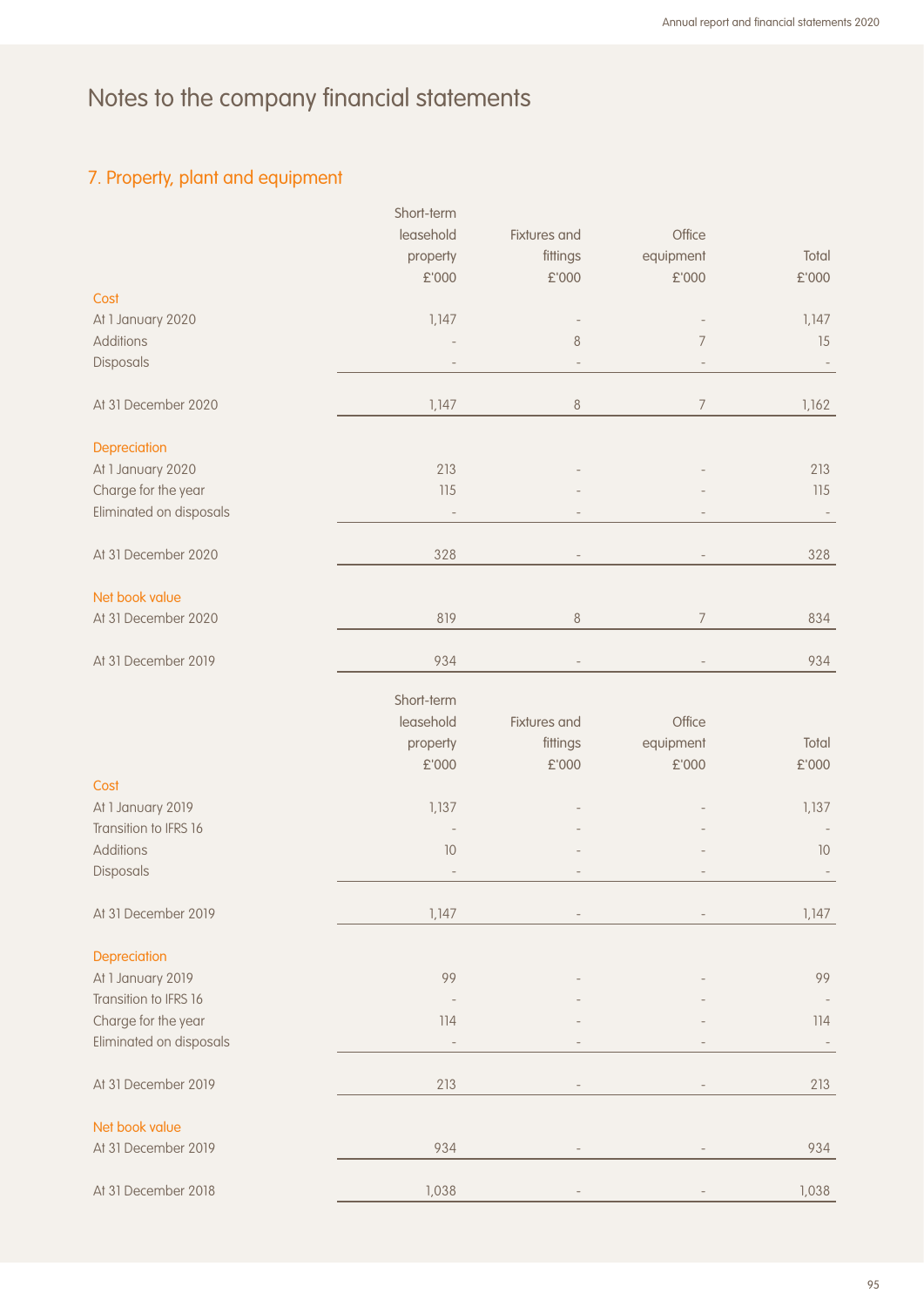## 8. Investments in subsidiary companies

|                              | 2020  | 2019  |
|------------------------------|-------|-------|
| Cost                         | £'000 | £'000 |
| At 1 January and 31 December | 7.645 | 7.645 |

#### Subsidiary undertakings

The following are subsidiary undertakings of the company:

#### Nucleus Financial Services Limited

Registered office: Elder House, St Georges Business Park, 207 Brooklands Road, Weybridge, Surry, England, KT13 0TS

Class of shares: Ordinary

Holding: 100%

Principal activity: Provision of wrap administration services to selected financial advisers in the United Kingdom.

|                                | 2020   | 2019   |
|--------------------------------|--------|--------|
|                                | £'000  | £'000  |
| Aggregate capital and reserves | 19,587 | 17,391 |
| Profit for the financial year  | 3.196  | 5,502  |

#### Nucleus IFA services Limited

Registered office: Greenside, 12 Blenheim Place, Edinburgh, Scotland, EH7 5JH

Class of shares: Ordinary

Holding: 100%

Principal activity: Provision of platform technology, sales, marketing and platform development services to NFS. Trade was transferred to NFS on 1 April 2017

|                                | 2020  | 2019  |
|--------------------------------|-------|-------|
|                                | £'000 | £'000 |
| Aggregate capital and reserves | 99    | 726   |
| Profit for the financial year  |       | 78    |

#### Nucleus IMX Limited

Registered office: Elder House, St Georges Business Park, 207 Brooklands Road, Weybridge, Surry, England, KT13 0TS

Class of shares: Ordinary

Holding: 100%

Principal activity: Non-trading subsidiary

|                                | 2020 | 2019 |
|--------------------------------|------|------|
|                                |      |      |
| Aggregate capital and reserves |      |      |
| Profit for the financial year  |      |      |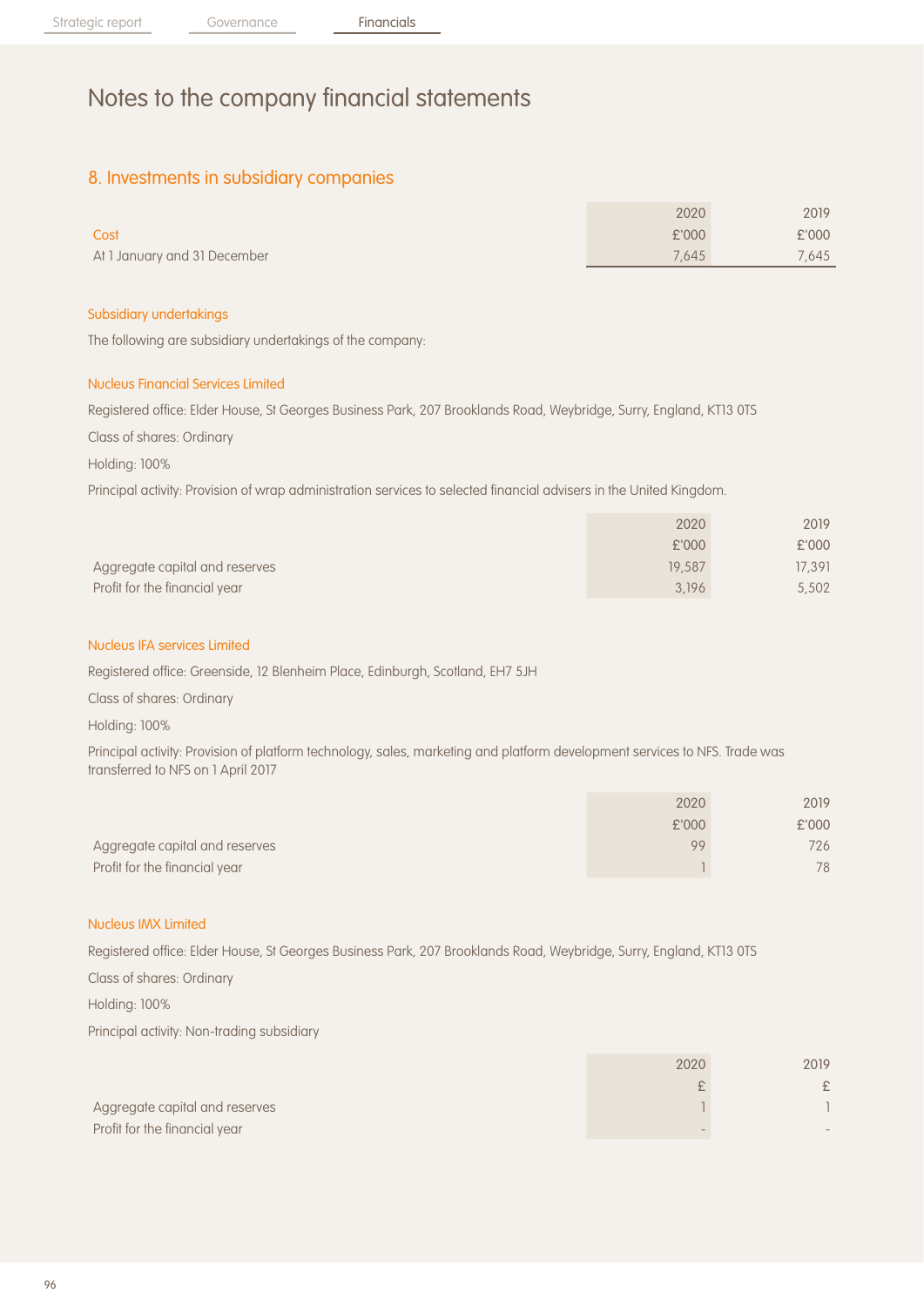## 9. Trade and other receivables

|                                    | 2020  | 2019  |
|------------------------------------|-------|-------|
|                                    | £'000 | £'000 |
| Amounts owed by group undertakings | 1,828 | 2,231 |
| Other debtors                      | 105   | 57    |
| Prepayments                        | 1.246 | 886   |
|                                    |       |       |
|                                    | 3.179 | 3,174 |

Amounts owed by group undertakings are unsecured, interest free and have agreed repayment terms.

## 10. Cash and cash equivalents

|                          | 2020  | 2019  |
|--------------------------|-------|-------|
|                          | £'000 | £'000 |
| Cash at bank and in hand | 2.025 | .007  |

## 11. Trade and other payables

|                                 | 2020  | 2019  |
|---------------------------------|-------|-------|
|                                 | £'000 | £'000 |
| Trade creditors                 | 441   | 407   |
| Social security and other taxes | 496   | 371   |
| Other creditors                 | 258   | 9     |
| <b>Accruals</b>                 | 2,386 | 2,096 |
|                                 |       |       |
|                                 | 3,581 | 2,883 |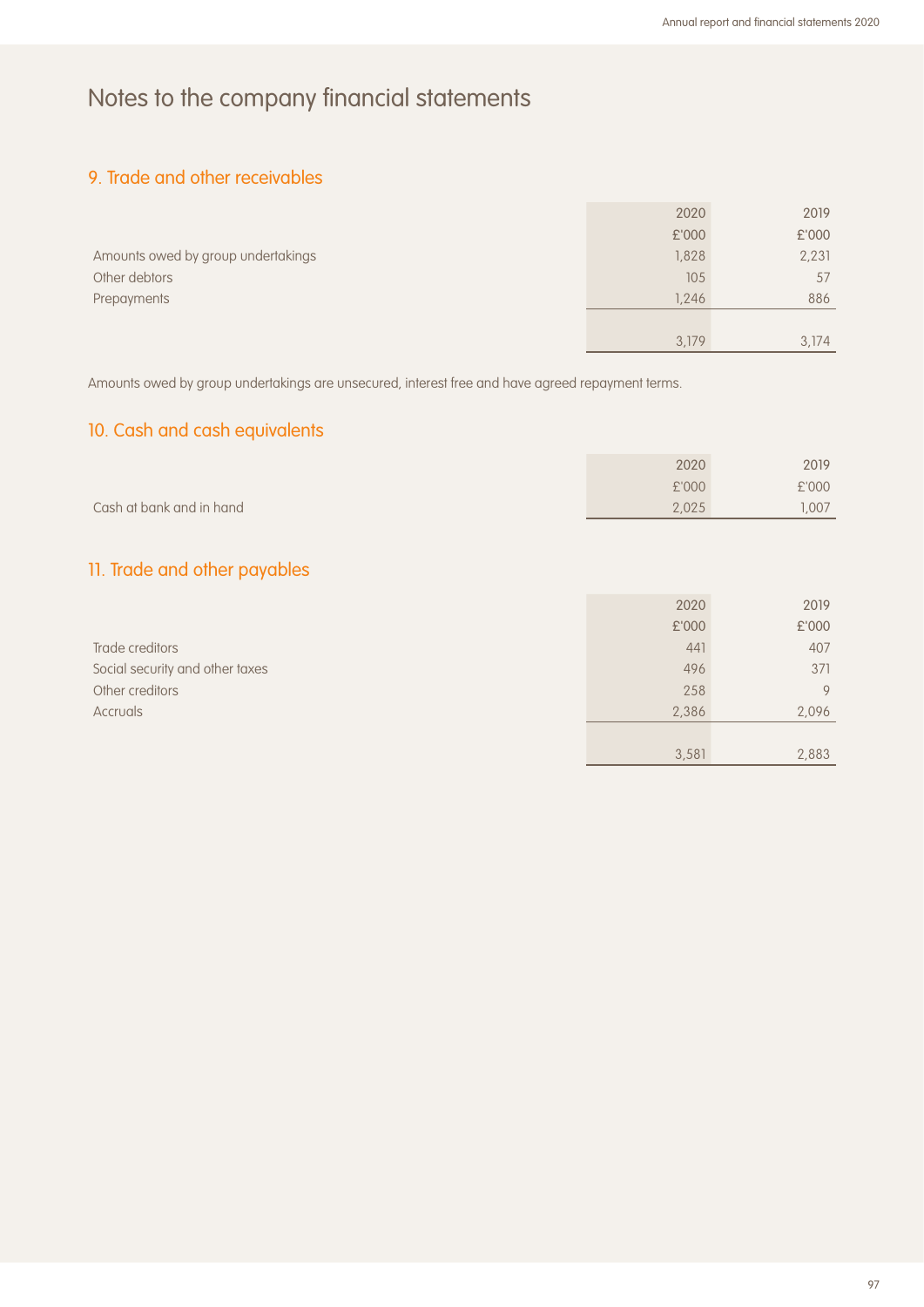## 12. Lease liabilities

|                   |                |               |           | 2020        | 2019  |
|-------------------|----------------|---------------|-----------|-------------|-------|
|                   |                |               |           | £'000       | £'000 |
| Non-current:      |                |               |           |             |       |
| Lease liabilities |                |               |           | 3,243       | 3,737 |
|                   |                |               |           |             |       |
| Current:          |                |               |           |             |       |
| Lease liabilities |                |               |           | 494         | 475   |
|                   |                |               |           |             |       |
|                   |                |               |           |             |       |
|                   | 1 year or less | $1 - 2$ years | 2-5 years | $> 5$ years | Total |
|                   | £'000          | £'000         | £'000     | £'000       | £'000 |
| 2020              |                |               |           |             |       |
| Lease liabilities | 494            | 513           | 1,666     | 1,064       | 3,737 |
|                   |                |               |           |             |       |
| 2019              |                |               |           |             |       |
| Lease liabilities | 475            | 494           | 1,602     | 1,641       | 4,212 |

## 13. Provisions

|                             | 2020  | 2019                     |
|-----------------------------|-------|--------------------------|
|                             | £'000 | £'000                    |
| Dilapidations               | 99    | 65                       |
| Share incentive plans       | 124   | 34                       |
| <b>Business combination</b> | 470   | $\overline{\phantom{a}}$ |
|                             |       |                          |
|                             | 693   | 99                       |
|                             |       |                          |
| Analysed as follows:        |       |                          |
| Current                     | 470   |                          |
| Non-current                 | 223   | 99                       |
|                             |       |                          |
|                             | 693   | 99                       |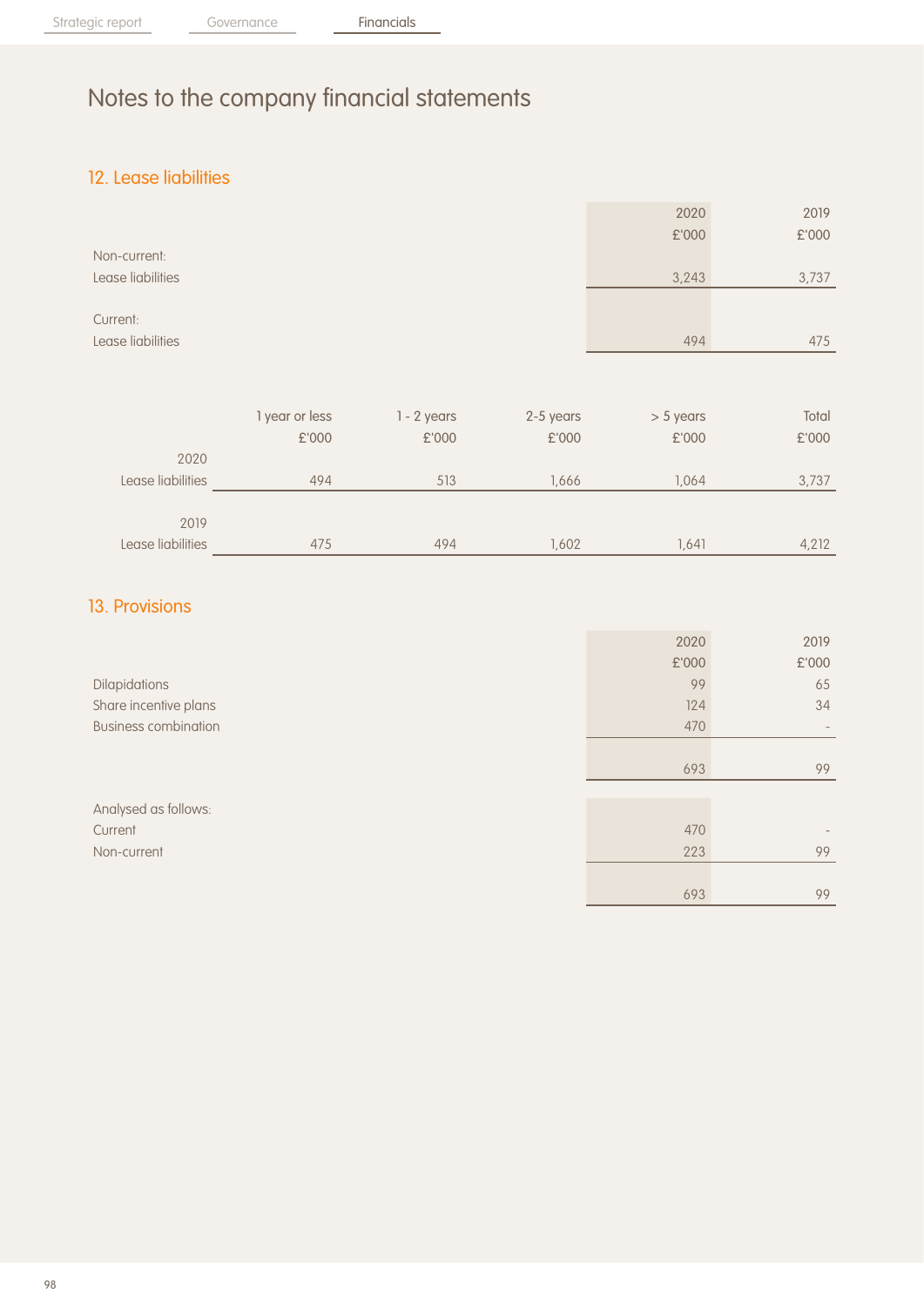#### 13. Provisions continued

|                                                | <b>Business</b>   | Share                    |                          |       |
|------------------------------------------------|-------------------|--------------------------|--------------------------|-------|
|                                                | combination       | incentive plans          | <b>Dilapidations</b>     | Total |
|                                                | £'000             | £'000                    | £'000                    | £'000 |
| At 1 January 2019                              |                   |                          | 32                       | 32    |
| Provided during year                           |                   | 34                       | 33                       | 67    |
| Utilised during year                           | $\qquad \qquad -$ | $\overline{\phantom{a}}$ | $\overline{\phantom{a}}$ |       |
| At 31 December 2019                            |                   | 34                       | 65                       | 99    |
| Provided during year                           |                   | 90                       | 34                       | 124   |
| Provided during year - business<br>combination | 470               |                          |                          | 470   |
| Utilised during year                           |                   |                          |                          |       |
| At 31 December 2020                            | 470               | 124                      | 99                       | 693   |

#### Share incentive plans

Provisions for share incentive plans relate to the LTIP which is a HMRC unapproved equity-settled scheme. The company is liable to pay employers' NIC upon exercise of the options. The provision is calculated using the applicable employers' NIC rate applied to the number of share awards expected to vest, valued at the share price at the reporting date. The provision is recognised over the vesting period of the shares awarded.

#### **Dilapidations**

During the year, the company utilised the remainder of the dilapidations provision relating to the previous leasehold premises following completion of contractual restoration obligations. The current balance provides for dilapidations relating to the company's new leasehold office premises at Greenside, Edinburgh. This is calculated using the Building Cost Information Service survey (part of the Royal Institution of Chartered Surveyors) of average settlement figures for offices, adjusted for inflation, and the square footage of the company's leasehold premises. The provision has been classified as non-current due to the likelihood of its utilisation at the end of the lease in 2027.

#### Business combination

As part of the agreement to acquire OpenWealth, Nucleus is required to pay additional consideration in relation to certain contracts. The final amount due will be determined on actual costs incurred by OpenWealth. The fair value of the consideration as at 31 December 2020 has been based on the value of the costs expected to be incurred.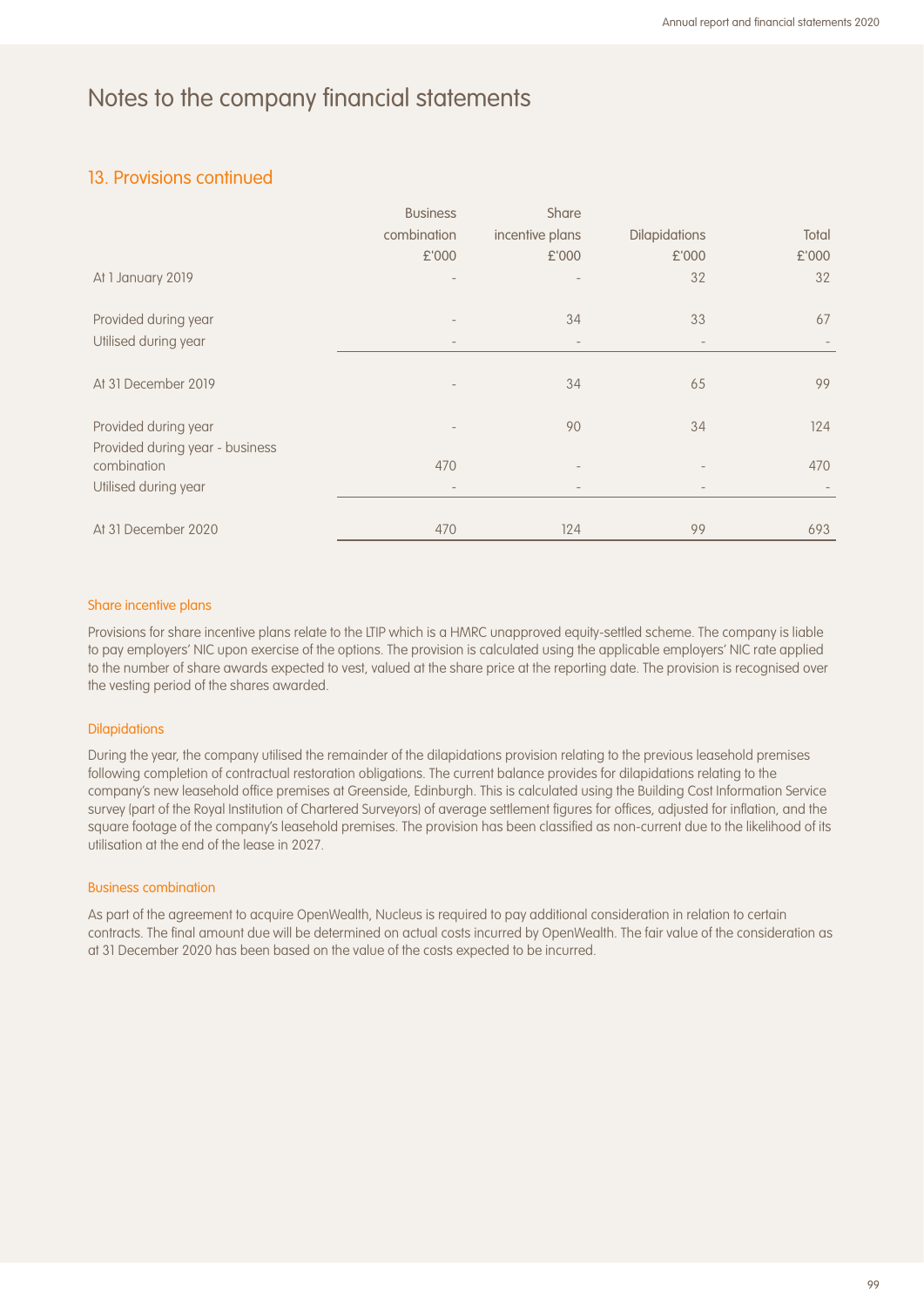## 14. Deferred tax

|                                 | Accelerated capital<br>allowances | Short term timing<br>differences | Losses and other<br>deductions | Total |
|---------------------------------|-----------------------------------|----------------------------------|--------------------------------|-------|
|                                 | £'000                             | £'000                            | £'000                          | £'000 |
| At 1 January 2019               | 8                                 | 17                               | 138                            | 163   |
| (Charge)/credit to statement of |                                   |                                  |                                |       |
| comprehensive income            | (1)                               | 81                               | (136)                          | (56)  |
|                                 |                                   |                                  |                                |       |
| At 31 December 2019             | 7                                 | 98                               | $\mathcal{P}$                  | 107   |
| (Charge)/credit to statement of |                                   |                                  |                                |       |
| comprehensive income            | (1)                               | 125                              | (2)                            | 122   |
|                                 |                                   |                                  |                                |       |
| At 31 December 2020             | 6                                 | 223                              |                                | 229   |

The total potential deferred tax asset arising in respect of unutilised tax losses and timing differences at 31 December 2020 is £nil (2019 £562,305).

### 15. Financial instruments

|                                    | <b>Financial liabilities</b> | Financial assets at |        |
|------------------------------------|------------------------------|---------------------|--------|
|                                    | at amortised cost            | amortised cost      | Total  |
|                                    | £'000                        | £'000               | £'000  |
| 2020                               |                              |                     |        |
| <b>Financial assets</b>            |                              |                     |        |
| Cash and cash equivalents          |                              | 2,025               | 2,025  |
| Trade and other receivables        |                              | 1,933               | 1,933  |
|                                    |                              |                     |        |
| <b>Total financial assets</b>      |                              | 3,958               | 3,958  |
| Non-financial assets               |                              |                     | 14,935 |
| <b>Total assets</b>                |                              |                     | 18,893 |
|                                    |                              |                     |        |
| <b>Financial liabilities</b>       |                              |                     |        |
| Finance lease obligations          | 3,737                        |                     | 3,737  |
| Trade and other payables           | 3,085                        |                     | 3,085  |
| <b>Total financial liabilities</b> | 6,822                        |                     | 6,822  |
|                                    |                              |                     |        |
| Non-financial liabilities          |                              |                     | 1,406  |
| <b>Total liabilities</b>           |                              |                     | 8,228  |
|                                    |                              |                     |        |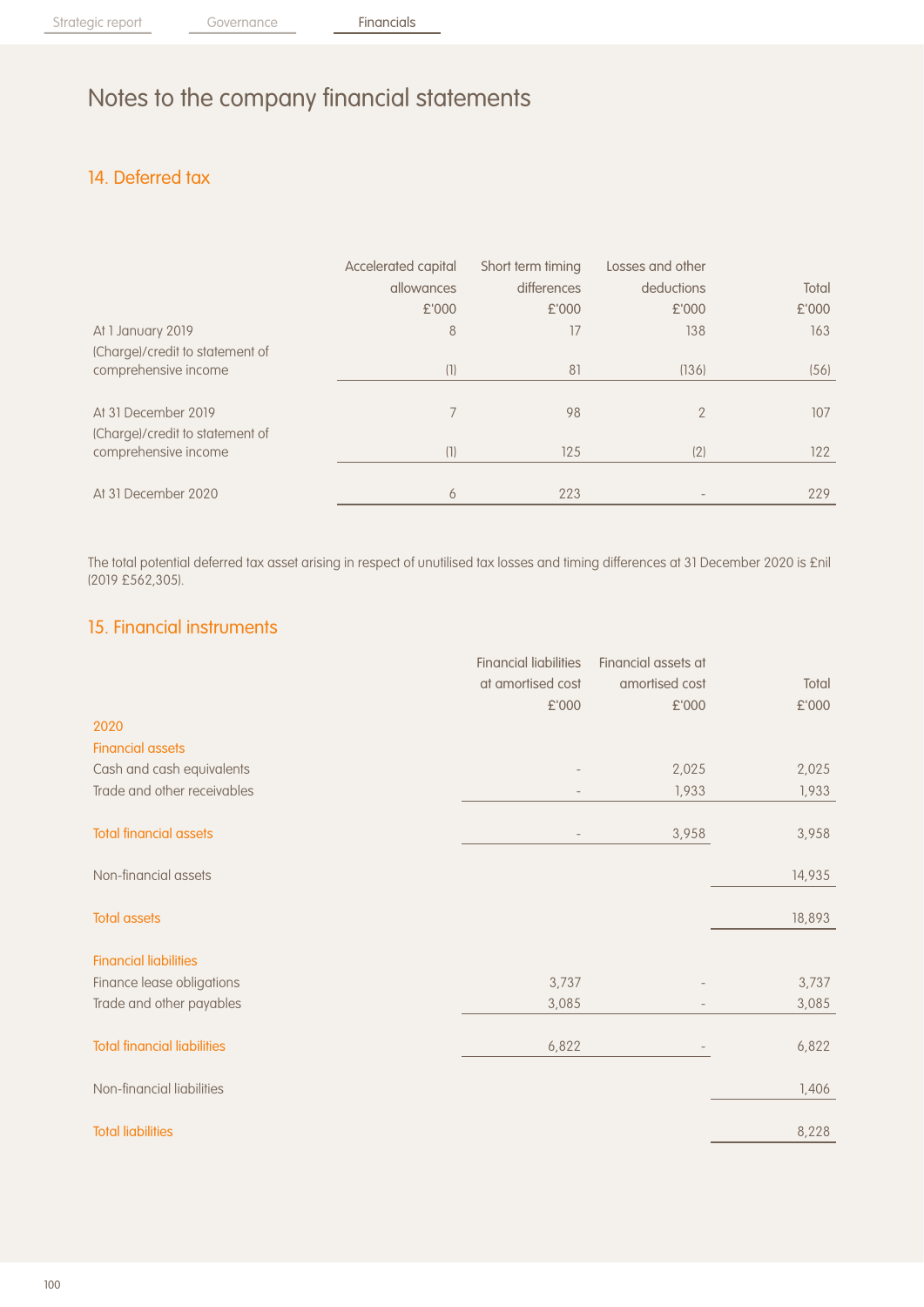## 15. Financial instruments continued

|                                    | <b>Financial liabilities</b> | Financial assets at |        |
|------------------------------------|------------------------------|---------------------|--------|
|                                    | at amortised cost            | amortised cost      | Total* |
|                                    | £'000                        | £'000               | £'000  |
| 2019                               |                              |                     |        |
| <b>Financial assets</b>            |                              |                     |        |
| Cash and cash equivalents          |                              | 1,007               | 1,007  |
| Trade and other receivables*       |                              | 2,288               | 2,288  |
| <b>Total financial assets</b>      |                              | 3,295               | 3,295  |
| Non-financial assets               |                              |                     | 12,149 |
| <b>Total assets</b>                |                              |                     | 15,444 |
| <b>Financial liabilities</b>       |                              |                     |        |
| Finance lease obligations          | 4,212                        |                     | 4,212  |
| Trade and other payables*          | 2,512                        |                     | 2,512  |
| <b>Total financial liabilities</b> | 6,724                        |                     | 6,724  |
| Non-financial liabilities          |                              |                     | 500    |
| <b>Total liabilities</b>           |                              |                     | 7,224  |

\*Prepayments of £886k and social security and other taxes of £371k are not considered to be financial assets and liabilities per IAS 32 but were previously disclosed as such, and have been re-presented as non-financial assets and non-financial liabilities.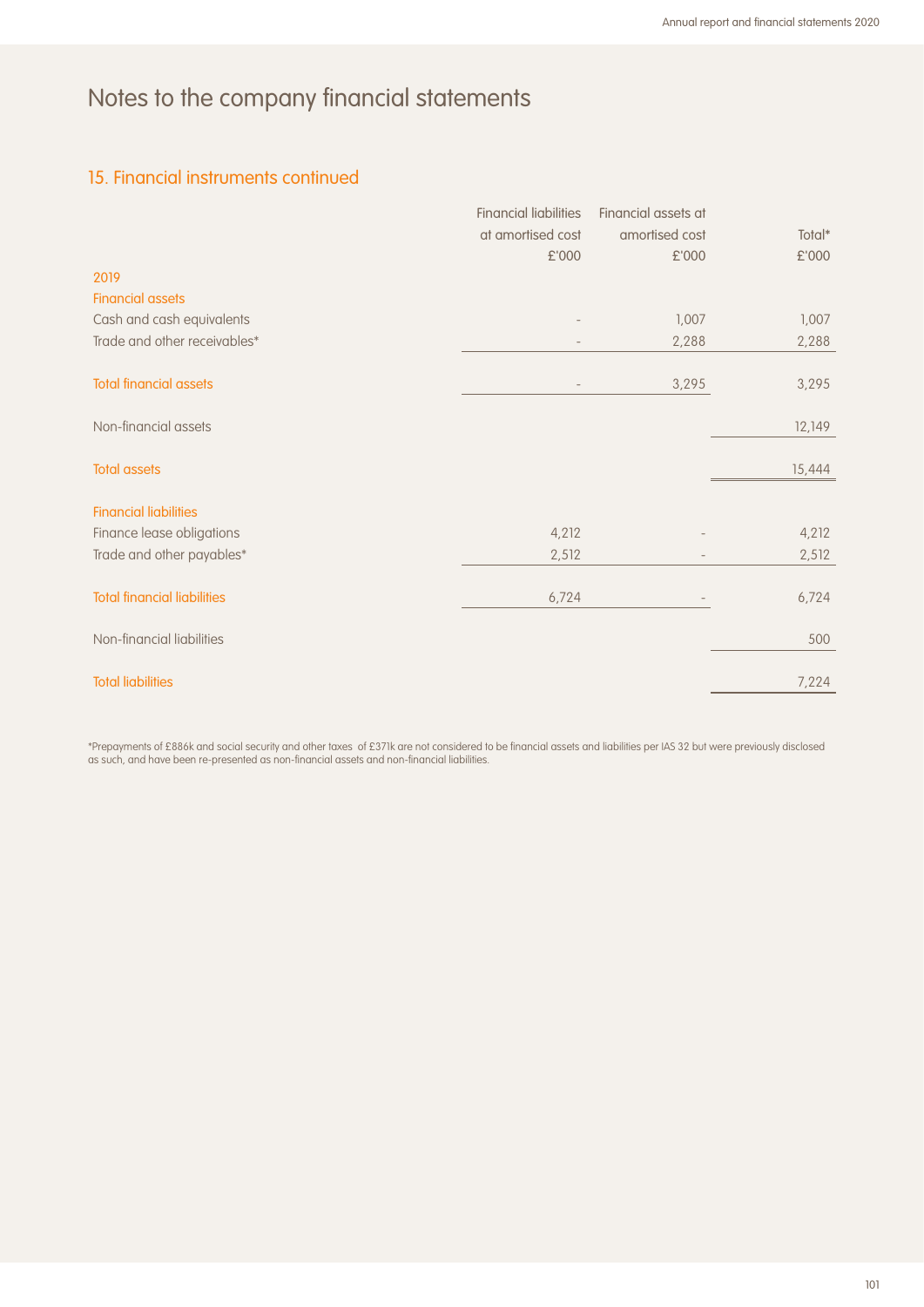## 15. Financial instruments continued

| 2020                           |               |               |                          |          |                    |
|--------------------------------|---------------|---------------|--------------------------|----------|--------------------|
| <b>Financial assets</b>        | $<$ 3 months  | 3-12 months   | 1-5 years                | >5 years | Total              |
|                                | £'000         | £'000         | £'000                    | £'000    | £'000              |
| Cash and cash                  |               |               |                          |          |                    |
| equivalents                    | 2,025         |               |                          |          | 2,025              |
| Trade and other<br>receivables | 1,852         | 81            |                          |          |                    |
|                                |               |               |                          |          | 1,933              |
|                                | 3,877         | 81            |                          |          | 3,958              |
|                                |               |               |                          |          |                    |
| 2019                           |               |               |                          |          |                    |
| <b>Financial assets</b>        | $<$ 3 months  | 3-12 months   | 1-5 years                | >5 years | Total*             |
|                                | $\pounds$ 000 | £'000         | £'000                    | £'000    | £'000              |
| Cash and cash                  |               |               |                          |          |                    |
| equivalents                    | 1,007         |               |                          |          | 1,007              |
| Trade and other                |               |               |                          |          |                    |
| receivables*                   | 2,287         | 1             |                          |          | 2,288              |
|                                | 3,294         | 1             |                          |          | 3,295              |
|                                |               |               |                          |          |                    |
| 2020                           |               |               |                          |          |                    |
| <b>Financial liabilities</b>   | $<$ 3 months  | 3-12 months   | 1-5 years                | >5 years | Total              |
|                                | $\pounds$ 000 | $\pounds$ 000 | £'000                    | £'000    | £'000              |
| Trade and other                |               |               |                          |          |                    |
| payables                       | 2,888         | 197           | $\overline{\phantom{a}}$ |          | 3,085              |
| Lease liabilities              | 123           | 369           | 2,179                    | 1,064    | 3,735              |
|                                |               |               |                          |          |                    |
|                                | 3,011         | 566           | 2,179                    | 1,064    | 6,820              |
| 2019                           |               |               |                          |          |                    |
| <b>Financial liabilities</b>   | $< 3$ months  | 3-12 months   | 1-5 years                | >5 years | $\textsf{Total}^*$ |
|                                | £'000         | £'000         | £'000                    | £'000    | $\pounds$ 000      |
| Trade and other                |               |               |                          |          |                    |
| payables*                      | 2,512         |               |                          |          | 2,512              |
| Finance lease                  |               |               |                          |          |                    |
| obligations                    | 119           | 356           | 2,096                    | 1,641    | 4,212              |
|                                |               |               |                          |          |                    |
|                                | 2,631         | 356           | 2,096                    | 1,641    | 6,724              |

\*Prepayments of £886k and social security and other taxes of £371k are not considered to be financial assets and liabilities per IAS 32 but were previously disclosed as such, as maturities of < 3 months, and have been re-presented as non-financial assets and non-financial liabilities.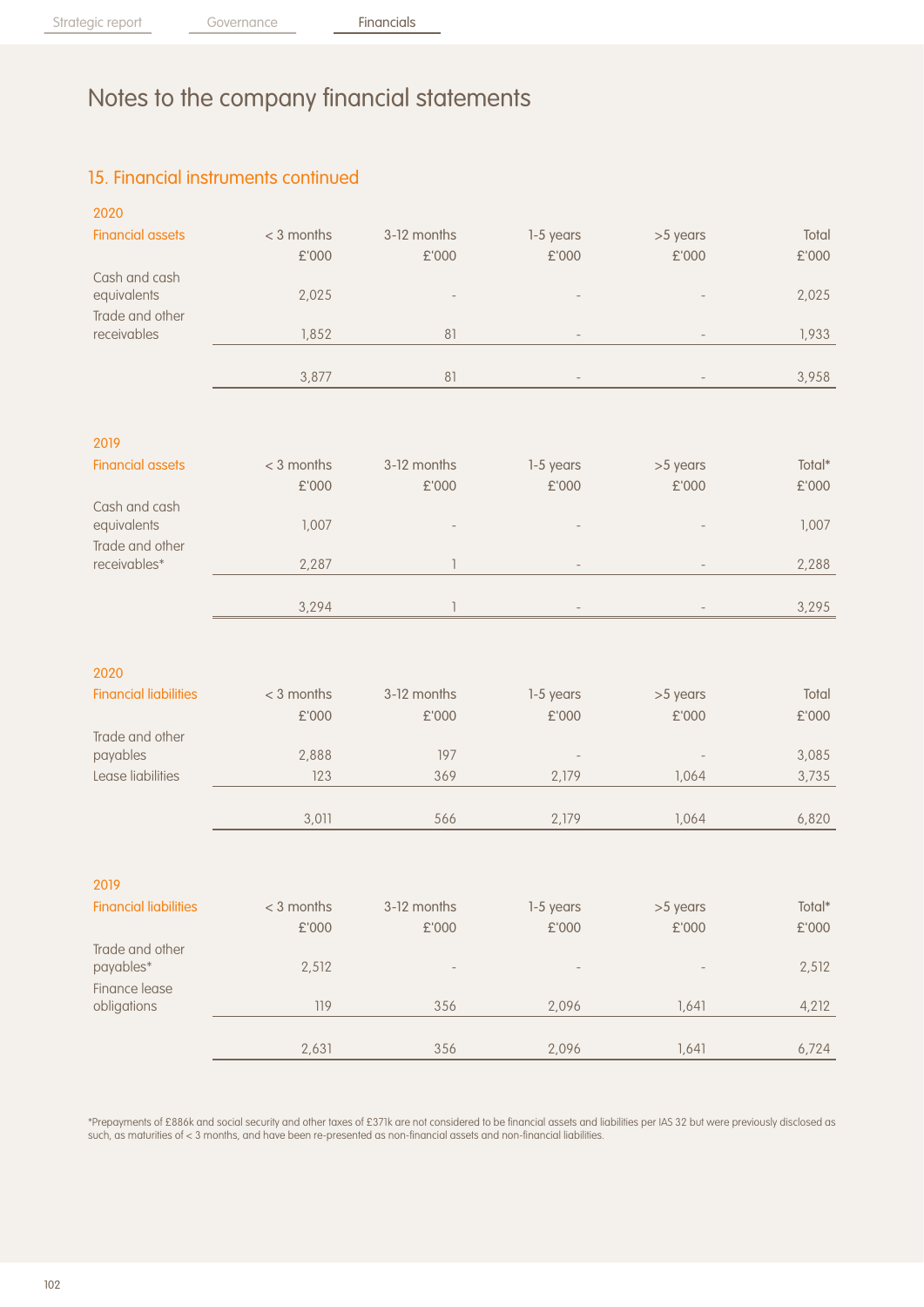### 16. Reconciliation of profit before tax to cash generated from operations

|                                                 | 2020           | 2019    |
|-------------------------------------------------|----------------|---------|
|                                                 | £'000          | £'000   |
| Profit before income tax                        | 1,808          | 5,182   |
| Depreciation                                    | 552            | 552     |
| Share based payments charge (excl NIC)          | 709            | 315     |
| Increase in trade and other receivables         | (5)            | (1,792) |
| Increase/(decrease) in trade and other payables | 698            | (799)   |
| Increase in other provisions                    | 139            | 67      |
| Net exchange differences                        | $\overline{2}$ |         |
| Interest paid                                   | 168            | 180     |
| Dividend received                               | (1,729)        | (4,719) |
|                                                 |                |         |
| Cash inflows/(outflows) from operations         | 2.342          | (1.014) |

#### 17. Dividends

Details of dividends paid are disclosed in note 11 to the consolidated financial statements.

#### 18. Called up share capital

Details of the share capital of the company are disclosed in note 22 to the consolidated financial statements.

#### 19. Share-based payments

For details of the company's share schemes, including the valuation models used, refer to note 26 in the consolidated financial statements.

#### 20. Reserves

Details of the company's reserves are disclosed in note 23 to the consolidated financial statements.

#### 21. Related party transactions

Details of related party transactions are disclosed in note 33 to the consolidated financial statements.

#### 22. Controlling party

Details of the ultimate controlling party are disclosed in note 32 to the consolidated financial statements.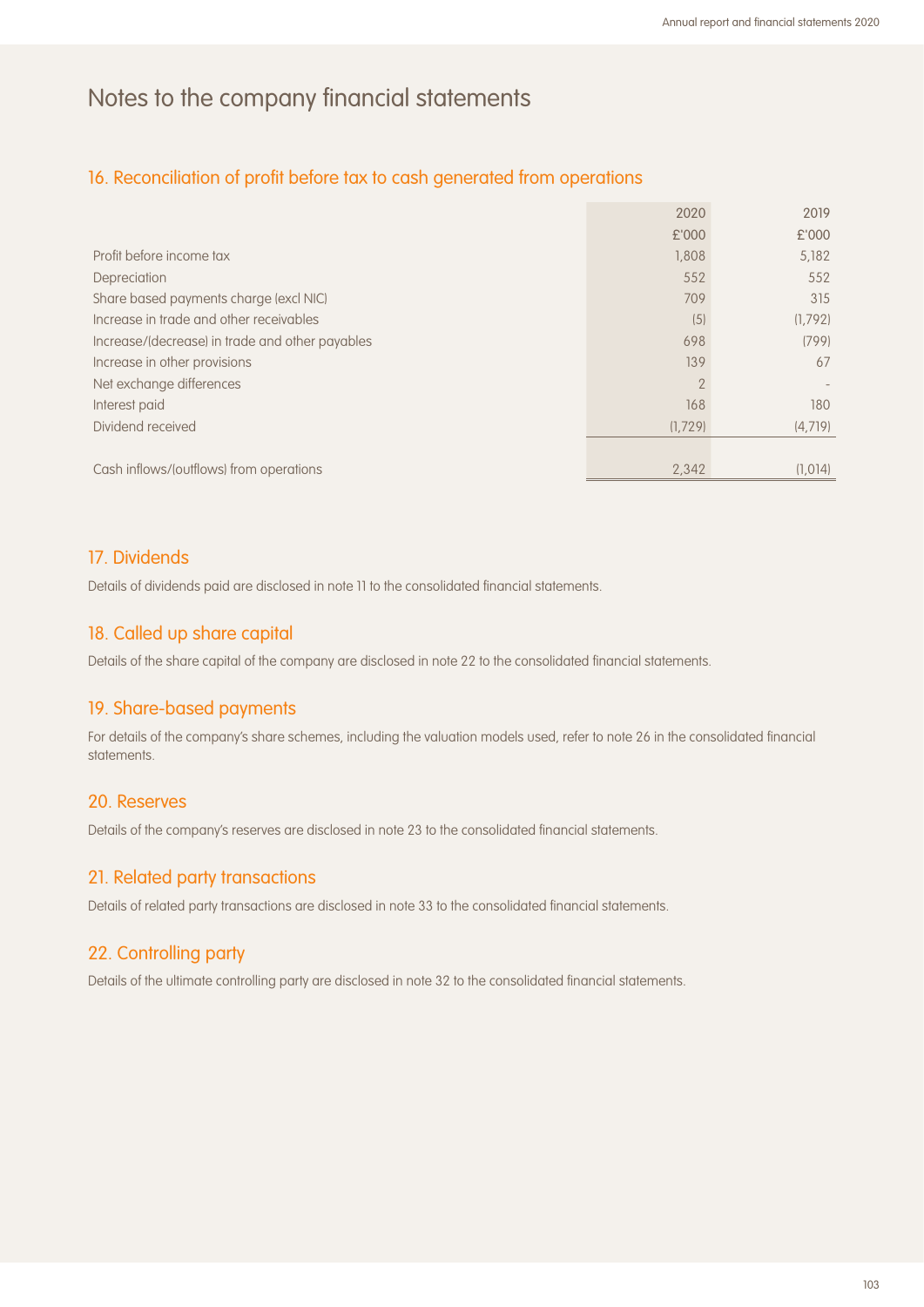# Company information

#### **Directors**

T Dunley-Owen D R Ferguson S J Geard M G Hassall J A Levin J C Polin J A A Samuels A Tagliabue

#### Company secretary

M Bruce

#### Registered number

05522098

#### Registered office

Elder House St Georges Business Park 207 Brooklands Road Weybridge Surrey England KT13 0TS

#### Independent auditors

PricewaterhouseCoopers LLP Atria One 144 Morrison Street Edinburgh EH3 8EX

#### Bankers

The Royal Bank of Scotland plc Aldgate Union 7th Floor 10 Whitechapel High Street London E1 8DX

Bank of Scotland plc PO Box 17235 Edinburgh EH11 1YH

Lloyds Bank Plc Threadneedle Street Chelmsford Legg St Osc 1 Legg Street Chelmsford CM1 1JS

The Royal Bank of Scotland International Limited Royal Bank Place 1 Glategny Esplanade St Peter Port Guernsey GY1 4BQ

Investec Bank plc 30 Gresham Street London EC2V 7QP

Santander Financial Services plc Jersey Branch 19 - 21 Commercial Street St Helier Jersey JE2 3RU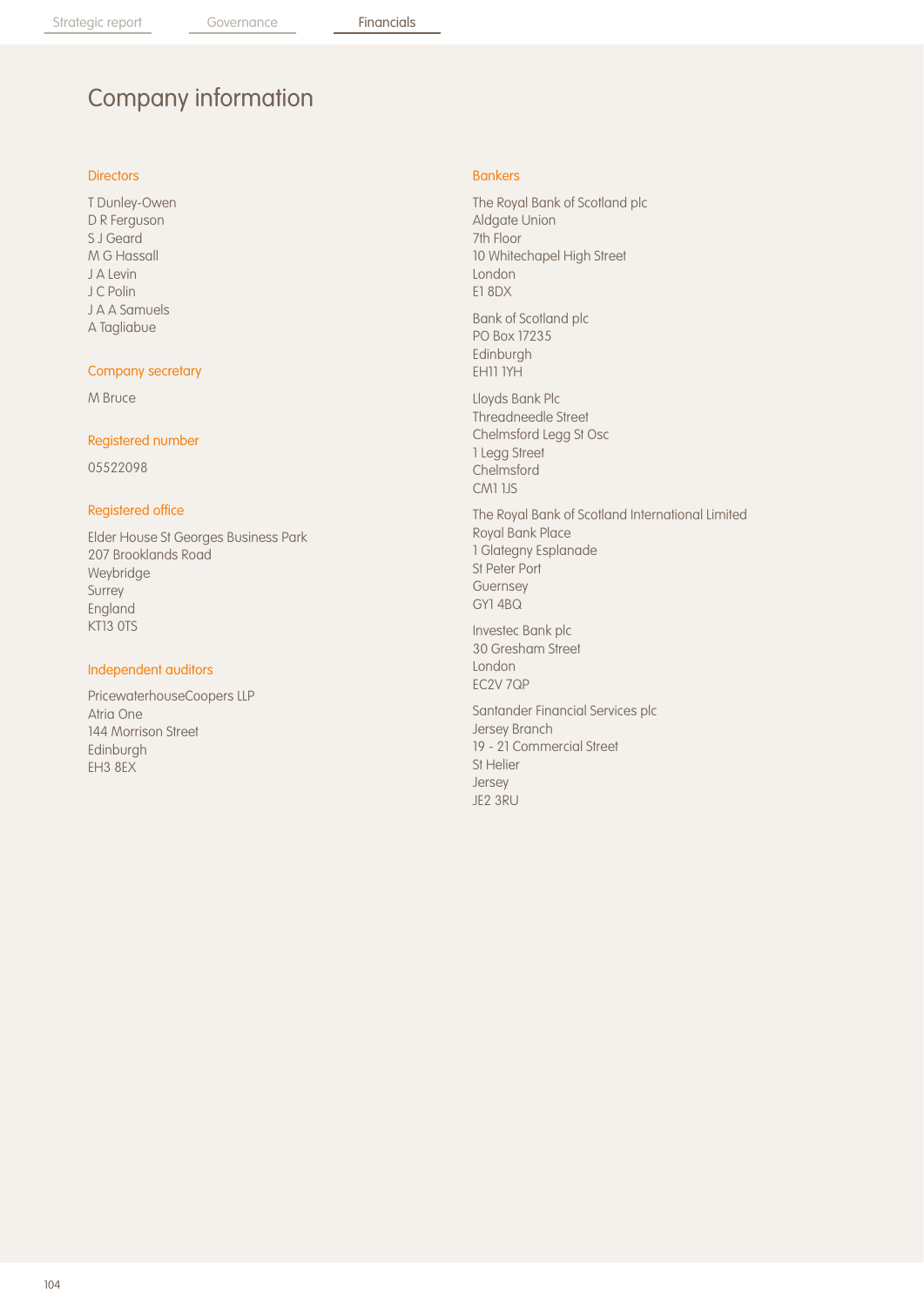# Definitions and glossary of technical terms

## Definitions and glossary of technical terms

The following definitions apply throughout this document:

| Industry-specific financial<br>performance measures  | Included within this results announcement are alternative measures that the directors believe<br>help to inform the results and financial position of the group                                                          |
|------------------------------------------------------|--------------------------------------------------------------------------------------------------------------------------------------------------------------------------------------------------------------------------|
| Adjusted                                             | Denotes that a standard or defined financial performance measure is adjusted for non-<br>recurring items, transactions that do not reflect the normal operating activities of the group and<br>share-based payments      |
| <b>Adjusted EBITDA</b>                               | Adjusted EBITDA excludes non-operating income, AIM admission costs, exceptional items,<br>share-based payments, loss on disposal of fixed assets and includes ROU asset depreciation<br>and ROU lease liability interest |
| Adjusted EBITDA margin                               | Adjusted EBITDA expressed as a percentage of revenue                                                                                                                                                                     |
| Adjusted earnings per share<br>(EPS)                 | Value of adjusted profit after tax divided by weighted average number of shares                                                                                                                                          |
| Adjusted profit after tax                            | The adjusted profit before tax less the adjusted profit before tax multiplied by the standard rate<br>of corporation tax in the UK                                                                                       |
| <b>AUA</b>                                           | Assets under administration                                                                                                                                                                                              |
| <b>Average AUA</b>                                   | The average AUA balance for the period is calculated as the average of the end of day AUA<br>balances during the period                                                                                                  |
| Blended revenue yield (bps)                          | Net revenue is divided by the average assets under administration. For interim periods the net<br>revenue is annualised using the number of days in the period                                                           |
| Capital adequacy ratio                               | A capital adequacy measure calculated by dividing regulatory capital over risk weighted<br>exposures                                                                                                                     |
| Compound asset growth rate                           | Average growth rate over a period of time expressed as an annualised percentage                                                                                                                                          |
| <b>EBITDA</b>                                        | Earnings Before Interest Tax Depreciation and Amortisation                                                                                                                                                               |
| <b>Gross inflows</b>                                 | Value of cash and assets received onto the platform                                                                                                                                                                      |
| Industry-specific financial-<br>performance measures | Alternative performance measures that the directors believe help to inform the results and<br>financial position of the group                                                                                            |
| <b>Net inflows</b>                                   | Value of Gross inflows less Outflows                                                                                                                                                                                     |
| <b>Net Revenue</b>                                   | Net revenue comprises revenue earned on the platform less the direct fees that are payable to<br>product providers of the platform                                                                                       |
| <b>Outflows</b>                                      | Value of cash and assets leaving the platform                                                                                                                                                                            |
| <b>ROU</b> asset/liability                           | Right of use asset/liability                                                                                                                                                                                             |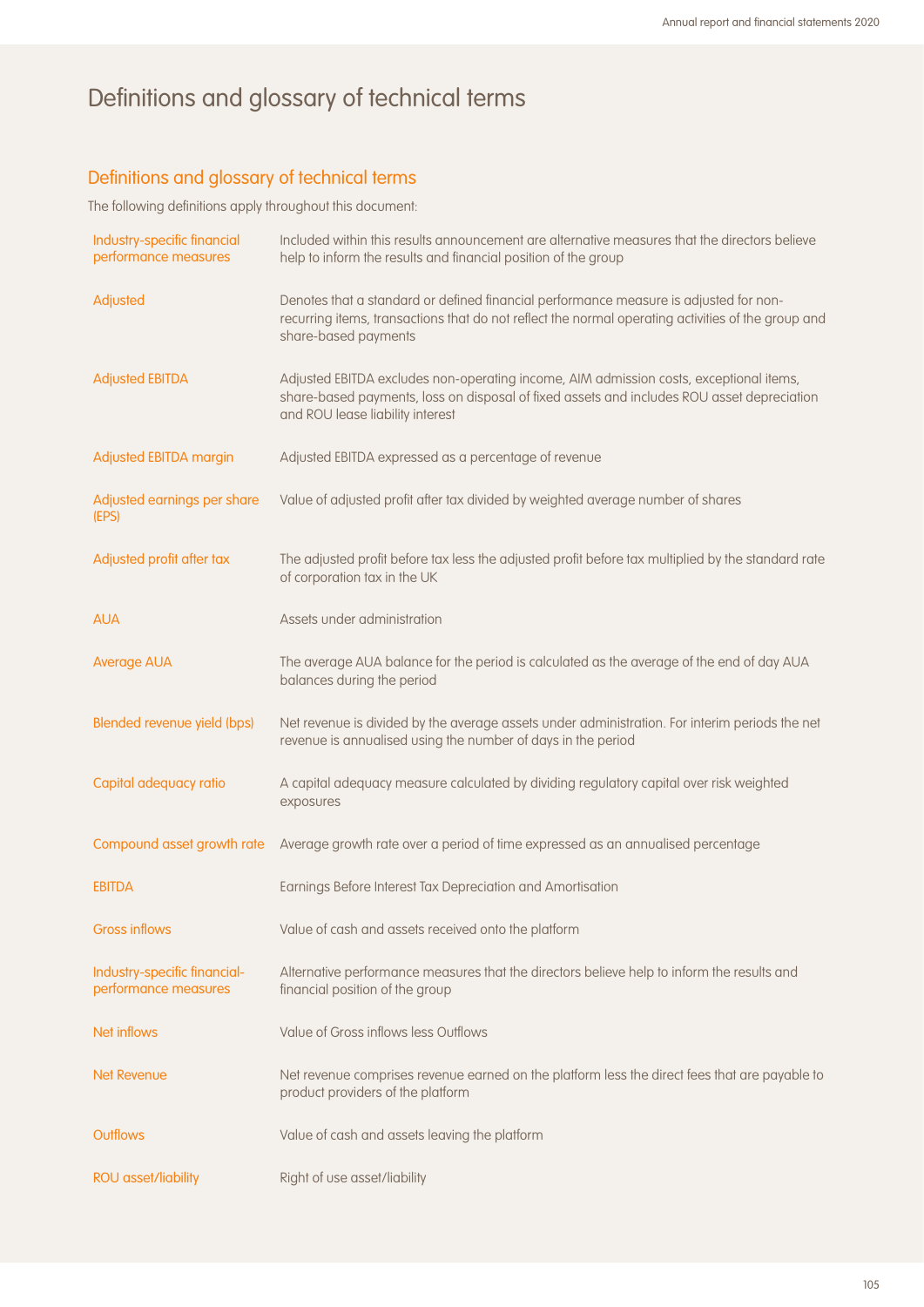Strategic report Governance Financials

# Definitions and glossary of technical terms

**Glossary** 

| <b>AIM Rules</b>     | The rules published by London Stock Exchange entitled AIM Rules for Companies                                                                             |
|----------------------|-----------------------------------------------------------------------------------------------------------------------------------------------------------|
| <b>BPO</b>           | Business process outsourcing. The contracting of the operations and responsibilities of a<br>specific business process to a third-party service provider. |
| <b>Customers</b>     | The customers of Nucleus, whose assets are managed by financial advisers through the<br>platform                                                          |
| <b>FCA</b>           | The Financial Conduct Authority                                                                                                                           |
| Icaap                | The internal capital adequacy assessment process                                                                                                          |
| <b>IFPRU</b>         | The Prudential sourcebook for Investment Firms                                                                                                            |
| <b>IFRS</b>          | International Financial Reporting Standards as adopted by the United Kingdom and<br><b>European Union</b>                                                 |
| <b>IMX</b>           | IMX is a discretionary investment management solution                                                                                                     |
| <b>MiFID II</b>      | The EU Markets in Financial Instruments Directive (2014/65/EU)                                                                                            |
| <b>NFS</b>           | Nucleus Financial Services Limited                                                                                                                        |
| Nucleus or the Group | The Company and its subsidiaries                                                                                                                          |
| Sanlam               | Sanlam UK Limited                                                                                                                                         |
| <b>SM&amp;CR</b>     | Senior Managers and Certification Regime                                                                                                                  |